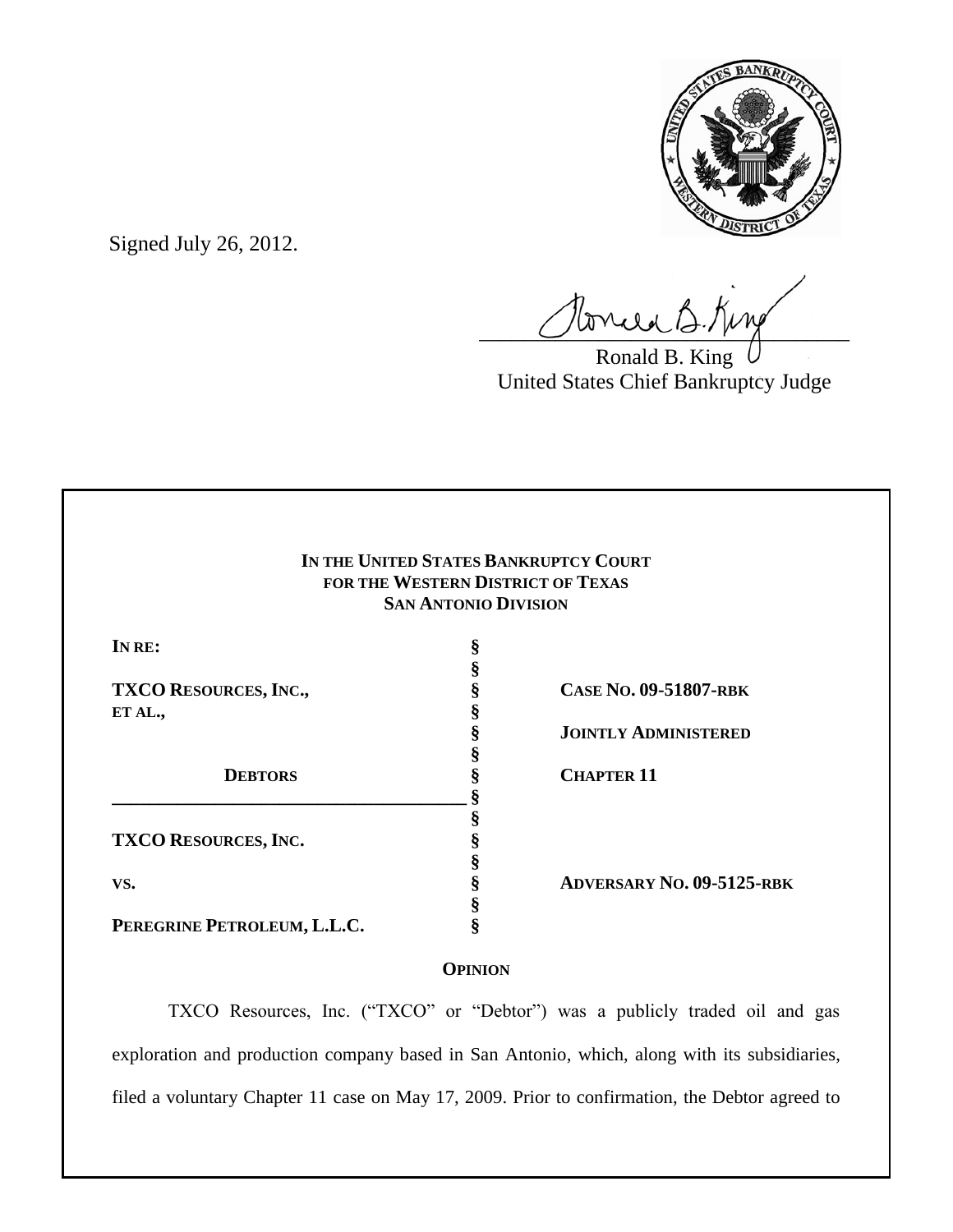sell most of its oil and gas assets to Newfield Exploration Company ("Newfield") and Anadarko E&P Company L.P. ("Anadarko"). The sale was included in the Debtor's Second Amended Plan of Reorganization (the "Plan"). On January 27, 2010, this Court entered an order (the "Confirmation Order") confirming the Plan. On February 11, 2010, the Plan became effective and Reorganized TXCO ("RTXCO") emerged from Chapter 11. All creditors were paid in full, including interest and attorney's fees, and equity holders received a distribution. The remaining oil and gas assets that were not transferred to Newfield or Anadarko were transferred to the TXCO Liquidating Trust. Newfield is the only shareholder of record in RTXCO and the sole beneficiary of the Liquidating Trust.

On November 23, 2009, prior to confirmation, the Debtor brought this adversary proceeding against Peregrine Petroleum, L.L.C. ("Peregrine") alleging causes of action for misappropriation of trade secrets, violation of the Texas Theft Liability Act, unfair competition by misappropriation, breach of contract, tortious interference with prospective business relations, and for the imposition of a constructive trust to prevent unjust enrichment. TXCO alleged that Peregrine impermissibly used TXCO's confidential information and trade secrets to acquire oil and gas leases in the Maverick Basin of south Texas. (ECF No. 43) The rights in and to this adversary proceeding against Peregrine were preserved in the Plan and transferred from the Debtor to RTXCO, which continued the pursuit of this action. A forty-one day trial took place between May 31, 2011 and September 12, 2011. The Court will render judgment for RTXCO on its misappropriation of trade secrets cause of action, but all other requested relief will be denied.

#### **JURISDICTION**

This is a not a core proceeding under 28 U.S.C.  $\S$  157(b)(2). The parties have consented, both in their filed pleadings and verbally on the record, to the entry of a final judgment by this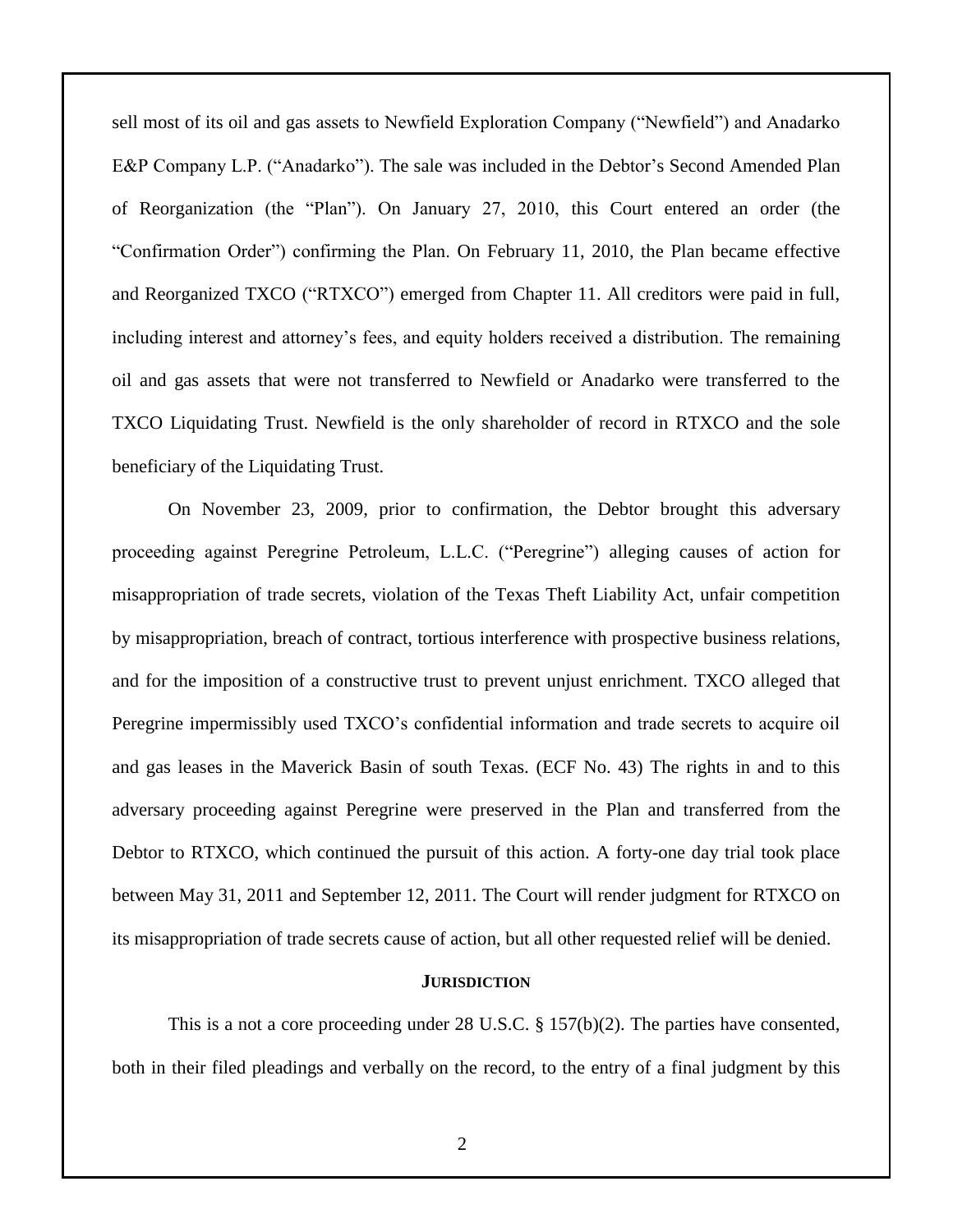Court. *See* 28 U.S.C. § 157(c)(1)–(2) (2005). This Opinion constitutes the findings of fact and conclusions of law of the Court, pursuant to FED. R. BANKR. P. 7052. In the event that this Court does not have the authority to render a final judgment, this Opinion may be treated as proposed findings of fact and conclusions of law subject to *de novo* review. 28 U.S.C. § 158(c)(1) (2005); FED. R. BANKR. P. 9033(d).

#### **FACTS**

### **I.** *Introduction to the Maverick Basin and the Cage Ranch***.**

The Maverick Basin is an area of southwest Texas that borders Mexico and is comprised of parts of Maverick, Dimmit, Zavala, and Webb Counties. (Pl.'s Ex. 580) It contains a wealth of hydrocarbons in several distinct geologic formations piled atop one another under the earth's surface, including the Eagle Ford and Pearsall shales and the Georgetown and Glen Rose formations. (Pl.'s Ex. 24) The Eagle Ford Shale, which is actually a borderline carbonate reservoir rather than a shale, is a highly calcareous source rock for other formations. The high carbonate content makes the formation brittle and easier to stimulate through hydraulic fracturing or "fracking," which is significant because both oil and natural gas are capable of being produced at higher rates of recovery than in other traditional shale plays.<sup>1</sup> (Pl.'s Ex. 580; Tr. 96, May 31, 2011 p.m.) Oil and gas drilling in the Maverick Basin historically yielded hit-or-miss results because vertical drilling was inadequate to consistently and economically produce hydrocarbons. (Pl.'s Ex. 580) In October 2008, an announcement by Petrohawk Energy Corporation of the completion of a horizontal Eagle Ford well in La Salle County, Texas, east of the Maverick

 $\overline{a}$ 

<sup>&</sup>lt;sup>1</sup> For the benefit of the parties, this Opinion references the unofficial daily trial transcript, which consists of two volumes for each day of testimony. Parenthetical citations are formatted according to Bluebook Rule B7. *See* THE BLUEBOOK: A UNIFORM SYSTEM OF CITATION B7, at 19–22 (Columbia Law Review Ass'n et. al. eds., 19th ed. 2010).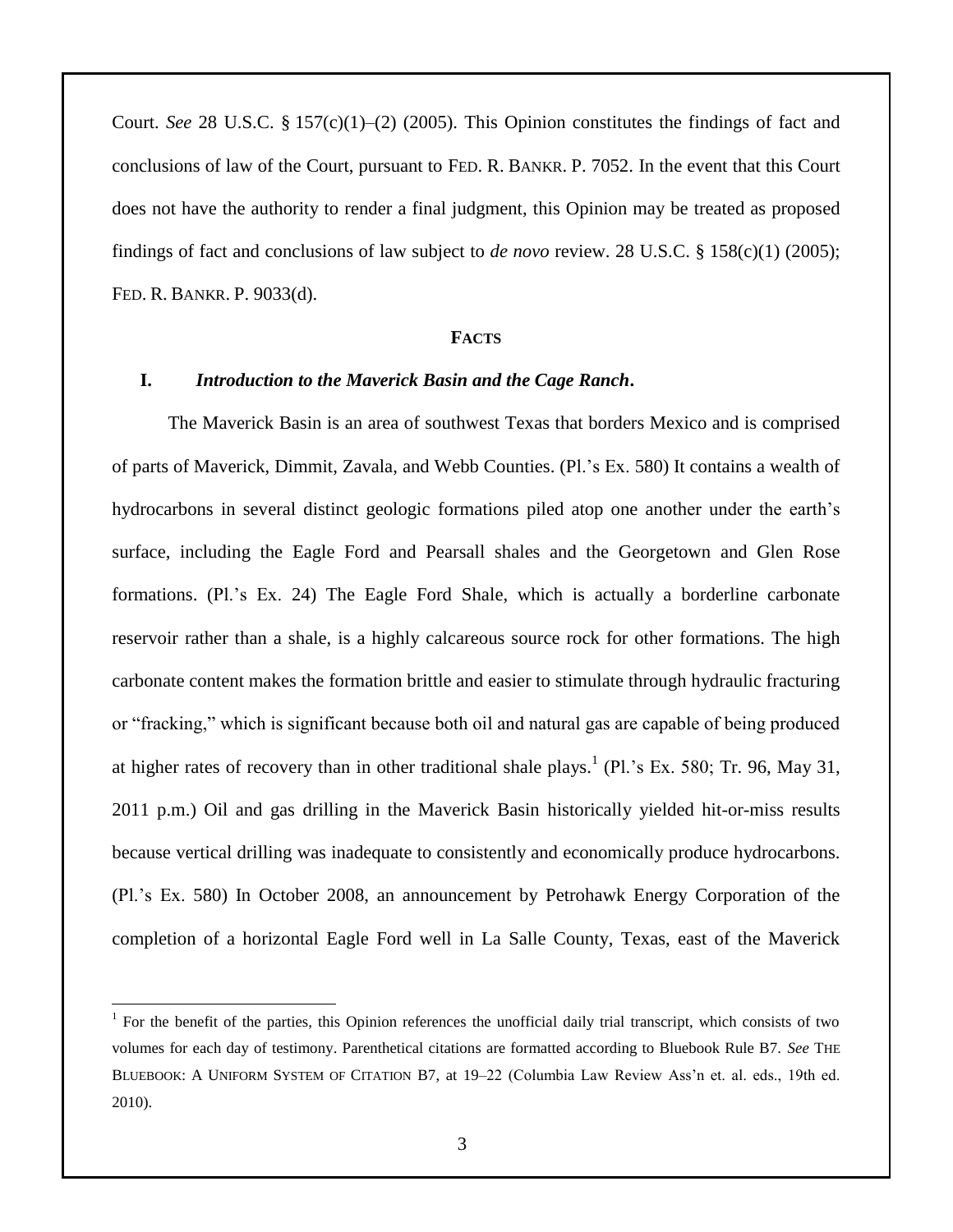Basin, drew new attention to the long-known, but previously undeveloped, geologic formation. (*Id.*) By that time, horizontal drilling had become widely used in the oil and gas industry. Consequently, the Maverick Basin and other areas within the Eagle Ford trend experienced a rapid increase in leasing and drilling activity throughout 2009 and 2010.

One of the largest ranches in Maverick County, the Cage Ranch, consists of approximately 65,000 acres. (Tr. 11–12, June 1, 2011 a.m.) For oil and gas leasing purposes, the Cage was divided into a 25,000-acre southern portion ("Block A"), and a roughly 24,744-acre northern portion ("Block B").<sup>2</sup> (Pl.'s Ex. 73; Tr. 19–22, 85, June 1, 2011 a.m.) Mineral ownership of the Cage Ranch is subdivided in a checkerboard pattern across the entire property. (Pl.'s Ex. 73) Each square in the checkerboard contains 640 acres. (Tr. 15–25, July 1, 2011 a.m.) One half of the checkerboard squares (the "Cage Acreage" or the "Dark Squares") are owned by the Cage family and Doug Vander Ploeg (collectively, the "Cage Owners") in an undivided 15/16 and 1/16 interest, respectively. (*Id.*) Ownership of the other half of the checkerboard (the "BLS Acreage" or the "White Squares") is split between three groups of owners—the Briscoe group, the Lloyd group, and the West-Stedman group (collectively, the "BLS Owners" or "BLS Lessors"). (*Id.*) Within each of the 640-acre checkerboard squares of the BLS Acreage, 480 acres are owned by the Briscoe and Lloyd groups in varying proportions, and 160 acres are owned by the West-Stedman group. (*Id.*)

#### **II.** *TXCO's Acquisition of the Cage Ranch***.**

 $\overline{a}$ 

"The Exploration Company" was formed in 1979 and began operations in the Maverick Basin in 1989 in formations other than the Eagle Ford. (Tr. 83–86, May 31, 2011 p.m.) In approximately 2007, it changed its name to TXCO Resources, Inc. Between 1989 and 2008,

<sup>&</sup>lt;sup>2</sup> The remaining Cage Ranch acreage is located to the north of Block B in an area known as the Winship Ranch. Further discussion of this acreage is not necessary for the purposes of this Opinion. (Tr. 17–20, July 1, 2011 a.m.)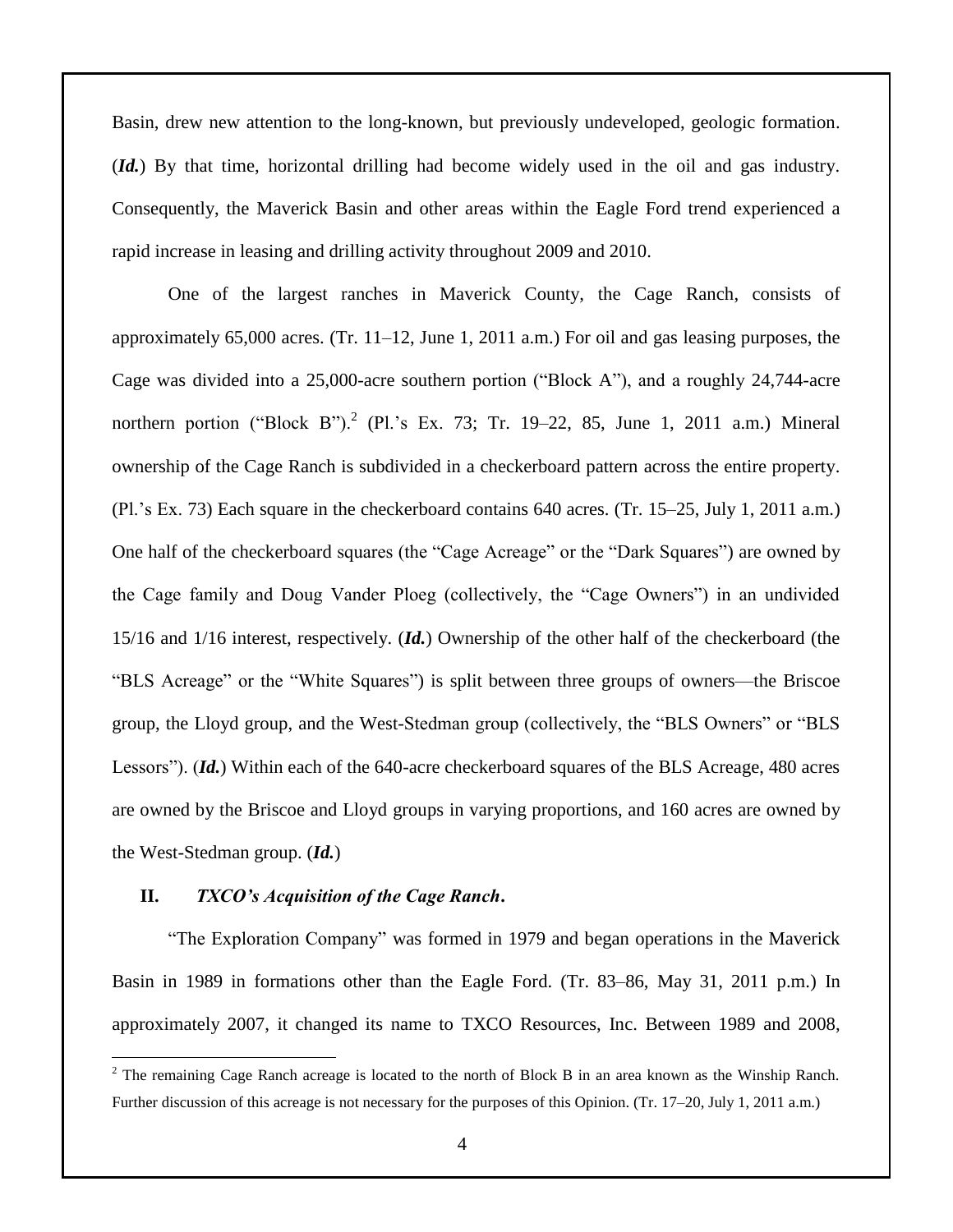TXCO dramatically increased its acreage position in the area, eventually acquiring leases on roughly one million net acres of land in Dimmit, Maverick, Webb, and Zavala counties. (*Id.*) Included in TXCO's assets was an interest in Block B of the Cage Ranch, which it acquired in a 2005 deal with Saxet Energy Corporation. (Tr. 15–25, July 1, 2011 a.m.) TXCO was an early entrant in the Maverick Basin and drilled the first horizontal Eagle Ford well. (Tr. 94, May 31, 2011 p.m.)

Because of the complicated mineral ownership of the Cage Ranch, TXCO's interest in Block B consisted of several distinct leases. (Tr. 15–25, July 1, 2011 a.m.) The Block B Cage Acreage was held by leases between TXCO and the Cage Owners. (*Id.*) The 24,744-acre Block B BLS Acreage was held by leases which treated the property as if it were divided into three roughly proportionate subsections across the northern, central, and southern portions of the property ("Section A", "Section B", and "Section C"). (*Id.*) The BLS Owners executed multiple leases with TXCO according to their proportional ownership in Section A, Section B, and Section C. (*Id.*; Pl.'s Ex. 645) During the primary term of the leases, drilling a well anywhere on the BLS Acreage satisfied TXCO's drilling requirements to maintain its leases on Section A, Section B, and Section C, regardless of whether a well was drilled on that particular subsection during the primary term. (Tr. 15–25, July 1, 2011 a.m.) Once the secondary term began, TXCO's leases on the BLS Acreage required it to maintain production or conduct continuous drilling operations on each subsection. (Trs. 15–25, July 1, 2011 a.m., 85–88, July 5, 2011 a.m.) If TXCO failed to meet any of its obligations in the secondary term as to Section A, Section B, or Section C, its lease terminated on that acreage. (Tr. 15–25, July 1, 2011 a.m.)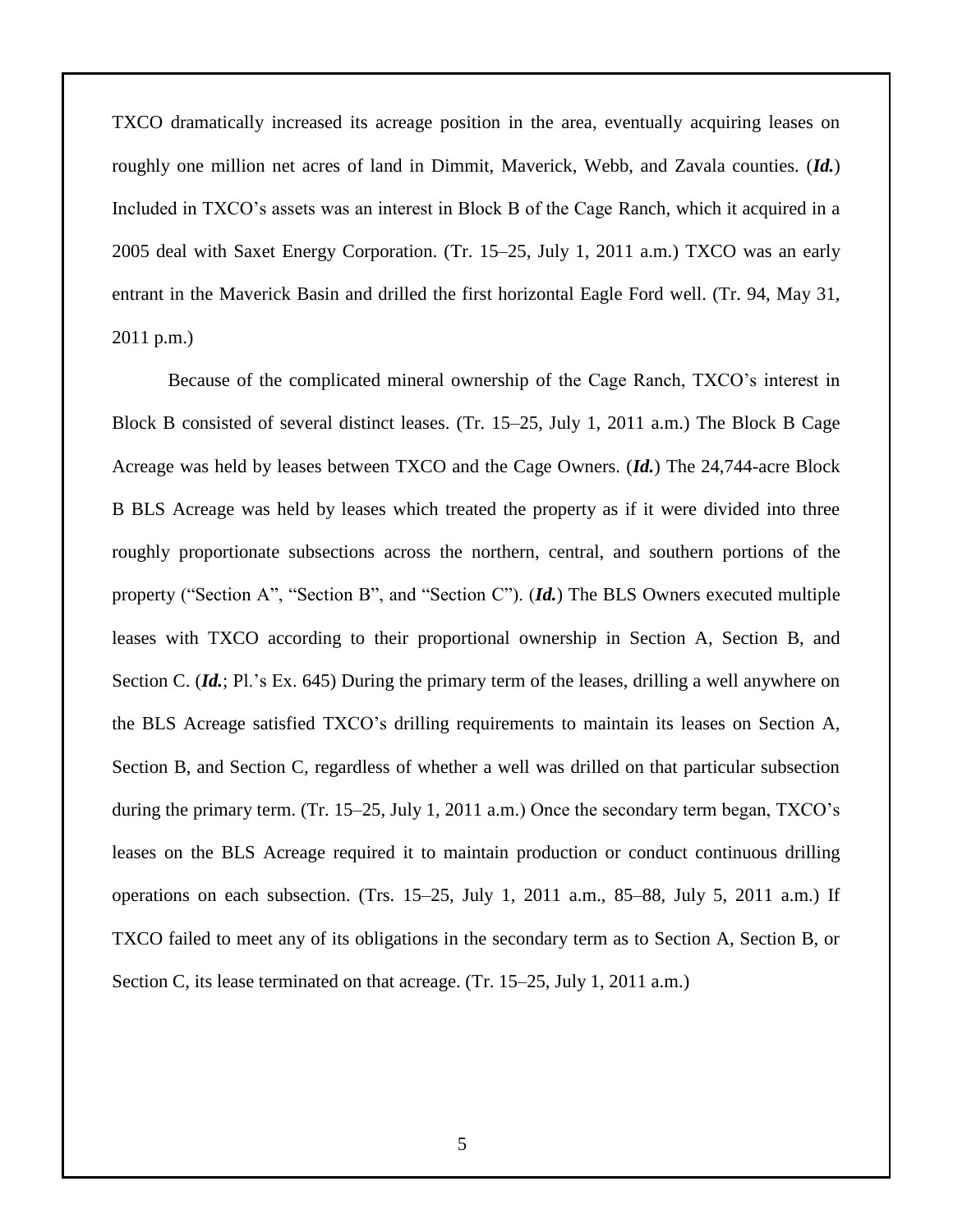## **III.** *TXCO's Farmouts with Encana and Anadarko***.**

 $\overline{a}$ 

In 2005, TXCO's board of directors decided to expand the company by partnering with another company. (Tr. 85, May 31, 2011 p.m.) For that purpose, the company entered into a farmout and Joint Exploration Agreement ("JEA") with Encana Oil & Gas (USA) Inc. ("Encana").<sup>3</sup> (Pl.'s Ex. 86; Tr. 86, May 31, 2011 p.m.) Under the JEA, Encana conducted drilling operations on TXCO's leased acreage to satisfy TXCO's leasehold obligations. (Trs. 85–87, May 31, 2011 p.m., 9–12, June 1, 2011 a.m.) In exchange, Encana received a 50% working interest in TXCO's acreage on which it drilled and completed wells. (*Id.*) TXCO and Encana thereafter became equal owners or "partners" on approximately 200,000 acres. (*Id.*) Included in Encana's acquired interests was Block B of the BLS and Cage Acreage. (Tr. 9–16, June 1, 2011 a.m.)

TXCO and Encana's relationship changed as Encana successfully drilled wells and earned portions of TXCO's acreage. Eventually, TXCO sought to alter the relationship to gain back acreage it assigned under the 2005 agreement. Because TXCO was not financially able to buy Encana's 50% interest, TXCO and Encana entered into a new JEA on September 20, 2007 (the "Encana Farmout"), which allowed TXCO to reacquire acreage through several phases of drilling operations on the acreage previously acquired by Encana.<sup>4</sup> (Tr. 9–16, June 1, 2011 a.m.)

 $3$  A joint exploration agreement is often a component of a farmout agreement in the oil and gas industry. Under a farmout agreement, an operator which holds a working interest in an oil and gas lease will assign part of its interest to another operator in exchange for fulfilling specified drilling and testing requirements under the lease. The operator acquiring an interest by conducting drilling operations pays the costs of drilling, and thereby "farms in" to the acreage. Traditional categorization of these agreements is becoming difficult, as companies frequently use a hybrid approach in drafting joint exploration agreements.

<sup>&</sup>lt;sup>4</sup> The Encana Farmout required TXCO to drill a set number of wells on Encana acreage in three phases of drilling determined by stipulated time frames. (Tr. 9–11, June 1, 2011 a.m.) At the end of each successfully completed phase, TXCO could elect to enter the next phase and continue under the agreement, or it could opt out and terminate the relationship. (*Id.*) If TXCO failed to complete drilling within a given phase and Encana's lease on that acreage terminated, TXCO was required to pay a penalty of \$150 per acre lost. (Tr. 16, June 1, 2011 a.m.) By April 2009,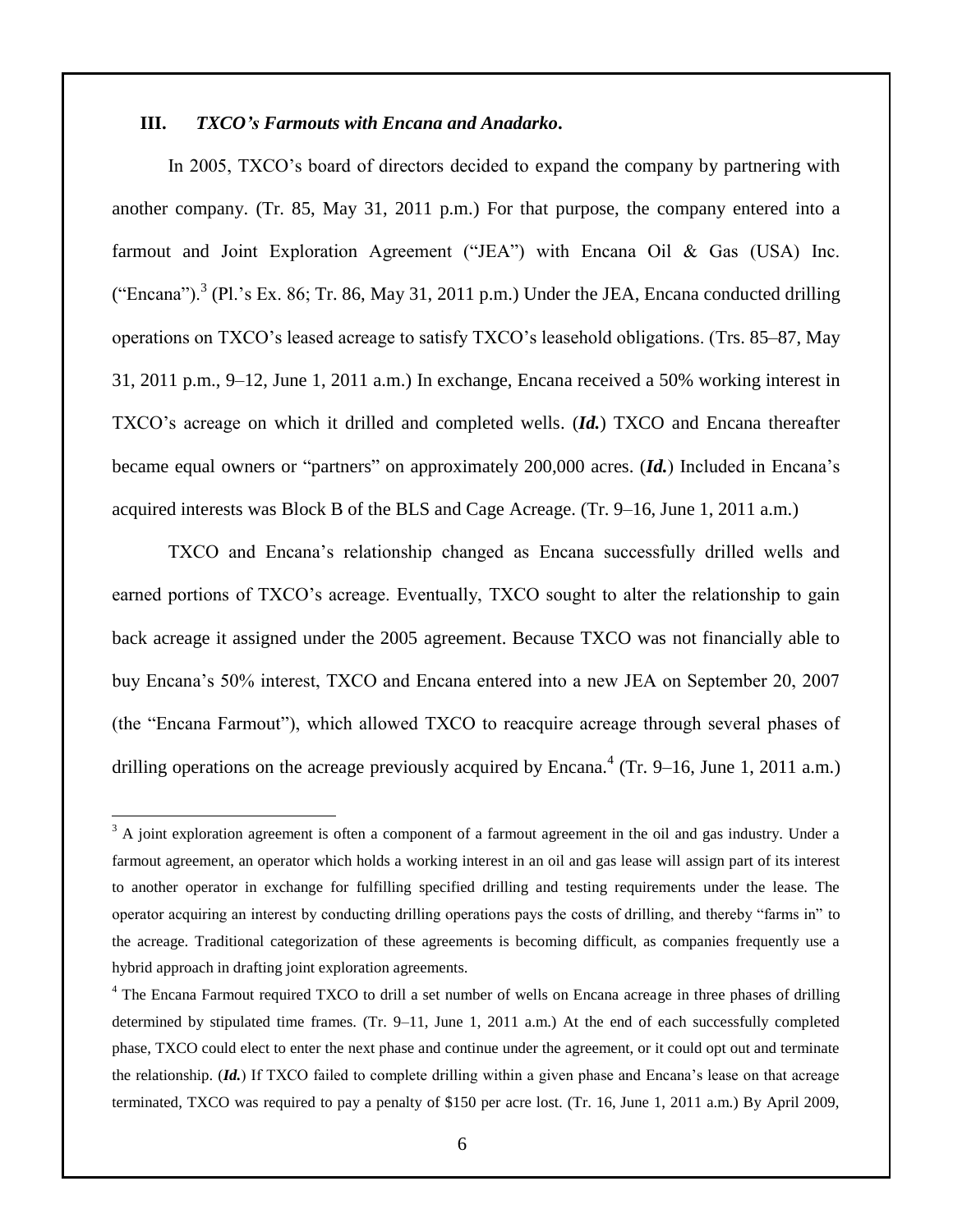The Encana Farmout provided for the mutual exchange of geological, geophysical, engineering, and production data. (Tr. 85–88, May 31, 2011 p.m.) Under the agreement, each party would maintain the confidentiality of the information it received. (Tr. 13, June 1, 2011 a.m.)

During this time frame, Anadarko approached TXCO regarding its interest in mutually developing oil and gas properties in the Maverick Basin. (Tr. 86–89, May 31, 2011 p.m.) TXCO agreed to execute a confidentiality agreement with Anadarko which allowed for the exchange of information, provided that if no deal was reached, neither party would lease acreage within a contractually-defined area of mutual interest ("AMI"). (*Id.* at 87–88) Under the agreement, TXCO and Anadarko owed one another a duty to maintain the confidentiality of the information that they received. (Tr. 57, June 2, 2011 a.m.) Although no development agreement was reached, Anadarko acquired approximately 350,000 acres adjacent to TXCO's leasehold position, but outside of the AMI. (Tr. 87, May 31, 2011 p.m.) Anadarko's leasehold interest included Block A of the Cage Ranch. (*Id.*)

On March 1, 2008, a transaction structured similarly to the Encana Farmout was executed between TXCO and Anadarko (the "Anadarko Farmout"). The agreement allowed TXCO to acquire a 50% interest in Anadarko's leased acreage in return for TXCO paying the full cost of drilling wells. (Pl.'s Ex. 87; Tr. 49–55, June 1, 2011 a.m.) As in the Encana Farmout, each company agreed to share confidential subsurface, operations, and production data. (Pl.'s Ex. 87) In Phase I of the Anadarko Farmout, TXCO was required to drill two Eagle Ford wells and two Pearsall wells, which it drilled and completed by March 2009.<sup>5</sup> TXCO spent nearly \$30 million

 $\overline{a}$ 

TXCO had completed its obligations under Phase I and entered Phase II. (Pl.'s Ex. 385; Tr. 30–35, June 1, 2011 a.m.)

<sup>5</sup> The Anadarko Phase I wells included the Briscoe Chupadera 1-H and San Pedro 2-H Pearsall wells, and the Briscoe Catarina and San Pedro 1-H Eagle Ford wells. (Tr. 52, June 1, 2011 a.m.)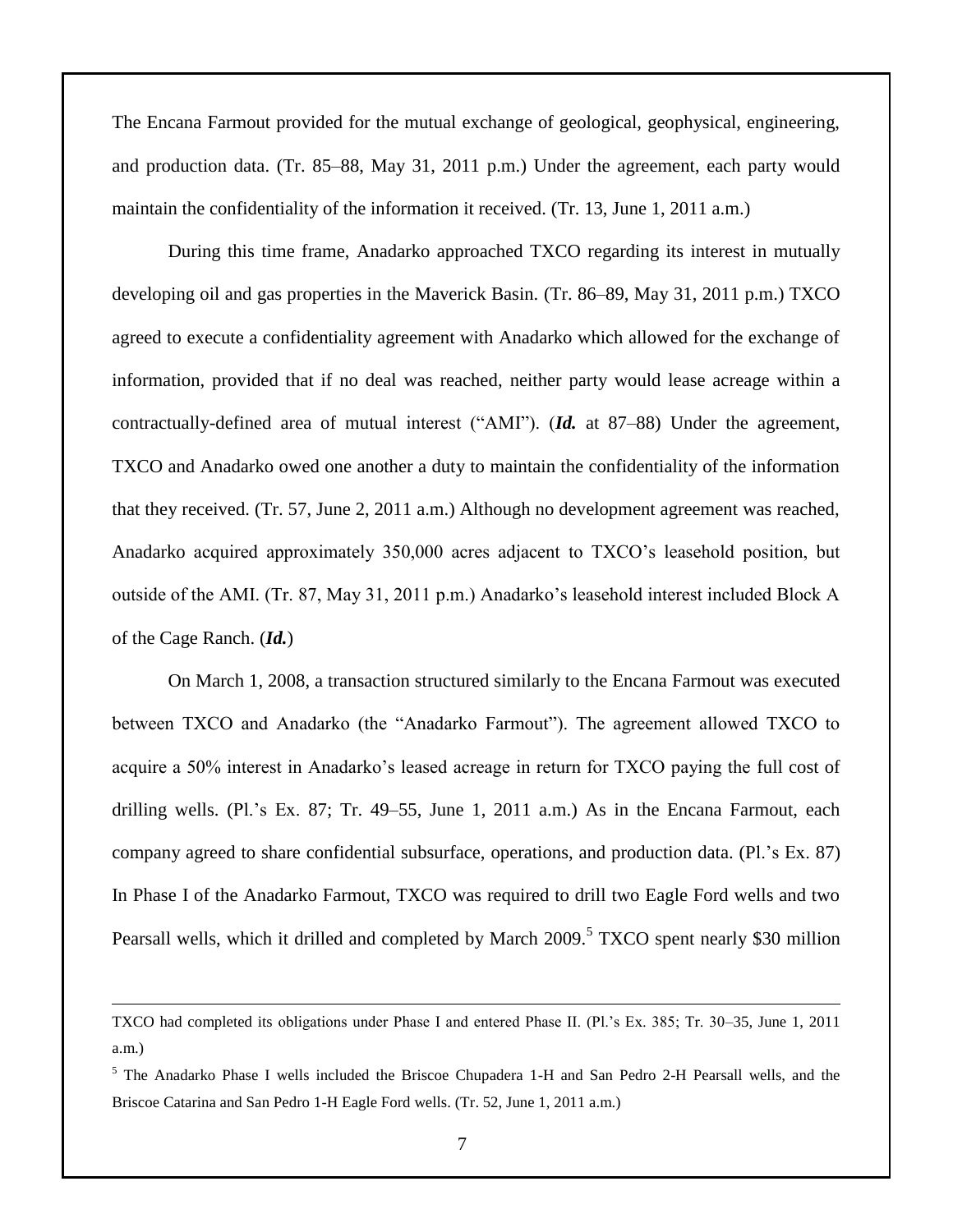drilling wells under the Anadarko Farmout, which allowed it to acquire confidential technical data on five Anadarko science wells. 6 (Pl.'s Ex. 87; Trs. 68, June 1, 2011 p.m., 67–69, 154–56, June 10, 2011 p.m.) This data included well drilling, completion, testing, and production data; core data; seismic and microseismic data; pressure-volume-temperature ("PVT") data; well schedules; Authorizations for Expenditure ("AFE") and other operations data; estimated ultimate recovery ("EUR") data; well logs; financial analysis information; geologic maps including isopach, depth, and structure maps; land and lease files; and land and lease maps. (Pl.'s Exs. 4, 24, 221, 341, 384, 394, 417, 428, 444, 451, 459, 477, 511, 516, 527, 532, 540, 579, 588, 616, 624) At some point during Phase I of the Anadarko Farmout, TXCO partnered with St. Mary Exploration Company ("St. Mary") to assign half of its 50% interest in exchange for St. Mary's assumption of half of TXCO's drilling obligations. (Tr. 49–55, June 1, 2011 a.m.)

#### **IV.** *TXCO's Financial Problems and Efforts to Avoid Bankruptcy***.**

The price of oil per barrel fell from almost \$147 in July 2008, to \$35 in January 2009. (*Id.* at 102–03) In December 2008, TXCO was faced with a shortfall of cash flow that put it in default of covenants to its secured lender. (*Id.* at 102–04) TXCO's financial difficulty was due to a number of factors, including the dramatically falling price of oil and cost overruns. (*Id.*) In response, TXCO shut down its drilling operations, with the exception of wells it was committed to drilling and operating under its existing oil and gas leases. (*Id.*) Additionally, TXCO engaged Goldman Sachs to find potential buyers for TXCO's assets. (*Id.* at 105)

 $\overline{a}$ 

 $6$  A science well is an initial well on which an operator spends more money for testing and data recording than it normally spends. Operators drill science wells to gain information about a mineral formation early in its development so that uncertainty and risk are reduced in subsequently drilled wells. (Tr. 111–12, May 31, 2011 p.m.) The science well bore can be reused for subsequent drilling and completions. (Tr. 56–57, June 1, 2011 a.m.)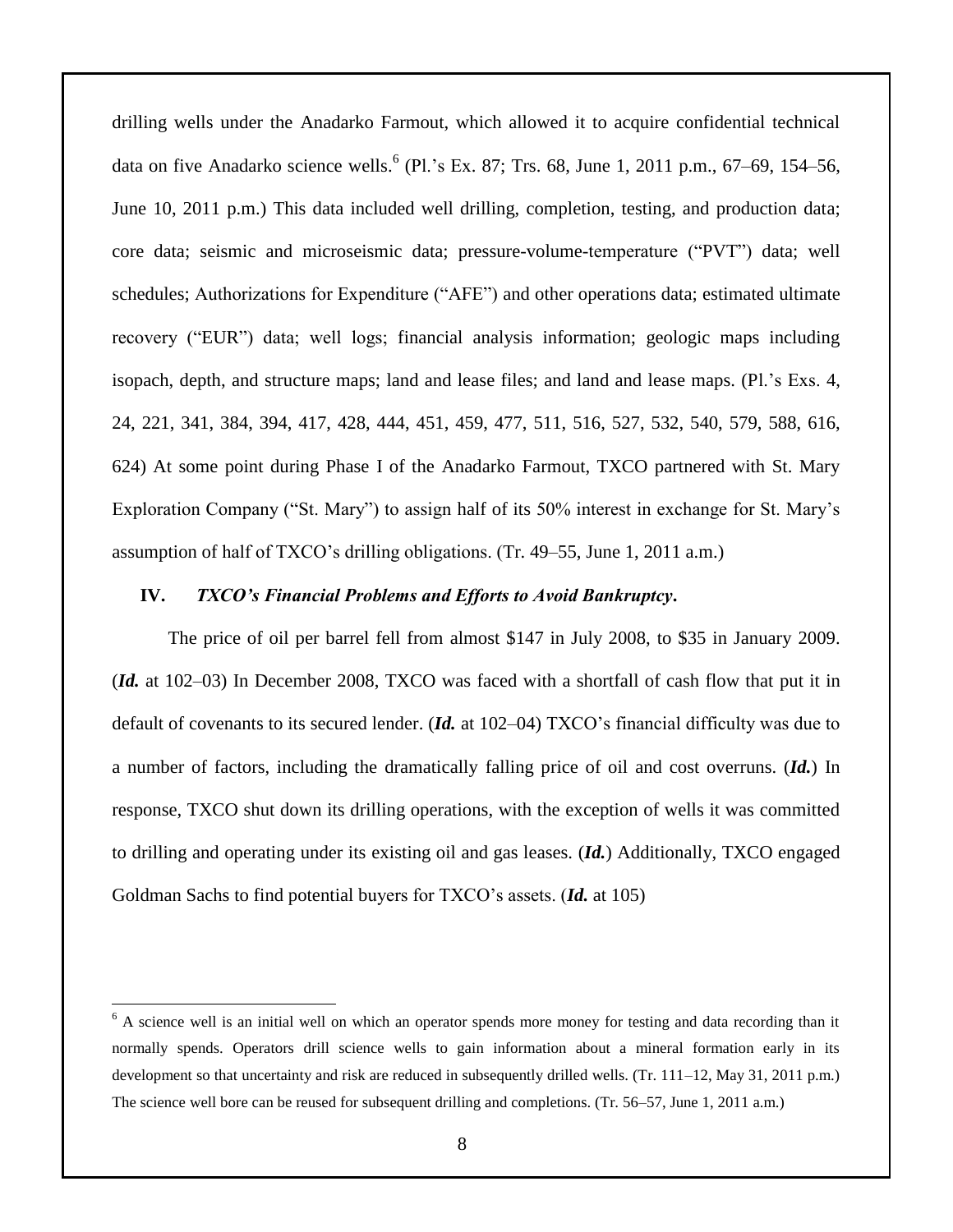Under the terms of its engagement, Goldman Sachs identified potentially interested parties, arranged meetings, and managed the assembly of company data. (*Id.* at 105–08) To facilitate a potential sale, TXCO and Goldman Sachs developed and distributed teaser presentations to entice potential buyers. (Pl.'s Ex. 24; Tr. 105–08, June 1, 2011 a.m.) When a third party expressed interest, TXCO would require the execution of a confidentiality agreement and provide a company presentation ("Management Presentation"), which generally showed TXCO's assets and potential oil and gas recovery within different horizons in which it had an interest. (Pl.'s Exs. 1, 24; Tr. 105–08, June 1, 2011 a.m.) These presentations contained both public and nonpublic information. If a company had further interest after the initial presentation, it was given further access to TXCO's private information. (Tr. 105–08, June 1, 2011 a.m.)

#### **V.** *TXCO's Data Provided a Competitive Advantage: Knowledge is King***.**

Because of TXCO's experience in the Maverick Basin compared to the majority of other exploration and production ("E&P") companies which became attracted to the developing area in 2009, TXCO held the accumulated technical, geologic, geophysical, and engineering knowledge required to evaluate the economic viability of acreage in the region. (Trs. 9–11, June 27, 2011 a.m., 5–13, 30–43, June 1, 2011 p.m.) This information would have been extremely valuable to an operator entering a newly discovered field or a field in which no significant amount of economic production had been obtained. When an up-and-coming oil and gas play such as the Eagle Ford shale is identified, E&P companies compete to acquire unleased acreage. (Tr. 9–13, June 27, 2011 a.m.) In such a "land rush," tens of thousands of acres can be leased in a short time by companies attempting to obtain the best acreage in the play. (Tr. 99–100, June 1, 2011 a.m.) Any available information on potential oil and gas recovery thus allows a company to acquire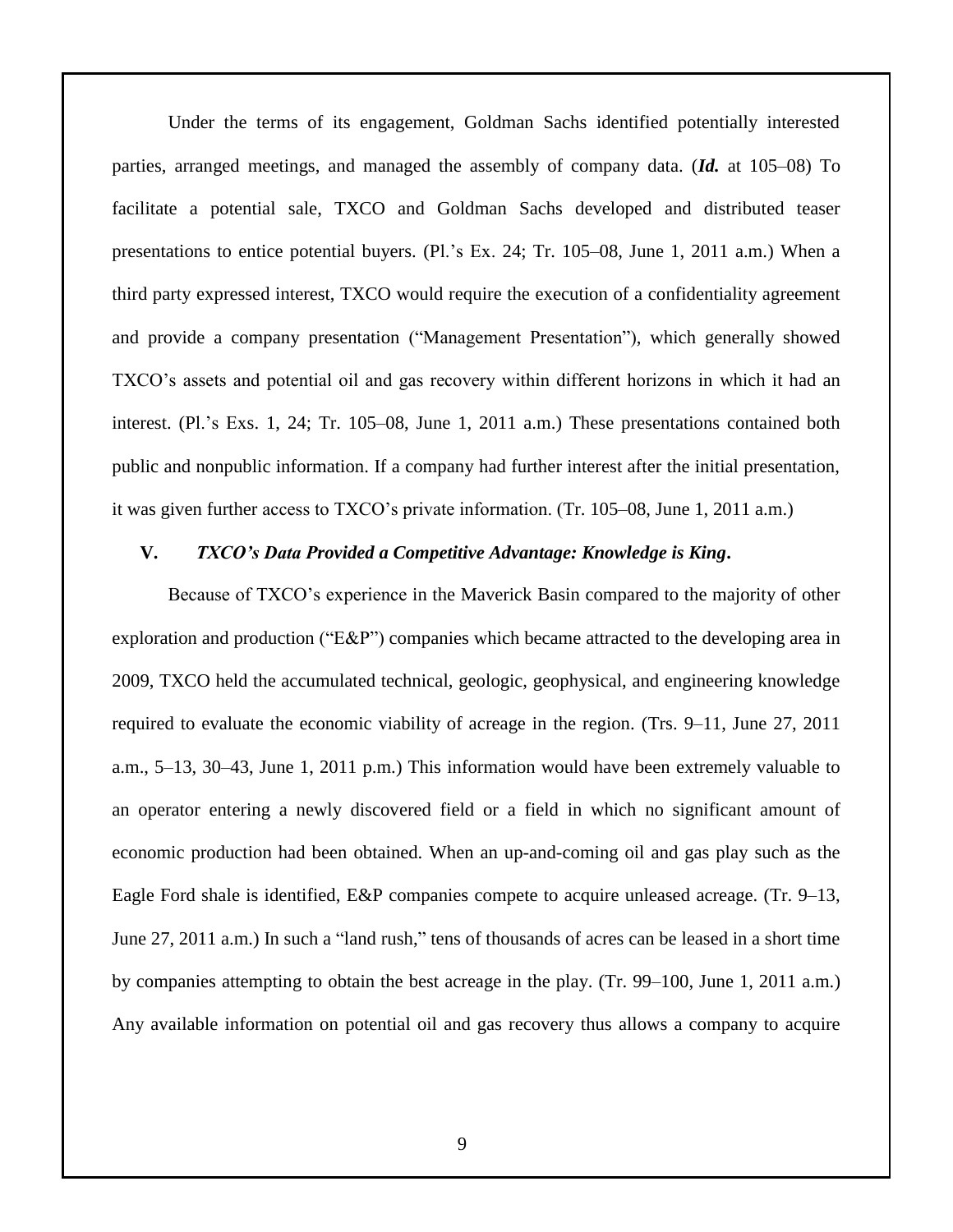leases on land with the best prospects for economic recovery. "Knowledge is king." (Tr. 103, May 31, 2011 p.m.)

The information obtained by TXCO was valuable not only because of the nature of the data itself, but also because of the lack of publicly available information to competing companies vying for leases in the area once the land rush began. (Tr. 165–66, June 27, 2011 p.m.) Albert Conly, a turnaround consultant for TXCO, testified that TXCO's subsurface, production, and operations data would have provided a unique competitive advantage to anyone in possession of the information, particularly in May through September  $2009$ .<sup>7</sup> (Tr. 43, 59–60, July 14, 2011 p.m.) TXCO attempted to protect its competitive position by maintaining the confidentiality of data both inside and outside the company. (Trs. 25, 48–53, 67–68, 135, 150, June 1, 2011 p.m., 63–92, July 6, 2011 p.m.) Although it made periodic disclosures of limited amounts of data, TXCO restricted the flow of information within and outside the company on a need-to-know basis and limited the type and amount of data that was publicly released. (Tr. 48–49, 57–64, 75, 97–102, June 1, 2011 a.m.) TXCO disclosed its detailed information only to companies that were obligated to maintain the confidentiality of the data. (*Id.*)

#### **VI.** *Peregrine and TXCO Meet***.**

 $\overline{a}$ 

Peregrine Petroleum, L.L.C. is an E&P company with substantial capital resources that was founded in October 2008 by a group of Hunt Petroleum heirs and their business associates. (Pl.'s Ex. 72; Tr. 136–37, June 1, 2011 a.m.) In early 2009, Peregrine began efforts to obtain an acreage position in the Maverick Basin. (Trs. 15–16, Aug. 8, 2011 p.m., 71, 77–78, June 28, 2011 p.m.) Peregrine was introduced to TXCO through Rusty Kelley at Goldman Sachs to

<sup>&</sup>lt;sup>7</sup> Conly testified that "[TXCO's] competitive advantage was the acreage position, the contiguous acreage position that they held and the data they obtained from drilling successful and unsuccessful wells, shooting seismic, and evaluation of information they obtained from their trading and joint interest partners." (Tr. 43, July 14, 2011 p.m.)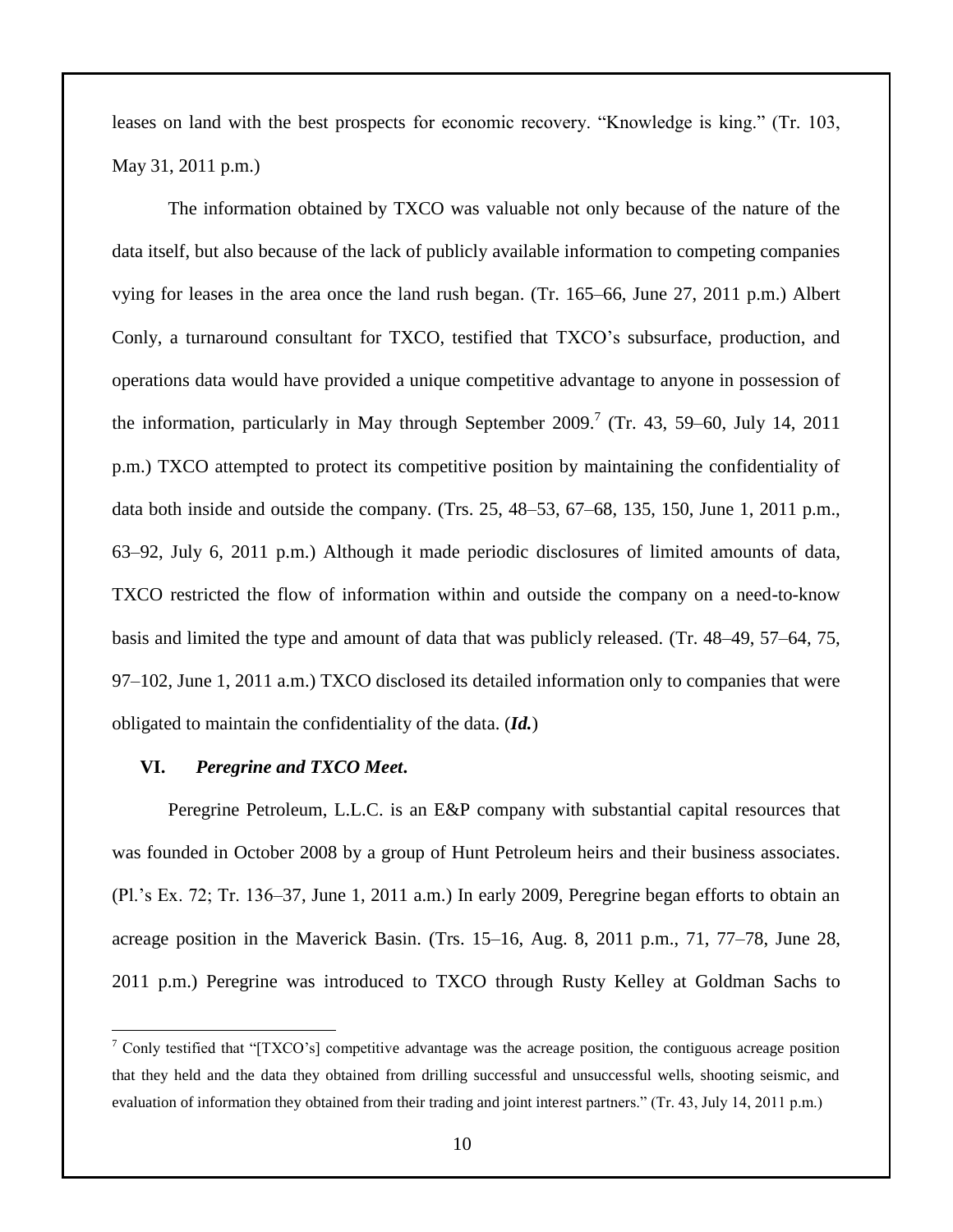evaluate a potential sale that might assist TXCO's strained financial situation. (Tr. 113–17, June 1, 2011 a.m.) On February 26, 2009, Peregrine signed a confidentiality agreement with TXCO (the "Confidentiality Agreement" or "CA") that allowed it to receive subsurface, production, and operations information about TXCO's Maverick Basin properties. (Pl.'s Ex. 1)

The Confidentiality Agreement defined any information furnished by TXCO as "Evaluation Material," except for information: (i) already in the possession of Peregrine, provided that it was not known to be subject to another confidentiality agreement or other obligation of secrecy; (ii) generally available to the public; or (iii) available to Peregrine on a non-confidential basis from a source other than TXCO, provided that the source was not known by Peregrine to be bound by a confidentiality agreement or other obligation of secrecy. (*Id.*) Under the CA, Peregrine's access to the Evaluation Material was conditioned on the premise that it would be used solely for the purpose of evaluating a transaction between TXCO and Peregrine. (*Id.*) The CA further provided that Peregrine would not "acquire, or assist, advise or encourage any other persons in acquiring, directly or indirectly, control of . . . any of [TXCO]'s . . . assets for a period of three years." (*Id.*) If no transaction was consummated, Peregrine was required to return all Evaluation Material and destroy all copies. (*Id.*)

On March 5, 2009, Peregrine's CEO, chief advisor, and technical staff were given a narrated multi-hour slide Management Presentation by James Sigmon, TXCO's then-CEO and chairman of the board, and Gary Grinsfelder, TXCO's then-president, detailing TXCO's leasehold assets and drilling activities. (Pl.'s Ex. 511; Trs. 135–36, June 1, 2011 a.m., 29–32, July 8, 2011 a.m.) The 186-slide Management Presentation included information that TXCO had used in previous public presentations and also information that had not been publicly disclosed by TXCO. (Pl.'s Ex. 511) Some slides in the presentation contained public information, other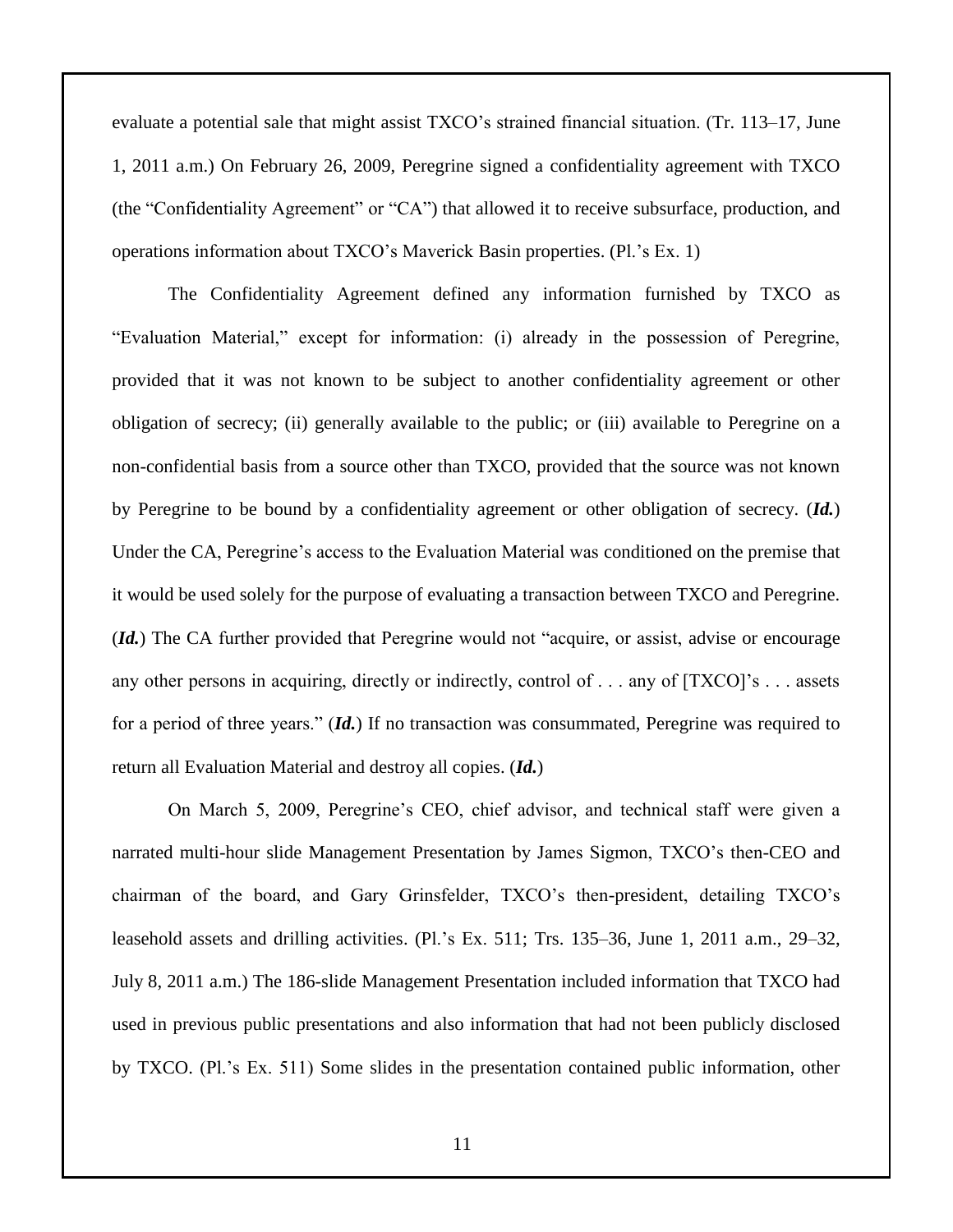slides contained confidential information, and the remaining slides contained a combination of both public and confidential information. (Tr. 7–60, 77–84, 107, June 1, 2011 p.m.)

On March 13, 2009, eight days after the initial meeting, Peregrine sent its technical team<sup>8</sup> to TXCO's San Antonio office for a second meeting. (Tr. 45–51, June 7, 2011 a.m.) In preparation, Peregrine requested that TXCO make available specified confidential information regarding TXCO's lease and drilling activities. (Pl.'s Ex. 204) Peregrine's staff met one-on-one with TXCO employees,<sup>9</sup> who were instructed that a confidentiality agreement was in place, and they were free to share TXCO's information. (Tr. 45–51, June 7, 2011 a.m.) After the meeting, Peregrine requested and received more confidential information from TXCO that was not available at the time of the previous meetings. (Pl.'s Exs. 30, 143, 146, 150; 179; Tr. 124, June 1, 2011 p.m.) Despite their efforts, TXCO and Peregrine were unable to reach an agreement.

### **VII.** *TXCO's Efforts to Keep Acreage and Bankruptcy Filing***.**

 $\overline{a}$ 

In March 2009, the BLS Lessors determined that no active drilling or production of oil and gas were taking place on Section A or Section C and requested that TXCO execute releases on its leases covering those lands. (Pl.'s Ex. 5; Tr. 20–30, July 1, 2011 a.m.) At the time, Section B was held by TXCO's continuous drilling operations on the property. (*Id.*) Although TXCO lost the Section A and Section C leases, it continued discussions with the BLS Owners after filing bankruptcy to take new leases on Section A and Section C, and attempted to maintain its leases on Section B of the BLS Acreage. (Pl.'s Ex. 6) TXCO's lease on Section B expired in May 2009

<sup>&</sup>lt;sup>8</sup> Peregrine's representatives included: Jeremy Greene, Senior Vice President and Peregrine's corporate representative at trial; Larry Miller, a geologist and Peregrine's Vice President of Exploration and Business Development; Bill Bishop, Vice President of Land; and Tammy Gannon, Vice President of Engineering.

<sup>&</sup>lt;sup>9</sup> TXCO employees at the meeting included: Jim Sigmon, CEO; Gary Grinsfelder, President; Gary Nyland, a geoscientist focused primarily on the Glen Rose formation; Steve Young, a geoscientist focused primarily on the Eagle Ford and Pearsall formations; Bob Lee, Land Manager; Sherry Fletcher, Reservoir Manager; and Greg Cooper, petroleum landman.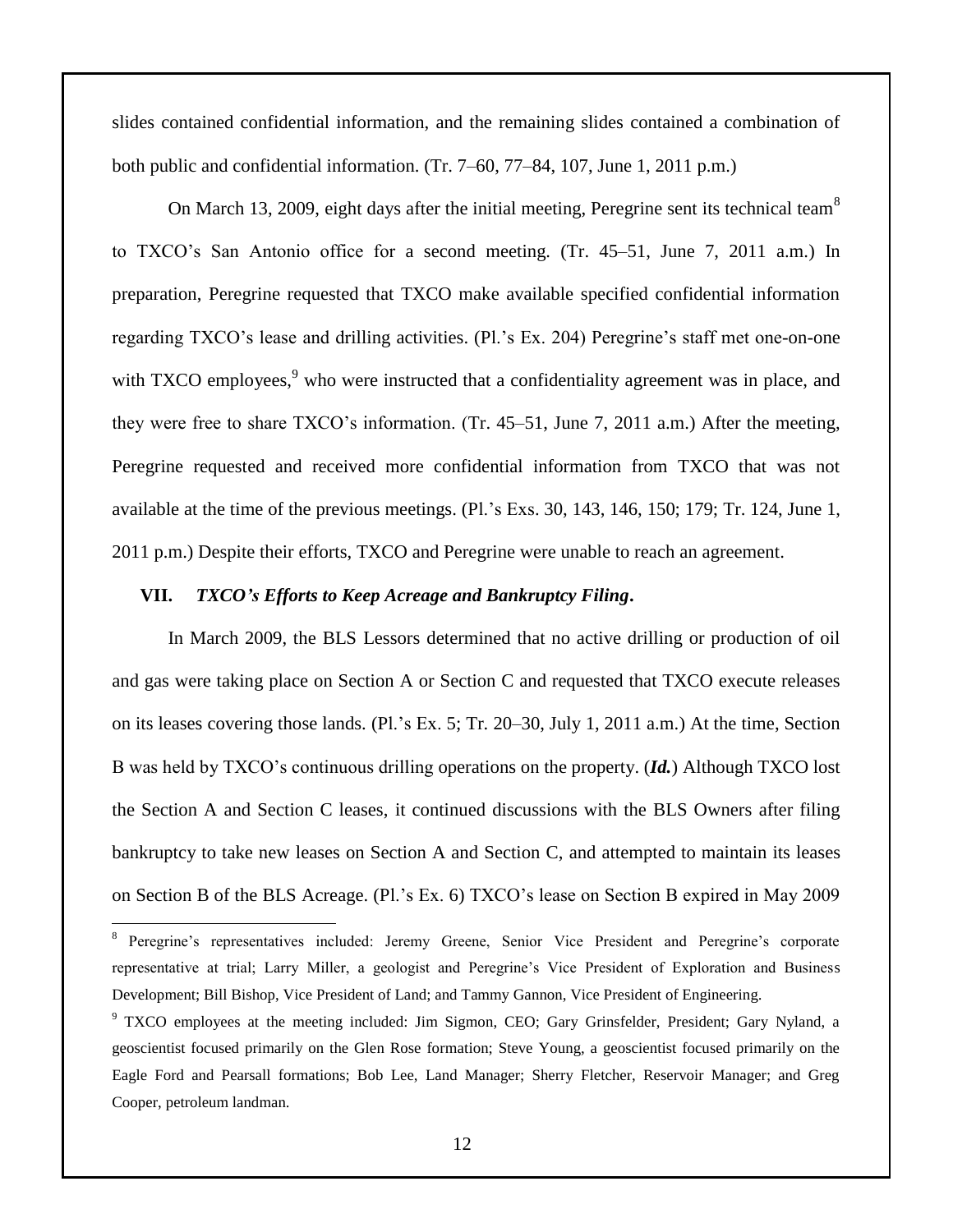because TXCO was unable to finance continuous drilling operations required to extend the secondary term of the lease. (Tr. 86–99, July 5, 2011 a.m.) At about the same time, TXCO filed its Chapter 11 bankruptcy cases on May 17, 2009. Although it lost its lease covering Section B, TXCO continued to operate wells on Section B that were held by production. (*Id.* at 95–96)

Because of the checkerboard mineral ownership of the Cage Ranch, TXCO wanted to maintain its leases on the Cage Acreage and reacquire the BLS Acreage in order to effectively develop Block B with horizontal drilling. (Trs. 37–40, July 1, 2011 a.m., 97–99, July 5, 2011 a.m.) To facilitate its reacquisition of the BLS Acreage, TXCO obtained Debtor in Possession ("DIP") financing to pay royalties, renew leases, and drill wells necessary to keep its existing leases in force. TXCO continued its efforts to negotiate with the BLS Owners through the summer of 2009, but a lease renewal was not achieved. (Pl.'s Ex. 185) In addition to its efforts to negotiate with the BLS Owners, TXCO attempted to save its lease on the Cage Acreage under the Encana Farmout by again meeting with Peregrine. (Tr. 61–64, Aug. 29, 2011 a.m.) On June 19, 2009, TXCO met with Peregrine in a third meeting and offered to bring in Peregrine as a partner under the Encana Farmout. (*Id.*) Peregrine was not interested, and the meeting ended with no plans to continue negotiations. (*Id.*)

#### **VIII.** *Robert Patterson and the Hamilton Ranch***.**

Robert Patterson is an engineer and operator who performs drilling for E&P companies in south Texas through his companies, Patterson Energy Corporation and PE Consulting Services. (Tr. 5–12, June 13, 2011 a.m.) Patterson Energy Corporation conducts drilling operations on-site for E&P companies, and PE Consulting Services provides contract labor at the drilling sites. It was through these services that Patterson became involved with many projects in the Maverick Basin. Patterson was retained by TXCO to direct and coordinate operations at all TXCO well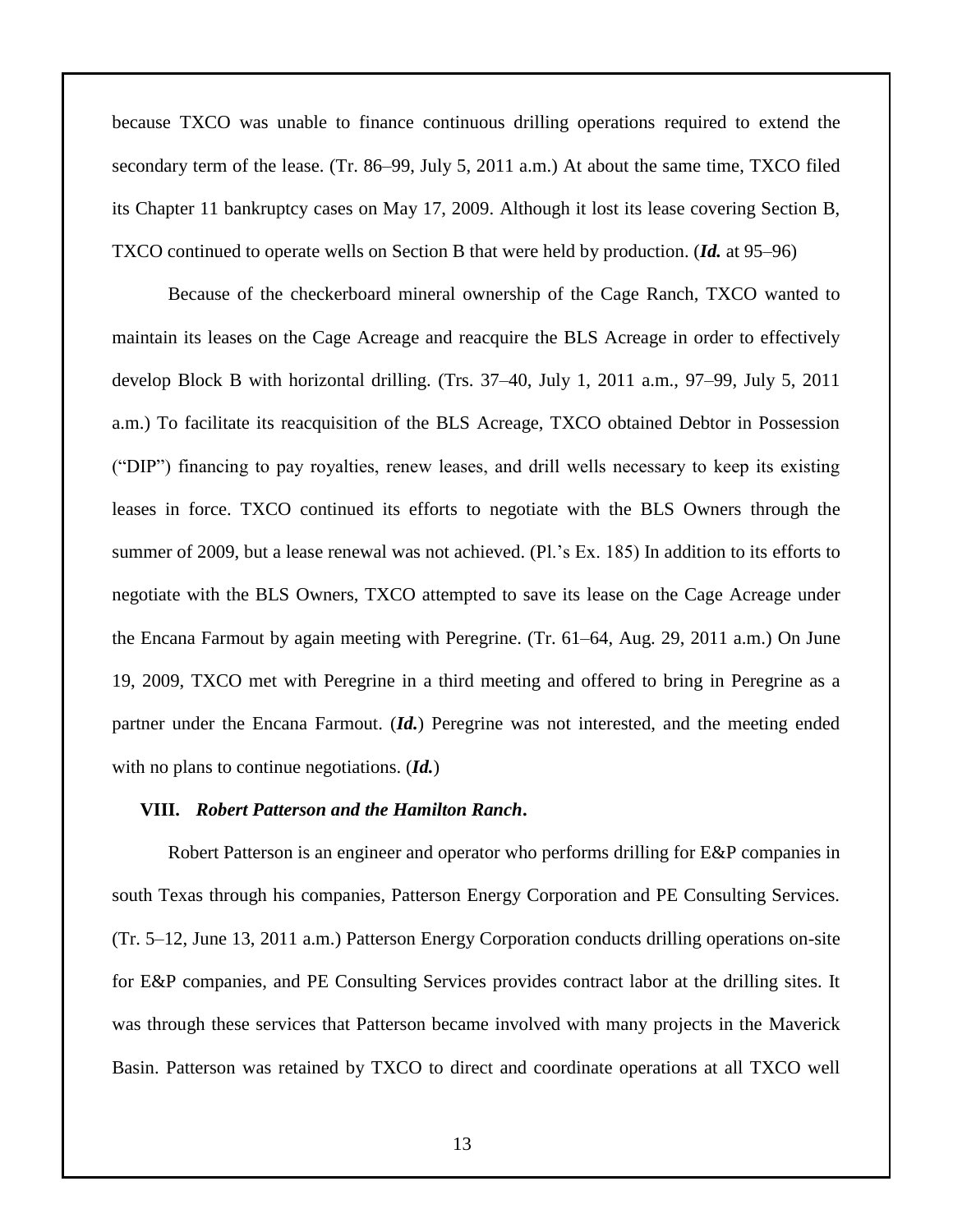sites and provide personnel to operate the rigs. (*Id.*) In addition to his drilling operations in south Texas, Patterson promotes deals between land owners and oil and gas E&P companies. (*Id.* at 18–23)

In late 2008, Patterson was approached by representatives of Blue Star Exploration Company ("Blue Star") to recomplete two wells Blue Star had on the Hamilton Ranch, which consisted of approximately 26,000 acres located in Maverick County adjacent to the Cage Ranch. (Pl.'s Exs. 33, 524; Trs. 19–23, 30, June 13, 2011 a.m., 35–39, June 14, 2011 p.m.) Under their agreement, Patterson would perform the drilling for 25% of Blue Star's working interest. (Tr. 19, June 13, 2011 a.m.) Blue Star attempted to negotiate a lease extension with J.R. and Clayton Hamilton, owners of the Hamilton Ranch, but was unsuccessful. (Tr. 79–80, June 13, 2011 p.m.) After J.R. Hamilton obtained releases of Blue Star's leases covering the Hamilton Ranch, Patterson began negotiating on his own with J.R. and Clayton Hamilton to lease the property himself. (*Id.*)

After he began negotiating, Patterson met with Jeff Bookout, chief operating officer and vice president of TXCO, and Jim Sigmon at TXCO's offices. Patterson informed them that he was about to lease the Hamilton Ranch, and offered to sell the lease to TXCO. (Trs. 165–68, June 1, 2011 p.m., 35–40, June 14, 2011 p.m.) Sigmon responded that he was not interested because TXCO was unsuccessful in a prior attempt to obtain an oil and gas lease on the property, did not have the money to lease, and could not work with Mr. Hamilton. (*Id.*) After Sigmon left the room, Bookout told Patterson that Peregrine might be interested in the opportunity and suggested Patterson contact Peregrine. (Tr. 101–02, June 7, 2011 a.m.) Patterson "cold called" Peregrine by email on April 30, 2009 to promote a possible transaction on the Hamilton Ranch. (Pl.'s Ex. 33; Tr. 29–35, June 13, 2011 a.m.) In the email, Patterson explained that he was in the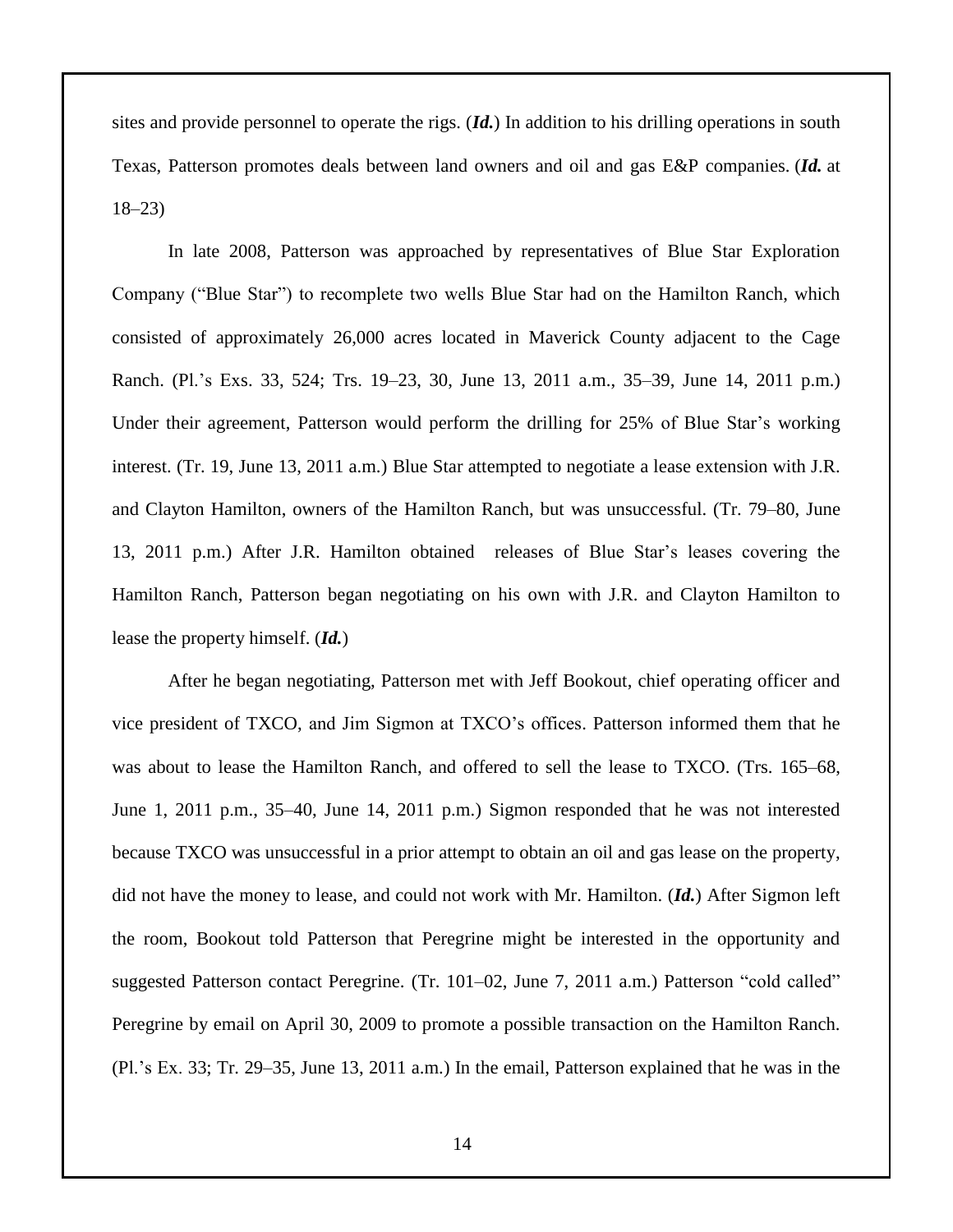process of taking a lease that would give him 26,000 acres in the Maverick Basin at \$450 per acre and was looking for a partner to develop the property. (Pl.'s Ex. 33) Bill Bishop, vice president of land at Peregrine, responded that he would be interested in the project, and the two parties set up a meeting on May 12, 2009 at Patterson's office in New Braunfels, Texas. (*Id.*)

At the meeting, Peregrine and Patterson reached a verbal arrangement to mutually develop properties in the Maverick Basin whereby Patterson Energy would participate in lease negotiations and conduct drilling operations on any acquired acreage. (Pl.'s Ex. 561; Tr. 76, 81, June 13, 2011 a.m.) The agreement provided for an AMI covering the Hamilton Ranch, plus an area extending outward two miles from the perimeter of the property. (Tr. 81, June 13, 2011 a.m.) Under the agreement, Peregrine and Patterson would have a 75% and 25% interest, respectively, in any working interests obtained on land within the AMI. (Def.'s Exs. 162, 706; Pl.'s Ex. 561) After learning that Patterson had included a promotional fee for himself in the deal, Peregrine reduced Patterson's interest to 5% and executed a lease on part of the Hamilton Ranch for \$525 per acre in October 2009.

#### **IX.** *Bookout and the Redemption Farmout***.**

James Jeffrey "Jeff" Bookout was hired by TXCO in April 2002, and became chief operating officer and vice president in June 2003. (Tr. 5–8, June 7, 2011 a.m.) He was primarily responsible for ensuring the drilling and completion of TXCO's wells. (*Id.*) Bookout and Robert Patterson formed a close friendship several years prior while working together as petroleum engineers at another E&P company. (Tr. 9–12, June 13, 2011 a.m.) After Bookout was hired, TXCO promptly retained Patterson Energy Corporation and PE Consulting Services to conduct its drilling operations at well sites in the Maverick Basin. Under the TXCO employee agreement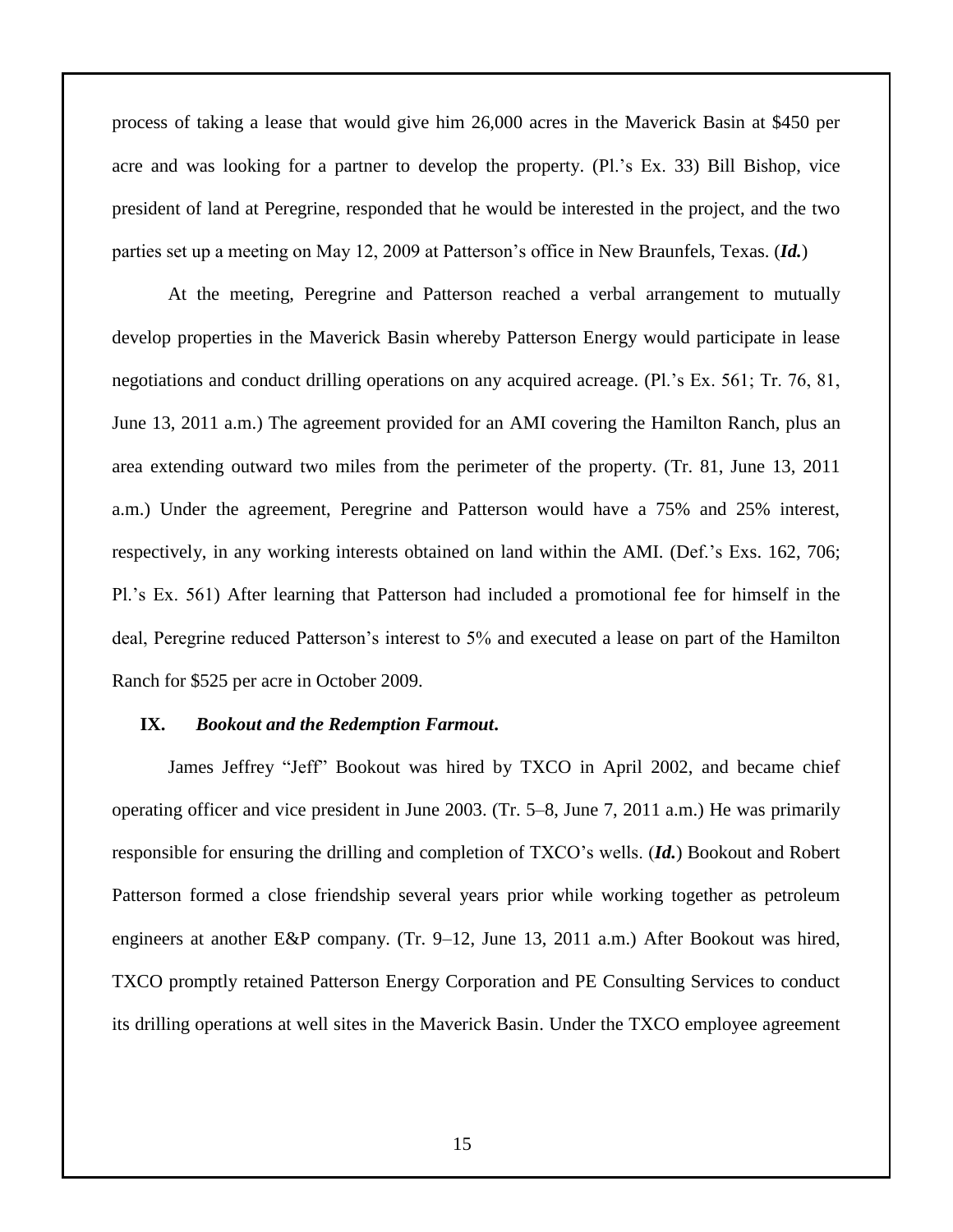he signed in December 2006, Bookout specifically acknowledged the duty to preserve TXCO's confidential information. (Pl.'s Ex. 437)

Shortly before TXCO entered bankruptcy, TXCO's board of directors concluded that Bookout was partially responsible for TXCO's financial situation. (Tr. 15, June 2, 2011 a.m.) On May 7, 2009, Bookout was terminated from TXCO, and a separation agreement was executed in which he received a wage continuation and benefits in return for pledging a continuing duty of loyalty to the company. (Pl.'s Ex. 438; Tr. 15–19, June 2, 2011 a.m.) Bookout immediately began to work with Robert Patterson in an attempt to arrange oil and gas transactions in the Maverick Basin. (Pl.'s Exs. 154, 449; Tr. 28, 102, 107–08, June 7, 2011 a.m.) Together, Bookout and Patterson formed Redemption Oil & Gas, L.L.C. ("Redemption") to pursue one of these endeavors. (Pl.'s Ex. 270, Tr. 31–32, June 7, 2011 a.m.) Bookout chose the name Redemption because "we are all saved by HIS grace . . . and we can get a little redemption back [sic] from TXCO and Anadarko." (*Id.*) Despite being terminated, Bookout utilized TXCO's resources and personnel to obtain information related to his efforts. (Pl.'s Ex. 12; Tr. 41–44, June 2, 2011 p.m.)

After its May 17 bankruptcy filing, TXCO attempted to hold the acreage it acquired through Phase I and Phase II of the Encana Farmout by obtaining DIP loans to drill. (Tr. 30–32, June 2, 2011 a.m.) Under Phase II of the Encana Farmout, TXCO had to drill three wells to maintain its interest in the Block B Cage Acreage. (Pl.'s Ex. 86; Tr. 31–33, June 2, 2011 a.m.) On June 8, 2009, Bookout proposed that Redemption drill wells on the Encana Farmout and other TXCO acreage to satisfy TXCO's drilling and leasehold obligations (the "Redemption Farmout"). (Pl.'s Ex. 729; Tr. 31–39, June 2, 2011 a.m.) In exchange, TXCO would assign to Redemption a 50% working interest in the acreage saved by Redemption's drilling operations and name Redemption as the operator of those wells. (*Id.*) Under the agreement, Redemption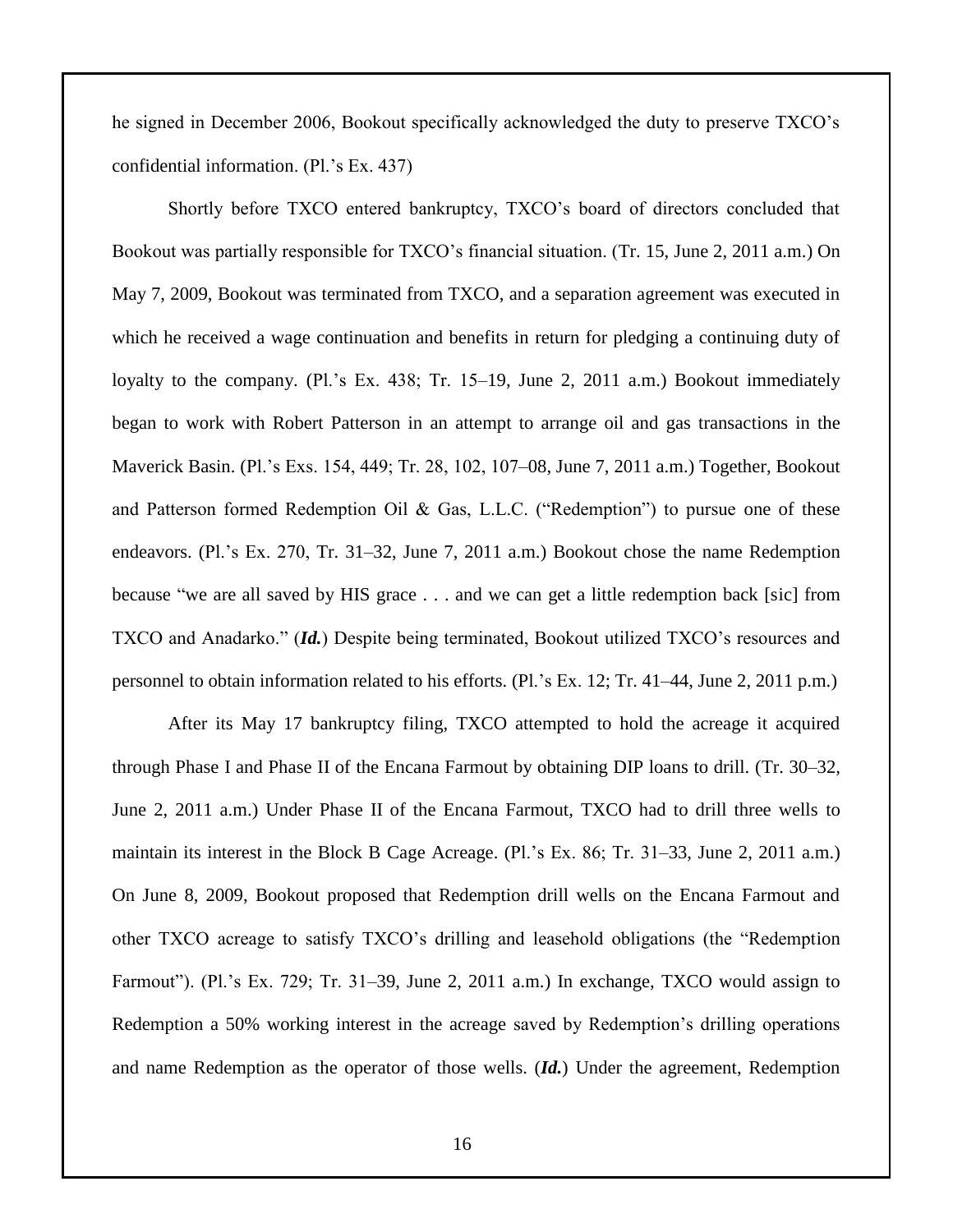could have acquired an interest in up to approximately 17,000 acres of the 200,000-acre Encana Farmout. (Pl.'s Ex. 459; Tr. 31–39, June 2, 2011 a.m.) To maximize the amount of acreage saved before TXCO's leases expired, Redemption was able to choose where it drilled on any portion of the Encana Farmout. (*Id.*) Bookout told Sigmon that a private equity company, Scotia Waterous ("Scotia"), had agreed to provide funding on the project. (Tr. 36–39, June 2, 2011 a.m.)

While finalizing the Redemption Farmout with TXCO, Bookout contacted Peregrine and arranged a meeting on June 19, 2009. (Pl.'s Ex. 162, 459; Tr. 65, Aug. 29, 2011 a.m.) At the meeting, Bookout stated he was hesitant to partner with Scotia for equity funding and thought an arrangement with Peregrine was preferable. (*Id.*) He proposed that Peregrine fund the Redemption Farmout in exchange for a payback of its initial investment and a working interest in each well drilled. (Pl.'s Exs. 162, 164, 459) The terms of the deal were almost identical to those Redemption proposed to TXCO, except Redemption would retain a 25% working interest in the drilled acreage, and Bookout would receive a three-year employment contract with Peregrine. (*Id.*) In fact, TXCO had presented the same farmout opportunity to Peregrine earlier that day, but Peregrine declined to participate. (Tr. 65, Aug. 29, 2011 a.m.) Bookout and Peregrine were similarly unable to reach a deal, and Redemption ultimately obtained equity funding from Scotia for Redemption's drilling operations. (Pl.'s Exs. 576, 580; Def.'s Ex. 217; Tr. 34–40, June 2, 2011 a.m.) The Redemption Farmout was approved by this Court after notice and hearing. (Case No. 09-51807, ECF No. 554)

After beginning to work together on the Hamilton Ranch lease and Redemption Farmout, Bookout and Patterson immediately began to pass TXCO's proprietary subsurface, production, and operations data to Peregrine in furtherance of their efforts to broker oil and gas transactions. (Tr. 20, June 2, 2011 a.m.) Multiple communications between Bookout, Patterson, Peregrine, and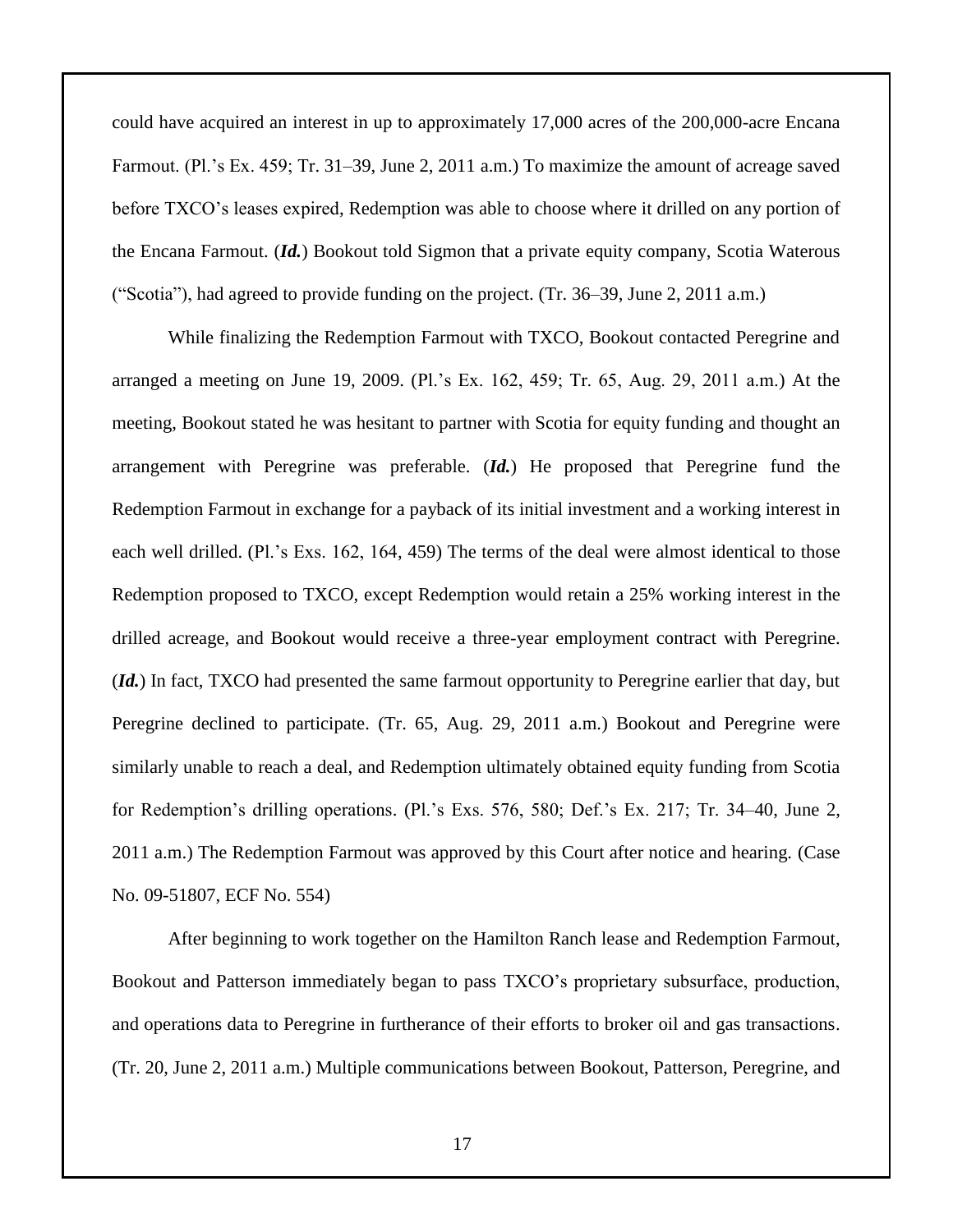TXCO employees demonstrate that Peregrine actively sought TXCO's data, and that Bookout and Patterson were responsible for Peregrine's receipt of TXCO's confidential and trade secret information throughout 2009.<sup>10</sup> (Tr. 21–124, June 2, 2011 a.m.)

### **X.** *Peregrine's Efforts to Lease the Cage Ranch***.**

On April 16, 2009, Peregrine met with Genesis Oil and Gas Consultants ("Genesis") to discuss undertaking a joint effort to acquire oil and gas leases in the Maverick Basin. (Pl.'s Ex. 99; Tr. 47, July 11, 2011 a.m.) Genesis is an oil and gas lease broker. After the initial meeting, Peregrine and Genesis entered into an agreement whereby Genesis would secure oil and gas leases for Peregrine in a defined focus area of the Eagle Ford shale. (Pl.'s Exs. 99, 100; Tr. 47– 53, July 11, 2011 a.m.) Notably, Genesis obtained a confidentiality agreement from Peregrine for every potential lease presented. Genesis and Peregrine subsequently began efforts to meet with the BLS Owners and the Cage Owners in order to obtain leases on Block A and Block B. (Tr. 69–70, July 11, 2011 p.m.)

#### **A.** *Block B of the Cage Ranch***.**

 $\overline{a}$ 

Bill Bishop arranged a meeting held July 1, 2009 between representatives from Peregrine, Genesis, Patterson Energy, and the BLS Owners, at which Peregrine gave a presentation to the BLS Owners introducing the company, communicating their desire to lease the BLS half of the Block B Cage Ranch checkerboard, and explaining their drilling plans for the property. (Pl.'s Exs. 72, 73; Tr. 16–21, June 8, 2011 a.m.) Over the next three months, Peregrine continued to

 $10$  Pl.'s Exs. 154 (retrograde testing, production data), 417 (well logs), 415 (well logs), 420 (Anadarko well fivestage frack), 37 (wellbore completion, frack technique), 162 (Redemption Farmout), 459 (Encana Farmout terms), 537 (Encana Farmout update), 128 (Anadarko wells), 128 (AFE), 160 (BTU content), 159 (decline curves), 450 (flowback data), 452 (flowback data), 450 (wellbore sketch), 540 (two-stage frack treatment), 546 (flowback data), 48 (flowback data), 226 (flowback data, completion costs), 54 (flowback data), 170 (flowback data), 52, 171 (flowback data), 56 (flowback data), 59 (flowback data), 528 (flowback data), 203 (flowback data), 174 (flowback data), 538 (flowback data), 566 (well bore schematics).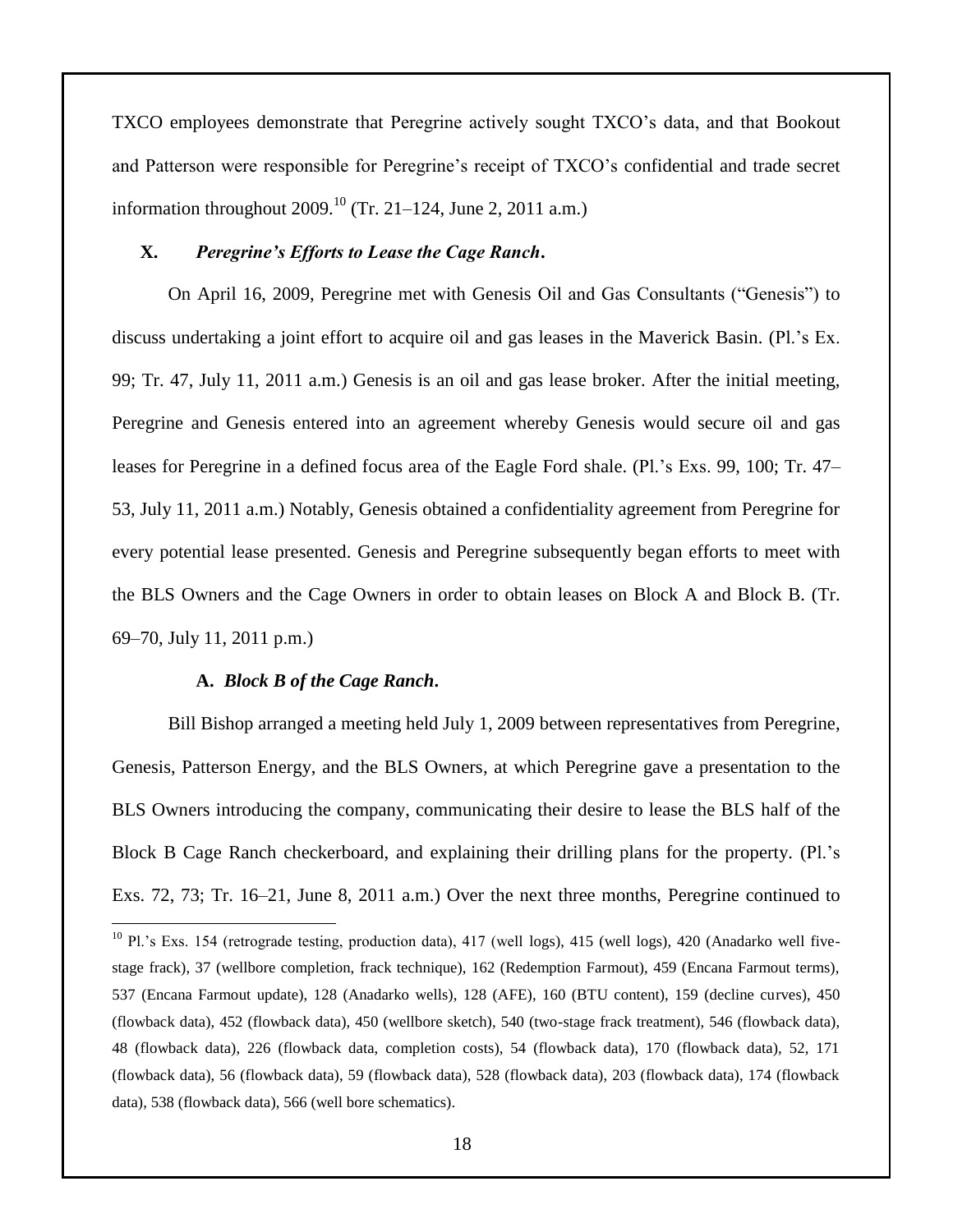work with Genesis to coordinate communications between Peregrine and the BLS Owners and finalize the terms of a lease on the Block B BLS Acreage. (Pl.'s Ex. 99; Trs. 47, July 11, 2011 a.m., 20–24, June 8, 2011 a.m.) The BLS Owners ultimately received offers to lease the BLS Acreage from Joint Resources, TXCO, and Peregrine. (Tr. 25–40, 68, July 5, 2011 a.m.) Joint Resources offered a \$450 per acre bonus payment and 24% royalty on a three-year term lease. (Tr. 29, 70, July 5, 2011 a.m.) TXCO offered a \$100 per acre bonus payment and 24% royalty on a two-year term lease. (Tr. 76, July 5, 2011 a.m.) Peregrine offered a bonus payment of \$250 per acre and 25% royalty on a three-year term lease. (Pl.'s Ex. 77; Tr. 70, July 5, 2011 a.m.) The BLS Owners decided to lease to Peregrine and on October 6, 2009, Peregrine obtained a lease on the BLS Acreage. (Pl.'s Exs. 99, 120; Tr. 93, July 5, 2011 a.m.)

At a later meeting with the Cage Owners on August 11, 2009, Peregrine and Genesis attempted to obtain a lease on the other half of the Block B checkerboard by proposing a bonus of \$250 per acre on a four-year term lease of the Cage Acreage.<sup>11</sup> (Tr. 71, July 11, 2011 p.m.) The offer included Doug Vander Ploeg's 1/16 interest and the Cage family's 15/16 interest in Block B. (Pl.'s Exs. 119, 120, 464; Tr. 80–96, July 11, 2011 p.m.) At the time, Block B of the Cage Acreage was under lease to TXCO, but the leases would expire on October 1, 2009 unless a well was drilled that held the acreage by production. (*Id.*) At some point after the meeting, Peregrine learned that a well was drilled that would extend TXCO's leasehold interest in the Cage Acreage past the anticipated October 1, 2009 expiration date. (Pl.'s Exs. 119, 472; Tr. 90– 107, July 11, 2011 p.m.) Unsure how long the lease would be extended or otherwise held by production, Peregrine tried to determine the status of TXCO's lease and considered a top lease

 $\overline{a}$ 

 $11$  Because Presnall Cage was unable to attend the meeting, Peregrine sent him a copy of the presentation. (Tr. 91– 93, July 11, 2011 p.m.)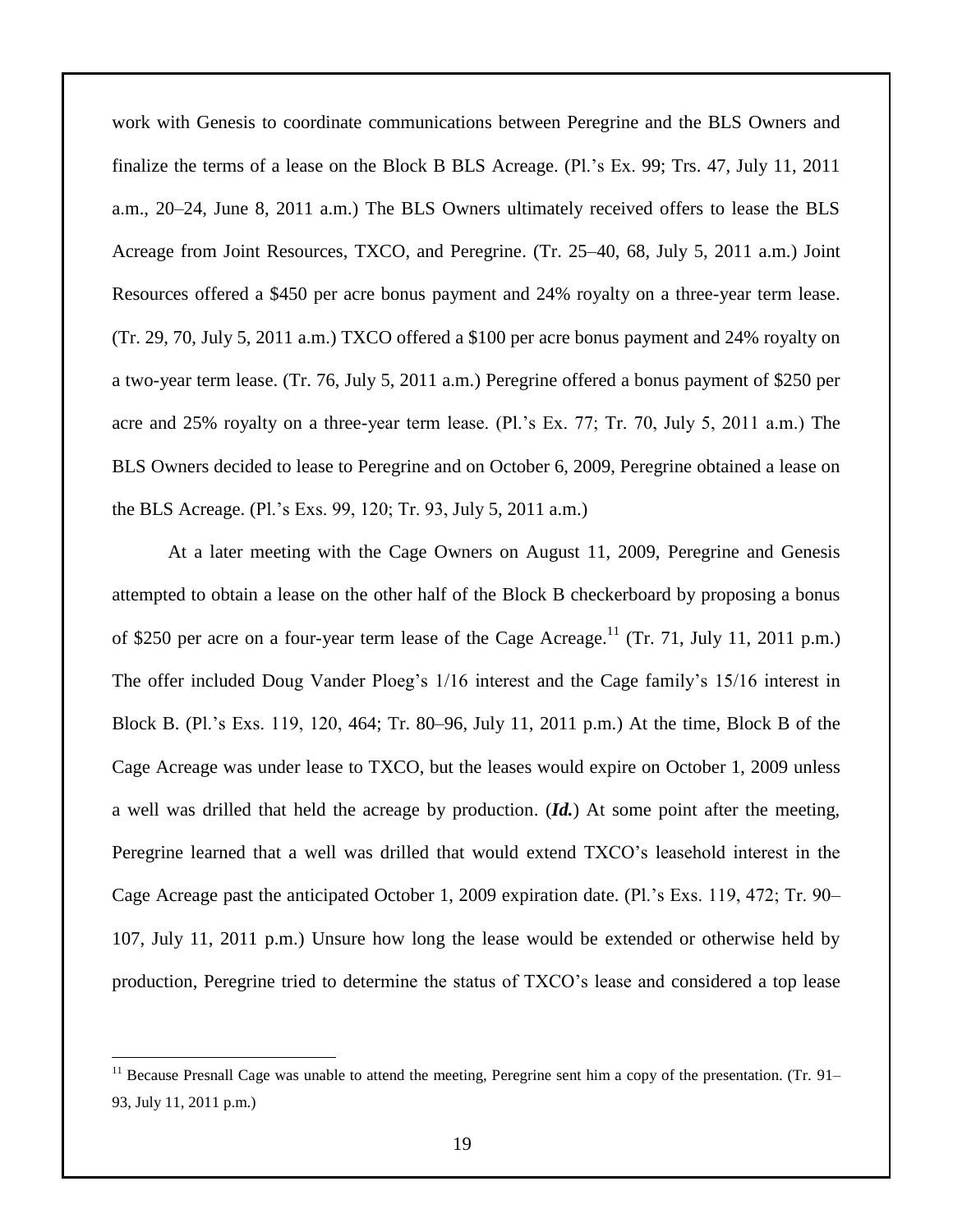on the Cage Acreage.<sup>12</sup> (Pl.'s Exs. 119, 121; Tr. 93–100, July 11, 2011 p.m.) Although Bill Bishop testified that Peregrine was not interested in a top lease, Peregrine and Genesis continued their efforts to lease the Cage Acreage. (Pl.'s Ex. 110; Tr. 104, July 11, 2011 p.m.)

### **B.** *Block A of the Cage Ranch***.**

In 2009, the BLS Acreage and Cage Acreage in Block A of the Cage Ranch were under lease to Anadarko, which resulted in Anadarko having a 100% interest in the BLS portion and a 15/16 interest in the Cage portion of the southern checkerboard until its leases expired in December 2010. (Pl.'s Ex. 90; Tr. 85–88, July 11, 2011 p.m.) Doug Vander Ploeg, who owned an unleased 1/16 interest in the Cage portion of Block A, tentatively agreed to lease his interest to Peregrine, subject to the execution of a written lease. (Pl.'s Ex. 95; Tr. 85–88, July 11, 2011 p.m.) Peregrine, however, was concerned that it would not be able to obtain an acceptable JEA with Anadarko to develop Block A. (*Id.*) Peregrine furnished Vander Ploeg with a lease proposal that Vander Ploeg did not accept, and the companies ceased negotiations without reaching a deal. (*Id.*)

#### **XI.** *TXCO Sells Assets and Sues Peregrine***.**

 $\overline{a}$ 

On September 9, 2009, this Court approved TXCO's Application for Employment of Global Hunter Securities, LLC ("Global Hunter") as Financial Advisors and Investment Bankers to TXCO, and an order was entered on September 23, 2009. (Case No. 09-51807, ECF No. 585) In this role, Global Hunter provided informational reviews to over 150 parties with an interest in purchasing assets of TXCO. (*Id.* at ECF No. 736) After undertaking due diligence, Newfield submitted a proposal to Global Hunter to acquire TXCO's assets on October 15, 2009, and on

 $12$  A top lease is an oil and gas lease that is executed on property subject to a prior oil and gas lease with a different lessee. The bonus payment is tendered at the signing of the lease, but the lease becomes effective only after the expiration or termination of the preexisting lease. (Pl.'s Ex. 119)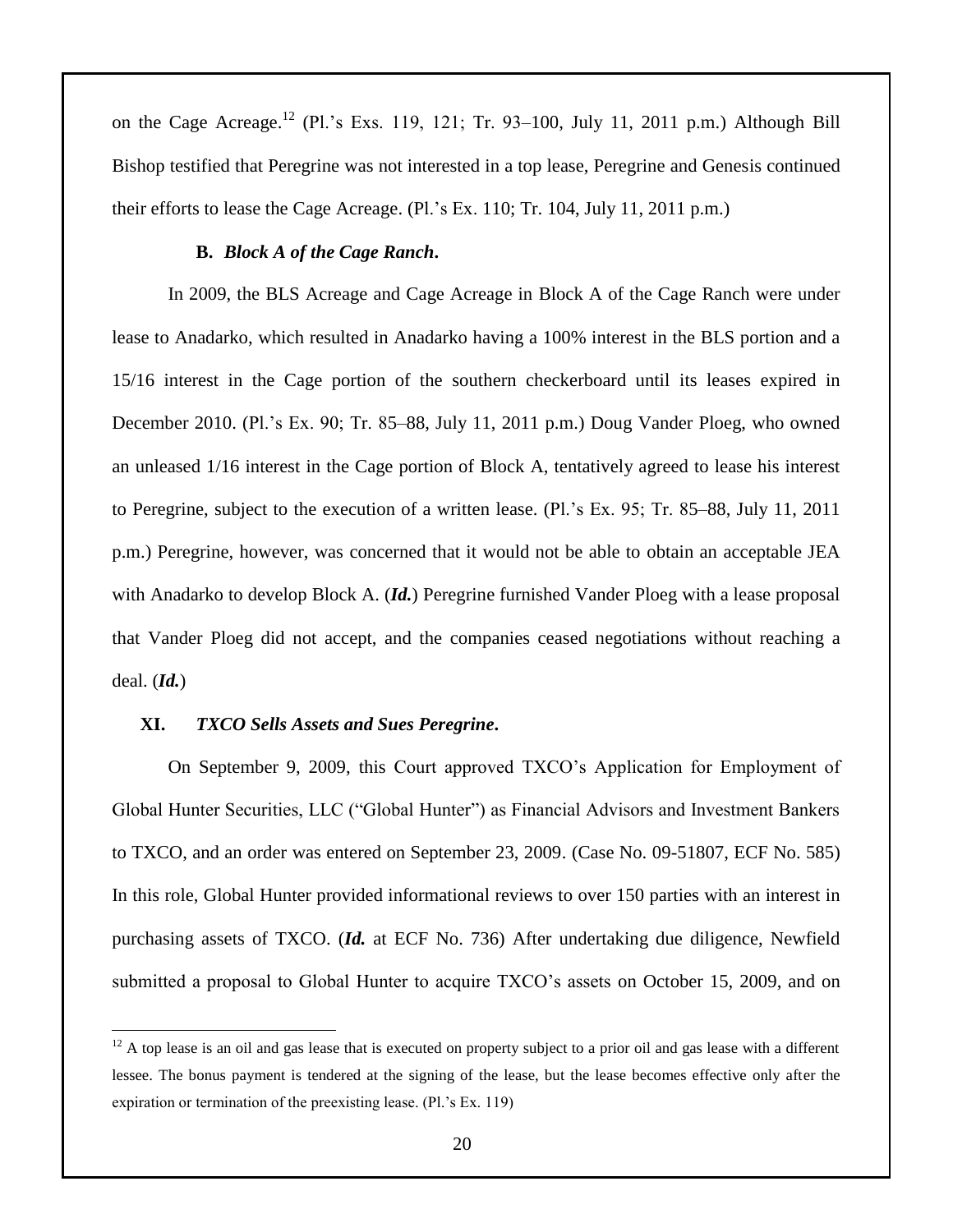November 6, 2009, a Purchase and Sale Agreement was executed, subject to court approval, which provided for the sale of most of TXCO's assets to Newfield for \$223 million. (*Id.*; Pl.'s Ex. 726; Tr. 55–56, July 14, 2011 a.m.) After executing the Purchase and Sale Agreement, TXCO began drafting a plan of reorganization, but continued to consider other offers because the original agreement did not provide sufficient funds to pay TXCO's creditors in full. (Tr. 57–60, July 14, 2011 a.m.) Anadarko expressed an interest at that time, and after some negotiations, Newfield and Anadarko entered a joint transaction for the purchase of 90% of TXCO's assets, with the remaining assets being transferred to a liquidating trust. (*Id.* at 65–70) The sale was proposed under TXCO's plan of reorganization and filed on November 12, 2009. (Case No. 09- 51807, ECF No. 765)

While negotiating the Purchase and Sale Agreement, TXCO discovered that Peregrine had leased the BLS Acreage and began to evaluate filing suit against Peregrine. (Tr. 56–57, July 14, 2011 a.m.) TXCO filed this adversary proceeding against Peregrine on November 23, 2009, alleging Peregrine misappropriated TXCO's confidential and proprietary information, among other causes of action. On January 27, 2010, this Court confirmed TXCO's Second Amended Plan of Reorganization, which included the sale of 90% of TXCO's oil and gas assets to Newfield and Anadarko. (Case No. 09-51807, ECF No. 1204) The remaining oil and gas assets were transferred to the TXCO Liquidating Trust. (*Id.*) Pursuant to the Confirmation Order, the rights in this adversary proceeding against Peregrine were retained and transferred from TXCO to RTXCO, which continued the pursuit of this action. (*Id.*) On May 31, 2011, after eighteen months of pretrial proceedings, a nonjury trial commenced. The forty-one day trial ended September 12, 2011.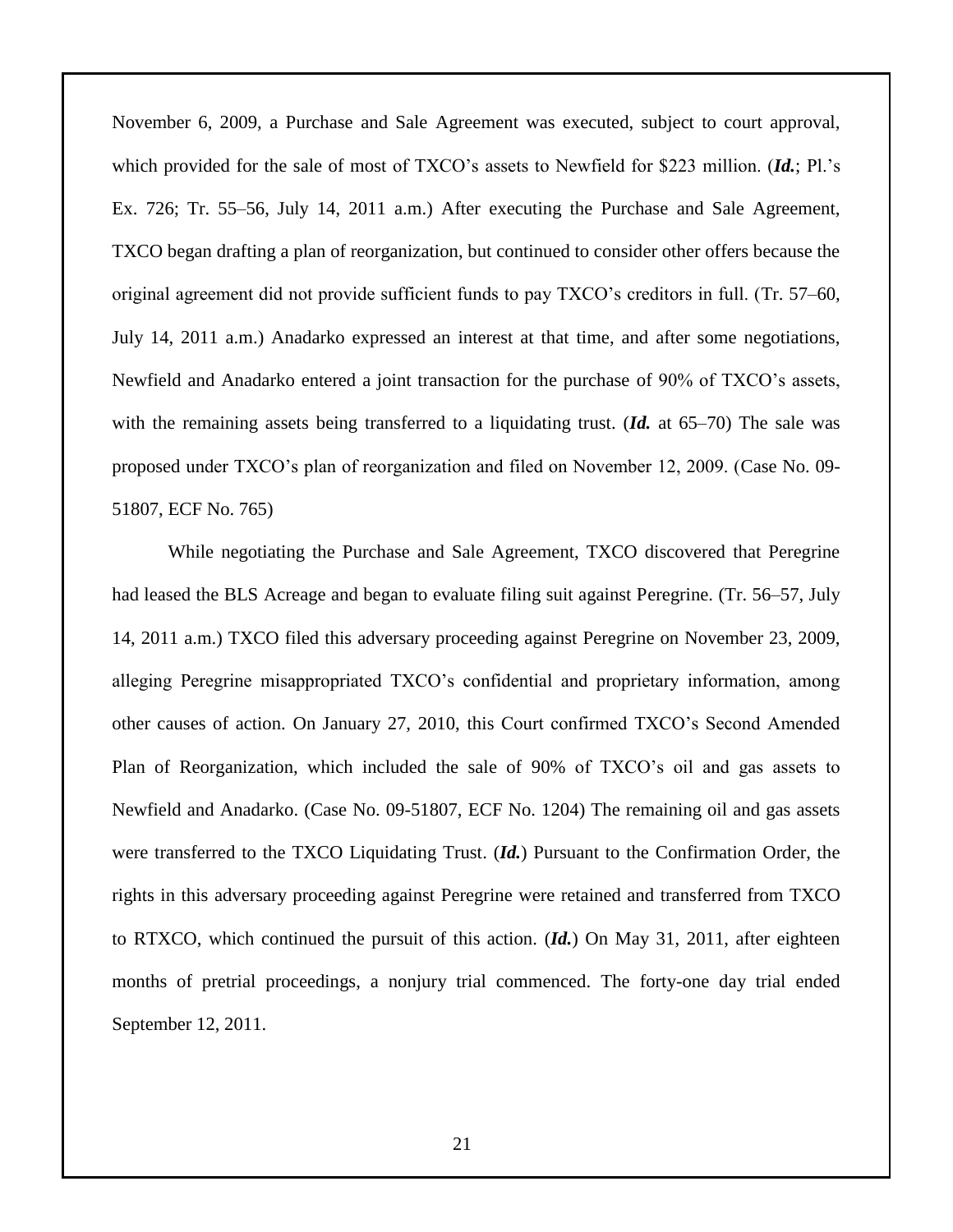#### **ANALYSIS**

This case concerns two partially overlapping categories of information: (1) "Evaluation Material," as defined in the Confidentiality Agreement dated February 26, 2009 between TXCO and Peregrine; and (2) trade secrets, as defined by law. RTXCO contends that Peregrine misused both types of information, thus breaching the Confidentiality Agreement, committing misappropriation of trade secrets, and violating the Texas Theft Liability Act. RTXCO also claims that Peregrine, by its misuse of TXCO's trade secrets, tortiously interfered with TXCO's potential business relations with the BLS Lessors, engaged in unfair competition by misappropriation, and was unjustly enriched. The issues arise predominantly from Peregrine's acquisition of the BLS Acreage and the Hamilton Ranch leases, although Peregrine also obtained several smaller leases in the area.

#### **XII. MISAPPROPRIATION OF TRADE SECRETS.**

Under Texas law, the elements of misappropriation of trade secrets are the following: (1) existence of a trade secret; (2) breach of a confidential relationship or improper discovery of a trade secret; (3) use of the trade secret; and (4) damages. *IBP, Inc. v. Klumpe*, 101 S.W.3d 461, 476 (Tex. App.—Amarillo 2001, pet. denied).

#### **A.** *Defining a Trade Secret***.**

#### **1.** *Texas Law on Trade Secrets***.**

Texas law defines a trade secret as "any formula, pattern, device or compilation of information which is used in one's business and presents an opportunity to obtain an advantage over competitors who do not know or use it." *In re Bass*, 113 S.W.3d 735, 739 (Tex. 2003) (orig. proceeding) (quoting *Computer Assocs. Int'l, Inc. v. Altai, Inc.*, 918 S.W.2d 453, 455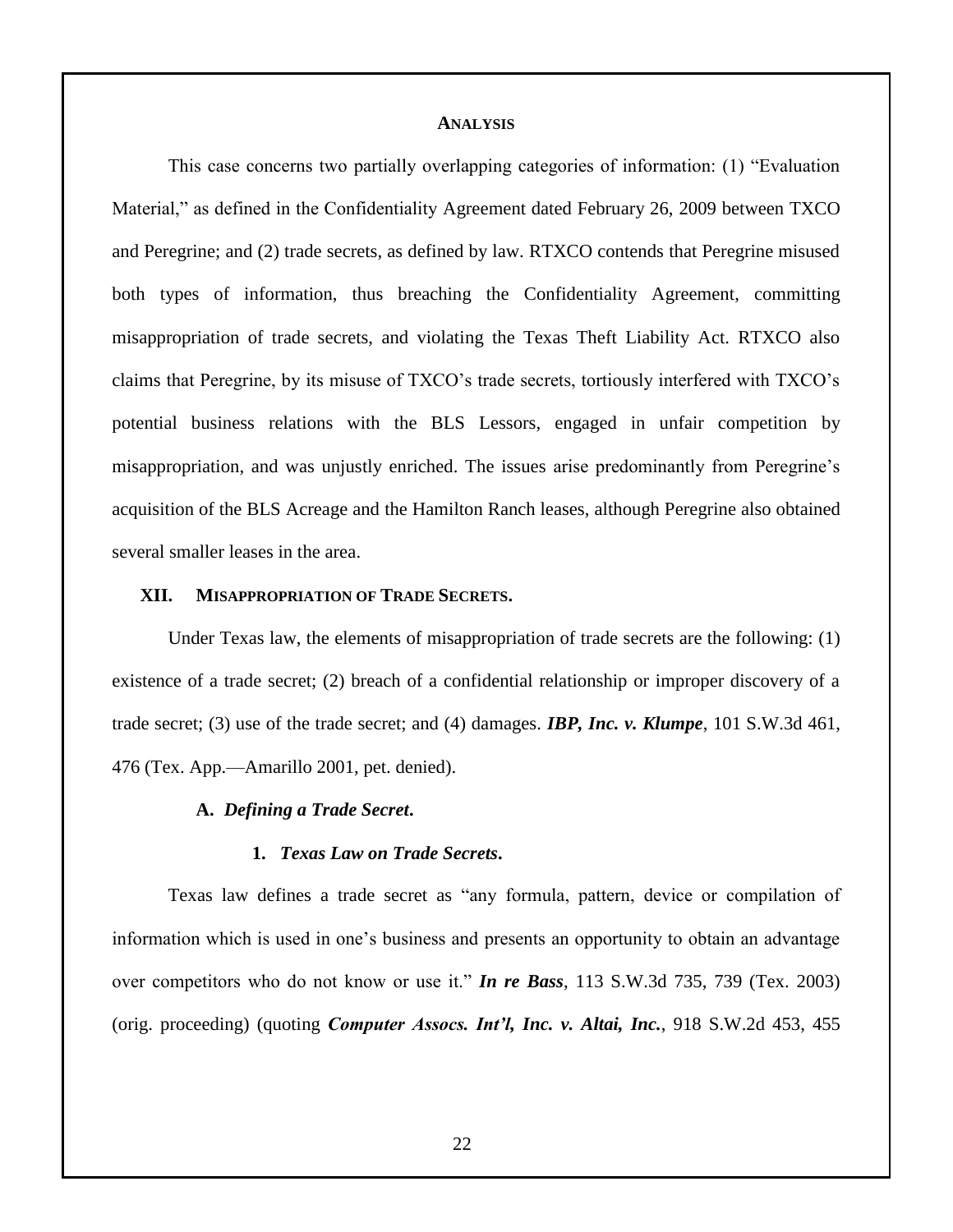(Tex. 1996)). To determine whether a trade secret exists, Texas courts apply the Restatement of Torts' six-factor test:

(1) the extent to which the information is known outside of [the] business; (2) the extent to which it is known by employees and others involved in [the] business; (3) the extent of the measures taken by [the company] to guard the secrecy of the information; (4) the value of the information to [the company] and to [the company's] competitors; (5) the amount of effort or money expended by [the company] in developing the information; [and] (6) the ease or difficulty with which the information could be properly acquired or duplicated by others.

*Bass*, 113 S.W.3d at 739 (quoting RESTATEMENT OF TORTS §757 cmt. b. (1939)).

The original Restatement's section 757 has been omitted from the Restatement (Second) of Torts and incorporated into the Restatement (Third) of Unfair Competition. *See* RESTATEMENT (THIRD) OF UNFAIR COMPETITION § 39 (1995). Additionally, the six-factor test from section 757 is discussed in the Unfair Competition Restatement reporter's notes. *Id.* at reporter's n. cmt. d. ("In determining the existence of a trade secret, many cases rely on the factors identified in Restatement of Torts § 757, Comment b . . . ."). Texas courts identify trade secrets, proprietary information, and confidential information separately, but provide them similar protection if the six-factor test is met. *Rimkus Consulting Grp., Inc. v. Cammarata*, 688 F. Supp. 2d 598, 666 (S.D. Tex. 2010) (listing cases).

Because four of the six factors relate to the secrecy of the information, there must be a substantial amount of attendant secrecy for information to be a trade secret. *See Rugen v. Interactive Bus. Sys., Inc.*, 864 S.W.2d 548, 552 (Tex. App.—Dallas 1993, no writ). Secrecy is not limited solely to confidentiality, but also requires that the information not be "generally known or readily ascertainable by independent investigation." *Id.* Where the information is "so common, well known or readily ascertainable that it lacks all novelty, uniqueness and originality, it necessarily lacks the element of privacy necessary to make it legally cognizable as a trade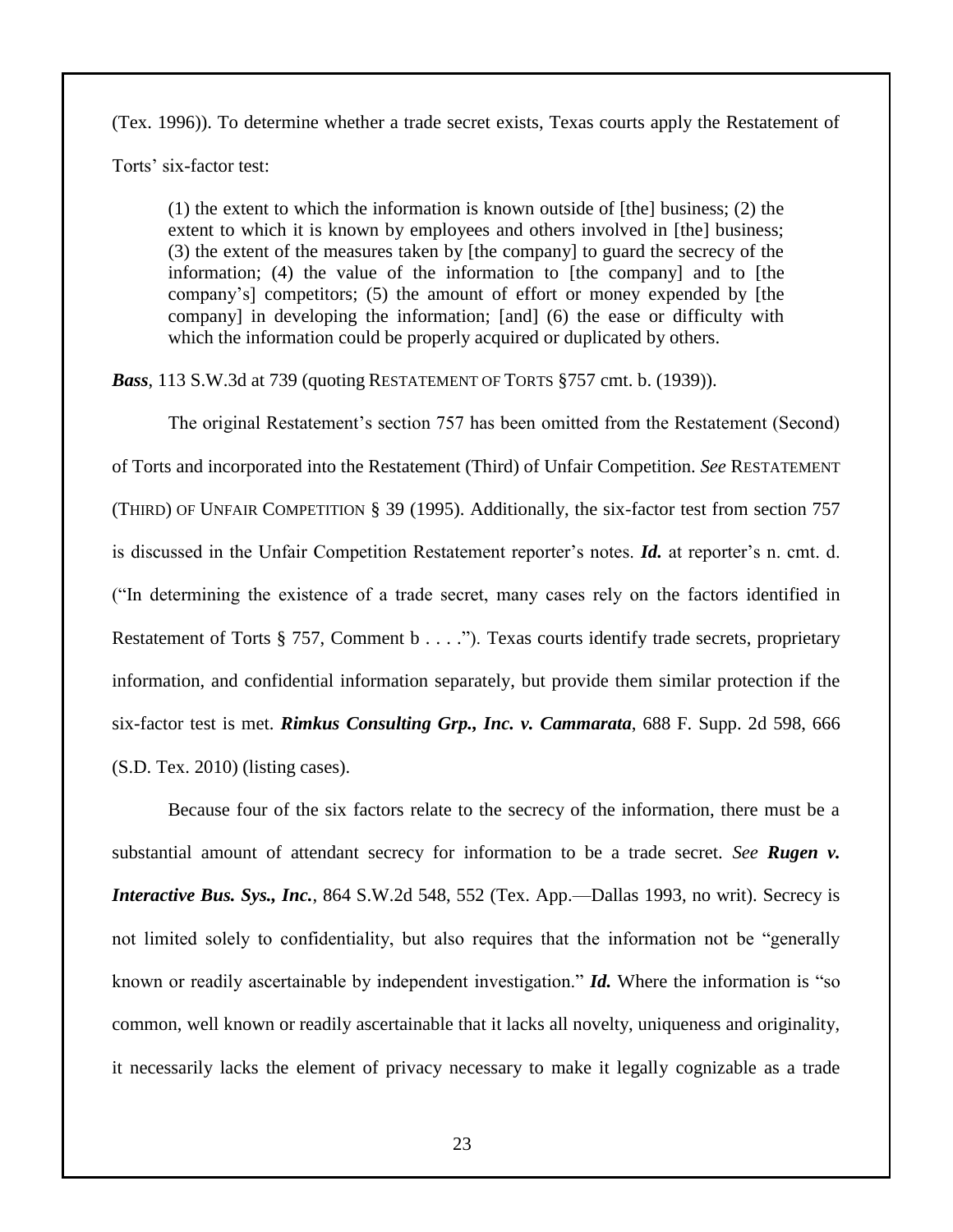secret." *Cockerham v. Kerr-McGee Chem. Corp.*, 23 F.3d 101, 105 (5th Cir. 1994) (quoting *Cataphote Corp. v. Hudson*, 444 F.2d 1313, 1315–16 (5th Cir. 1971)).

While trade secret status has been denied for information that can be readily obtained by observation or contact, *see Mercer v. C.A. Roberts Co.*, 570 F.2d 1232, 1238–39 (5th Cir. 1978), it has been extended to circumstances where considerable cost and effort is required to obtain the information. *See Zoecon Indus. v. Am. Stockman Tag Co.*, 713 F.2d 1174, 1179–80 (5th Cir. 1983) (holding trade secret protection available for customer lists where names and addresses obtainable through trade journals but other valuable information available only at considerable cost). "[A] trade secret can exist in a combination of characteristics and components[,] each of which, by itself, is in the public domain, but the unified process, design and operation of which in unique combination, affords a competitive advantage and is a protectable secret." *Metallurgical Indus. Inc. v. Fourtek, Inc.*, 790 F.2d 1195, 1202 (5th Cir. 1986) (quoting with approval *Water Servs., Inc. v. Tesco Chems., Inc.*, 410 F.2d 163, 173 (5th Cir. 1969)).<sup>13</sup> Thus, a compilation of data may constitute a trade secret even if some of its component information is publicly available. *See Zoecon*, 713 F.2d at 1179–80; *see also Gonzales v. Zamora*, 791 S.W.2d 258, 264 (Tex. App.—Corpus Christi 1990, no writ) ("[W]hen money and time are invested in the development of a procedure . . . which is based on an idea which is not new to a particular industry, and when that certain procedure . . . is not generally known, trade secret protection will exist.").

"Although the law requires secrecy, it need not be absolute." *Fourtek*, 790 F.2d at 1200. Clearly the public revelation of information would destroy all secrecy, "but the holder of a secret

 $\overline{a}$ 

<sup>&</sup>lt;sup>13</sup> While *Tesco* concerns Georgia law, both Georgia and Texas adopt the Restatement definition of trade secret. The Fifth Circuit has deemed the language in *Tesco* apposite to trade secret misappropriation cases under Texas law. *Sikes v. McGraw-Edison Co.*, 665 F.2d 731, 736 (5th Cir. 1982).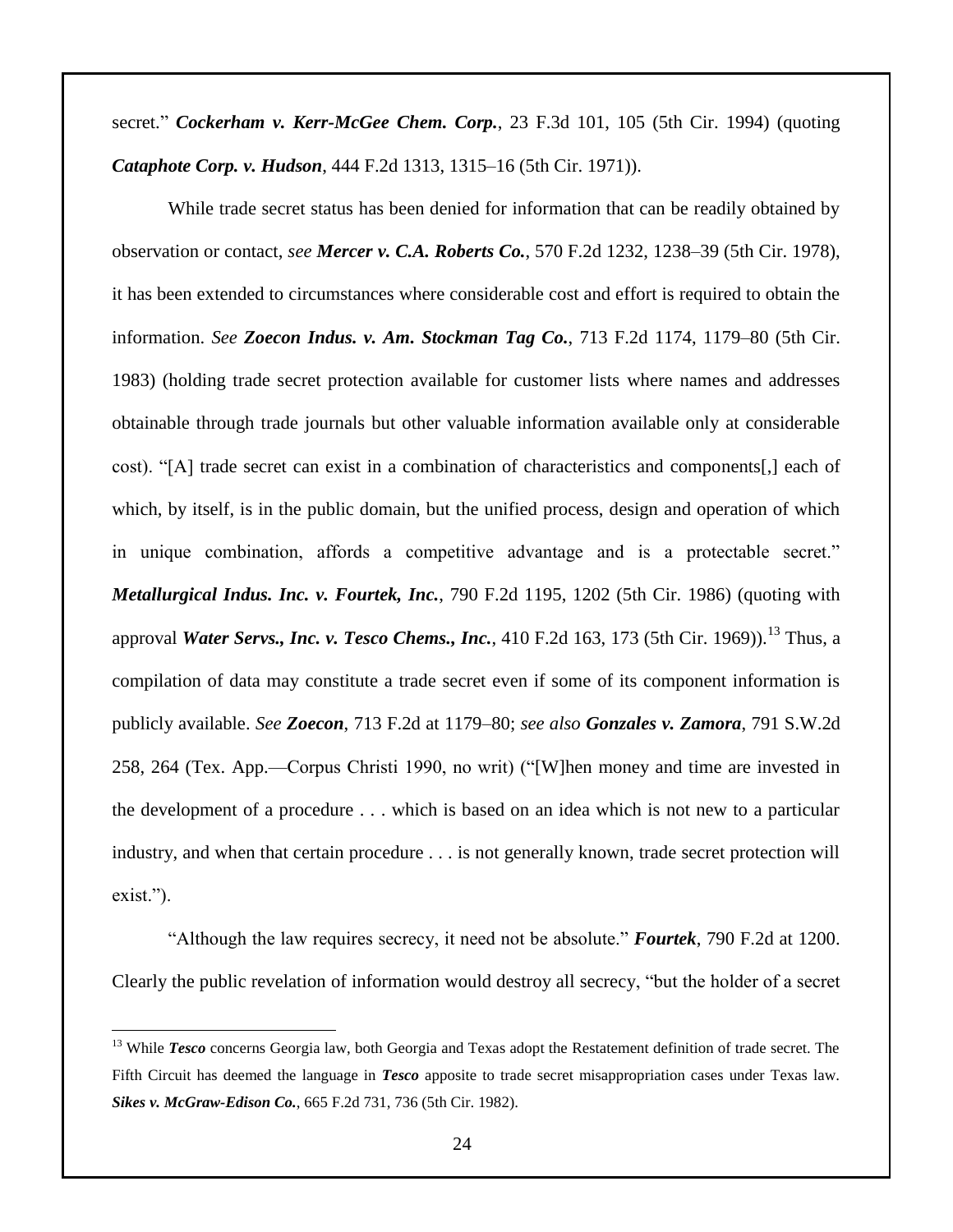need not remain totally silent." *Id.* A holder may, without losing trade secret protection, communicate a trade secret to employees involved in its use and may likewise communicate it to others pledged to secrecy. *Id.* (quoting RESTATEMENT OF TORTS §757 cmt. b. (1939)). As the Fifth Circuit has explained:

[A] holder may divulge his information to a limited extent without destroying its status as a trade secret. To hold otherwise would greatly limit the holder's ability to profit from his secret. If disclosure to others is made to further the holder's economic interest, it should, in appropriate circumstances, be considered a limited disclosure that does not destroy the requisite secrecy.

*Fourtek*, 790 F.2d at 1200; *see also Rugen v. Interactive Bus. Sys., Inc.*, 864 S.W.2d 548, 552 (Tex. App.—Dallas 1993, no writ) ("When an effort is made to keep material important to a particular business from competitors, trade secret protection will be available.").

In *Fourtek*, the Fifth Circuit determined that Metallurgical's disclosures did not compromise the secrecy required for trade secret protection because Metallurgical divulged its information to only two businesses with whom it was dealing, rather than the public generally, and the disclosures were made to further Metallurgical's economic interests. *Fourtek*, 790 F.2d at 1200. The court noted that Metallurgical's case would have been stronger if it had demonstrated a confidential relationship with the businesses to which it divulged its information, but it declined "to regard this failure as conclusively disproving the limited nature of the disclosures." *Id.* 

In *Bass*, the Texas Supreme Court recognized that the six factors are "relevant, but not dispositive" criteria and concluded that "the party claiming a trade secret should not be required to satisfy all six factors because trade secrets do not fit neatly into each factor every time." *In re Bass*, 113 S.W.3d 735, 739–40 (Tex. 2003) (orig. proceeding). Rather, "other circumstances could also be relevant to the trade secret analysis." *Id.* at 740. Whether information qualifies as a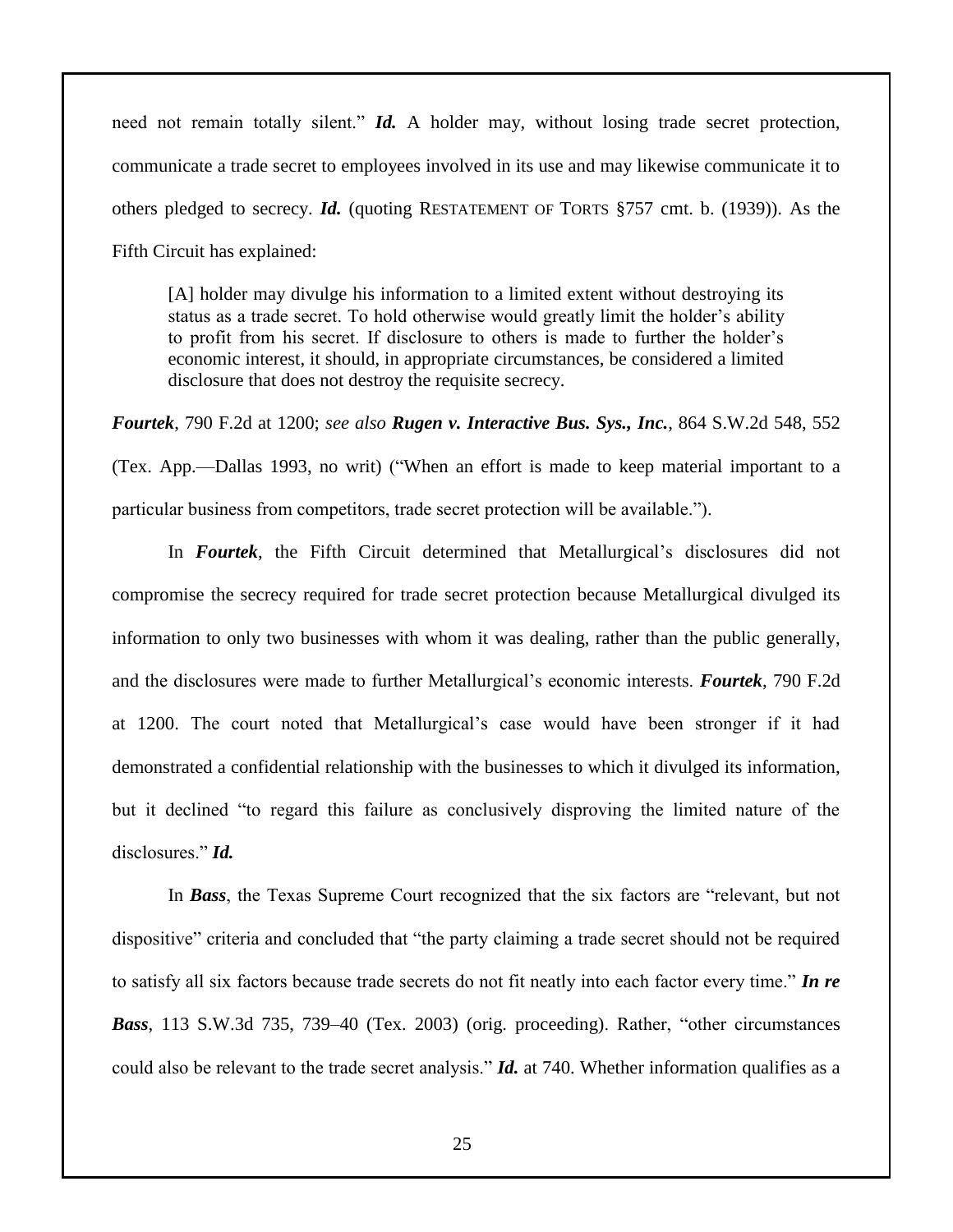trade secret "must be ascertained through a comparative evaluation of all the relevant factors, including the value, secrecy, and definiteness of the information as well as the nature of the defendant's misconduct." *Id.* at 739 (quoting RESTATEMENT (THIRD) OF UNFAIR COMPETITION § 39 cmt. d. (1995)). Therefore, it is necessary to weigh the factors in the context of the surrounding circumstances to determine whether TXCO's acquired information qualified as trade secrets.

## **2.** *Trade Secrets in the Oil and Gas Industry***.**

Information relevant to oil and gas exploration and production is frequently treated as a trade secret within the industry and at common law. In *Bass*, the Texas Supreme Court expressly held that seismic data and its interpretations were trade secrets. 113 S.W.3d at 742. The court first noted that "[i]t is undisputed that the oil and gas industry typically treats seismic data and all other methods of obtaining subsurface geological data as trade secrets." *Id.* at 740 (collecting cases). The court then analyzed each of the six Restatement factors in light of the circumstances, which established that: (1) Bass maintained the confidentiality of the data at all times and never showed the data to anyone except its employees and agents; (2) only four people had access to the data and all were Bass's agents or employees; (3) employees needed a security card to enter the work area and the data were kept in a vault accessible only to those who were given the combination; (4) the data were a "vital commodity" upon which all interpretation of the land's value was based and had an independent monetary value of between \$800,000 and \$2,200,000, values which highly favored trade secret protection; (5) the seismic shoot took several months to complete, at considerable expense and inconvenience, although there was no evidence of a specific monetary cost; (6) duplicating the data would have been difficult, expensive, and would have required Bass's permission to conduct another seismic shoot; and (7) licensing the existing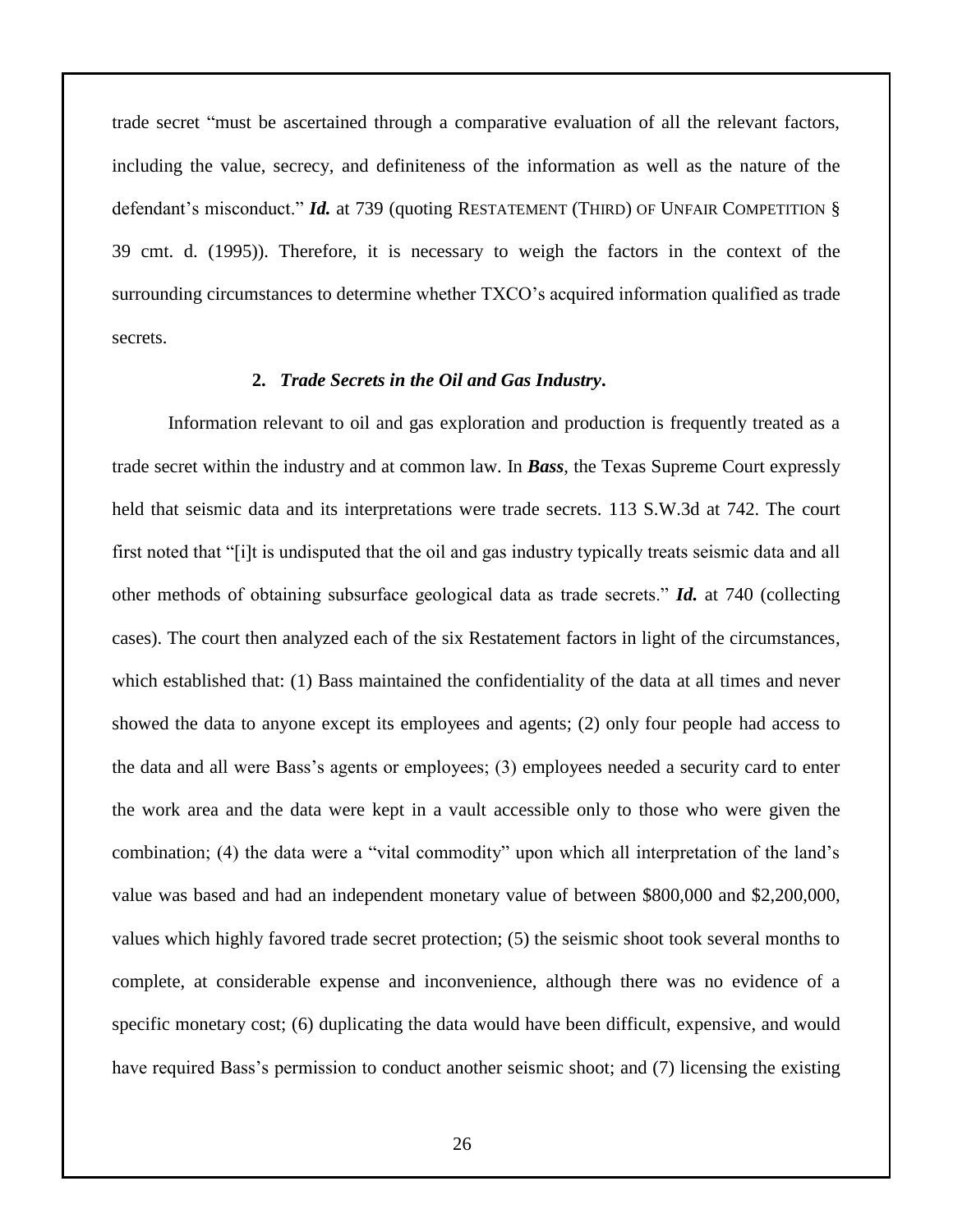data from Bass would also have been similarly expensive. *Id.* at 741–42. The court held that all of the Restatement factors except the fifth, for which there was no specific evidence, weighed in favor of concluding the data were trade secrets. *Id.* at 742.

In the case of *In re XTO Resources I, LP*, the court conditionally granted XTO's writ of mandamus, finding that requests for production seeking, among other things, XTO's reserve estimates, recoverable gas reserve estimates, and projected future revenues for all wells covered by XTO's leases, as well as data identifying "proved undeveloped acreage" and "proved developed not producing acreage" on the leases were entitled to trade secret protection. 248 S.W.3d 898, 903–04 (Tex. App.—Fort Worth 2008, orig. proceeding). In support of its position, XTO submitted affidavits of two XTO employees to the trial court: a senior vice president of engineering and a supervisor of digital log data. *Id.* at 903. The evidence established that: (1) a staff of thirty-one worked exclusively to evaluate XTO's reserves and compile data for XTO's independent contractors who created reserve forecasts; (2) while some of the underlying data were publicly available, the forecasts and conclusions of XTO and its consultants were not; (3) outside of SEC-mandated disclosure of certain aggregate information, the data were not made publicly available or disclosed to anyone outside of XTO, except for consultants involved in the forecasting process and occasionally working interest owners who had a need to know the information; (4) the data were carefully guarded in a secure area in the company's offices restricted by keycard entry and obtainable by XTO personnel only on a need-to-know basis; (5) the information was highly valuable to the company because it directly affected the company's decisions regarding the economic feasibility of developing a given property and gave XTO a competitive advantage in the marketplace; (6) if the information were to have been disclosed, XTO would have lost its competitive advantage because the data would have given competitors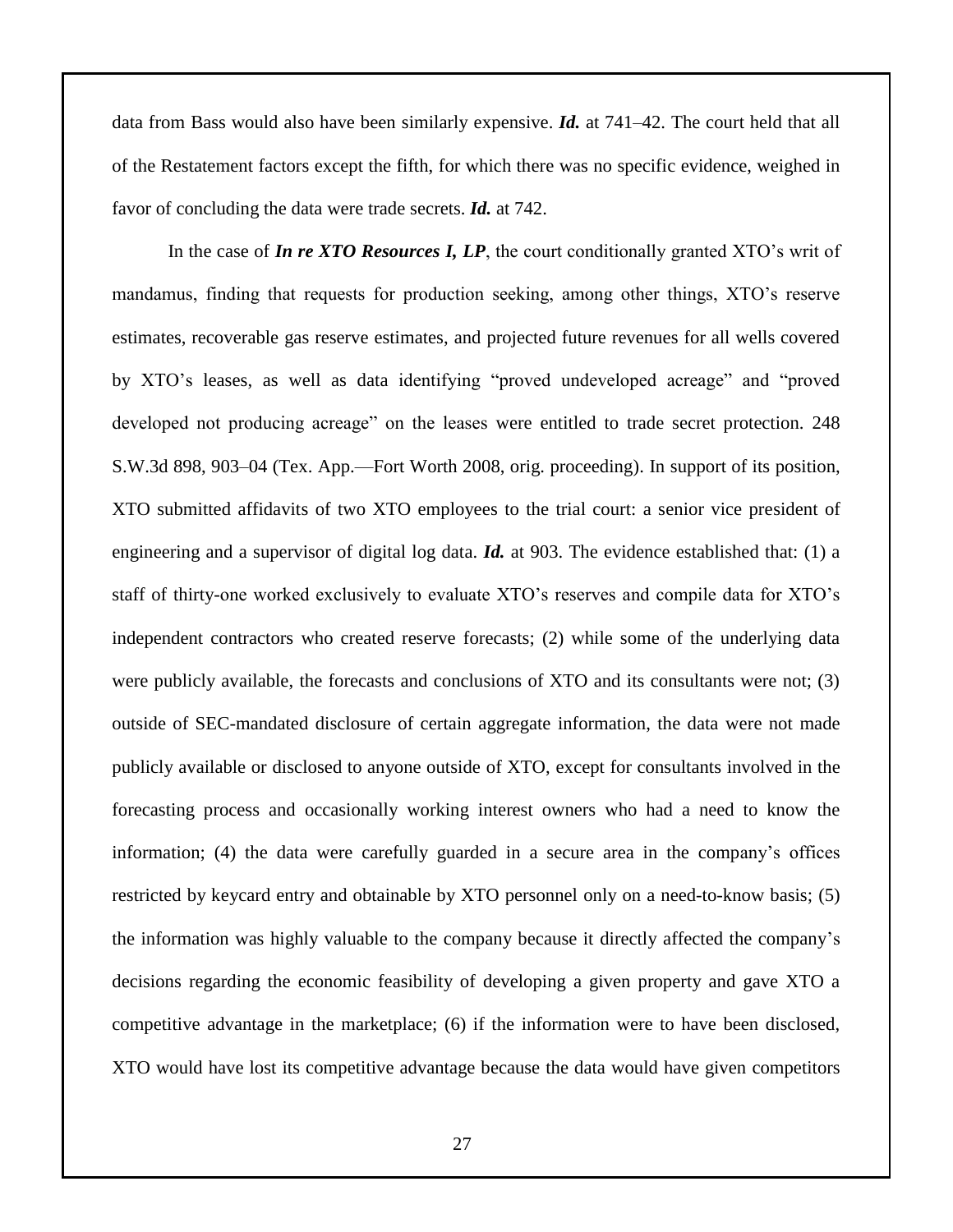insight into the methodology XTO used to evaluate reserves; (7) XTO spent a considerable amount of money on salaries and independent contractors to evaluate its reserves; and (8) while some of the data underlying its reserve and revenue calculations were publicly available from the Texas Railroad Commission or third-party vendors for a fee and the requesting party could have used the publicly-available data to develop its own reserve projections, the process of transforming the raw data into reserve estimates, and the estimates themselves, would not have necessarily matched those of XTO. *Id.* at 903–04. This difference between calculations was a secret that gave XTO a competitive advantage. *Id*. The court noted that the evidence supporting trade secret status as to Restatement factors one and six was not as compelling as that in *Bass*, 113 S.W.3d 735, 741–42 (Tex. 2003) (orig. proceeding), but nonetheless concluded that the data were trade secrets. *XTO*, 248 S.W.3d at 903–04.<sup>14</sup>

The Fifth Circuit's opinion in *Musser Davis Land Co. v. Union Pacific Resources*, 201 F.3d 561 (5th Cir. 2000), is similarly helpful. While *Musser* concerned Louisiana law, the opinion is relevant because it sheds light upon industry custom and practice. In determining that seismic operations are generally accepted as methods of exploration, the court noted that "mineral exploration operations," as the term is regularly used in the industry, includes aerial and geophysical surveys, geological studies, core testing, drilling test wells, and seismic surveys. *Id.* at 565. The Fifth Circuit noted that "the purpose of geophysical operations is to determine the characteristics of underground structures, with particular reference to characteristics which are favorable to the possible presence of oil or gas." *Musser*, 201 F.3d at 566.

 $\overline{a}$ 

<sup>&</sup>lt;sup>14</sup> XTO obtained a writ of mandamus to avoid disclosing oil and gas trade secrets. Coincidentally, in September 2008 XTO purchased Hunt Petroleum Corporation, a predecessor family business of Peregrine's owners. (Pl.'s Ex. 72)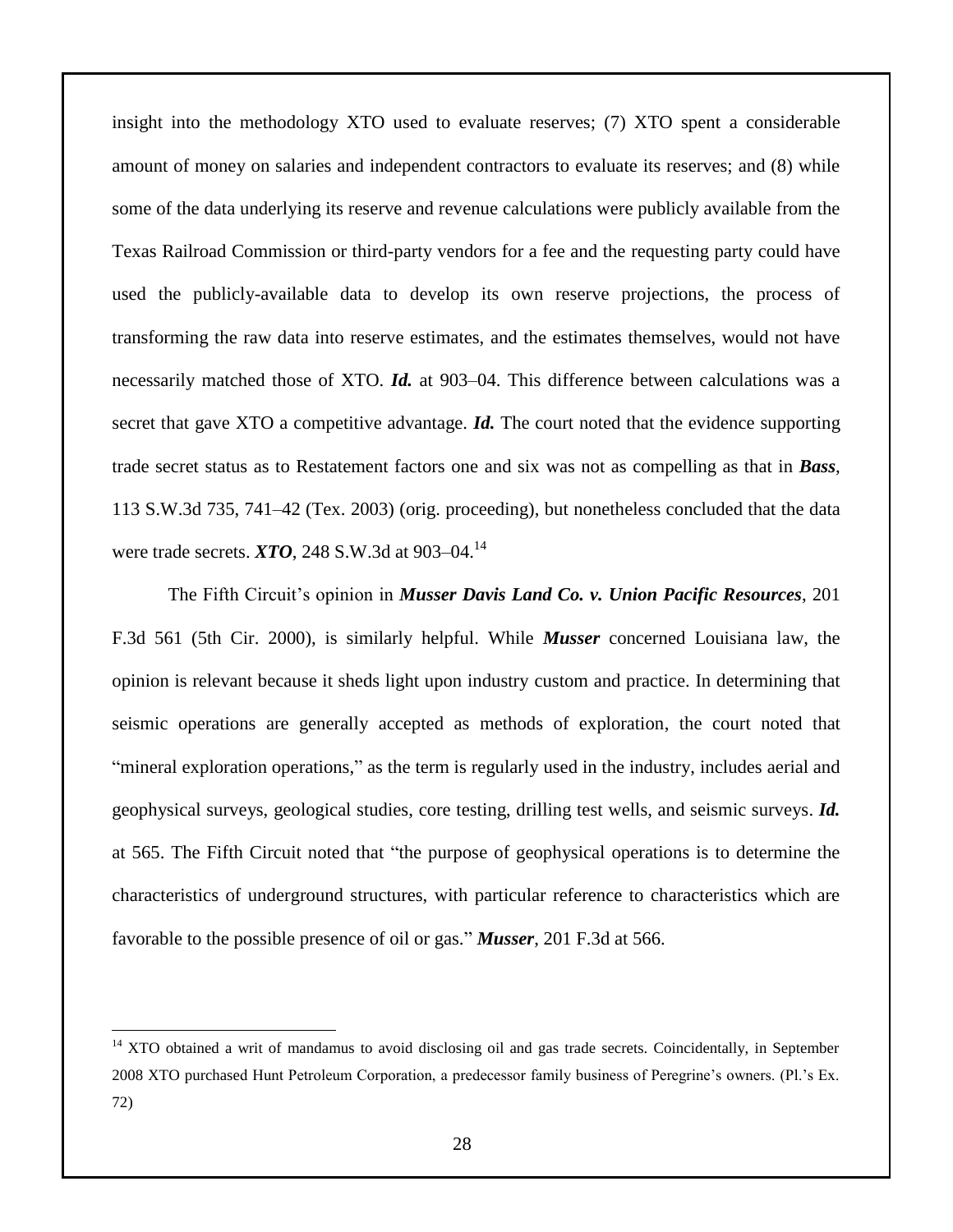Moreover, in *Amoco Production Co. v. Laird*, the Indiana Supreme Court held that information regarding the potential location of oil fields was entitled to trade secret protection. 622 N.E.2d 912, 920–21 (Ind. 1993). In *Laird*, Amoco used microwave radar technology to acquire oil reserve data. *Id.* at 914. An Amoco geologist, who was consulted as an expert in the technology, sent a competitor a page from a road atlas where he had indicated the location of potential reserve sites. *Id.* The competitor, Laird, then used this information to obtain oil and gas leases for a substantial portion of the reserve locations. *Id.* Amoco filed an action against Laird, seeking, in part, a preliminary injunction prohibiting Laird from pursuing or developing oil and gas leases that had been defined by the road atlas and from using or disclosing any other information gained from discovery or litigation of the case. *Id.* at 914–15. The court held that the information which related to the location of the oil reserve sites was entitled to trade secret protection. *Id.* at 920–21. The court further stated that "without the availability of [trade secret] protection, particularly with respect to exploration of subterranean natural resources, corporations and individuals would not risk the large sums of money for geophysical exploration, an expensive but only infrequently rewarding adventure." *Id.* at 921.

#### **B.** *Trade Secret Analysis under the Restatement's Six-Factor Test***.**

After determining that information relevant to oil and gas exploration and production is frequently treated as a trade secret both in the industry and case law, the Restatement's six-factor test can be applied to determine whether TXCO's data constitute trade secrets. TXCO asserts that it possessed eleven distinct groups of information that qualify as trade secrets. While each type of information is unique, each category is utilized by oil and gas companies cumulatively for different, but intertwined, purposes. (Tr. 79, June 1, 2011 a.m.) For simplicity and clarity,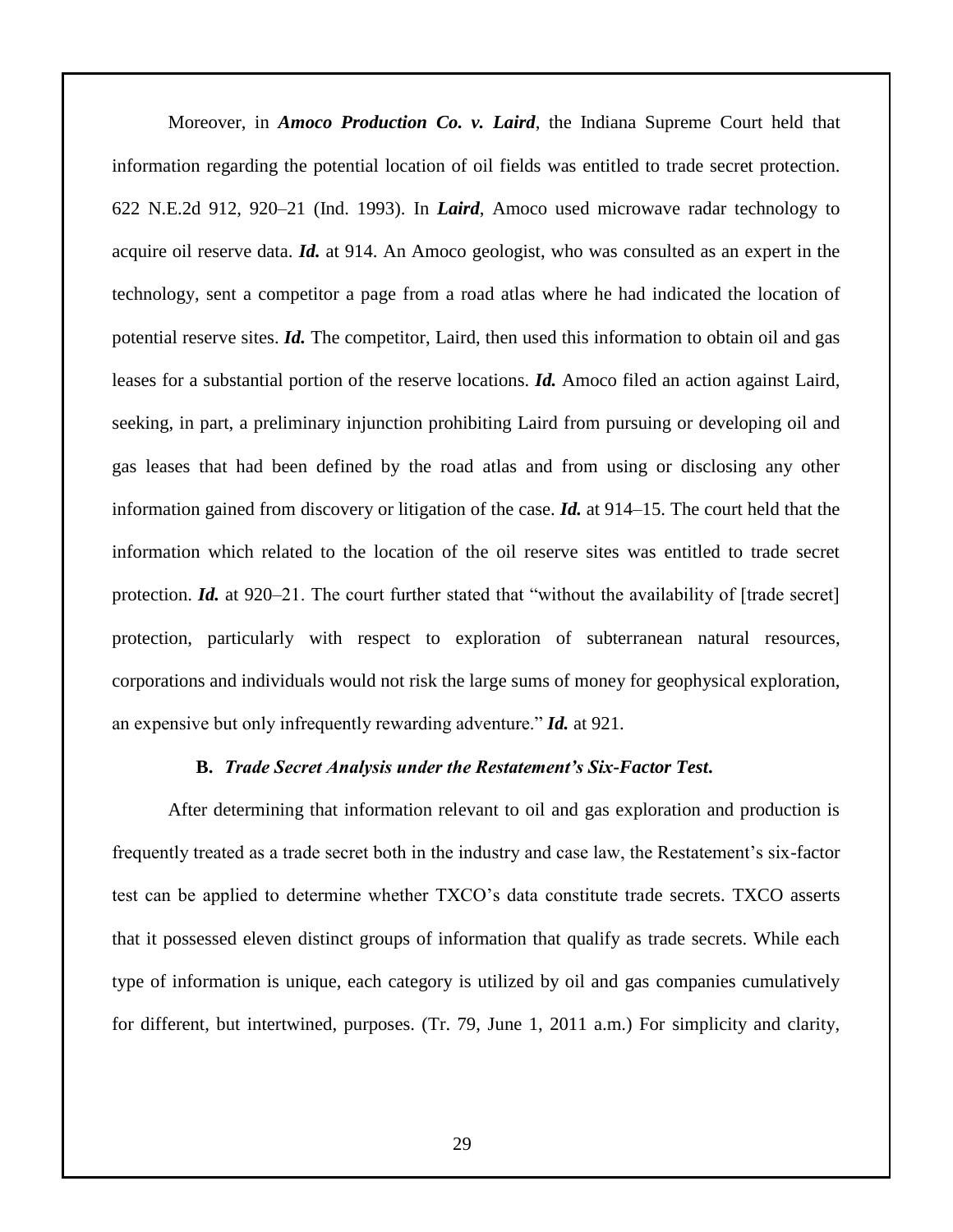TXCO's data will be categorized in this Opinion as subsurface data, production data, and operations data.

#### **1.** *Subsurface Data***.**

The category "subsurface data" includes any information which enables a company to determine the characteristics of a mineral formation. Specifically, subsurface information consists of core samples, seismic and microseismic data, well logs, and geologic and geographic maps. Core samples are taken by breaking up cylinders of rock at the bottom of a well during drilling operations and bringing the broken rock to the surface for analysis to reveal the geophysical characteristics of a particular mineral formation. (Tr. 110, May 31, 2011 p.m.) Companies usually take between ten and thirty feet of rock for a core sample, but sometimes up to sixty feet of rock is used. (*Id.*)

Seismic information is obtained by transmitting sound waves into the earth which reflect from various subsurface structures. By recording the waves when they reach the surface, the characteristics of an underground mineral formation can be determined. (*Id.* at 115) Microseismic data is obtained by using a relatively new technique in which a sounding source is placed in a horizontal or vertical well, and a receiver is placed into another well. (*Id.* at 115–16) By reading the sound waves at the receiver, companies can determine the location of underground fractures, the direction in which they run, and the effectiveness of fracturing operations at particular intervals. (*Id.*) Microseismic data differs from seismic information because it provides specific information on fracturing operations, whereas seismic shoots reveal the general formation characteristics under a particular tract of land. (*Id.*)

Well logs are used to determine mineral formation characteristics in a specific area of operations. (Trs. 80, June 1, 2011 a.m., 101–02, May 31, 2011 p.m.) Usually, a well generates an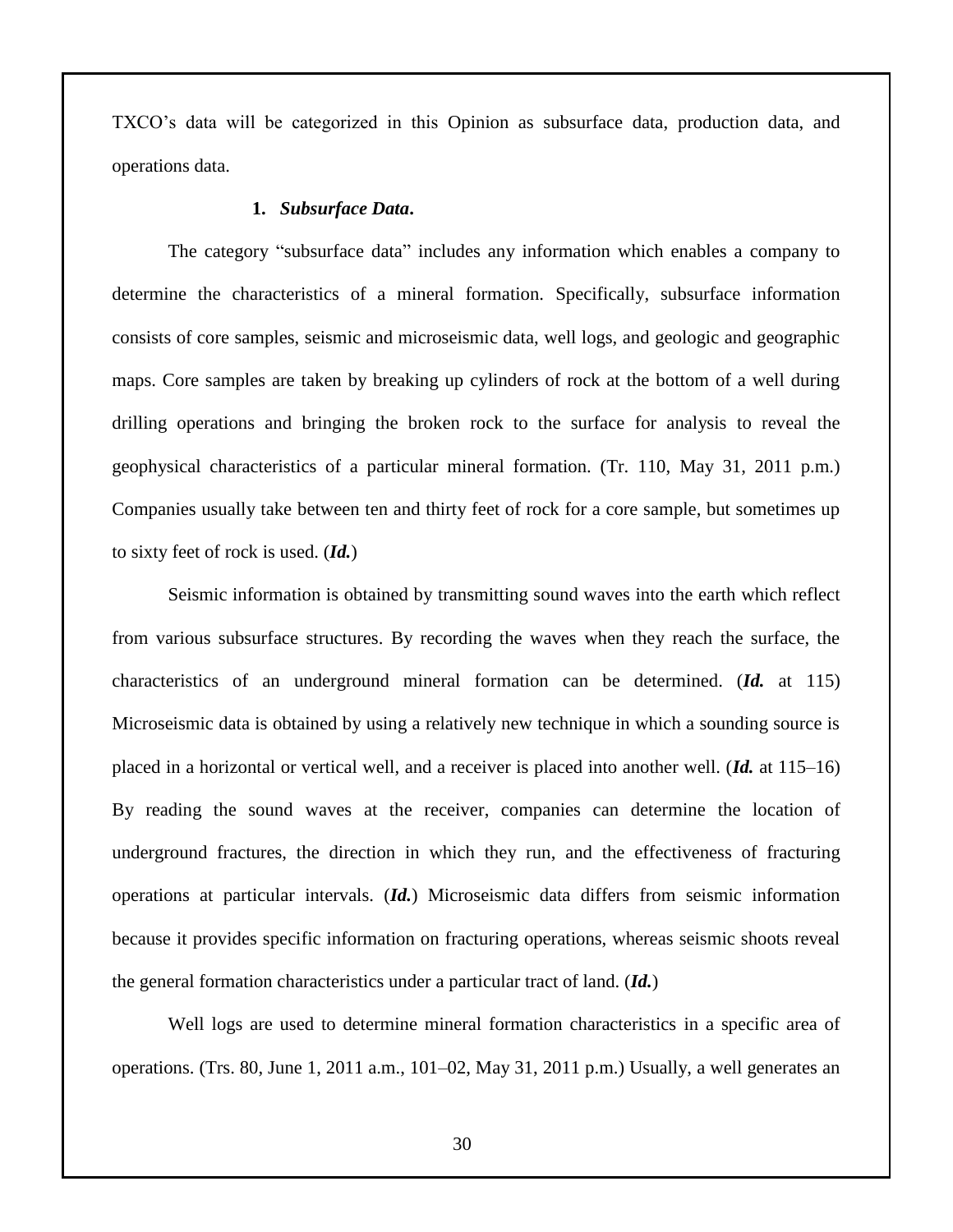electronic log that records the amount of oil and gas extracted from that well. (Tr. 80, June 1, 2011 a.m.) By looking at well logs cumulatively, a cross-section of the average mineral content can be determined. (*Id.*) Well logs are also used for calculating various decline curves which show the potential of a particular play, including resistivity, density, and porosity curves. (Tr. 101–02, 109, May 31, 2011 p.m.) In combination with core samples, well logs reveal lithology, organic content, thermal maturity, and prospectivity for oil, dry gas, and wet gas condensate within a formation. (Tr. 55–56, July 6, 2011 a.m.) There are many types of maps used in the oil and gas industry, some of which may contain confidential information such as daily production information and well log information. (*Id.* at 126–27) An isopach map typically maps one or more subsurface horizons and shows formation thickness across a broad area. (*Id.* at 127) Structure maps show how a particular formation changes over a geographic area, and are essentially topographic maps for subsurface mineral formations. (*Id.* at 128) Isopach and structure maps are created using seismic and 3D seismic data, or can be generated from well and core logs. (*Id.*)

The oil and gas industry typically treats seismic data and other methods for obtaining subsurface geological information as trade secrets. *In re Bass*, 113 S.W.3d 735, 740 (Tex. 2003) (orig. proceeding). Operators do not publicly release detailed information on subsurface geology because it is expensive and time consuming to acquire. (Pl.'s Ex. 637; Trs. 103–04, May 31, 2011 p.m., 86–88, June 1, 2011 a.m., 36–38, July 27, 2011 p.m., 69, 73–78, 89–92, 104, Aug. 9, 2011 a.m.) Because of the relative lack of activity in the Maverick Basin prior to the land rush, TXCO, Anadarko, St. Mary, and Encana were among the few companies with substantial operations in the play prior to 2009. (Trs. 114–15, May 31, 2011 p.m., 43–45, June 7, 2011 a.m.,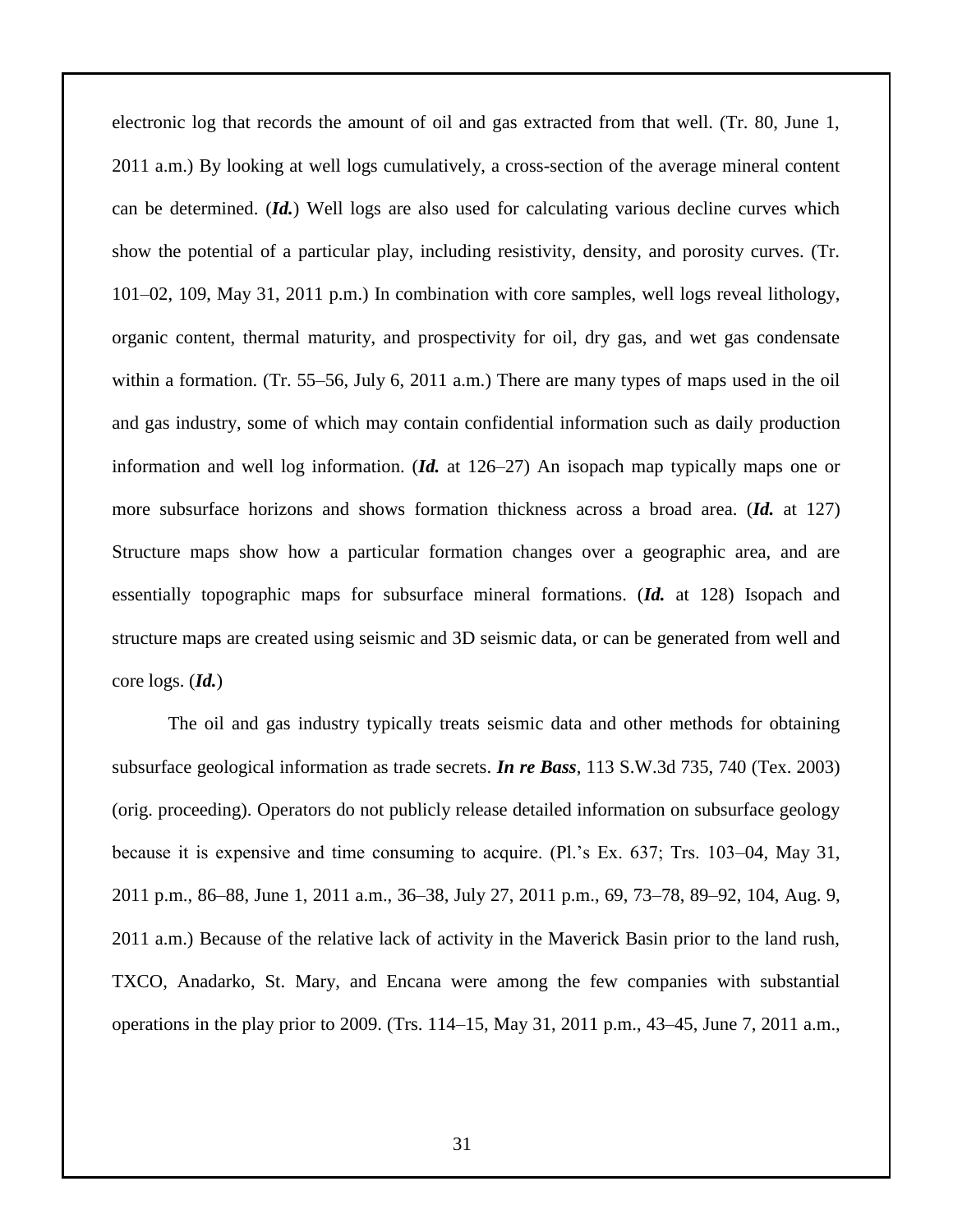28, July 1, 2011 a.m.) Therefore, these companies were among the few E&P companies with substantial subsurface data prior to the land rush.

Although Texas regulations require a well log to be filed publicly with the Texas Railroad Commission ("RRC") on every well drilled and completed, companies typically file well logs with minimal information and can obtain confidentiality on logs from new wells for up to three years because the information provides a competitive advantage in subsurface knowledge. (Tr. 69–70, 103–04, May 31, 2011 p.m.) H.C. Voorhies, a geophysicist for Espada Operating L.L.C., an E&P company, testified that "until you release a log . . . it would be private . . . ." (Tr. 109, Aug. 19, 2011 a.m.) TXCO kept its well logs and core samples confidential, but at times released limited information to apprise investors of the success of particular wells and horizons in which it was drilling. (Tr. 64, June 1, 2011 a.m.) Some subsurface data was available to TXCO's competitors through organizations such as the United States Geological Society and the Core Lab Consortium, but this information was not as valuable as TXCO's subsurface data because it consisted of limited publicly available information and data that was contributed by consortium members. (Trs. 33–34, June 3, 2011 p.m., 113–14, May 31, 2011 p.m.) Moreover, hard subsurface data such as logs and core samples are not shared outside of formal data trades. This is also true with regard to data sharing between oilfield scouts, whose job consists of gathering information on prospective trends. (Tr. 119, 121, July 7, 2011) p.m.) The lack of activity in the Maverick Basin and the confidential nature of subsurface data demonstrate that TXCO's information was not widely known outside of the business or by TXCO's competitors prior to the land rush. (Trs. 114–15, May 31, 2011 p.m., 105, Aug. 19, 2011 a.m.)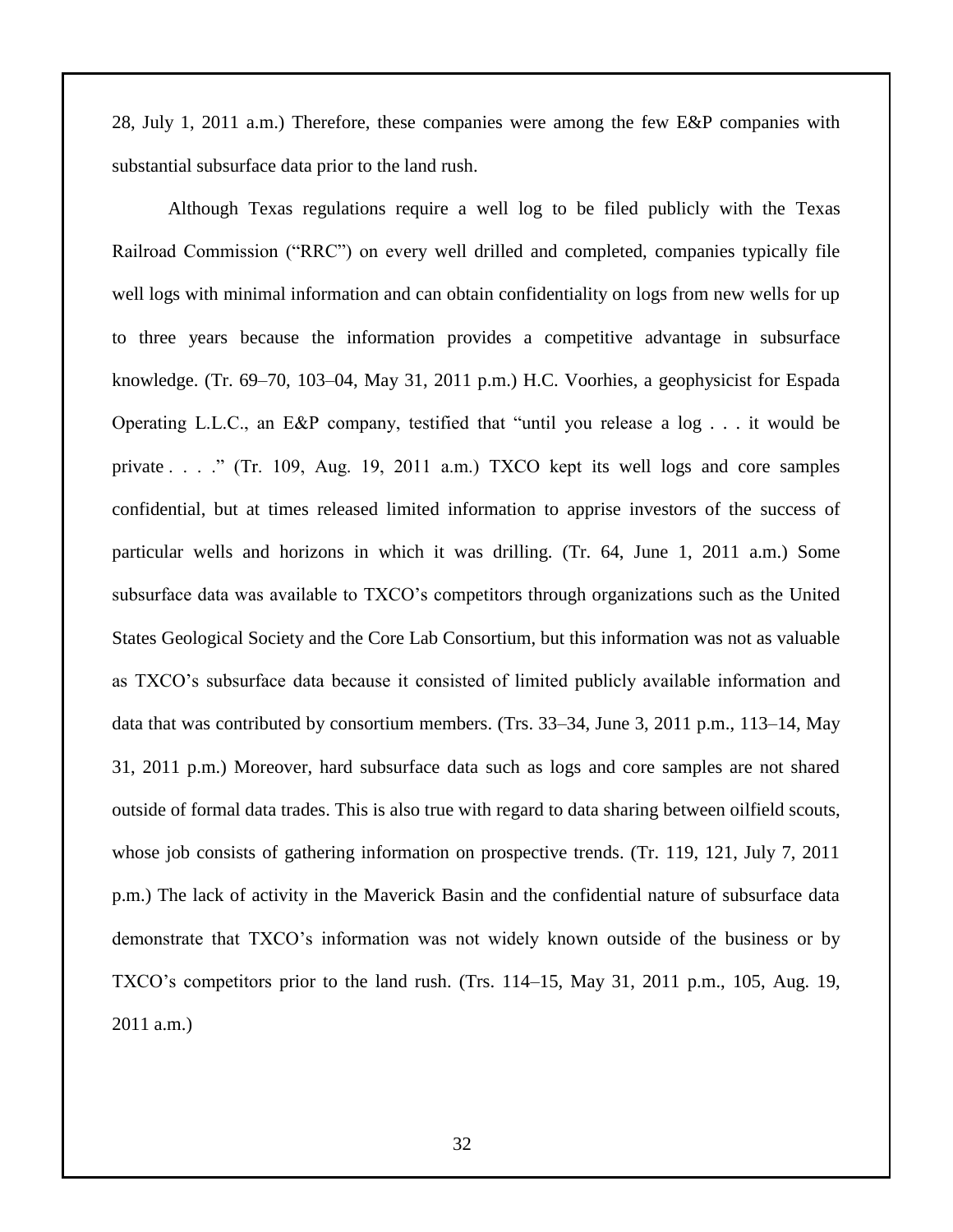Within TXCO, subsurface data was made available only to employees who needed it in the course of their duties, which would have included management, the land department, engineers, geophysicists, and geoscientists. (Trs. 79–80, May 31, 2011 p.m., 101, June 24, 2011 a.m.) TXCO's office and file rooms were secured by a locking system that could be accessed only with a keycard. (Tr. 89, 96, July 14, 2011 a.m.) TXCO's electronic data was maintained on a password-protected computer system in categorized hard drives which were accessible only to certain employees. (*Id.*) Although an employee with access to TXCO's information could freely download data onto flash drives and work from home, all TXCO employees were under a duty to keep company information confidential in accordance with policies set forth in TXCO's employee manual, which employees were required to sign acknowledging the confidentiality of information acquired in the course of employment. (Pl.'s Ex. 437; Trs. 63–65, May 31, 2011 p.m., 72, July 6, 2011 p.m.) Further, employees were prohibited from removing TXCO's information outside of the course of their duties or giving it to a third party without management's permission. (Trs. 100–01, June 9, 2011 p.m., 105–06, June 24, 2011 a.m., 29, July 1, 2011 a.m.) When an employee was terminated, TXCO's procedure was to immediately block that person's access to company information. (Tr. 75, July 6, 2011 p.m.)

TXCO traded information with other companies, but only under the protection of a confidentiality agreement or an expectation of confidentiality. (Trs. 105–06, May 31, 2011 p.m., 140–41, June 3, 2011 p.m.) TXCO's JEAs with Anadarko and Encana provided for the mutual exchange of data and expressly required that each party maintain the confidentiality of the information it received. (Pl.'s Ex. 87; Trs. 13, June 1, 2011 a.m., 57, June 2, 2011 a.m.) Further, when TXCO began marketing its properties, it gave presentations to third parties who expressed interest in a possible transaction only *after* obtaining a signed confidentiality agreement. (Pl.'s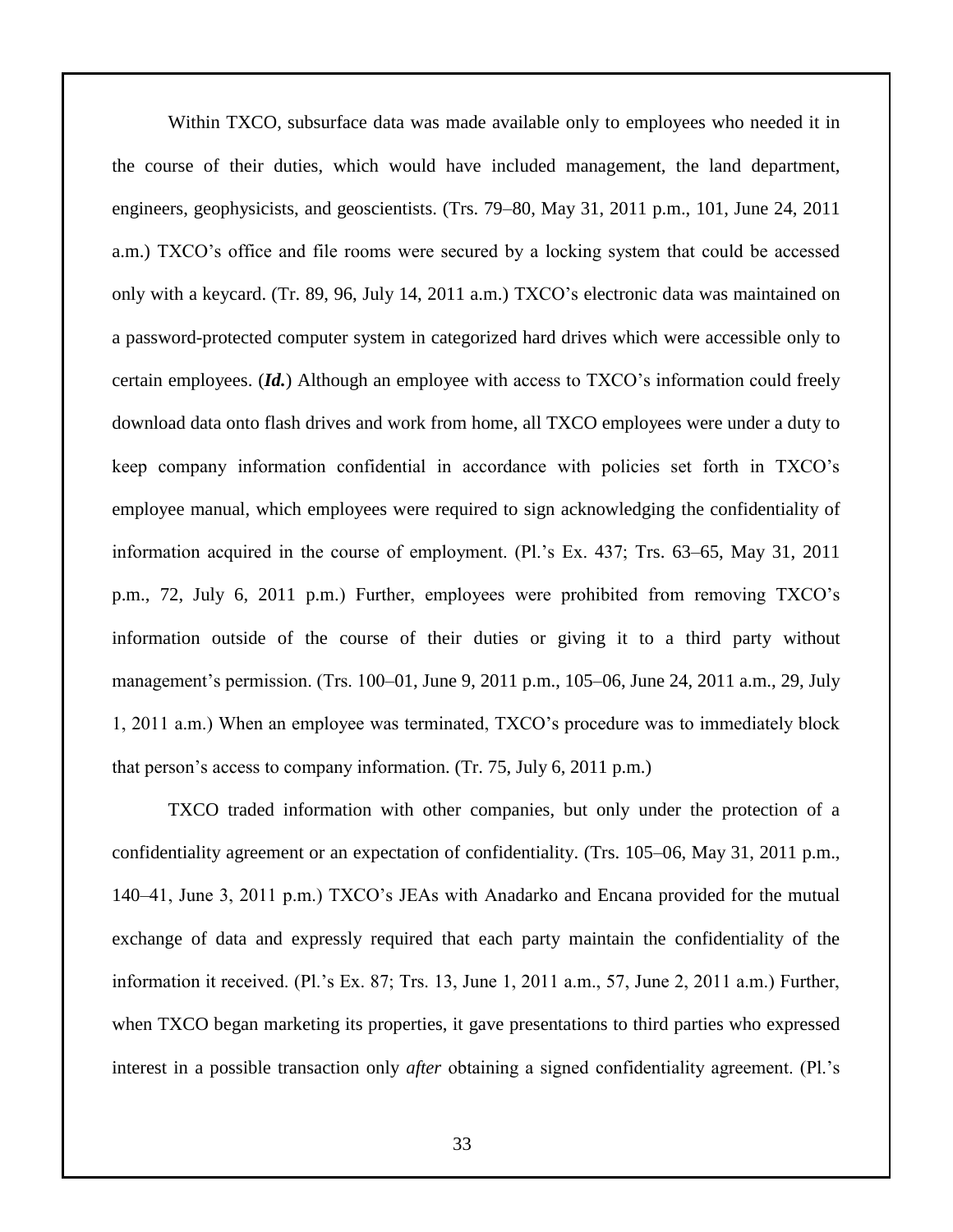Ex. 1; Tr. 105–06, June 1, 2011 a.m.) Although TXCO took considerable steps to limit the extent of information received by its employees and those related to its business, TXCO did not typically require confidentiality agreements with vendors or operators it used to drill and complete wells. (Trs. 98, June 27, 2011 p.m., 92, June 8, 2011 p.m.) Vendors and drilling consultants such as Robert Patterson, however, were retained with an expectation of confidentiality and loyalty. (Tr. 141–47, 163–64, May 31, 2011 p.m.) This expectation was bolstered by state laws and rules requiring engineers to maintain the confidentiality of client information, unless the client, being fully informed, consents to disclosure. (Pl.'s Ex. 137; Tr. 17–21, June 14, 2011 p.m.) Sigmon testified that TXCO would have immediately fired a vendor or employee who was found to be violating its policies of confidentiality. (Tr. 151, May 31, 2011 p.m.)

TXCO's subsurface data was highly valuable because it revealed the characteristics of mineral formations in the Maverick Basin. Core samples and well logs are valuable to geoscientists because they reveal characteristics of underlying mineral deposits on a specific tract of land. (Trs. 22–23, June 10, 2011 a.m., 36, July 15, 2011 p.m.) Seismics and microseismics are similarly valuable because they reveal detailed information on the location and possible extraction of hydrocarbons in a focused area of operations. (Tr. 115–17, May 31, 2011 p.m.) TXCO's well logs proved to be one of the most important resources available for assessing the Eagle Ford and Pearsall formations. (Tr. 55–56, July 6, 2011 a.m.) Combined with core samples, TXCO's well logs were essential to understanding the lithology of the Maverick Basin, calculating organic content, determining thermal maturity, and assessing prospectivity for oil, dry gas, and wet gas condensate. (*Id.*) Although some well logs are publicly available, Peregrine admitted that all well logs are not the same, not all logs are filed with the RRC, and not all logs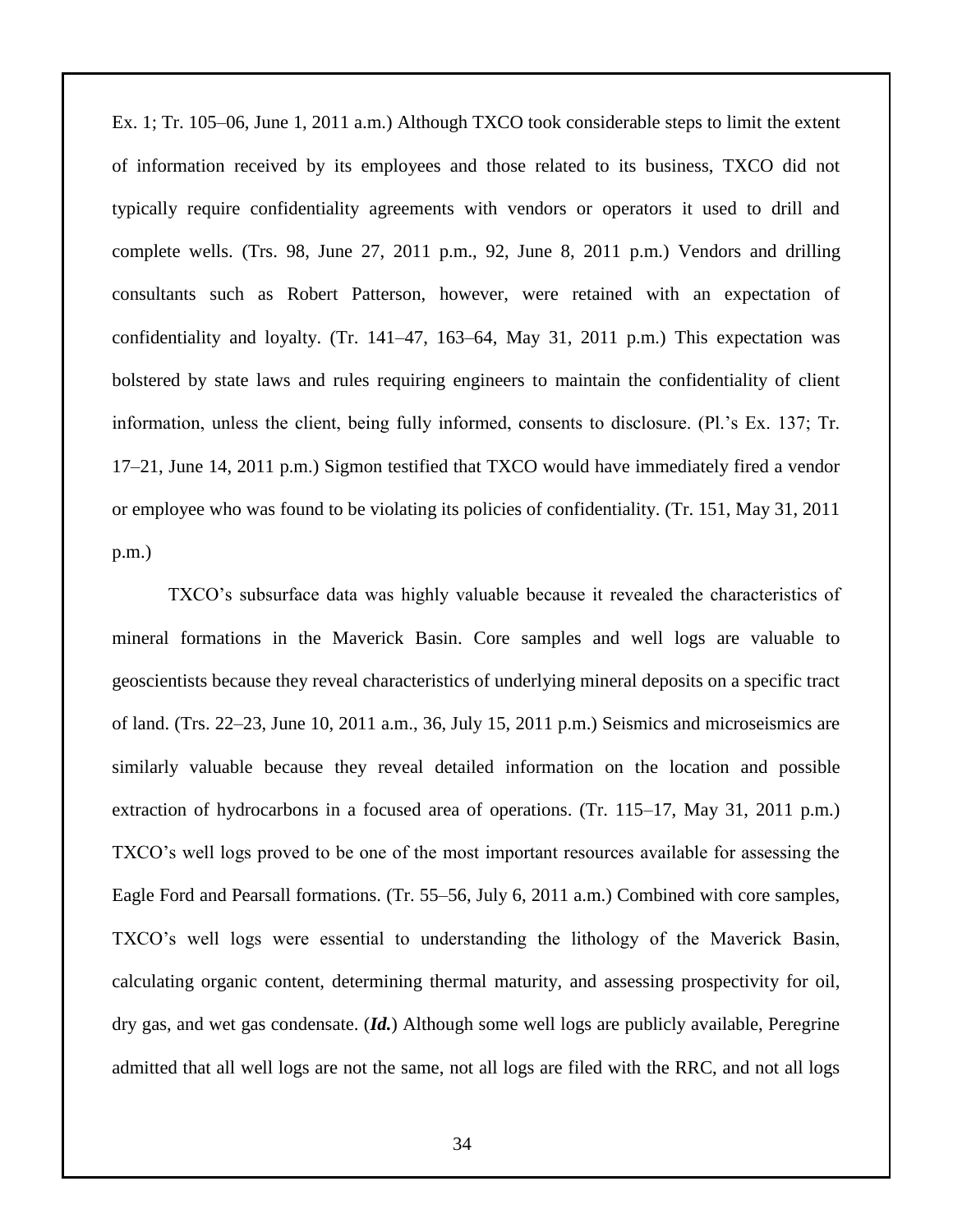are publicly available. (Tr. 84, June 30, 2011 a.m.) Peregrine also conceded that the analysis of well logs is proprietary and confidential, and that it considered its own well logs proprietary. (Pl.'s Ex. 141; Trs. 25, June 30, 2011 a.m., 36, Aug. 8, 2011 p.m.) Although structure and isopach maps are publicly available, TXCO's structure and isopach maps were far more accurate because they were formulated with TXCO's data rather than the publicly available data used to make other maps. (Tr. 33–36, 42, June 3, 2011 p.m.) TXCO's subsurface data was unique and valuable. (Tr. 53–54, July 6, 2011 a.m.)

TXCO acquired and compiled information on the Maverick Basin through a difficult, time-consuming, and expensive process of trial and error. (Trs. 93, May 31, 2011 p.m., 107, 111, June 1, 2011 p.m.) Because TXCO entered the Maverick Basin early, it gained a level of subsurface knowledge that would have required any other company to expend considerable time and effort to obtain. (Trs. 34, June 3, 2011 p.m., 101–04, May 31, 2011 p.m.) For example, a core sample can cost between \$20,000 and \$100,000, depending on the time it takes to bring the sample to the surface, which is a process that can take several days to complete. (Tr. 111, 113– 14, May 31, 2011 p.m.) Because of the high cost, core samples are not done on every well and typically are kept confidential. (Trs. 111, May 31, 2011 p.m., 80, June 1, 2011 a.m.) Similarly, the process for gathering seismic and microseismic information is expensive, time consuming, and generally kept confidential. (Tr. 115, 163, May 31, 2011 p.m.) Well logs generally cost between \$10,000 and \$20,000 per well and typically are kept confidential. (*Id.* at 101–02, 109, 130) Although well log consortiums exist in which members can acquire log information, a company must pay a membership fee and information is limited to the collective knowledge of its members. (Trs. 130, May 31, 2011 p.m., 64, June 1, 2011 a.m.)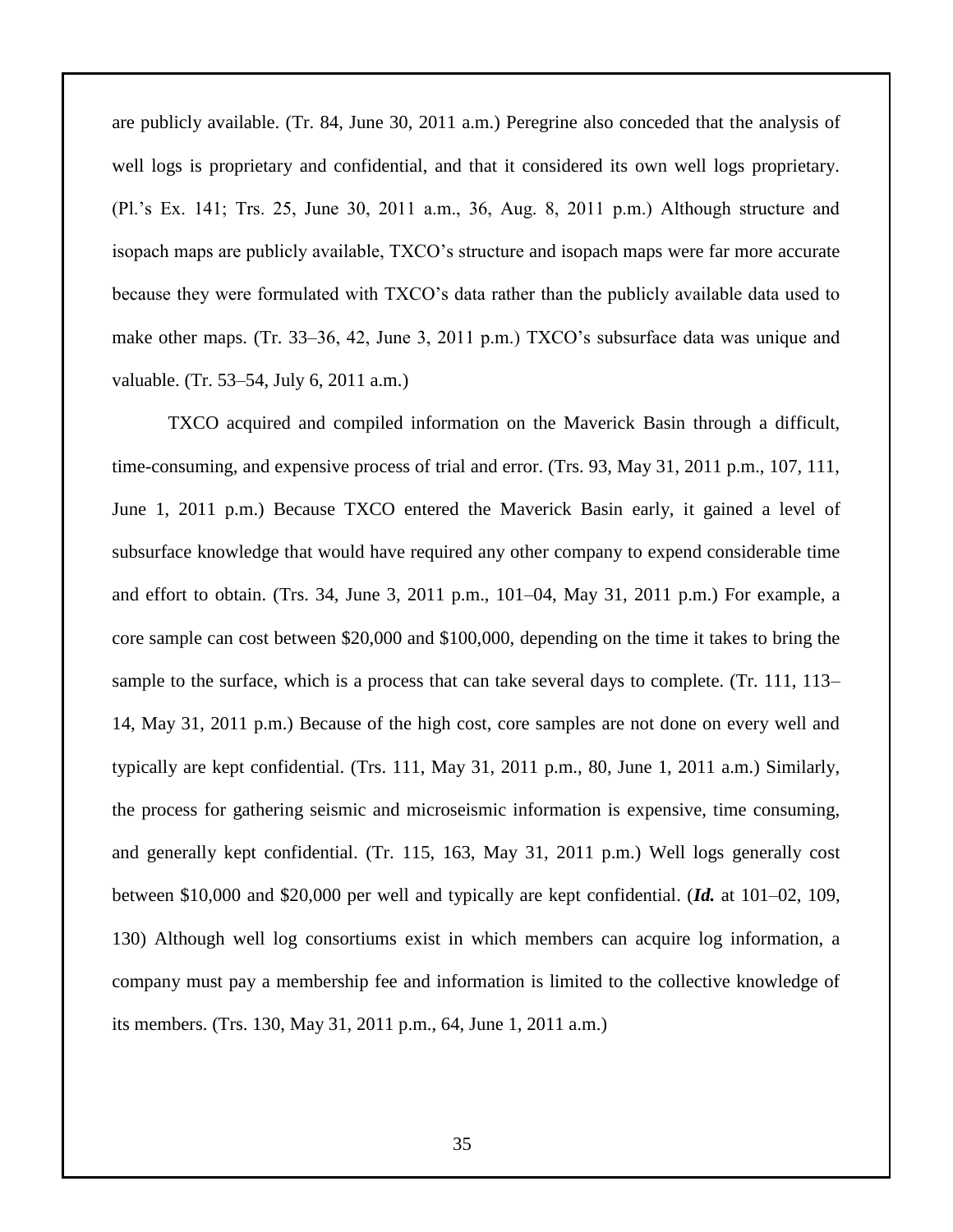When TXCO began having financial problems, it provided other companies access to its information after the execution of a confidentiality agreement. (Tr. 111, June 1, 2011 a.m.) Other companies were prohibited from using the data to compete with TXCO's acreage position because the agreement stipulated that the receipt of confidential data was solely for the purpose of considering a potential transaction with TXCO and prohibited the signer from acquiring any of TXCO's assets for three years. (Pl.'s Ex. 1; Tr. 110–11, June 1, 2011 a.m.) Further, a company that received TXCO's information under the agreement was required to return all information it was provided if no transaction occurred with TXCO within a reasonable time. (Pl.'s Ex. 1) The agreement did not convey *ownership* of TXCO's information. Jim Sigmon testified that the only legitimate way to obtain and use the subsurface information known to TXCO would have been to buy the company, attempt to duplicate the information by spending time, money, and effort to obtain an acreage position and drill wells, or partner with TXCO. (Tr. 153–54, May 31, 2011 p.m.) In light of the foregoing, the Restatement factors weigh in favor of trade secret protection for TXCO's subsurface data.

#### **2.** *Production Data***.**

"Production data" consists primarily of initial production ("IP"), daily, and monthly production data. IP data is the first indication of a well's performance by measuring the flow rate, pressure, and amount of oil, gas, and water produced from a newly drilled well. (Trs. 63, June 1, 2011 a.m., 21, Aug. 9, 2011 a.m., 21, Aug. 30, 2011 p.m.) Daily and monthly production data are thereafter collected based on the flow rate and pressure throughout a well's productive lifespan. Production data also includes estimated ultimate recovery ("EUR"), flowback, and pressure-volume-temperature ("PVT") data. EUR is a prediction of the total amount of hydrocarbons that can be extracted from a well. (Tr. 56–57, Aug. 9, 2011 a.m.) IP, daily, and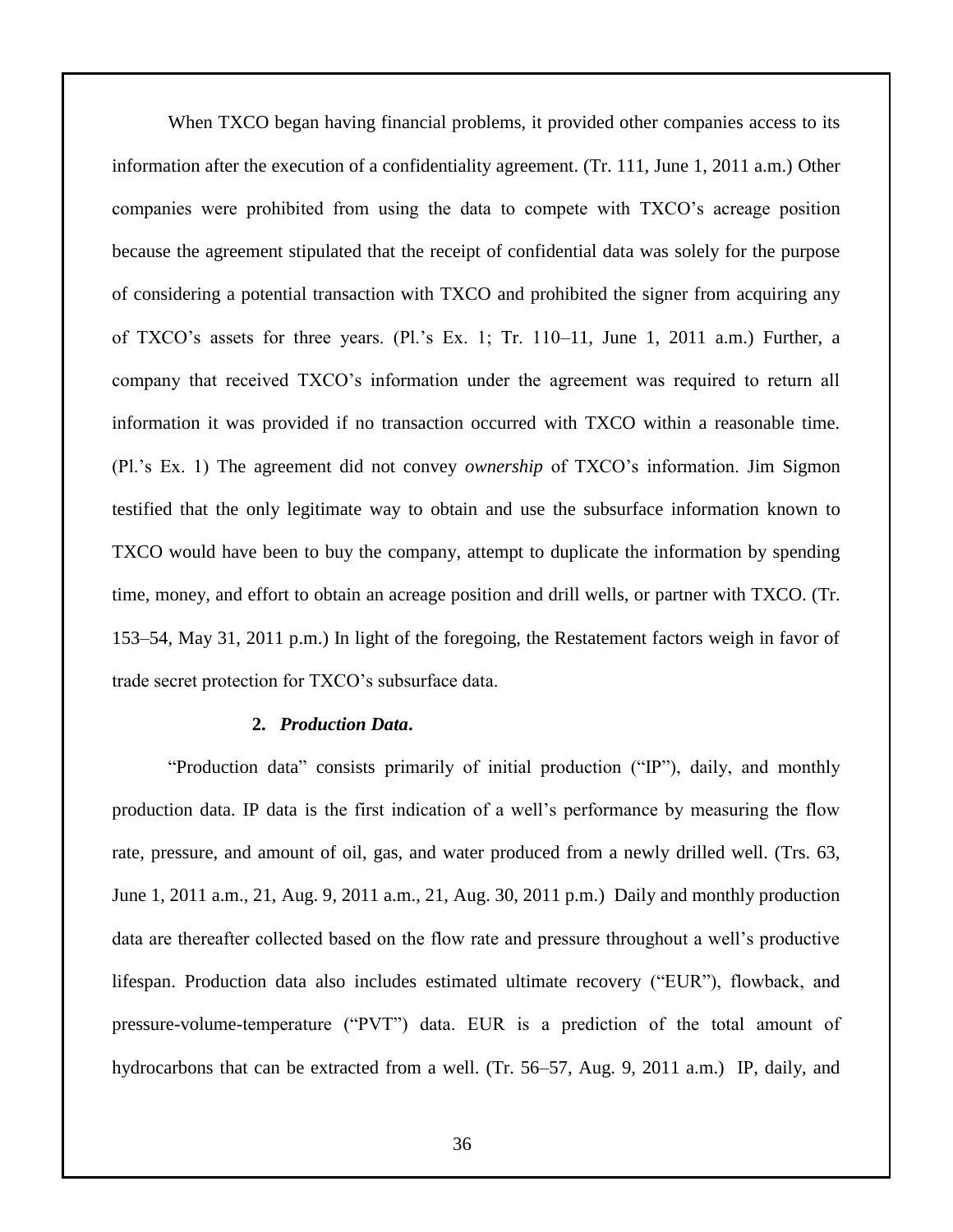monthly production data are used to predict EUR, which enables a company to calculate decline curves on wells and estimate the length of time a given well will produce hydrocarbons. (*Id.*) As more production data is collected from a well, EUR becomes more accurate. (*Id.* at 23) PVT data reveals how gas in a particular well reacts under pressure and changes in volume when different pressures and temperatures are put into the formation. (Tr. 117, May 31, 2011 p.m.) Flowback reports are typically obtained by analyzing the pressure and amount of fracture fluids, hydrocarbons, and water that return to the well head after a well is fractured. (*Id.* at 119) Flowbacks provide the earliest production data obtainable from a fractured well because they give an early indication of a well's response to fracturing and its likelihood of success, as opposed to long-term production data. (*Id.* at 120)

Production data, by its nature, is not acquired until an operator has completed a well. Jim Sigmon testified that "in [an] early play you're not going to get production for months." (*Id.* at 122) A company must timely report IP and monthly production data to the RRC to avoid penalties, but there can be up to a two-month delay before the RRC publishes the data. (*Id.* at 120–21) In addition to filing production data with the RRC, oil and gas operators typically announce the completion of a well by releasing a limited amount of IP data to generate excitement and interest in the company. (Trs. 83, June 1, 2011 a.m., 30, Aug. 30, 2011 p.m.) When TXCO publicly disclosed its IP data, it limited disclosure so that the information was sufficient only to alert shareholders and the public that the company had completed a producing well. (Trs. 132, May 31, 2011 p.m., 63–64, June 1, 2011 a.m.) Daily data is valuable for generating early decline curves and is not generally available to the public. (Tr. 71, July 7, 2011 a.m.) PVT and flowback data are likewise not filed with the RRC or otherwise publicly disclosed. (Trs. 63–64, June 1, 2011 a.m., 40, June 1, 2011 p.m., 92, July 14, 2011 a.m.) TXCO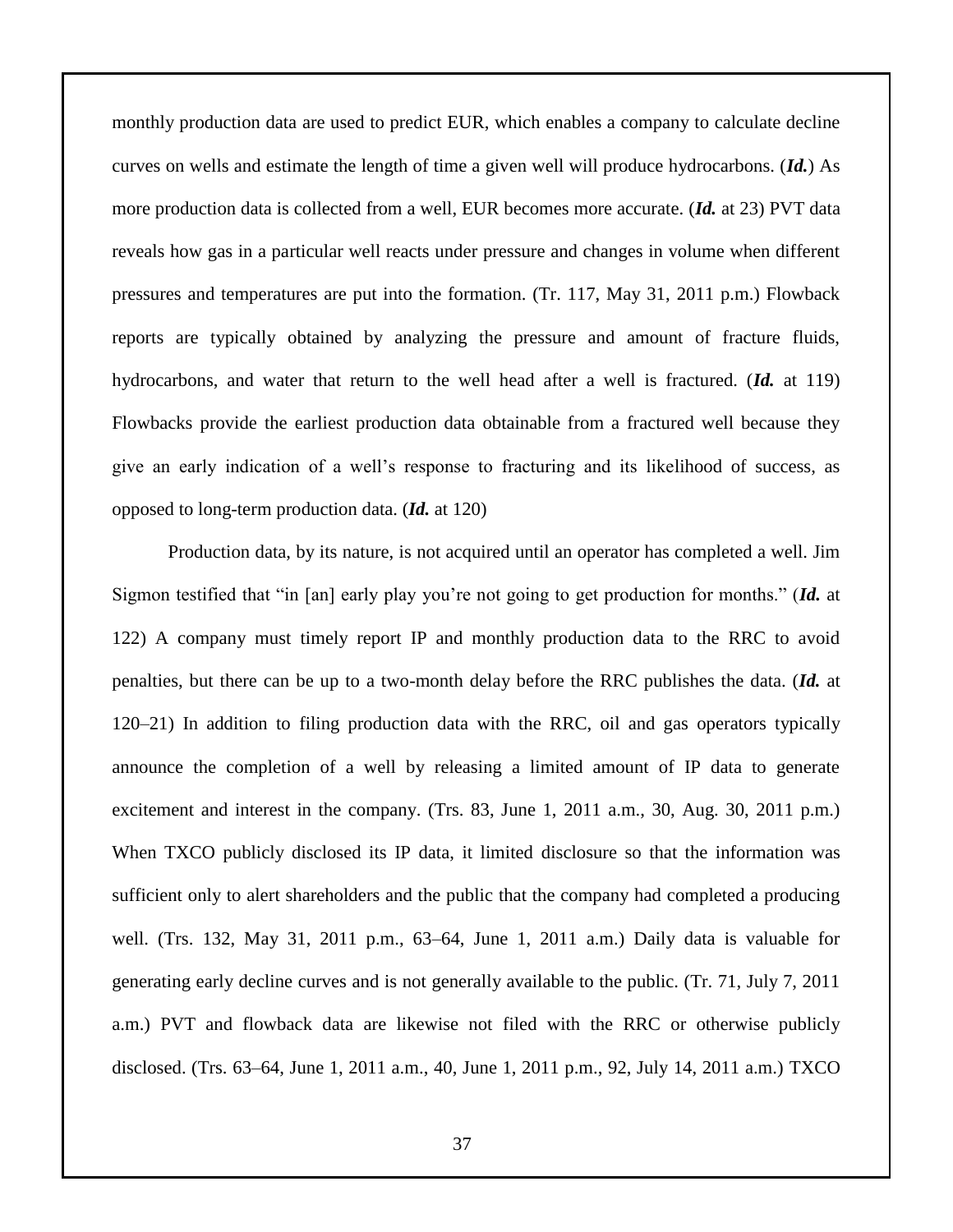did not publicly release its daily production data, PVT or flowback data. (Tr. 28, 40–53, June 1, 2011 p.m.) Aside from the limited amount of production data that was publicly released or filed with the RRC, TXCO's production data was not widely known outside of TXCO. (Trs. 92, July 14, 2011 a.m., 160, May 31, 2011 p.m.)

Production data is valuable because it promotes an understanding of subsurface mineral formations by enabling a company to evaluate the effectiveness of its drilling operations. (Tr. 101–02, May 31, 2011 p.m.) As a result, production data becomes more valuable as greater amounts are accumulated. For example, Jeremy Greene testified for Peregrine that EUR could be calculated on a well based on IP data, but stated that early production data would not yield an accurate representation of the decline curve. (Trs. 21–23, Aug. 9, 2011 a.m., 72, Aug. 10, 2011 a.m.) Terry Payne, a petroleum engineer, testified that when using production data to predict mineral formation characteristics, "I'm looking for enough data from which I can make a reliable projection of what the well is going to do in the future. These shale plays are characteristic of coming on at a relatively high rate but declining very, very rapidly . . . [s]o you want a sufficient amount of production data to be able to understand what the future production characteristics are going to be." (Tr. 44, Aug. 30, 2011 p.m.) Jim Sigmon testified that greater amounts of production data yield more accurate decline curves, which provide a better projection of EUR within a field. (Tr. 45, June 1, 2011 p.m.) Sigmon also testified, however, that daily flowback data highlight the areas within a play that are particularly valuable and thus provide a competitive advantage when acquiring leases. (*Id.* at 41–42)

Because detailed production data cannot be acquired without drilling and completing a well, a substantial amount of effort and money must be expended before it can be obtained. In addition to the cost of leasing property and completing a well, operators usually hire vendors to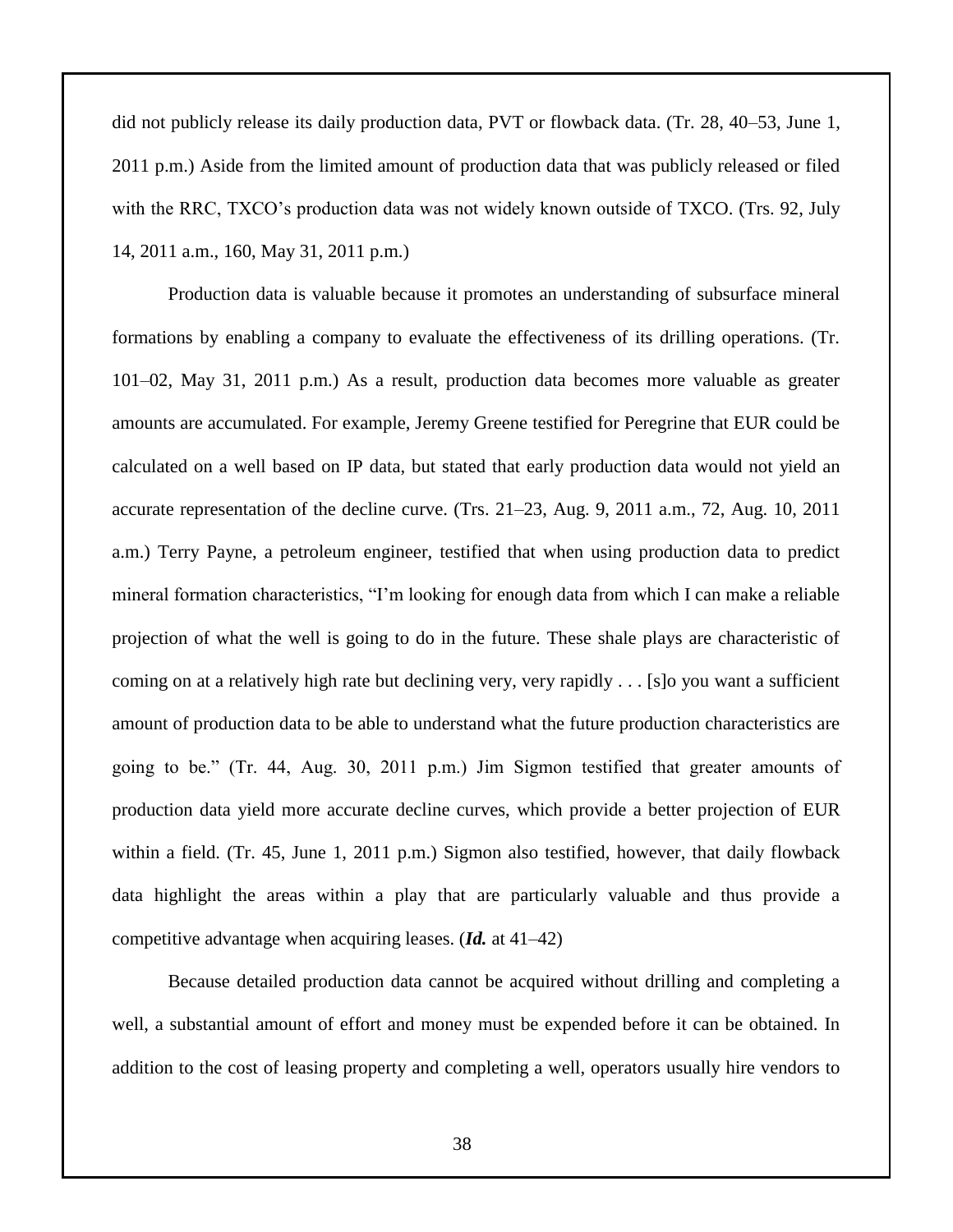collect production data. For example, Jim Sigmon testified that flowback reports usually cost several thousand dollars per day because at least two employees must be on-site with equipment capable of collecting flowback data. (Tr. 139–40, May 31, 2011 p.m.) In order to collect useful flowback information on a single well, TXCO hired vendors for three to ten days. (*Id.* at 141) Production data concerning TXCO's Eagle Ford wells, including the Briscoe Catarina 1-H and the San Pedro 1-H, would have been valuable to a company in deciding whether to acquire a lease because there were no other completed horizontal Eagle Ford wells in the Maverick Basin at the time Peregrine sought to enter the play. (Tr. 57–58, June 1, 2011 a.m.)

Precautions were taken by TXCO to maintain the secrecy of its production data within and outside of its business. *See supra* Part XII.B.1. In addition to the security measures in place on its computer systems, TXCO restricted the availability of its production data on a need-toknow basis within the company. Employees were required to sign an agreement which acknowledged the duty to preserve confidential information. TXCO traded production data with a few parties without a confidentiality agreement, but it was done after both TXCO and its trading partners established acreage positions and a mutual expectation of confidentiality was in place. (Tr. 113–15, 124, June 2, 2011 a.m.) Production information was not shared with competitors unless there was a confidentiality agreement in place or an expectation of confidentiality. (Tr. 71–72, 163–64, May 31, 2011 p.m.) Furthermore, to acquire the production information known to TXCO, a company would have had to either devote substantial time, money, and effort obtaining an acreage position and drilling wells, or spend money partnering with TXCO or another company with the information. *See supra* Part XII.B.1. TXCO spent nearly \$30 million to obtain ownership rights in Anadarko's production and other data on five science wells in the Maverick Basin. (Tr. 68, June 1, 2011 p.m.) Additionally, TXCO spent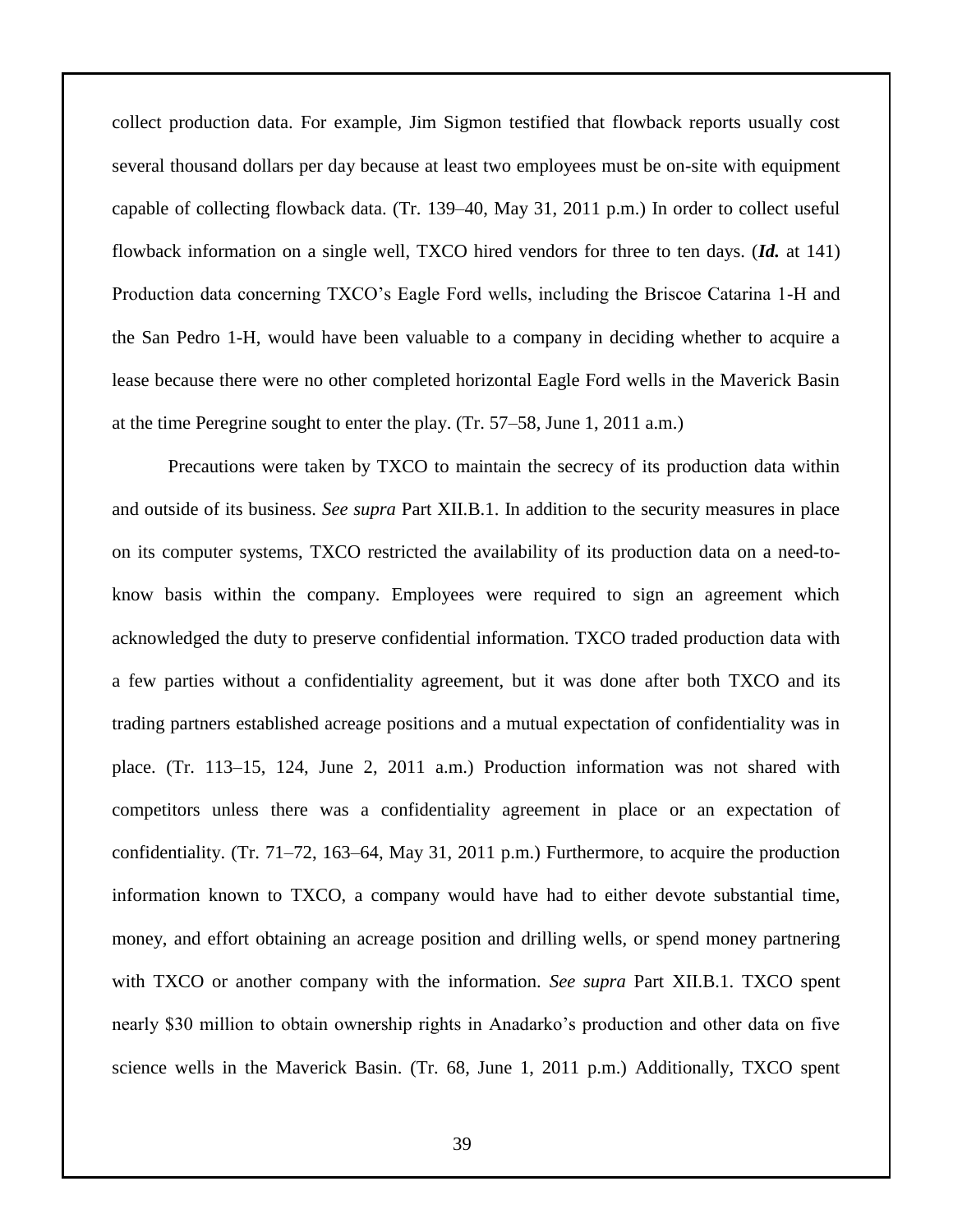nearly \$32 million under its farmout with Encana to obtain Encana's production and other data. (Pl.'s Ex. 738) This money was spent by TXCO to develop its trade secrets because it had to commit to several phases of drilling operations under its farmouts with Anadarko and Encana, each of which required TXCO to pay the full costs to drill and complete each well in return for a 50% interest. (Pl.'s Exs. 86, 738; Tr. 68, June 1, 2011 p.m.) Under the Anadarko and Encana Farmouts, TXCO acquired confidential IP data, daily and monthly production data, and flowback, PVT, and EUR data that it would otherwise not have received. Although other companies were given temporary access to TXCO's production data, there was an underlying confidentiality agreement that restricted using the data for any purpose other than evaluating a transaction with TXCO and mandated the return of all TXCO information. (Pl.'s Ex. 1; Tr. 110– 11, June 1, 2011 a.m.) Under these facts, the Restatement's six-factor test is satisfied as to TXCO's production data.

#### **3.** *Operations Data***.**

"Operations data" includes a company's land and lease files, drilling schedules, farmouts and JEAs with other companies, authorizations for expenditure ("AFE"), and fracturing designs. Land and lease files contain all information about an oil and gas lease, including a summary and general terms of the lease, the location and number of acres, royalty burdens, and drilling schedules. (Tr. 88–89, July 14, 2011 a.m.) Land and lease files reveal a company's acreage position, lease expiration dates, drilling requirements, and renewal measures. (*Id.* at 89) Typically, a farmout or JEA contains lease-specific information about lessors, leased acreage, terms, drilling schedules, and requirements to extend leases. (*Id.*) Farmouts and JEAs reveal a strategy for mutual development because they describe lands and leases subject to the agreement and determine how wells are drilled and costs are shared between operating partners. (Trs. 106,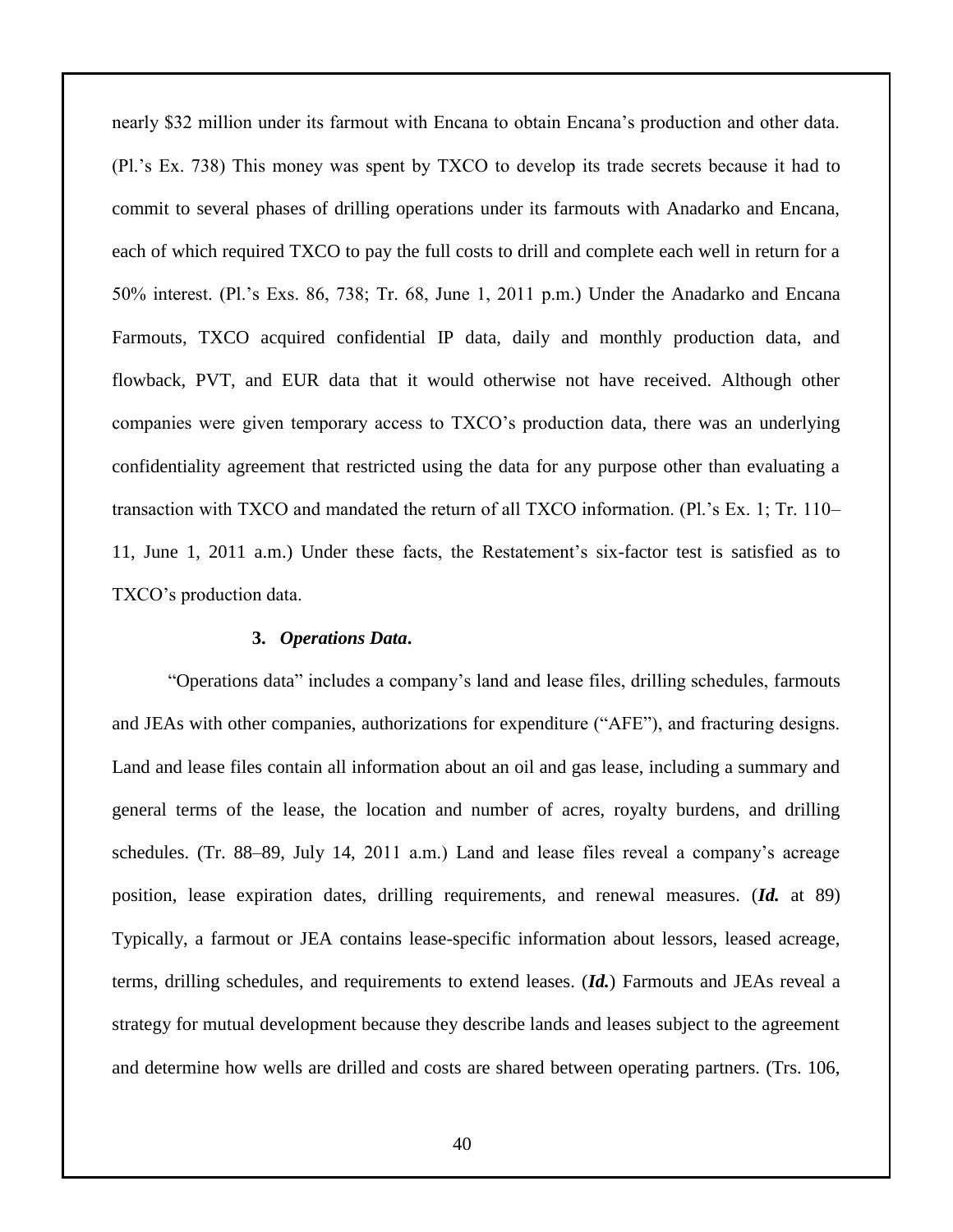May 31, 2011 p.m., 38, June 1, 2011 a.m.) AFEs are detailed cost estimates that are necessary to accurately predict the economics of drilling operations. (Trs. 123, May 31, 2011 p.m., 58, June 2, 2011 a.m.) A company will usually formulate AFEs and conduct economic analyses for drilling, completing, and fracturing wells. (Tr. 123, May 31, 2011 p.m.) Fracturing designs are essentially recipes for fracturing wells, which include information such as the type of liquid and proppant used in a particular stage, as well as the rate and amount of pressure. (*Id.* at 117–18)

Operations data represents the acquired knowledge and strategies a company uses to guide its business decisions. In a developing resource play, smaller companies such as TXCO try to enter early to test their strategies and obtain enough success to attract a bigger operating partner to jointly develop the play. (Tr. 119, May 31, 2011 p.m.) When TXCO entered the Maverick Basin, there were few operators in the play and no production from the Eagle Ford or Pearsall formations. (*Id.* at 131) Before the 2009 land rush occurred, many in the oil and gas industry doubted that there were economically recoverable hydrocarbons in the Eagle Ford.<sup>15</sup> (Trs. 131–32, May 31, 2011 p.m., 28, July 1, 2011 a.m.) Due to the lack of leasing and drilling activity prior to 2009, few other operators had acquired operations data of the nature and extent accumulated by TXCO.

Some operations data was publicly available to others in the E&P business. Oil and gas operators in the Maverick Basin generally knew the identity of landowners, the location and extent of their property, and the general acreage positions of other operators in the area. (Pl.'s Ex. 113) Additionally, companies are required to file records with the county in which they drill designating pooled units and the acreage on which they are located. Those filings provide an idea of a company's acreage position and the extent of its drilling operations. (Tr. 35, July 1, 2011

 $\overline{a}$ 

<sup>&</sup>lt;sup>15</sup> Jim Sigmon testified to the effect that in past years he was told that dinosaurs may have passed through Maverick County, but none died there. (Tr. 132, May 31, 2011 p.m.)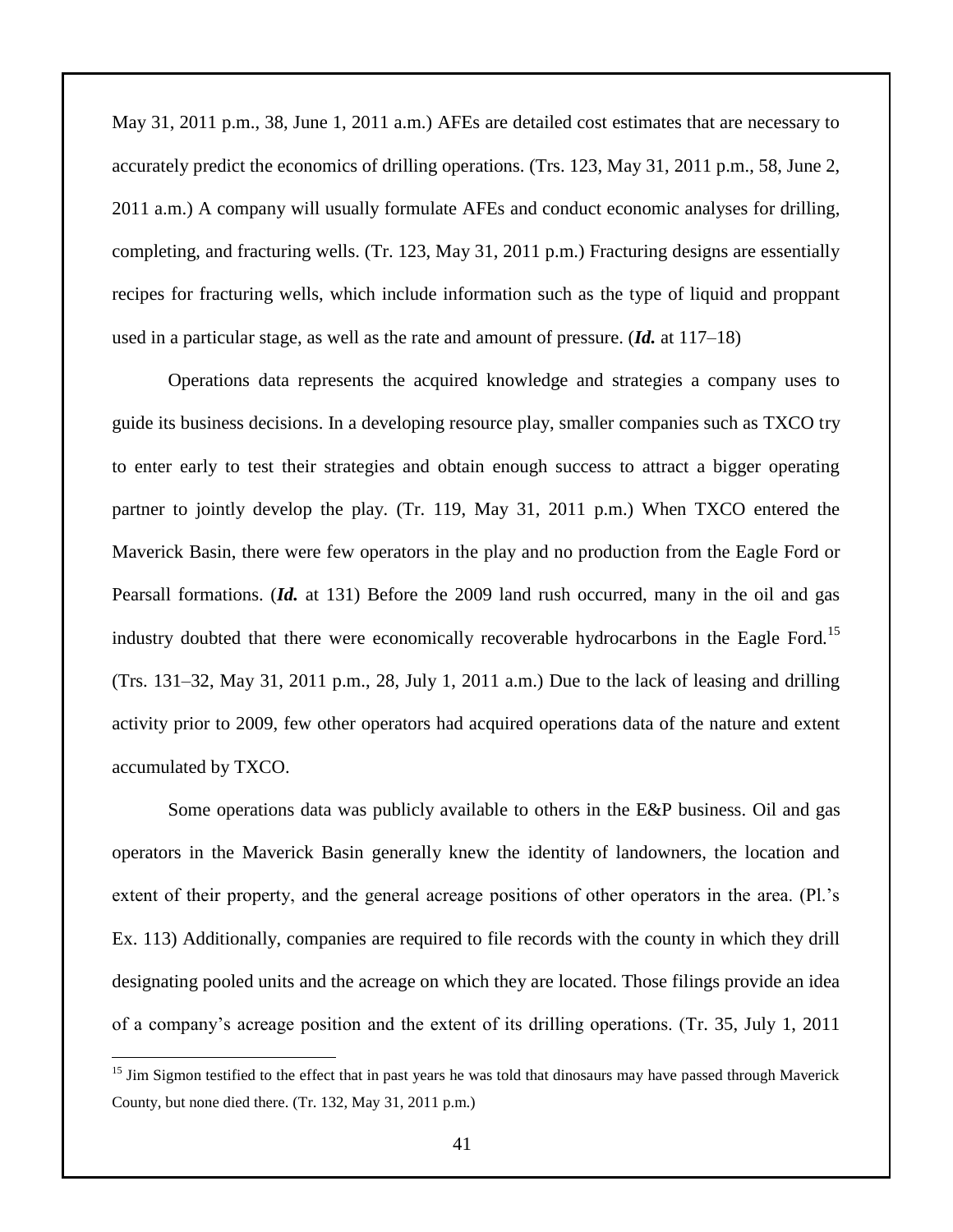a.m.) Hydraulic fracturing designs are commonly disclosed; however, detailed results from fracturing operations are usually not made available. (Tr. 72, June 6, 2011 p.m.) Well costs are often generally disclosed in investor material because they are an important factor in determining whether to invest. (Tr. 35, Aug. 30, 2011 a.m.) In August 2008, TXCO disclosed that Pearsall wells cost about five million dollars to drill and complete. (Tr. 117–18, Aug. 8, 2011 p.m.) Similarly, in January 2009, Petrohawk announced Eagle Ford well costs of five to six million dollars. (*Id.* at 129) TXCO's vendors had access to a substantial amount of TXCO's operations data, including AFEs, fracturing designs, and drilling schedules, because it was necessary to perform their duties. Service providers that were hired to conduct drilling and fracturing operations at well sites were typically not bound by confidentiality agreements, but were hired under an expectation of loyalty and confidentiality. (Trs. 145–48, May 31, 2011 p.m., 79–80, June 6, 2011 a.m.) While general information on fracking designs and drilling operations are commonly shared between vendors in the oil and gas industry, detailed operations data are not shared outside of a JEA because that information would enable competitors to analyze the economics of a potential lease. (Trs. 57–60, 74–75, 80–81, June 2, 2011 a.m., 78, June 6, 2011 a.m.) Although some of TXCO's operations data was available publicly, AFEs, farmouts and JEAs, hydraulic fracturing results, and land and lease files were kept confidential because they contained detailed information about leases, well sites, drilling and completion costs, and drilling and leasing strategies. Other than general information that was known to the industry, TXCO's operations data was not known to others in its business outside of information it shared under JEAs with Anadarko, Encana, and St. Mary.

TXCO's operations data was valuable to its business and its competitors because it was difficult and expensive to acquire. Sigmon testified that "it was very difficult . . . [and] time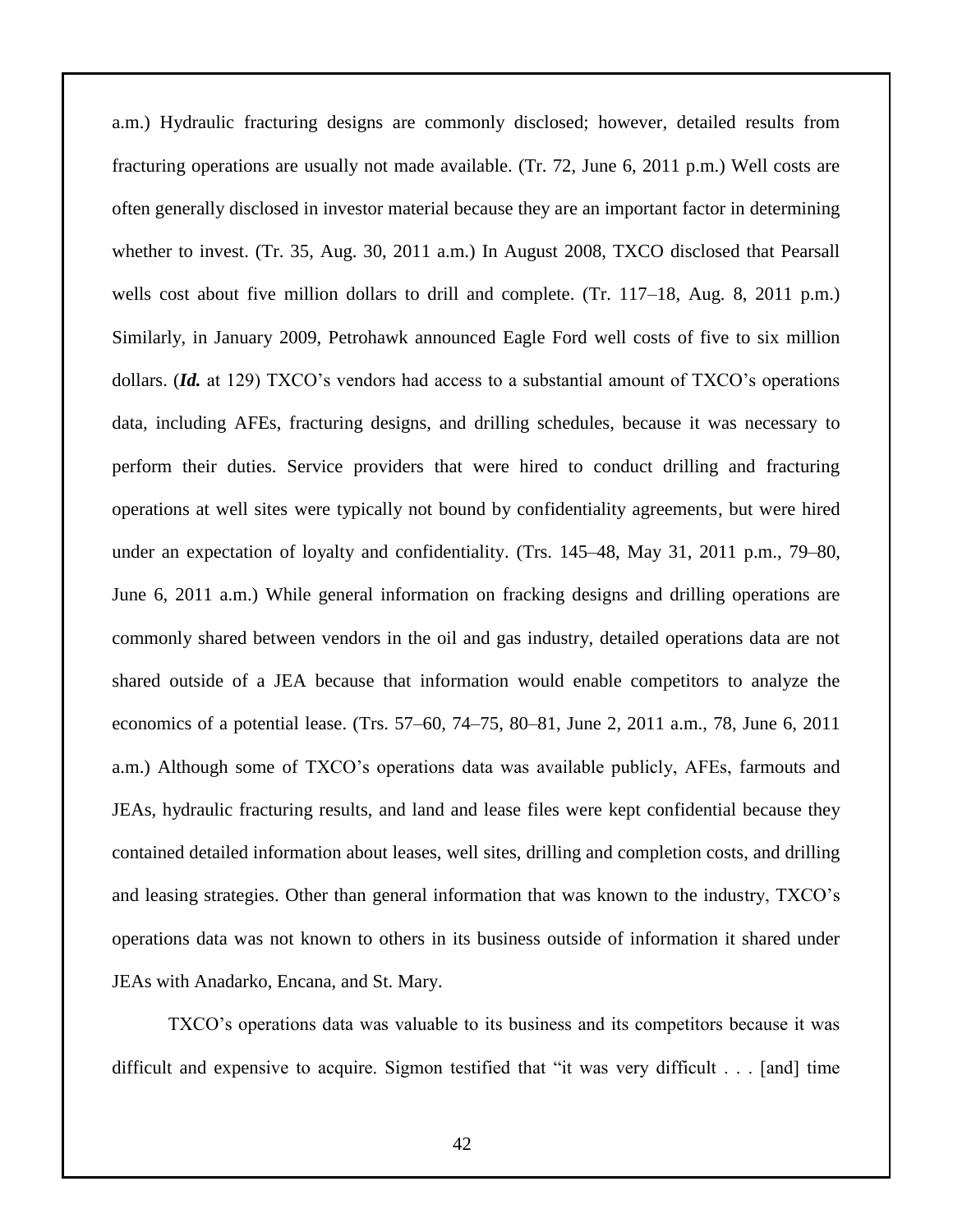consuming for us . . . there's just no place to get it." (Tr. 48, June 2, 2011 p.m.) Land and lease files are valuable because they reveal a company's business strategy through its acreage position, lease expiration dates, drilling requirements, and renewal measures. (Tr. 89, July 14, 2011 a.m.) Likewise, farmouts and JEAs are valuable because they contain detailed leasehold information, drilling requirements and plans, cost sharing provisions, and plans for joint operations within a given area of operations. (Pl.'s Ex. 86; Tr. 106, May 31, 2011 p.m.) In addition to the value this data would provide to a company's overall business strategy, TXCO's JEAs with Anadarko or Encana would have provided an advantage in negotiating joint development arrangements with other operators. (Pl.'s Ex. 86; Tr. 48–49, June 1, 2011 a.m.) TXCO's AFEs would have been particularly valuable to anyone active in the Maverick Basin because they contained the costs for TXCO's horizontal drilling completion procedures and fracturing operations. (Tr. 93–94, July 14, 2011 a.m.) All of this information would have provided a competitive advantage to another operator in negotiating leases, acquiring leases, and drilling wells. (Pl.'s Ex. 86; Trs. 93–94, July 14, 2011 a.m., 48, June 1, 2011 a.m., 72, June 6, 2011 p.m.) A company with TXCO's operations data would have "a window into the strategy of the company and where it plans to develop, which direction, what part of [the] play, [and] where it's going to spend its capital." (Tr. 92, July 14, 2011 a.m.)

TXCO took measures to protect the secrecy of its information. *See supra* Part XII.B.1. TXCO's operations data was only available to employees on a need-to-know basis and stored on password-protected computer systems. Further, TXCO's office and file rooms were secured by a locking system that could accessed only with a keycard. Employees were bound to confidentiality and not permitted to disclose TXCO's information to third parties unless there was a confidentiality agreement in place or disclosure was authorized by Sigmon himself. (Pl.'s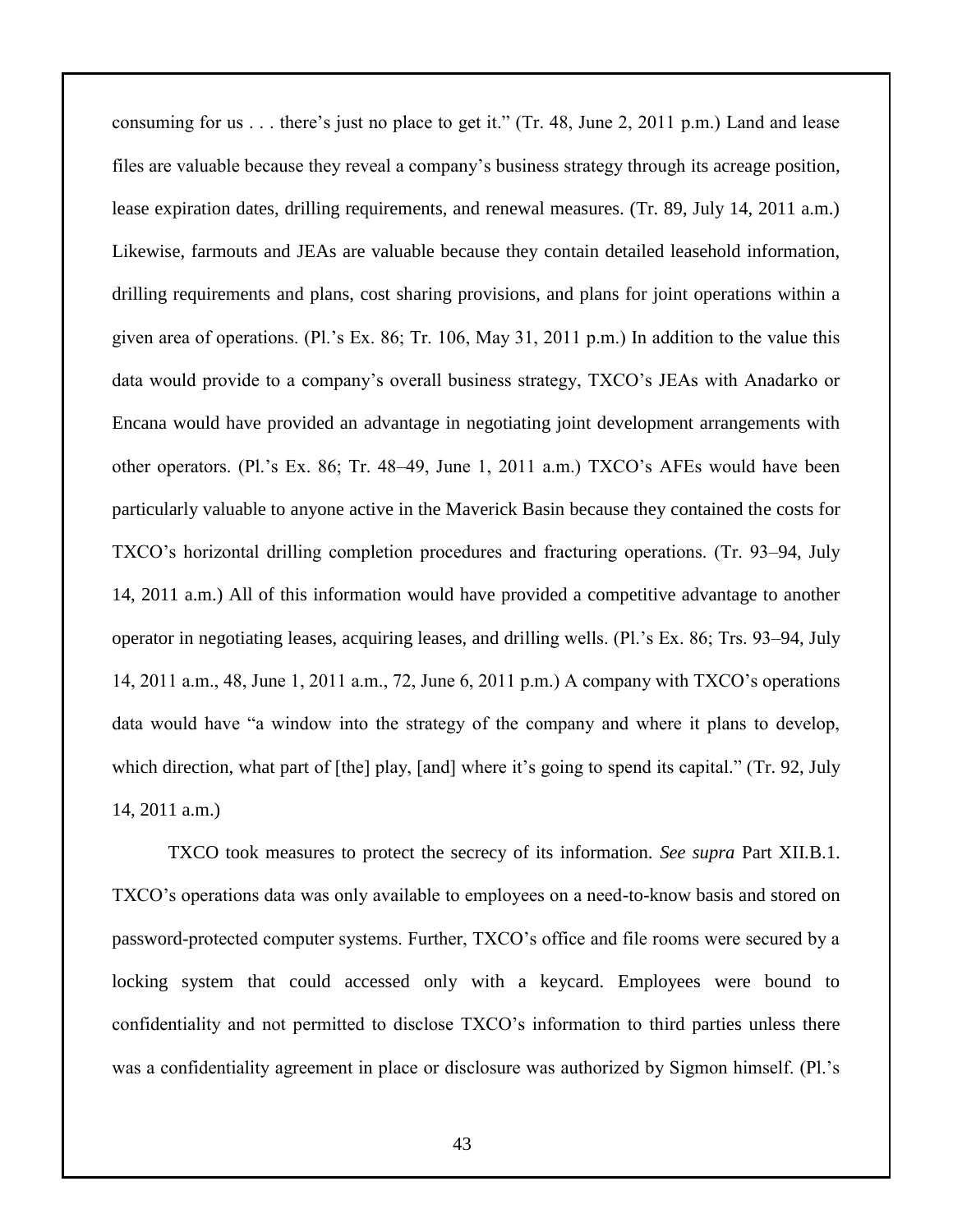Ex. 437; Tr. 98–99, July 14, 2011 a.m.) Moreover, TXCO expended a considerable amount of resources to develop its operations data because it was acquired by conducting drilling operations under its partnerships with Anadarko and Encana. (Tr. 49–60, 72–77, 111, June 1, 2011 a.m.) To properly acquire TXCO's operations data, a company would have had to enter into a JEA with TXCO, Encana or Anadarko, or otherwise purchase the information. Duplication of TXCO's operations data would have required a company to learn by experience from its own leasing and drilling operations. *See supra* Part XII.B.1. Accordingly, the Restatement's six-factor test weighs in favor of trade secret status for TXCO's operations data.

#### **C.** *Breach of a Confidential Relationship or Improper Discovery of a Trade Secret***.**

Texas courts condemn the employment of improper means to procure trade secrets. *Sharma v. Vinmar Int'l, Ltd.*, 231 S.W.3d 405, 424 (Tex. App.—Houston [14th Dist.] 2007, no pet.). To satisfy the second element of a trade secret misappropriation claim, the plaintiff must prove that: (1) the defendant discovered the secret by improper means; or (2) the defendant's disclosure and use, after properly acquiring knowledge of the secret, constituted a breach of the confidence reposed in the defendant. *Vinmar*, 231 S.W.3d at 424. The Fifth Circuit has stated that "it is not improper to obtain knowledge of a process where the holder of the alleged trade secret voluntarily discloses it or fails to take reasonable precautions to ensure its secrecy." *Phillips v. Frey*, 20 F.3d 623, 630 (5th Cir. 1994). A trade secret is not destroyed by disclosure, however, if the owner "creates a duty in some manner and places that duty upon another not to disclose or use the secret." *Phillips*, 20 F.3d at 630; *see also Furr's Inc. v. United Specialty Adver. Co.*, 385 S.W.2d 456, 459 (Tex. Civ. App.—El Paso 1964, writ ref'd n.r.e.) (owner of trade secret must establish confidential relationship with other party, by contract or otherwise, or secret will be lost by disclosure), *cert. denied*, 382 U.S. 824 (1965); *Hyde Corp. v. Huffines*, 314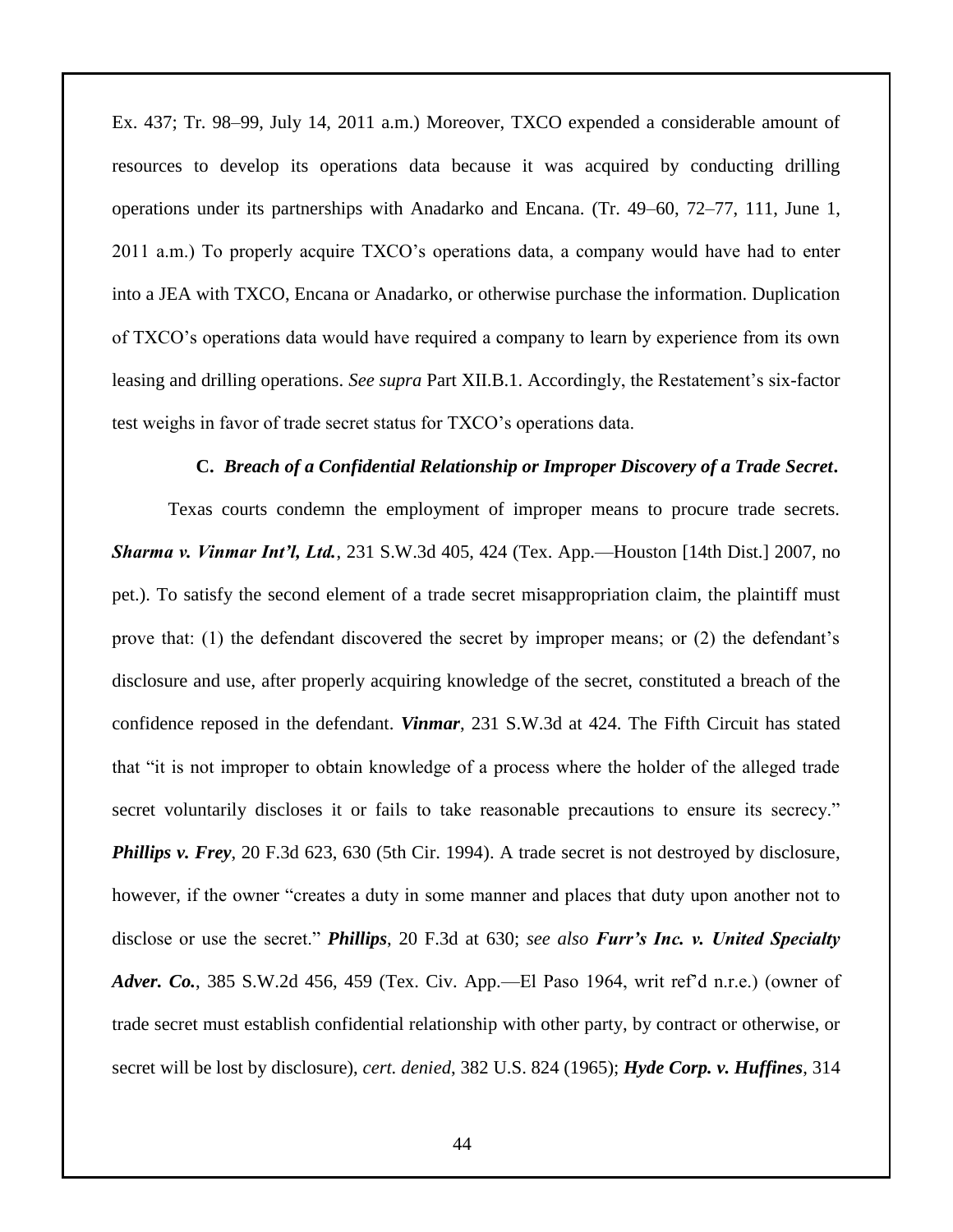S.W.2d 763, 777 (Tex. 1958) (express agreement not necessary where actions of parties and nature of relationship, taken as a whole, establish existence of a confidential relationship), *cert. denied*, 358 U.S. 898 (1958).

By creating a duty upon the disclosee, the discloser takes a reasonable precaution to secure the information's secrecy, and the resulting voluntary disclosure is "made within the periphery of a confidential relationship that eliminates the need to take further precautions to secure the trade secret." *Phillips*, 20 F.3d at 630–31. An injured party is not "denied relief where the offending party originally entered into the relationship without an improper motive." *Id.* at 631. Rather, "[o]ne who discloses or uses another's trade secrets, without a privilege to do so, is liable to the other if . . . his disclosure or use constitutes a breach of the confidence reposed in him by the other in disclosing the secret to him." *Metallurgical Indus. Inc. v. Fourtek, Inc.*, 790 F.2d 1195, 1203 (5th Cir. 1986) (quoting *Huffines*, 314 S.W.2d at 769).

Peregrine obtained a substantial amount of TXCO's trade secrets through its meetings with TXCO in early 2009. The Confidentiality Agreement signed on February 26, 2009 enabled Peregrine to receive TXCO's trade secret data "in connection with [Peregrine's] consideration of a possible transaction with [TXCO]." (Pl.'s Ex. 1) The CA imposed an obligation of confidentiality on Peregrine concerning Evaluation Material, which is defined in the agreement as "any information concerning [TXCO] (whether prepared by [TXCO], its advisors or otherwise) which is furnished to [Peregrine] by or on behalf of [TXCO]." (*Id.*) Peregrine understood that Evaluation Material included information possessed by TXCO that was not generally available to the public, and information from third-party sources that were under an obligation of confidentiality to TXCO. (Tr. 18–19, June 29, 2011 p.m.) The CA contemplated that Peregrine's receipt of Evaluation Material was "solely for the purpose of evaluating a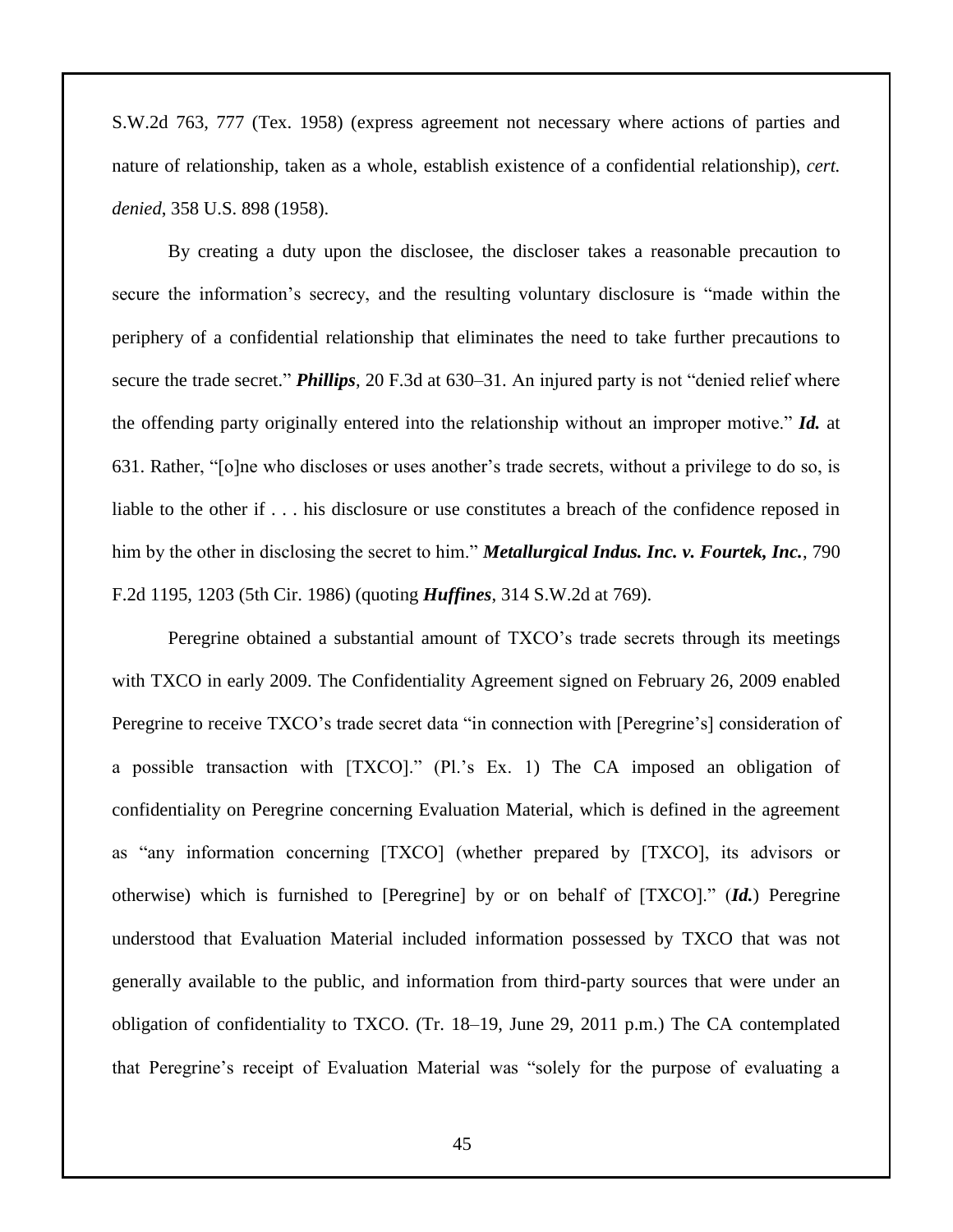possible transaction between [TXCO] and [Peregrine]." (Pl.'s Ex. 1) Peregrine further agreed not to acquire any of TXCO's assets for a period of three years from the date of the agreement. (*Id.*) In addition, if Peregrine did not enter into a transaction with TXCO, it was required to return "all written Evaluation Material and any other written material containing or reflecting any information in the Evaluation Material." (*Id.*) Peregrine was also required to destroy any copies, extracts, or reproductions of Evaluation Material, and any writings based on information in the Evaluation Material. (*Id.*)

Peregrine received and took notes on a wealth of information in a 186-slide Management Presentation given by Sigmon and Grinsfelder on March 5, 2009 ("First Meeting"). (Tr. 93, July 15, 2011 a.m.) At the meeting, TXCO gave Peregrine a flash drive or digital version of the Management Presentation. (Pl.'s Ex. 511; Tr. 92, July 15, 2011 a.m.) The presentation contained microseismic data, fracturing results, daily production data, decline curves, flowback reports, structure and isopach maps, core data, and well logs and their interpretations. (Tr. 7–84, June 1, 2011 p.m.) During the First Meeting Peregrine also learned that TXCO's leases covering the BLS Acreage had either expired or would expire without further drilling operations, and that TXCO's lease on the Cage Acreage might expire unless another well was drilled. (Pl.'s Ex. 392; Trs. 122, June 28, 2011 p.m., 71–73, July 8, 2011 a.m.) According to representatives from Peregrine, the company saw no possibility of reaching a deal with TXCO after the First Meeting. (Trs. 29–31, July 8, 2011 a.m., 98–99, July 15, 2011 a.m.)

Despite its disinterest, Peregrine scheduled another meeting on March 13, 2009, where Peregrine's technical team met with TXCO for a "deep technical dive" in a series of one-on-one meetings (the "Second Meeting"). (Pl.'s Ex. 206) Before the Second Meeting, Peregrine sent TXCO emails indicating its interest in TXCO's assets and requested specific information. (Pl.'s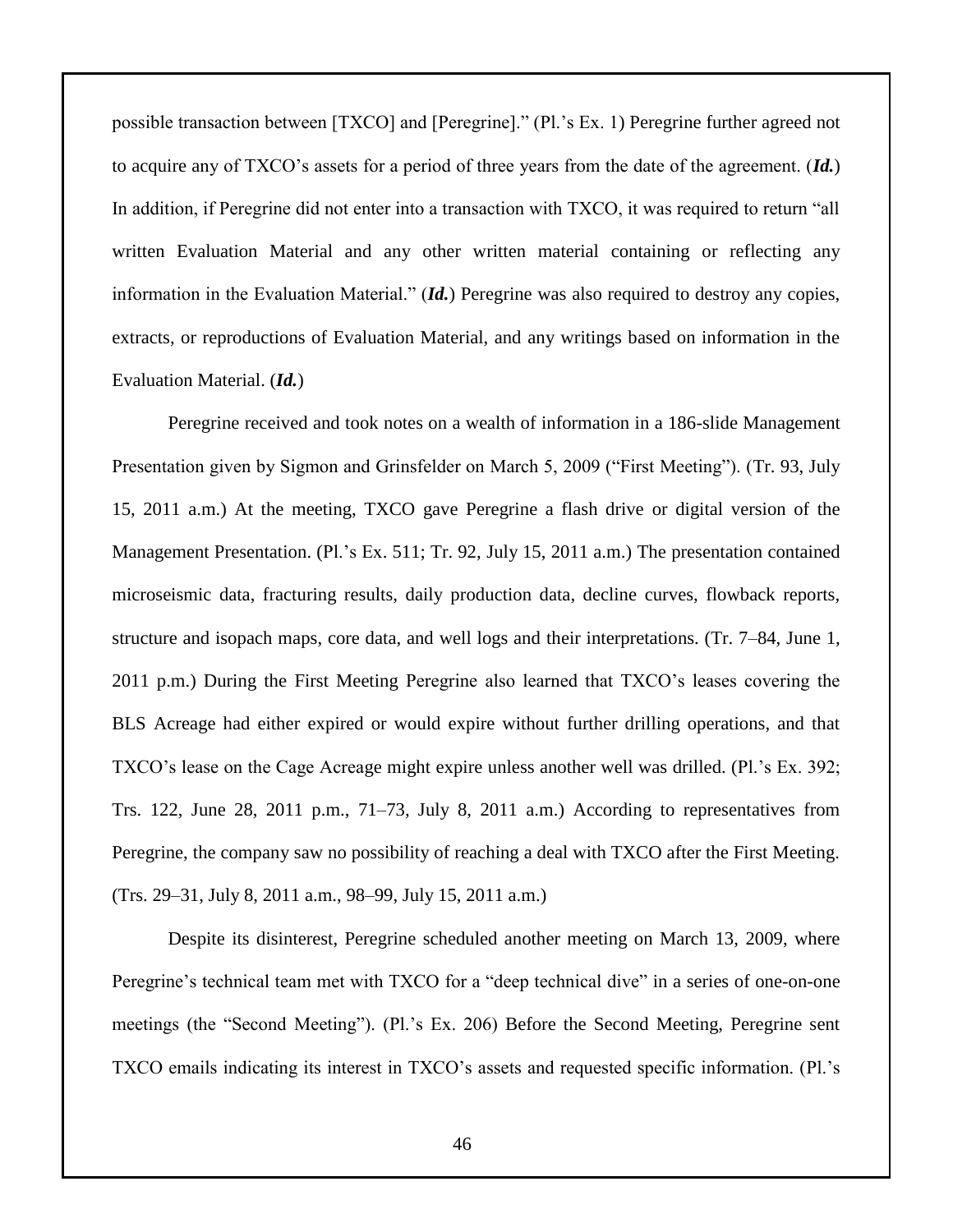Exs. 310, 142, 25) In the course of the one-on-one meetings between Peregrine and TXCO employees, Peregrine reviewed subsurface data and received a detailed analysis of TXCO's Eagle Ford drilling program that included production and operations data. (Pl.'s Ex. 218; Tr. 204, 216, June 28, 2011 p.m.) Gary Grinsfelder provided an updated version of the Management Presentation containing 199 slides, and Steve Young, TXCO's chief Eagle Ford geoscientist, gave a presentation regarding the Eagle Ford and Pearsall formations. (Pl.'s Ex. 24; Tr. 92, July 15, 2011 a.m.) Peregrine left the Second Meeting with a digital copy of Young's presentation, which was entitled "Architecting the Unconventional: An Early-Mover Opportunity in the Rapidly Emerging Eagle Ford Shale Gas Resource Play." (Pl.'s Exs. 211, 221; Tr. 186–87, June 28, 2011 p.m.) According to Peregrine, there was no need to follow up with TXCO after the Second Meeting because the companies were not going to reach a deal. (Tr. 35, July 15, 2011 p.m.)

After the Second Meeting, however, Peregrine requested and received additional TXCO information, including daily production data, core data, detailed fracturing designs, PVT analyses, structure and isopach maps, and leasehold information. (Pl.'s Ex. 26; Trs. 93–94, 101– 04, 125–31, June 1, 2011 p.m., 106–08, June 24, 2011 a.m.) Although some information received by Peregrine was publicly available, the majority of the information obtained by Peregrine constituted Evaluation Material. (*Id.*) Peregrine acknowledged that it received daily production data, AFEs, TXCO's JEAs with Anadarko and Encana, a lease exploration report for Anadarko, core data, a detailed fracturing design, logs on five Anadarko science wells, PVT data, and a map showing TXCO's well locations. (Def.'s Ex. 652; Trs. 115, 135–41, July 15, 2011 a.m., 50–60, 79, 83–90, July 15, 2011 p.m.) Despite meeting twice with TXCO and acquiring a substantial amount of TXCO's trade secret information, Peregrine did not proceed with a transaction.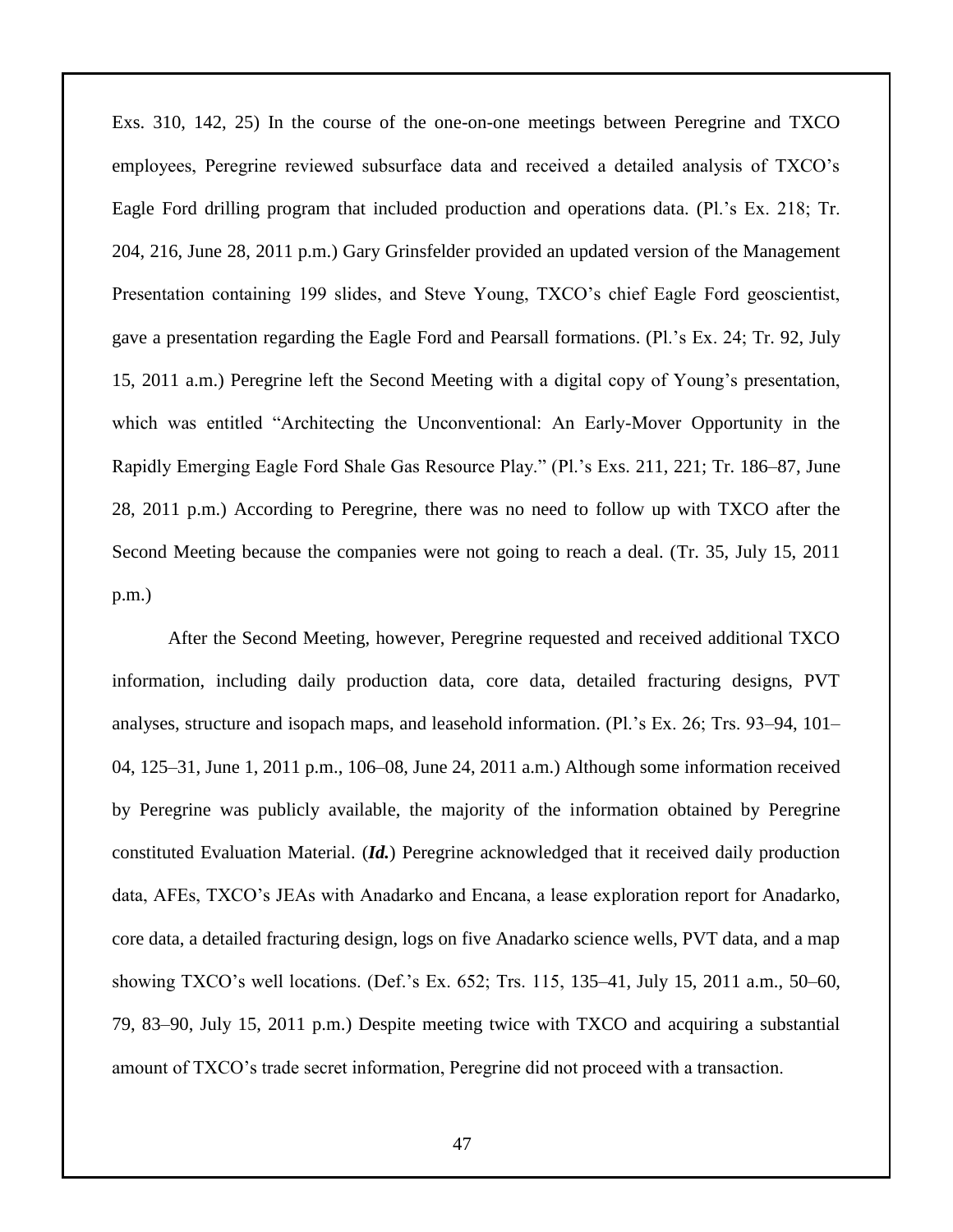The Confidentiality Agreement was the best reasonable precaution TXCO could have taken to ensure that another company would not publish or use its information. At the time TXCO provided its trade secrets to Peregrine, TXCO believed that Peregrine would use TXCO's trade secrets solely for the purpose of evaluating a mutually beneficial transaction, which Peregrine confirmed by executing the CA. Peregrine was aware of TXCO's strained financial condition and knew that TXCO needed an operating partner in order to save its oil and gas leases. As a newly formed E&P company with no prior experience in the Maverick Basin, Peregrine also knew that the Evaluation Material was highly valuable, which was demonstrated by Peregrine's continuous efforts to acquire TXCO's trade secrets while the companies were in negotiations and thereafter.

The data gave Peregrine a clear picture of TXCO's cumulative experience in the Maverick Basin, which TXCO acquired by its own operations and those under its JEAs with Anadarko and Encana. Peregrine would have been unable to acquire that data elsewhere except through Peregrine's own efforts to independently develop the data by conducting operations or undertaking joint operations with another company. Peregrine's acquisition of the information was not initially wrongful, but Peregrine's conduct became wrongful when it used TXCO's trade secrets to acquire oil and gas leases formerly held by TXCO, or in close proximity, outside of any transaction with TXCO. The disclosed material gave Peregrine a competitive advantage over TXCO and other competitors in negotiations on the BLS Acreage. In light of the circumstances surrounding the execution of the CA and the nature and scope of information Peregrine received, TXCO reposed its confidence in Peregrine to abide by the CA and refrain from using TXCO's trade secrets for its own benefit. Not only did Peregrine breach the CA, but Peregrine's conduct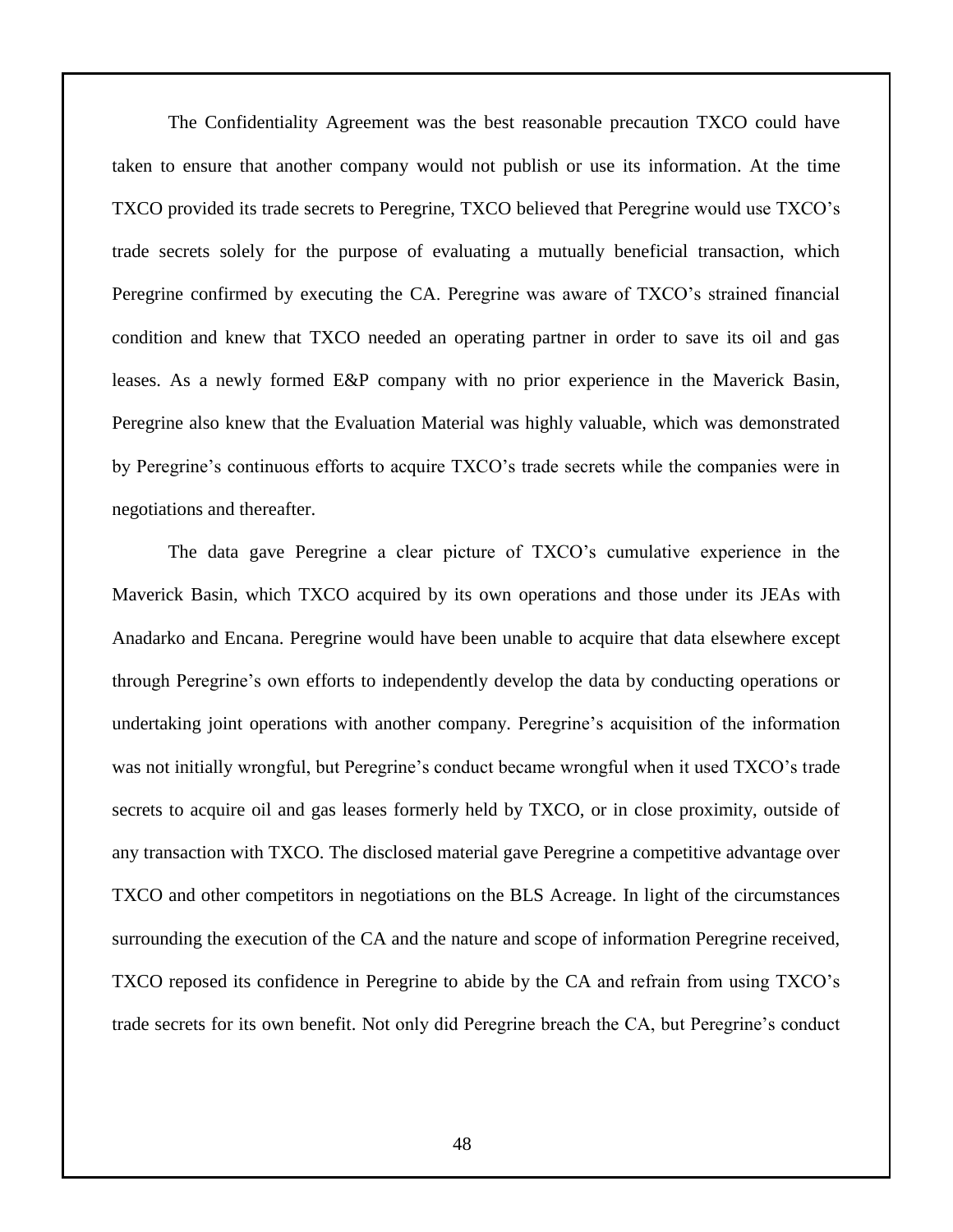surrounding its acquisition and use of TXCO's trade secrets constituted a breach of the confidence placed in Peregrine to refrain from using TXCO's trade secrets adversely to TXCO.

In addition to receiving confidential and trade secret information directly from TXCO under the CA, Peregrine received TXCO's trade secrets by improper means through Jeff Bookout after he was terminated from TXCO. Under Texas law, an employee owes a duty to his employer extending beyond the employment relationship not to use confidential or trade secret information acquired during the employment relationship in a manner adverse to the employer. *T-N-T Motorsports, Inc. v. Hennessey Motorsports, Inc.*, 965 S.W.2d 18, 21–22 (Tex. App.— Houston [1st Dist.] 1998, pet. dism'd). "Although this duty does not bar use of general knowledge, skill, and experience, it prevents the former employee's use of confidential information or trade secrets acquired during the course of employment." *Id.* at 22. Liability may be imposed not only on those who wrongfully misappropriate trade secrets by a breach of confidence, but also on others who might benefit from the breach:

One who discloses or uses another's trade secret, without a privilege to do so, is liable to the other if . . . he learned the secret from a third person with notice of the facts that it was a secret and that the third person's disclosure of it was otherwise a breach of his duty to the other . . . .

*Metallurgical Indus. Inc. v. Fourtek, Inc.*, 790 F.2d 1195, 1204 (5th Cir. 1986) (quoting RESTATEMENT OF TORTS § 757 (1939)).

On May 15, 2009, about one week after being fired from TXCO, Bookout persuaded his former subordinate, Sherry Fletcher, to send him PVT studies TXCO performed on the San Pedro 1-H and Briscoe Catarina 1-H wells. Bookout then provided that information to Peregrine in violation of the separation agreement he executed in which he pledged a continuing duty of loyalty to TXCO. (Pl.'s Ex. 154; Trs. 117, June 7, 2011 a.m., 15–19, June 2, 2011 a.m.) On May 19, 2009, Bookout sent Jeremy Greene an email containing detailed fracturing information and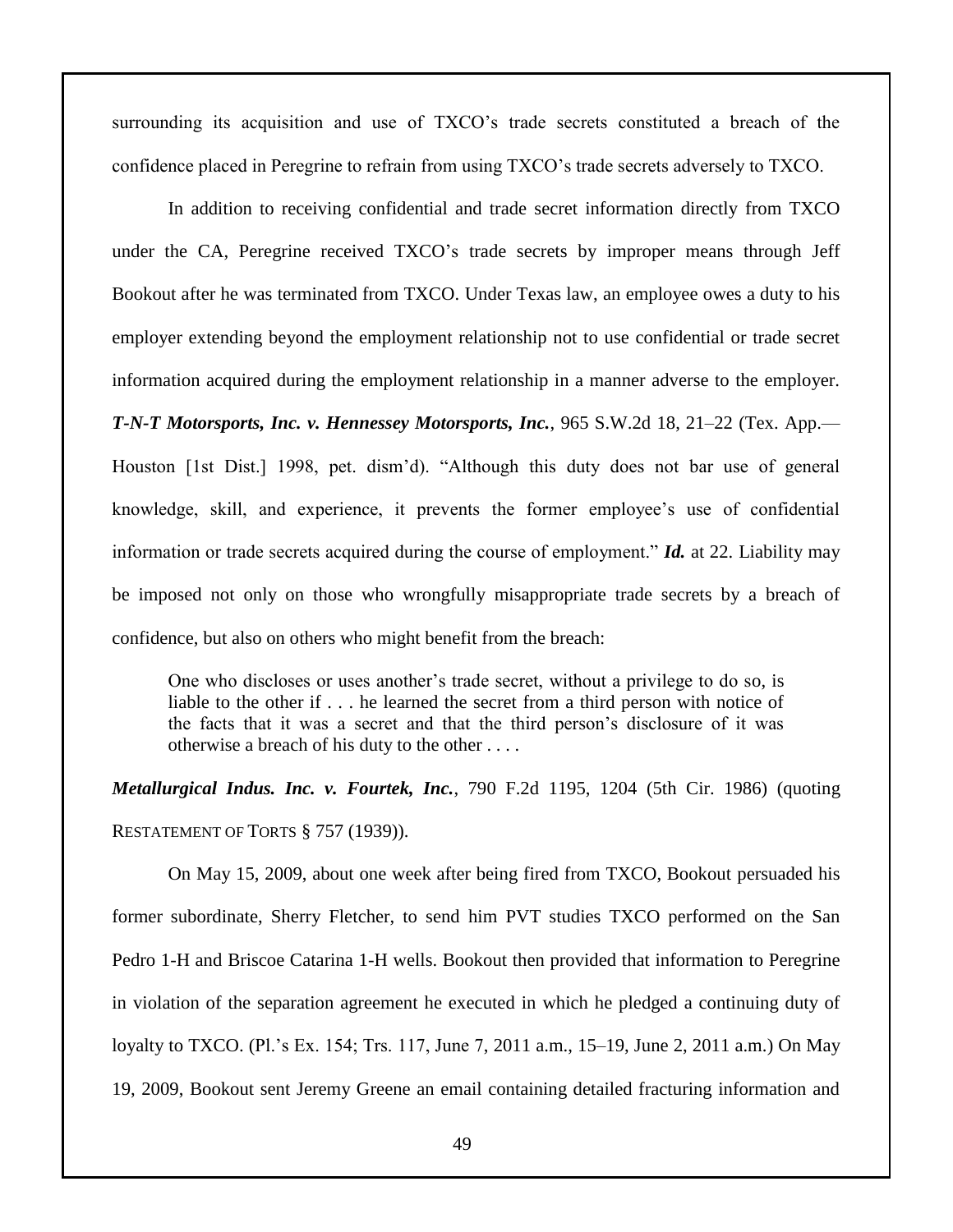daily production data from TXCO. (Pl.'s Ex. 37) Between June 5, 2009 and June 11, 2009, Bookout sent Bill Bishop a TXCO AFE and detailed results of fracturing operations on the Anadarko science wells. (Pl.'s Ex. 128) Further, on June 15, 2009, Bookout sent Tammy Gannon decline curves developed by Anadarko and TXCO and forwarded a post-fracturing report on an Anadarko well. (Pl.'s Ex. 160) On July 6, 2009, the following exchange occurred after Jeremy Greene sent an email to Bookout requesting digital well log production data:

| [Greene]:  | Jeff, do you have any digital well data in the general area for Cage and   |
|------------|----------------------------------------------------------------------------|
|            | Hamilton? We would like to perform a NUTEC log analysis on both the        |
|            | EF and Pearsall[.]                                                         |
| [Bookout]: | I have 2 or 3 wells near the Hamilton. I will have to copy them to a flash |
|            | drive and forward to you. Files are too big. What logs r u [sic] looking   |
|            | for? Triple combo, sonic or all I have?                                    |
| [Greene]:  | All is better [sic], but those with Porosity[.]                            |
| [Bookout]: | I can handle it. But don't ask me where I got it.                          |
| [Greene]:  | $[R]$ oger $[.]$                                                           |
| [Bookout]: | I will have ur [sic] data downloaded this weekend.                         |

(Pl.'s Ex. 215)

Bookout followed up by sending Peregrine a 4-gigabyte flash drive (the "Flash Drive") containing a thorough compilation of all TXCO's data available on the five Anadarko science wells. (Pl.'s Ex. 748; Tr. 19–20, July 7, 2011 p.m.) Peregrine admitted that the company accessed the Flash Drive and conceded that, at a minimum, it had looked at a well log on the Pearsall and the Eagle Ford. (Trs. 148–49, June 28, 2011 p.m., 120–21, July 8, 2011 p.m.) Additionally, Peregrine's documents produced at trial showed that Peregrine utilized more data from the Flash Drive than it admitted. (Pl.'s Ex. 430; Trs. 95–99, June 30, 2011 a.m., 90–95, July 26, 2011 a.m.)

Peregrine knew that Bookout was a former TXCO employee because he was present when Peregrine employees met with TXCO employees at the First Meeting and Second Meeting. Peregrine knew that Bookout was no longer employed by TXCO, which was admitted by Larry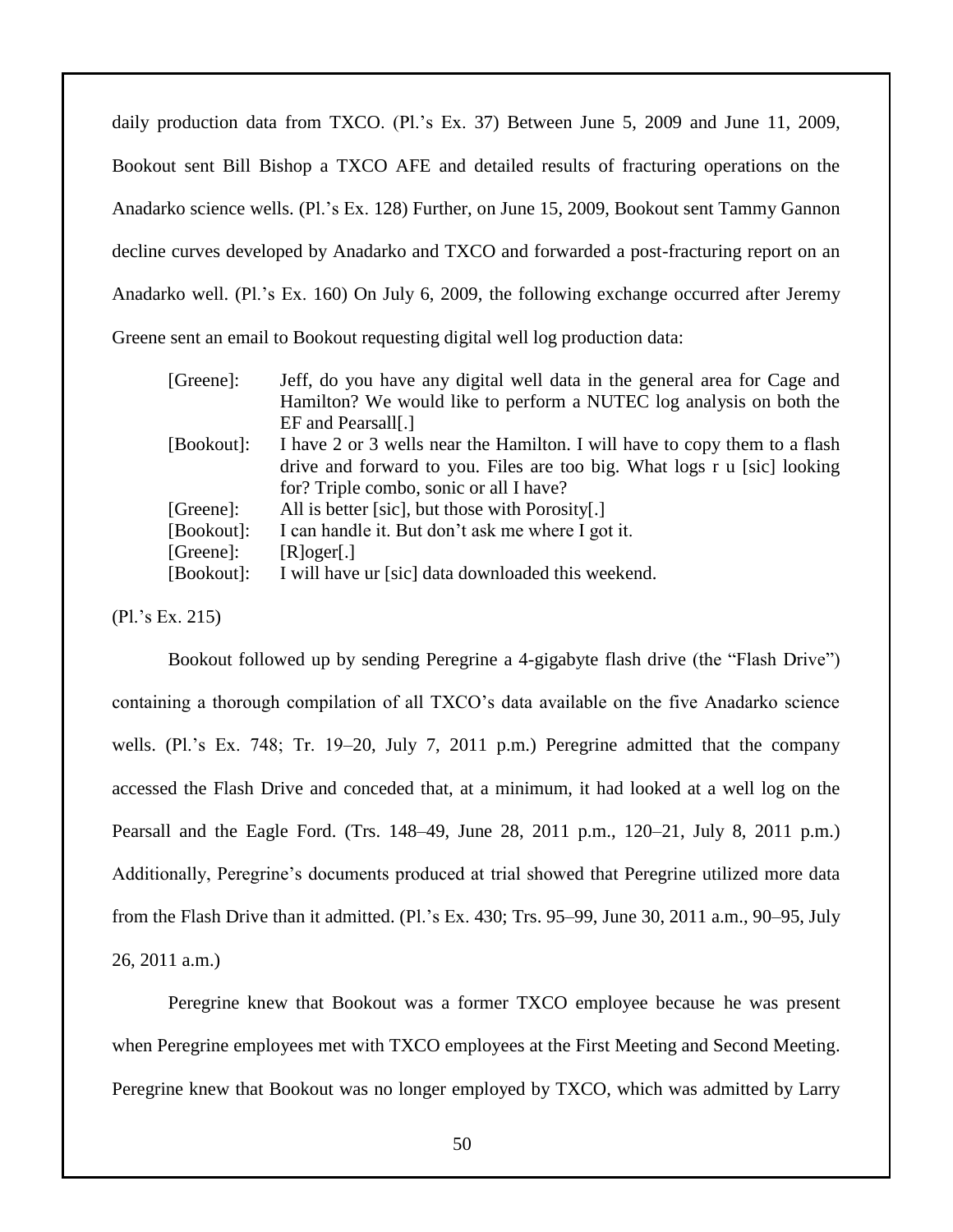Miller and evident from Bookout's efforts to shop the Redemption Farmout to Peregrine after he was terminated. (Pl.'s Ex. 162; Tr. 124, June 29, 2011 a.m.) In fact, Bookout attended meetings between Peregrine and the BLS Owners on *Peregrine's* behalf on July 1, 2009. (Pl.'s Exs. 72, 73; Tr. 5–7, June 8, 2011 a.m.) Moreover, the email exchange between Bookout and Jeremy Greene on July 6, 2009 evidences that Peregrine was aware of the improper nature of Bookout's conduct. (Pl.'s Ex. 215) Peregrine was also aware of its obligation under the CA not to use any of TXCO's data outside of a transaction with TXCO, including information received from a source known by Peregrine to be bound by a confidentiality agreement or other obligation of secrecy to TXCO. (Pl.'s Ex. 1) Peregrine knew that the information it received from Bookout belonged to TXCO. In light of the foregoing, Peregrine's acquisition of TXCO's trade secrets from Bookout constituted the discovery of trade secrets by improper means.

Peregrine also received confidential and trade secret information from Robert Patterson, which Patterson obtained from several of TXCO's employees, including Lelan Anders, Craig Cobb, and Greg Cooper. (Pl.'s Exs. 177, 276, 282; Tr. 103–05, 117–18 June 2, 2011 a.m.) Patterson requested and received information from those employees and deliberately avoided informing TXCO's management of his relationship with Peregrine. On September 11, 2009, Patterson forwarded flowback reports from a well close to the Hamilton Ranch to Bill Bishop and Jeremy Greene, requesting that they "[p]lease keep in house only." (Pl.'s Exs. 48, 546) On September 25, 2009, Patterson emailed Anders to request AFEs from TXCO and Anadarko on horizontal wells in the Georgetown, Eagle Ford, and Pearsall plays. (Pl.'s Ex. 275) In that email, Patterson suggested that the information "may be worth an AXIS!!!!!!!!!!!!!!!!!!!" <sup>16</sup> (*Id.*) On

 $\overline{a}$ 

<sup>&</sup>lt;sup>16</sup> In the South Texas oil business, hunting is a common activity. An Axis is an exotic deer that is hunted on many Texas ranches. According to Patterson, the right to kill an Axis deer on a ranch can cost a hunter as much as \$3,500. Ultimately, Patterson got his information and Anders got his Axis. (Tr. 134, June 13, 2011 p.m.)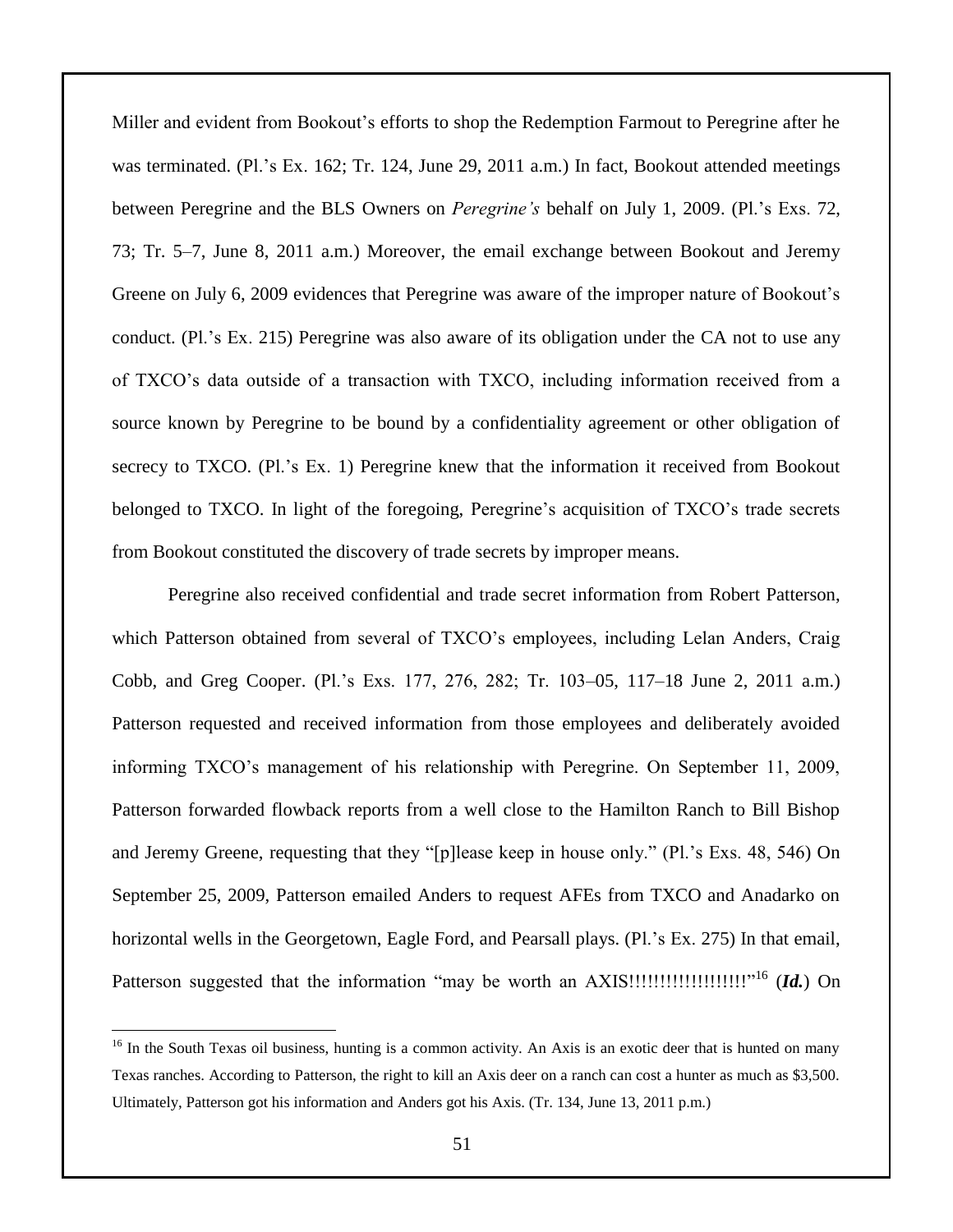November 2, 2009, Patterson requested "additional production or flowback volumes on any of the Eagle Ford wells," to which Anders responded by sending TXCO production data, instructing Patterson to "[s]ee attached you didn't get it from me." (Pl.'s Ex. 203)

Patterson admitted at trial that he never asked Sigmon for permission to hire TXCO employees and never told Sigmon anything about the data and information he sought from TXCO employees. (Trs. 24–25, June 13, 2011 a.m., 99–100, 123, 126 June 13, 2011 p.m., 88, June 14, 2011 a.m., 20–21, June 14, 2011 p.m.) Anders, Cobb, and Cooper had no authority from TXCO to give this information to Patterson, and Patterson acted in violation of his duties of confidentiality to TXCO when he provided it to Peregrine. (Trs. 150–51, May 31, 2011 p.m., 117–19, June 2, 2011 a.m., 114–15, June 13, 2011 p.m.) At the time he was providing information to Patterson, Anders knew that his actions were inappropriate. (Pl.'s Exs. 273, 276, 283; Tr. 112–14, 133, 157, 159, June 6, 2011 p.m.) Anders testified that in hindsight, his disclosures were not "the right thing to do" and might have been unethical. (Tr. 113–14, June 6, 2011 p.m.) Moreover, Peregrine knew Patterson was providing TXCO's information because the emails Patterson forwarded to Peregrine concerned TXCO's wells and showed that they were sent directly from TXCO employees. (Pl.'s Exs. 540, 171, 231) Anders advised that flowback reports he sent to Patterson were "tight hole information,"<sup>17</sup> which Anders sent from his personal email account because his TXCO email account was "too easy to check." (Pl.'s Ex. 60) Patterson forwarded that email to Peregrine on October 16, 2009, with Anders's comments included. (*Id.*) Peregrine's recognition of the value of the information that Robert Patterson provided is apparent by its repeated efforts to solicit information and thank him when it was received.<sup>18</sup> (Pl.'s Exs. 58, 93, 156, 174, 551, 555; Tr. 107–08, June 13, 2011 p.m.) By requesting and receiving TXCO's

 $\overline{a}$ 

 $17$  "Tight hole information" is oil field slang for confidential information.

 $18$  "Thanks bunches." (Pl.'s Ex. 174)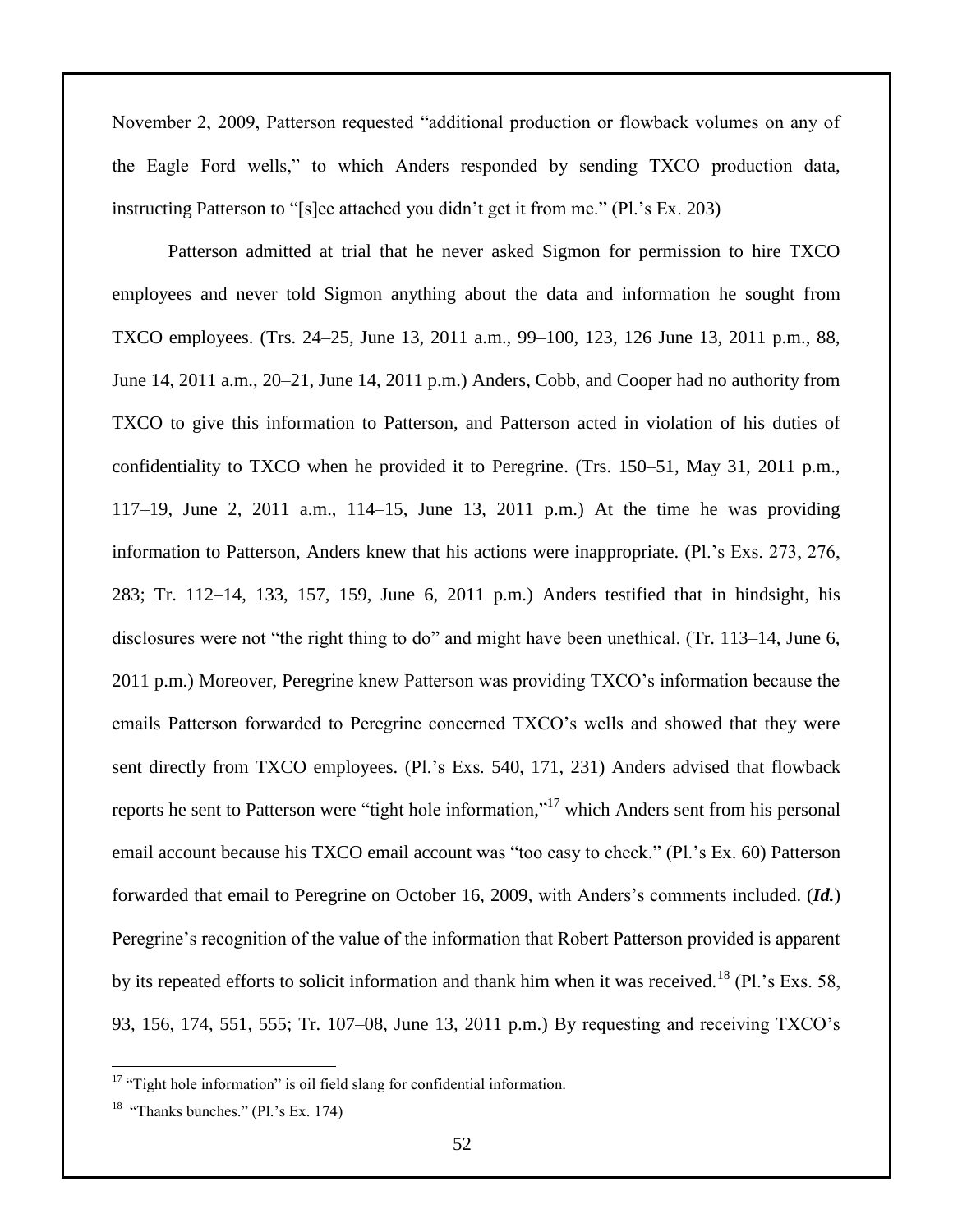trade secrets through Patterson and TXCO employees, Peregrine obtained TXCO's trade secrets

by improper means.

 $\overline{a}$ 

# **D.** *Use of a Trade Secret***.**

The Fifth Circuit has recently relied on the Restatement test to determine what constitutes

the "use" of a trade secret in a claim for misappropriation of trade secrets:

Any exploitation of the trade secret that is likely to result in injury to the trade secret owner or enrichment to the defendant is a "use" under this section. Thus, marketing goods that embody the trade secret, employing the trade secret in manufacturing or production, relying on the trade secret to assist or accelerate research or development, or soliciting customers through the use of information that is a trade secret . . . all constitutes a "use."

*Bohnsack v. Varco, L.P.*, 668 F.3d 262, 279 (5th Cir. 2012) (quoting *Gen. Universal Sys. v.* 

*HAL, Inc.*, 500 F.3d 444, 450 n.4 (5th Cir. 2007) (quoting RESTATEMENT (THIRD) OF UNFAIR COMPETITION § 40 cmt. c (1995)) (interpreting Texas law).

Under this broad definition of "use," TXCO was required to show that Peregrine used TXCO's trade secrets in a way that was likely to result in injury to TXCO or enrichment to Peregrine. *See id.* at 279. Peregrine argued that it did not use any of TXCO's information in its decision to lease the Hamilton Ranch or the BLS Acreage, relying instead on publicly available information and a study it commissioned from NuTech Energy Alliance ("NuTech").<sup>19</sup> (Tr. 53– 55, July 26, 2011 a.m.) Despite Peregrine's purported reliance on public information and the NuTech study, the evidence revealed that Peregrine used TXCO's trade secrets and confidential information in its leasing decisions.

Peregrine acknowledged that it used information received from TXCO in presentations that were collaboratively authored by Peregrine employees, presented to Peregrine's President,

<sup>&</sup>lt;sup>19</sup> NuTech is a company that does proprietary well log evaluation by taking conventional well logs and performing advanced calculations to identify potential mineral deposits within a given area. (Tr. 65–66, July 28, 2011 a.m.)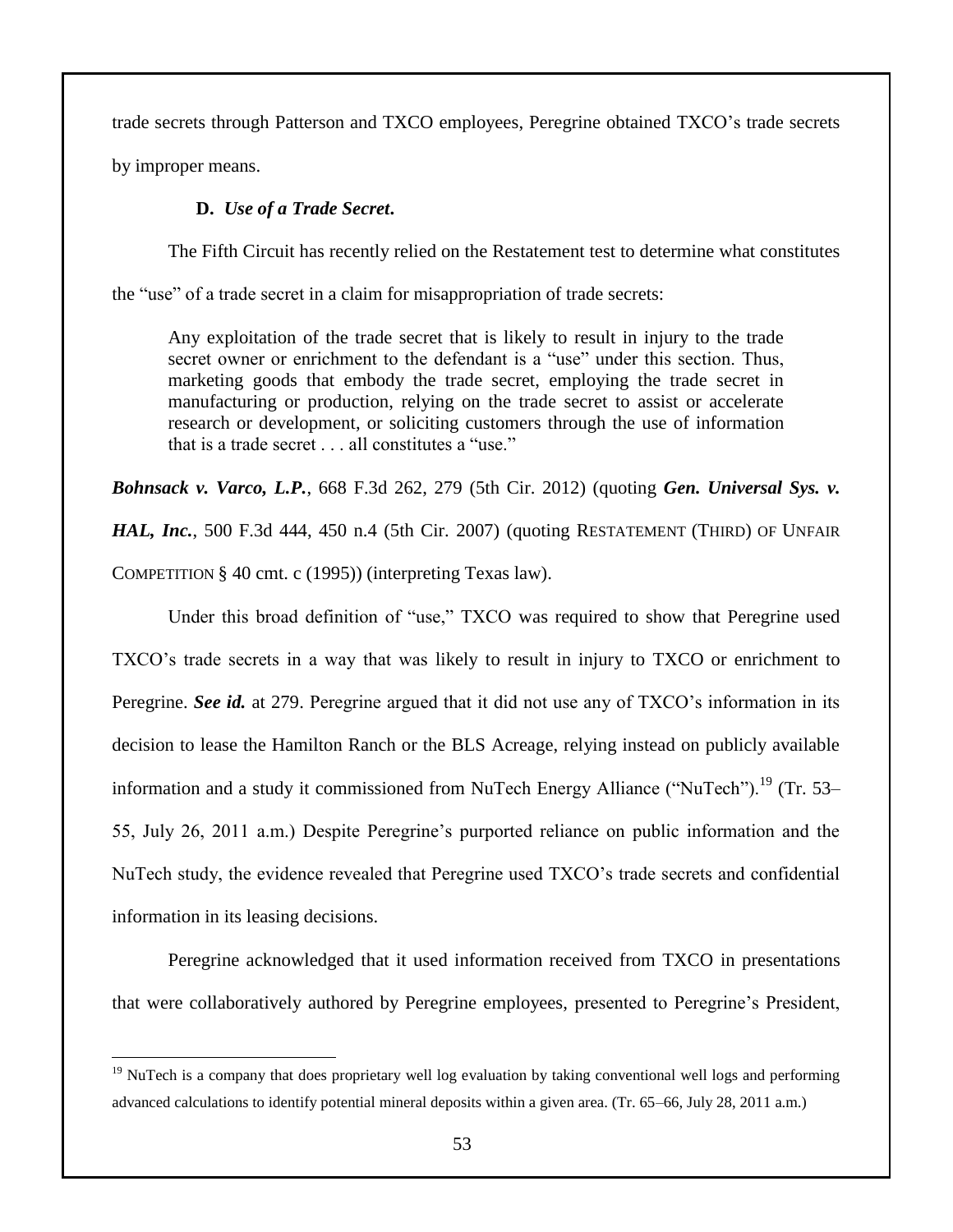Michael Wisenbaker, and ultimately relied upon by Peregrine to make its leasing decisions on the Hamilton Ranch and BLS Acreage. (Trs. 96–97, June 29, 2011 a.m., 81–108, June 29, 2011 p.m.) The presentations incorporated information taken directly from TXCO's materials and did not include a detailed discussion of any wells other than TXCO wells. (Pl.'s Ex. 398; Trs. 96– 144, June 29, 2011 a.m., 81–108, June 29, 2011 p.m.) Larry Miller conceded that he used TXCO materials to prepare his portion of the presentations and specifically acknowledged that Peregrine received an isopach map, well log, and IP data from TXCO under the CA that were used by Peregrine in the presentations. (Pl.'s Ex. 398; Trs. 170–73, June 28, 2011 p.m., 81–108, 120 June 29, 2011 p.m.) Jeremy Greene similarly acknowledged using slides, maps, daily production data, operations data, core sample data, and other information received from TXCO in the presentations to Wisenbaker. (Trs. 52, July 15, 2011 p.m., 54, July 25, 2011 a.m., 8, 15–17, 35, 48, 126, 131, 137, July 25, 2011 p.m.) In fact, Greene testified that he "used what was expedient. Probably what was expedient and along with all the other . . . files that we had available." (Tr. 131, July 25, 2011 p.m.) Additionally, Peregrine admitted that it used TXCO's Eagle Ford crosssection created from logs from the Anadarko science wells in order to analyze the properties of the Eagle Ford play across the Maverick Basin. (Pl.'s Exs. 382, 383; Trs. 33–38, July 25, 2011 a.m., 185, June 28, 2011 p.m.) None of those logs were publicly available at the time Peregrine used the information. (Tr. 33–38, July 25, 2011 a.m.) Peregrine's use of TXCO's information is also demonstrated by internal Peregrine memoranda that made no mention of NuTech, but instead cited information on the horizontal wells by TXCO and Anadarko as justifying the commerciality of the play. (Pl.'s Ex. 46; Tr. 30–31, July 7, 2011 p.m.)

Peregrine's repeated requests for subsurface, production, and operations data from Bookout, Patterson, and TXCO employees highlight Peregrine's use of TXCO's trade secrets.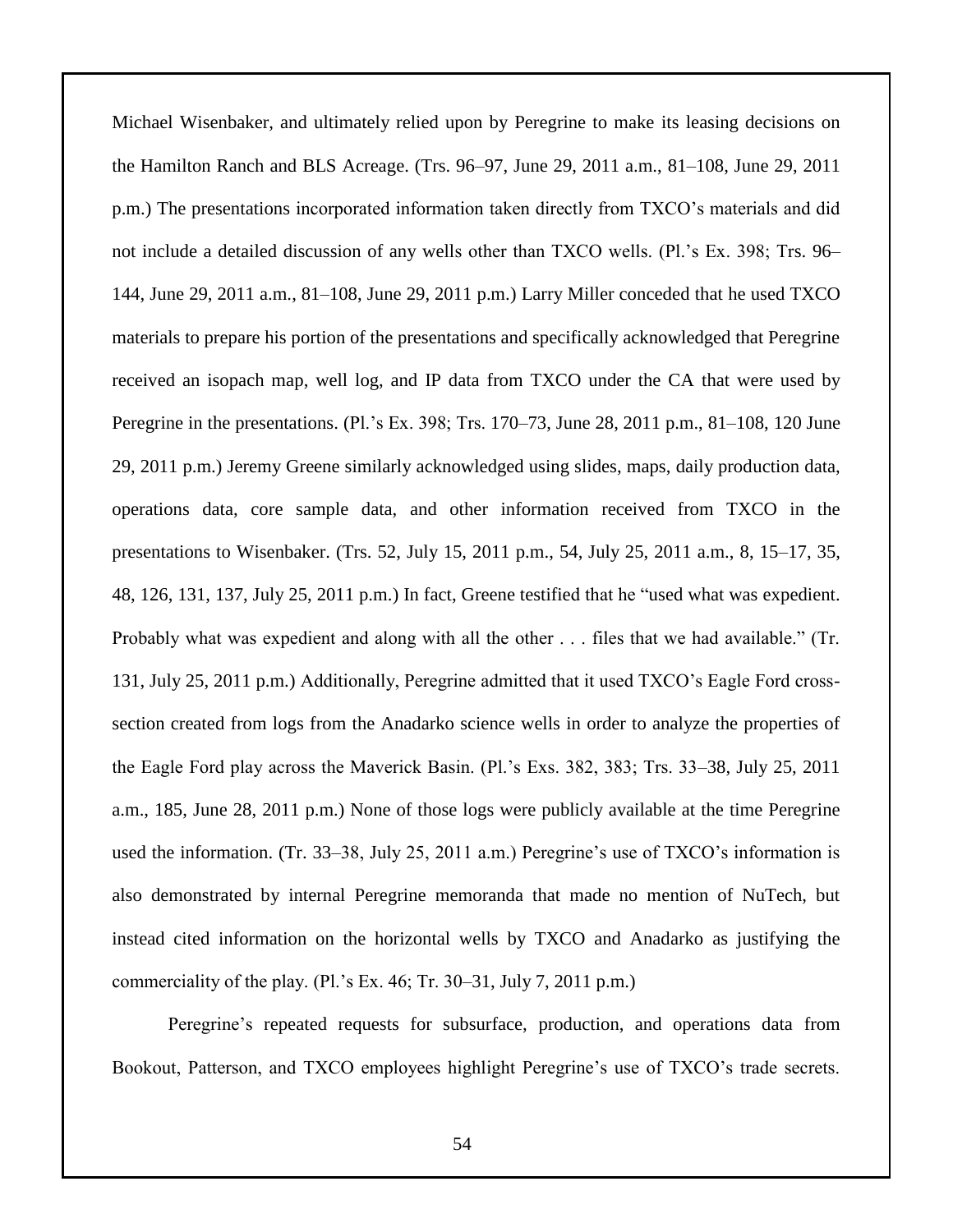(Pl.'s Ex. 56; Tr. 96–97, June 2, 2011 a.m.) Before meeting with TXCO in 2009, Peregrine was a new company with no acreage position in the Maverick Basin. (Tr. 137, June 1, 2011 a.m.) When TXCO began to shop its assets in early 2009, about thirty companies signed confidentiality agreements. (Tr. 109, June 1, 2011 a.m.) Other than Newfield and Anadarko, Peregrine was the only one that had three meetings with TXCO and continued to request data thereafter. (*Id.* at 119) No other companies under a confidentiality agreement obtained leases within TXCO's acreage position, except for Newfield and Anadarko, who did so by purchasing TXCO's assets through bankruptcy. (*Id.*) Peregrine's use of TXCO's trade secrets was adverse to TXCO because TXCO was denied the competitive advantage its data provided. Peregrine's use of the data provided it with the accumulated knowledge of an E&P company experienced in the Maverick Basin. Moreover, Peregrine benefitted because it used the data without having to spend money and could not have legitimately obtained and used the data except by conducting joint operations with TXCO or another company or by its own efforts. The third element of TXCO's trade secret misappropriation claim is satisfied.

## **E.** *Damages***.**

 $\overline{a}$ 

In any claim for trade secret misappropriation, the calculation of damages requires a flexible and imaginative approach. *Univ. Computing Co. v. Lykes-Youngstown Corp.*, 504 F.2d 518, 538 (5th Cir. 1974) (applying Georgia law).<sup>20</sup> Because each case is controlled by its own peculiar facts and circumstances, damages must be calculated "to accord with the commercial setting of the injury, the likely future consequences of the misappropriation, and the nature and

<sup>&</sup>lt;sup>20</sup> *University Computing* was decided under the Georgia law of trade secrets. The factors originally articulated in the Restatement of Torts § 757 (1939) are the foundation for both Georgia and Texas state law on trade secrets. Additionally, at least one Texas appellate court has relied on *University Computing*. *See Garth v. Staktek Corp.*, 876 S.W.2d 545, 548 (Tex. App.—Austin 1994, writ dism'd w.o.j.).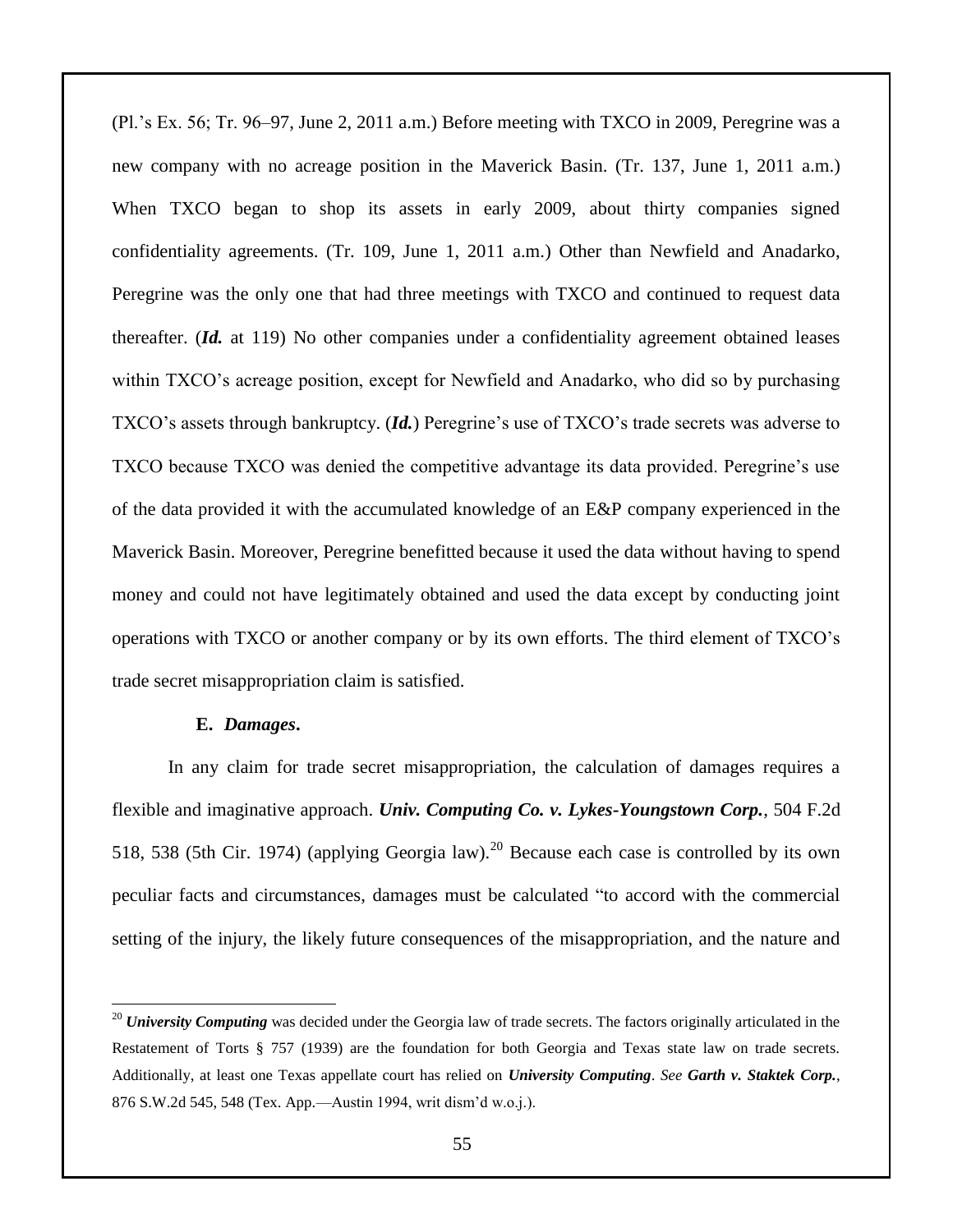extent of the use to which the defendant put the trade secret after misappropriation." *Univ. Computing*, 504 F.2d at 538. As discussed below, although TXCO has not proven its entitlement to damages based upon the Encana penalty<sup>21</sup> or lost profits, it is entitled to recover reasonable royalty damages.

## **1.** *Damages Measured by TXCO's Loss***.**

In a claim for trade secret misappropriation, a plaintiff may recover actual damages based on the value of what has been lost by the plaintiff. *See Univ. Computing*, 504 F.2d at 535–36. The value of what has been lost by the plaintiff is usually measured by lost profits. *Carbo Ceramics, Inc. v. Keefe*, 166 F. App'x 714, 722 (5th Cir. 2006) (unpublished); *Elcor Chem. Corp. v. Agri-Sul, Inc.*, 494 S.W.2d 204, 214 (Tex. App.—Dallas 1973, writ ref'd n.r.e.).

# **a.** *TXCO Failed to Prove Peregrine Proximately Caused a Specific Injury***.**

In order to recover actual damages, TXCO was first required to show that Peregrine's use of TXCO's trade secrets proximately caused TXCO to suffer a specific injury. Proximate cause consists of two elements: (1) foreseeability, and (2) cause in fact. *McClure v. Allied Stores of Tex., Inc.*, 608 S.W.2d 901, 903 (Tex. 1980). Both elements must be present. *Id.* Foreseeability is satisfied by showing that the actor should have anticipated damage to others by his wrongful act. *Id.* To establish cause in fact, a party must show "that the act or omission was a substantial factor in bringing about the injury and without which no harm would have occurred." *Id.* "Proximate cause cannot be established by mere guess or conjecture, but rather must be proved by evidence of probative force." *Id.* "There need not, however, be direct and positive proof, as the [fact finder] may infer proximate cause 'from the circumstances surrounding the

 $\overline{a}$ 

<sup>21</sup> *See supra* note 4.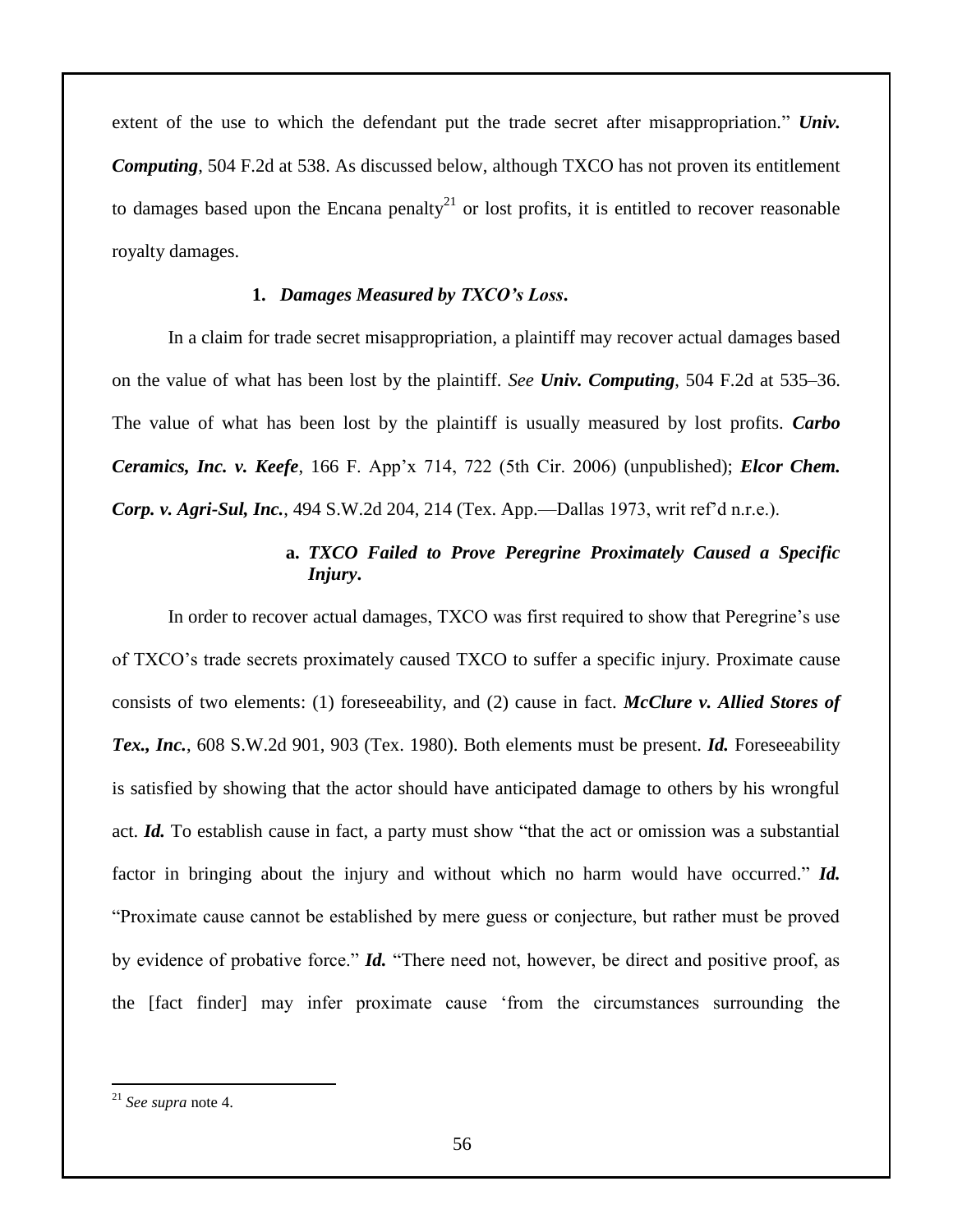event.'" *Mosley v. Excel Corp.*, 109 F.3d 1006, 1009 (5th Cir. 1997) (quoting *B. M. & R. Interests v. Snyder*, 453 S.W.2d 360, 363 (Tex. Civ. App.—Tyler 1970, writ ref'd n.r.e.)).

TXCO averred that Peregrine's use of TXCO's trade secrets prevented TXCO from obtaining new leases on the BLS Acreage or the Hamilton Ranch and triggered the \$150 per acre penalty under the Encana Farmout. TXCO is not entitled to damages for the Encana penalty or lost profits because the evidence failed to establish that, in the absence of Peregrine's use of TXCO's data, TXCO would have held its remaining leases, reacquired the BLS Acreage, or obtained the Hamilton lease. In late 2008 and early 2009, the market prices of oil and gas declined and TXCO found itself overextended on its drilling commitments, which caused it to suffer financial distress and enter bankruptcy. The lack of available funding for continuous drilling operations caused TXCO to need a joint operating partner to satisfy its drilling commitments in order to maintain its leases. In turn, the lack of a third party that was ready, willing, and able to do a deal caused TXCO to lose its leasehold interest in the BLS Acreage and incur the Encana penalty. This injury would have occurred regardless of Peregrine's conduct.

Likewise, even in the absence of any wrongdoing by Peregrine, TXCO would have been unable to reacquire the BLS Acreage, acquire the Hamilton Ranch, and obtain profits. Several BLS Owners testified that they were unsatisfied with TXCO's performance under the prior lease, concerned with TXCO's financial situation, and would not have executed a new lease to TXCO. *See infra* Part XIII. In fact, the evidence showed that TXCO was unsuccessful in its efforts to engage the BLS Owners in meaningful negotiations. Moreover, there was no evidence that TXCO would have been financially able to conduct the drilling operations necessary to obtain a profit if TXCO had obtained new leases on the BLS Acreage. With respect to the Hamilton lease, Sigmon testified that he had never been willing to pay what Hamilton asked and had no money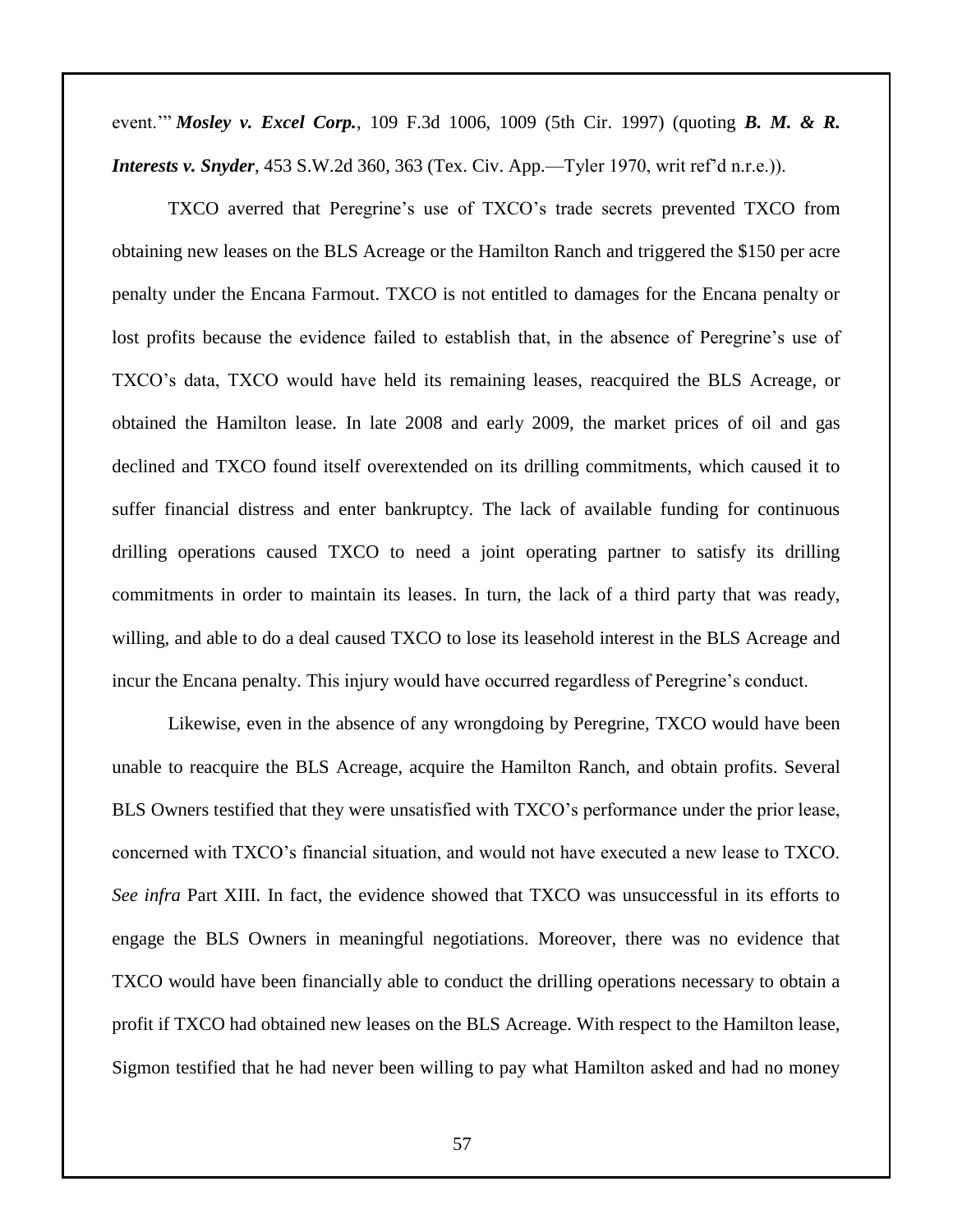to lease from him. Other smaller leases obtained by Peregrine were not in the realm of possibility for TXCO to obtain. TXCO failed to show that Peregrine's misappropriation and use of TXCO's trade secrets was "a substantial factor in bringing about the injury and without which no harm would have occurred." *McClure*, 608 S.W.2d at 903. If TXCO had succeeded in establishing that a third party was ready, willing, and able to assume TXCO's drilling obligations, and that it would have reacquired the BLS Acreage, TXCO's evidence on proximate causation would be more compelling; however, neither circumstance was present. Accordingly, TXCO failed to show that Peregrine proximately caused damages for the Encana penalty or lost profits.

### **b.** *TXCO Failed to Prove Lost Profits***.**

TXCO also failed to satisfactorily prove lost profits. To recover lost profits, a party must introduce "objective facts, figures, or data from which the amount of lost profits can be ascertained." *Holt Atherton Indus., Inc. v. Heine*, 835 S.W.2d 80, 84 (Tex. 1992). "Although the uncertainty of damages is not fatal to recovery once the fact of damage is established, it is nevertheless a reasonable degree of certainty with which the extent of damages must be shown." *A.B.F. Freight Sys., Inc. v. Austrian Imp. Serv., Inc.*, 798 S.W.2d 606, 615 (Tex. App.—Dallas 1990, writ denied). "There can be no recovery for damages which are speculative or conjectural." *Id.* Rather, damages must be ascertainable "by reference to some fairly definite standard, established experience, or direct inference from known facts." *Id.*

Paul Szatkowski, a well-qualified expert on damages, presented extensive testimony regarding TXCO's lost profits based on the value of recoverable hydrocarbons on the BLS Acreage. Szatkowski admitted, however, that his estimate of revenues could differ significantly from the actual revenues that might be recovered. (Tr. 84, July 7, 2011 p.m.) He further acknowledged that the quantities of hydrocarbons actually developed on the BLS Acreage could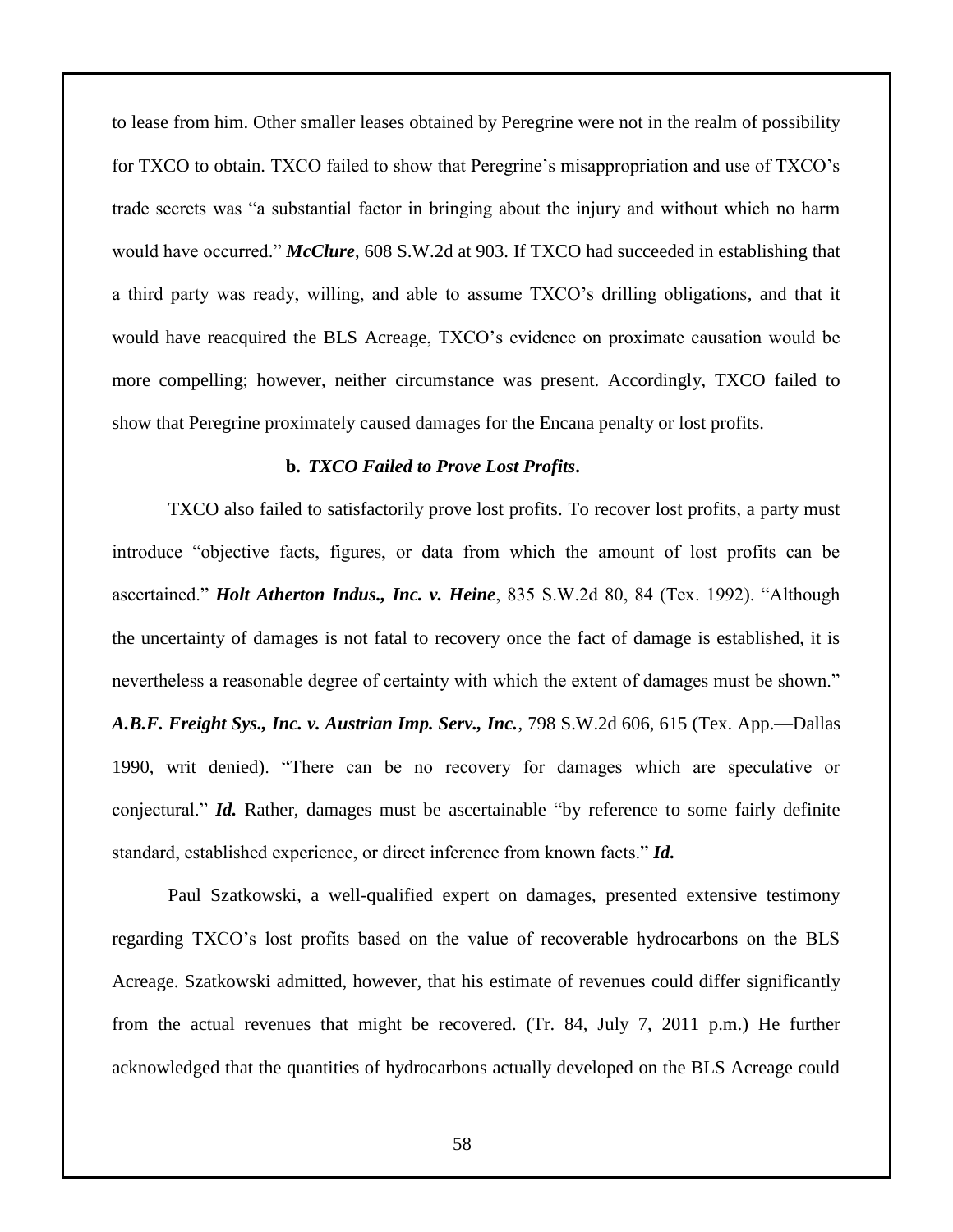differ significantly from the estimates upon which his report was based. (*Id.* at 85) Furthermore, Szatkowski agreed that there was no certainty that it would even be *commercially viable* to produce any portion of the hydrocarbons upon which his estimation of profits relied. (*Id.* at 86, 88) Don Charbula, another well-qualified expert on damages, similarly acknowledged that his report was subject to the uncertainty that any amount of hydrocarbons would be recovered from the BLS Acreage, and was based on the assumption that it would be commercially viable to produce the reserves evaluated in his report. (Tr. 47–48, 52, July 13, 2011 a.m.) At the time of trial, *none* of the wells were "economic." TXCO's contingent estimations were insufficient to establish lost profits with a reasonable degree of certainty. *See A.B.F. Freight*, 798 S.W.2d at 615. Accordingly, TXCO failed to prove lost profits as a result of Peregrine's misappropriation of its trade secrets.

#### **c.** *Lost Profits are an Inappropriate Measure of Damages***.**

Even if TXCO had shown that Peregrine's misappropriation caused TXCO lost profits, an award of damages for lost profits would not be appropriate. While conceptually damages based on lost profits would be a proper measure for what was lost by the plaintiff, "in most cases the defendant has utilized the secret to his advantage with no obvious effect on the plaintiff save for the relative differences in their subsequent competitive positions." *Univ. Computing Co. v. Lykes-Youngstown Corp.*, 504 F.2d 518, 535 (5th Cir. 1974). As a result, "the value of the secret to the plaintiff is an appropriate measure of damages only when the defendant has in some way destroyed the value of the secret." *Id.* Thus, "[w]here the plaintiff retains the use of the secret . . . and when there has been no effective disclosure of the secret by publication[,] the total value of the secret to the plaintiff is an inappropriate measure." *Id.* Further, unless the plaintiff can prove some specific injury, such as lost sales, "the loss to the plaintiff is not particularly helpful in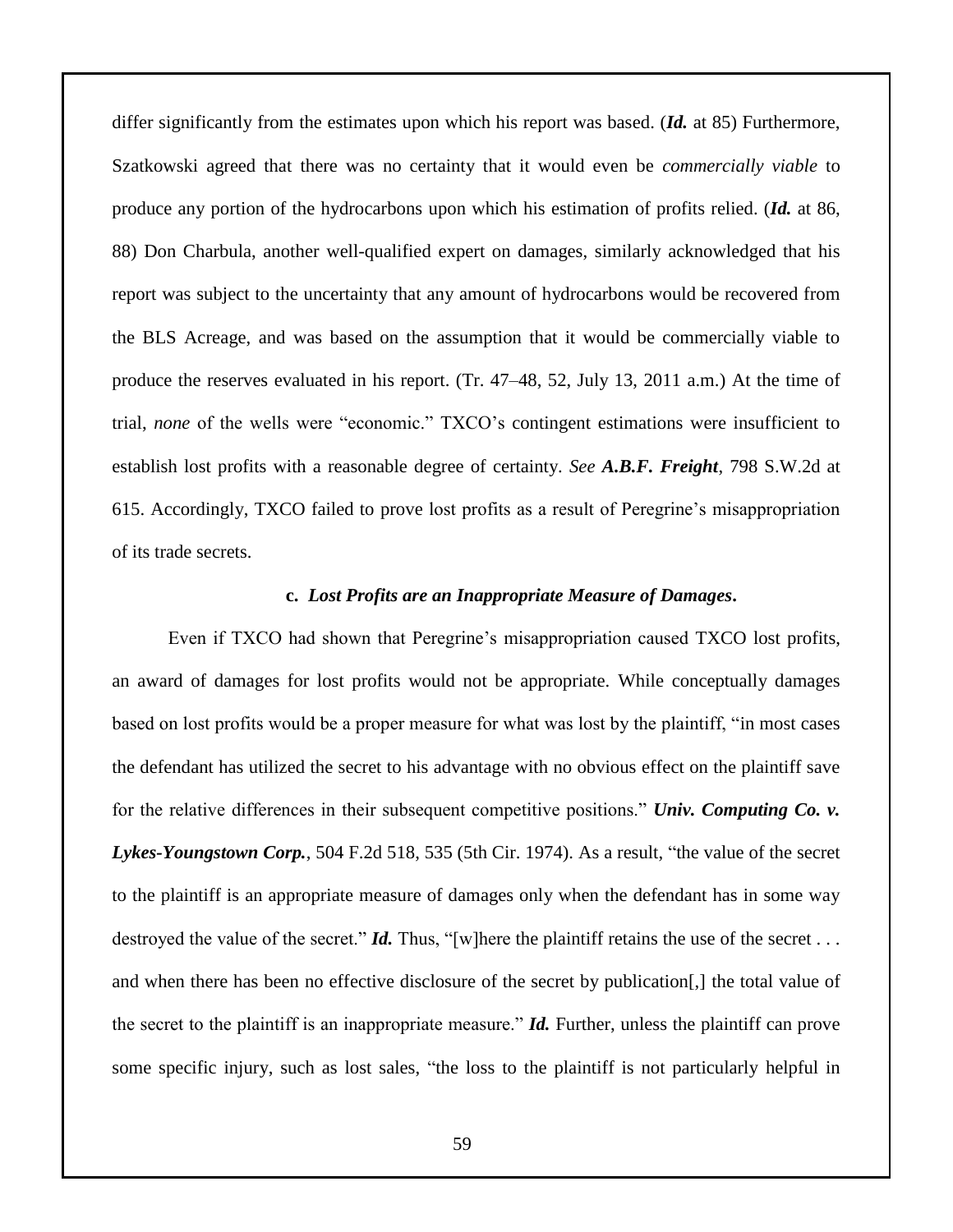assessing damages." *Id.* at 536. In this case, the value of TXCO's trade secrets was not destroyed because TXCO retained the possession and use of its trade secrets at all times and Peregrine did not publicly disclose the information it received. Peregrine wrongfully used the data to its benefit with no specific injury to TXCO, "save for the relative differences in their subsequent competitive positions." *Id.* at 535. Because the value of TXCO's trade secrets was not destroyed, an award of damages based on TXCO's estimates of its lost profits is not appropriate.

## **2.** *Damages Measured by Reasonable Royalty***.**

Where a trade secret has not been destroyed and the plaintiff is unable to prove a specific injury, the accepted approach to damages measures the value of the misappropriated trade secrets *to the defendant*. *Univ. Computing*, 504 F.2d at 536 (emphasis added). Thus, the technique for assessing the value of TXCO's trade secrets to Peregrine is properly measured by the benefits, profits, or advantages gained by Peregrine through the use of TXCO's trade secrets. *See id.*  Normally only the defendant's proven actual profits can be used as a measure of damages, and the defendant is not assessed damages on "wholly speculative expectations of profits." *Id.* The evidence showed that Peregrine has not obtained any profits in its drilling operations in the Maverick Basin. Because Peregrine has not been successful in economically producing hydrocarbons on the leases it acquired by using TXCO's trade secrets, no actual profits exist by which to value the worth to Peregrine of the information it misappropriated.

The Fifth Circuit has held, however, that "the lack of actual profits does not insulate the defendants from being obliged to pay for what they have wrongfully obtained in the mistaken belief their theft would benefit them." *Id.* This is because "the risk of defendants' venture, using the misappropriated secret, should not be placed on the injured plaintiff," but rather on the defendants themselves. *Id.* Therefore, "the law looks to the time at which the misappropriation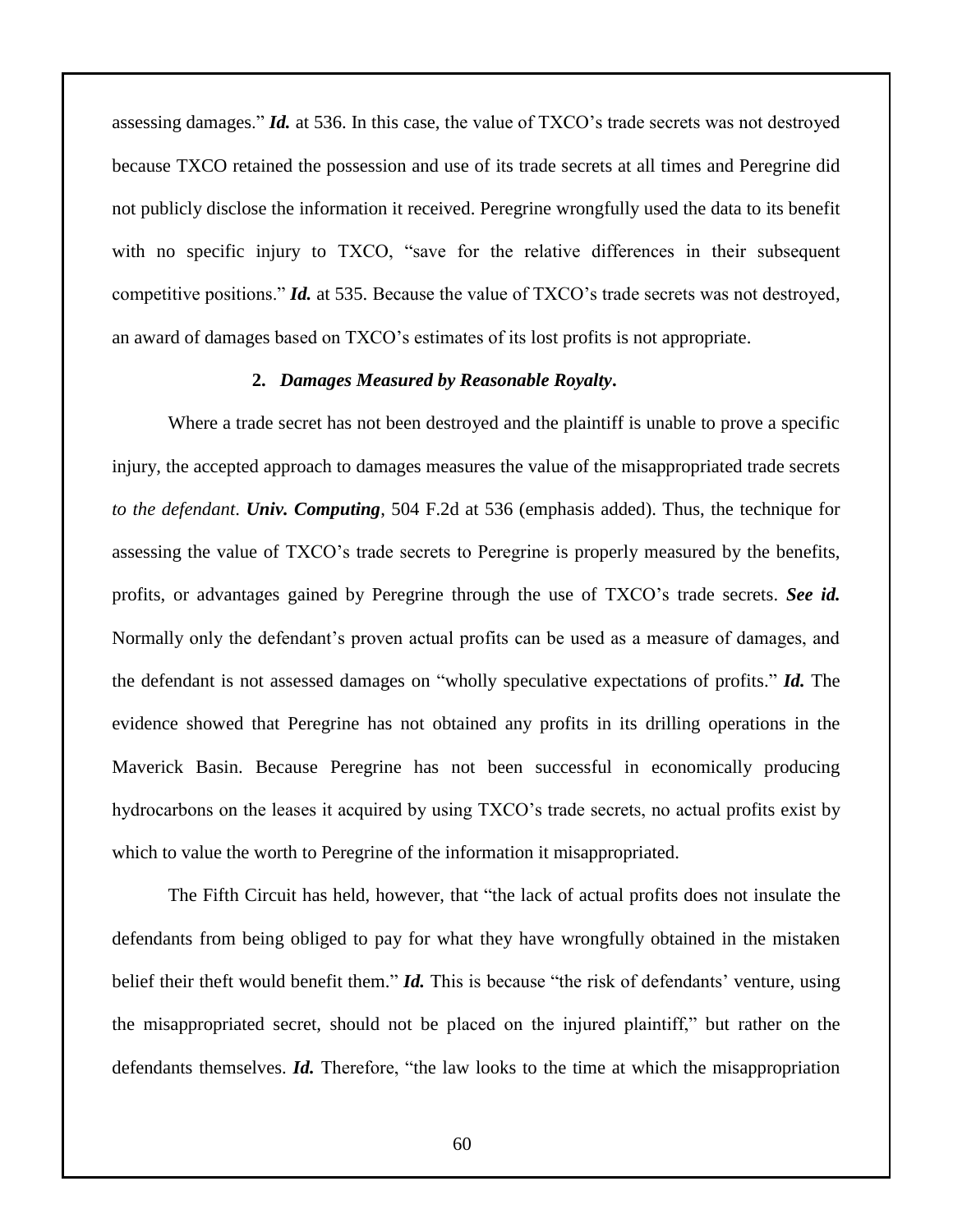occurred to determine what the value of the misappropriated secret would be to a defendant who believes he can utilize it to his advantage, provided he does in fact put the idea to commercial use."  $\mathcal{I}d$ .

This technique frequently employs the "reasonable royalty" standard, which was originally intended to address situations where a misappropriated idea is used either to improve a defendant's manufacturing process or as part of a larger manufactured product. As opposed to an award of damages for lost profits, which requires the plaintiff to prove proximate causation and damages with reasonable certainty, an award of damages based on a reasonable royalty does not require the plaintiff to prove a specific injury. *Univ. Computing*, 504 F.2d at 536 ("This is usually the accepted approach where the secret has not been destroyed and where the plaintiff is unable to prove a specific injury."). In the case of *Egry Register Co. v. Standard Register Co.*, 23 F.2d 438 (6th Cir. 1928), a patent infringement case, the defendant manufactured and sold cash registers which in part used a device developed by the plaintiff to roll paper through the machine. *Id.* at 439–40. At trial, the plaintiff was awarded the total profits made by the defendant on all sales of machines using this device. *Id.* The Sixth Circuit held this measure of damages to be inappropriate because the device was only a small component of the product sold by the defendant, and no actual apportionment of profits could be shown based on the percentage of sales of the machines that was due to the plaintiff's device. *Id.* at 441–42. The Sixth Circuit held that the proper measure of damages was a reasonable royalty on the defendant's sales and constructed an apportionment of profits based on an approximation of the actual value of the infringed device *to the defendant*. *Id.* at 442–43 (emphasis added).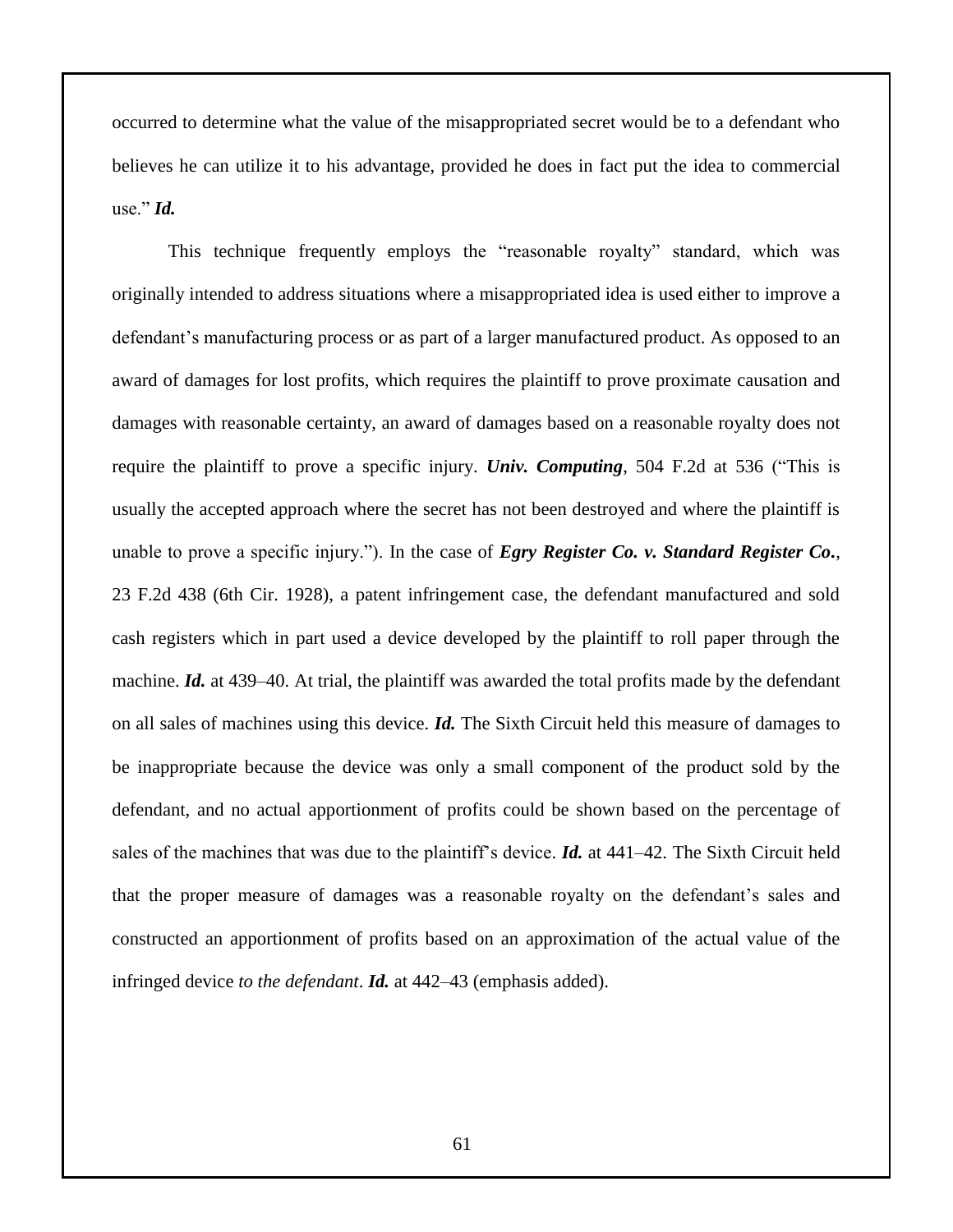The Fifth Circuit in *Universal Computing* set forth the *Egry* court's explanation of this measure of damages:

To adopt a reasonable royalty as the measure of damages is to adopt and interpret, as well as may be, the fiction that a license was to be granted at the time of beginning the infringement, and then to determine what the license price should have been. In effect, the court assumes the existence *ab initio* of, and declares the equitable terms of, a supposititious license, and does this *nunc pro tunc*; it creates and applies retrospectively a compulsory license . . . .

*Univ. Computing Co. v. Lykes-Youngstown Corp.*, 504 F.2d 518, 537 (5th Cir. 1974) (quoting *Egry Register*, 23 F.2d at 443).

The Fifth Circuit further explained that the license price, or reasonable royalty, is "what the parties would have agreed to as a fair price for licensing the defendant to put the trade secret to the use the defendant intended at the time the misappropriation took place." *Univ. Computing*, 504 F.2d at 539. Occasionally this measure has been understood to mean the plaintiff's costs to develop the trade secrets, but the Fifth Circuit found this technique inadequate in *Universal*  **Computing** because "it fails to take into account the commercial context in which the misappropriation occurred." *Id.* at 538. The Court continued to explain that "[t]his broader measure should take into consideration development costs, but as only one of a number of different factors." *Id.*

In calculating what a reasonable royalty would have been had the parties agreed to a license, courts consider: (1) the resulting and foreseeable changes in the parties' competitive posture; (2) prices paid by licensees in the past; (3) the total value of the secret to the plaintiff, including the plaintiff's development cost and the importance of the secret to the plaintiff's business; (4) the nature and extent of the use the defendant intended for the secret; and (5) whatever other unique factors in the particular case might have been affected by the parties' agreement, such as the ready availability of alternative process. *Id. See also Metallurgical*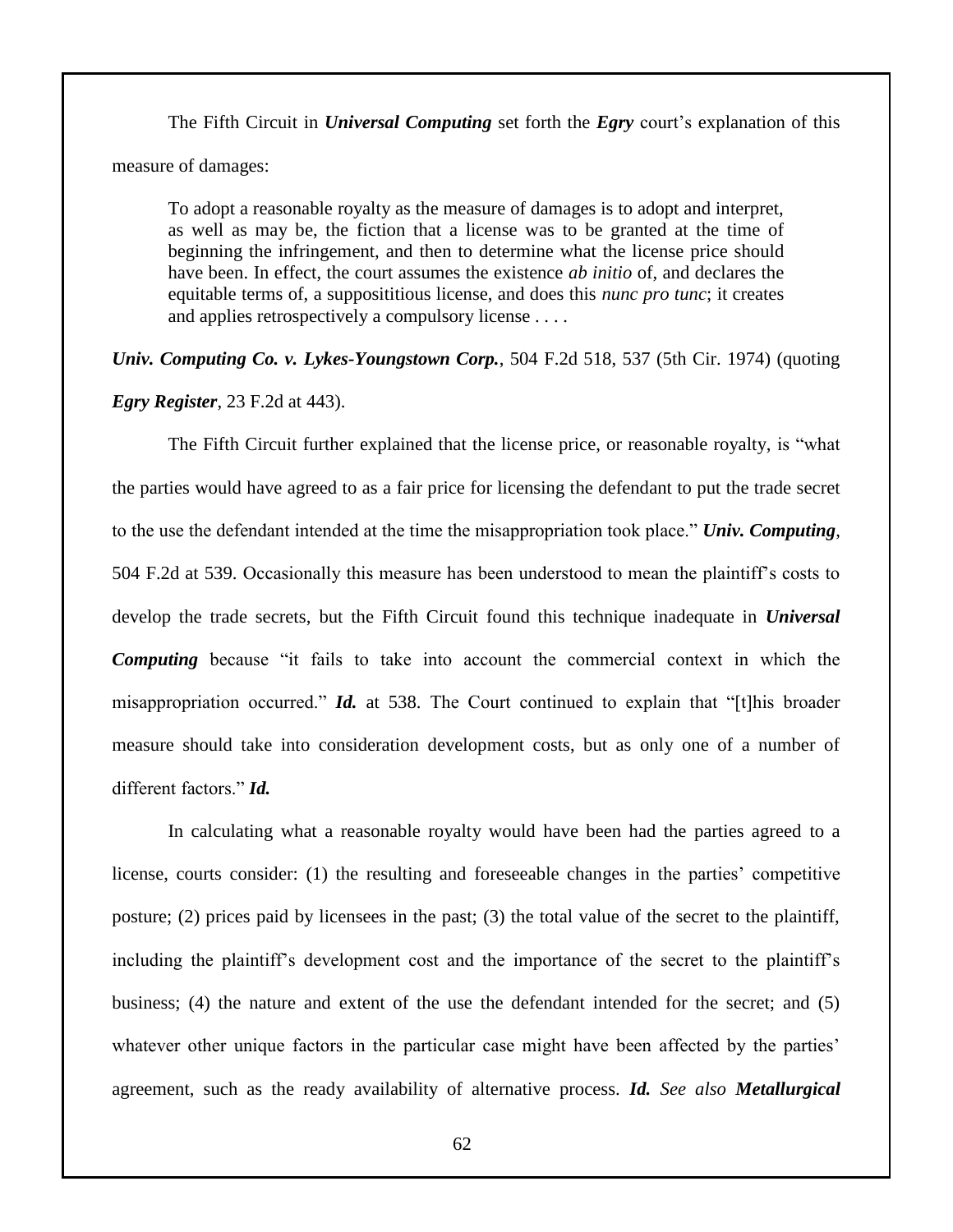*Indus. Inc. v. Fourtek, Inc.*, 790 F.2d 1195, 1208 (5th Cir. 1986) (listing the same). While "some degree of speculation is inherent in calculating a supposititious licensing agreement between two parties that has never occurred, this hypothetical construct . . . must contain some degree of certitude." *Alcatel USA, Inc. v. Cisco Sys., Inc.*, 239 F. Supp. 2d 660, 669 (E.D. Tex. 2002); *see also MGE UPS Sys., Inc. v. GE Consumer & Indus., Inc.*, 622 F.3d 361, 367 n.2 (5th Cir. 2010). "Naturally in some cases the damages will be subject to exact measurement, either because the parties had previously agreed on a licensing price . . . or because some industry standard provides a clear measure." *Univ. Computing*, 504 F.2d at 538–39. Where damages are uncertain, however, recovery by the plaintiff is not precluded. *Id.* at 539.

E&P companies rarely sell or purchase data of the nature and scope that Peregrine received. (Trs. 69, June 1, 2011 p.m., 85, 92–93, June 9, 2011 p.m.) This is because the value of trade secrets in the E&P context lies in the competitive advantage they give a decision maker in evaluating leasing and drilling opportunities. (Tr. 131–33, May 31, 2011 p.m.) Because of the competitive advantage TXCO held and the rapidly emerging nature of the Eagle Ford trend, TXCO kept its information confidential for its own benefit and would only have revealed its trade secret data to a partner as part of a farmout, JEA, or other joint development agreement. (Trs. 80–81, June 2, 2011 a.m., 35–36, June 2, 2011 p.m., 165–66, June 27, 2011 p.m., 125, July 6, 2011 a.m.) Because Peregrine held the same information as TXCO and was not in bankruptcy, Peregrine's misappropriation of TXCO's trade secrets gave it a superior negotiating position in relation to TXCO. Peregrine therefore gained a competitive advantage by using TXCO's trade secrets to inform its leasing decisions in Maverick and Dimmit counties. (Pl.'s Exs. 41, 93; Trs. 57–58, 100, June 1, 2011 a.m., 63–65, Aug. 9, 2011 p.m., 79, July 8, 2011 p.m.)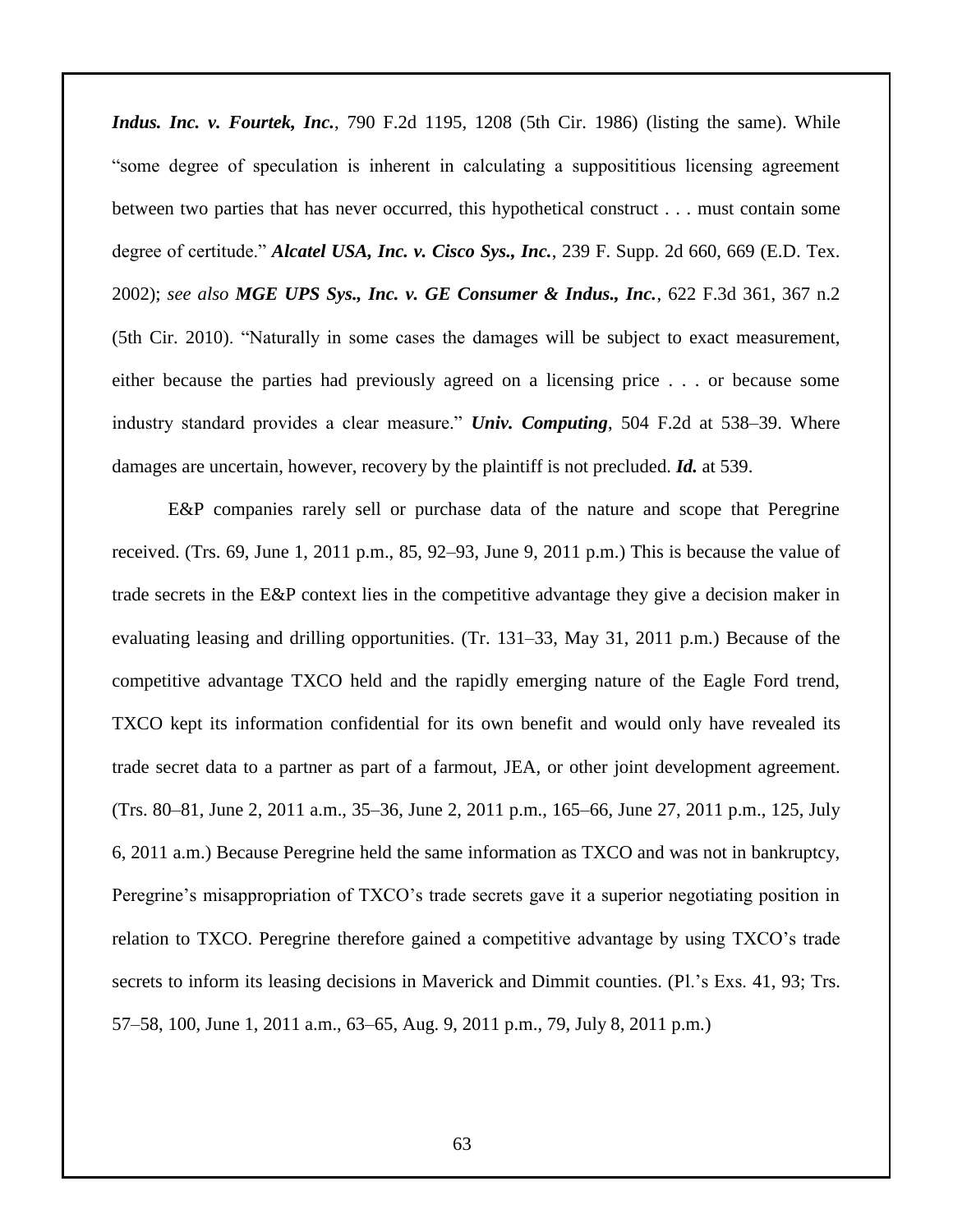It is the custom and practice in the oil and gas industry to enter into a JEA in order to acquire the rights to the amount of data at issue in this case. (Tr. 105–06, May 31, 2011 p.m.) In this way, the right to use preexisting and newly developed data is purchased as part of a transaction that is mutually beneficial to both parties. This is how TXCO gained the right to use data from Encana and Anadarko, some of which was contained on the Flash Drive that Bookout sent to Peregrine, and some of which was provided by TXCO under the CA. (Trs. 72–77, May 31, 2011 p.m., 69, June 1, 2011 p.m., 48, June 10, 2011 a.m.) Such an arrangement is in the nature of granting a license to acquire and use data in exchange for paying the cost of drilling and conducting operations. (Tr. 13–14, June 6, 2011 a.m.) Accordingly, the amount of a reasonable royalty for TXCO's trade secrets can be based on the cost of a farmout or other joint exploration agreement, through which Peregrine could have properly acquired and used TXCO's trade secret information.

Under its farmout agreements, TXCO was able to earn a 50% interest in the acreage on which it drilled wells by paying for the entire cost of drilling. This situation is commonly referred to as a "carry" in the oil and gas industry because, by using its own funds to drill wells, the company farming in has "carried" its JEA partner's obligation to split the cost of drilling.<sup>22</sup> (Tr. 44, June 1, 2011 a.m.) Therefore, of the total amount TXCO spent on drilling under its farmout agreements, half of the funds were TXCO's cost to participate in the joint operations and acquire data, and the other half were funds TXCO spent for its own benefit to acquire acreage and produce hydrocarbons. In light of the working interest earned by TXCO, a reasonable

 $\overline{a}$ 

 $^{22}$  Jim Sigmon explained that "[i]t's our way of paying them dollars. There's another way you could have done it, you could have paid them X dollars. The wells \$5 million. I could have said, [h]ere's your \$2.5 million . . . and now let's go drill a well together . . . [but] we paid the full \$5 million and give them their \$2.5 million worth of interest." (Tr. 44, June 1, 2011 a.m.)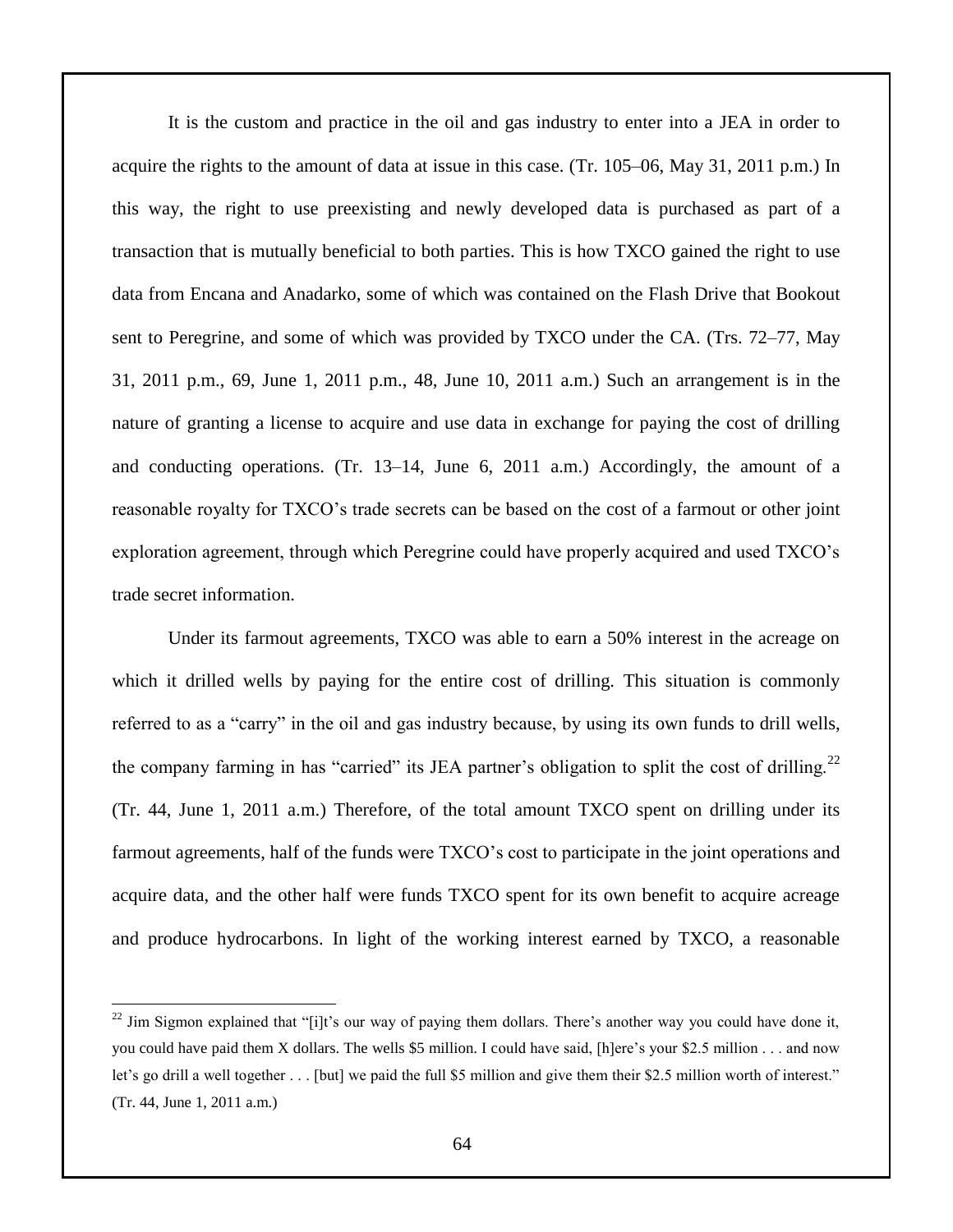royalty must take into account the costs TXCO expended under its JEAs for its own benefit. The value of a hypothetical license or "reasonable royalty" for TXCO's trade secrets, therefore, is the amount Peregrine would have spent drilling wells to earn acreage under a JEA with TXCO, discounted by the 50% working interest that Peregrine would have earned. This damage model accounts for the changes in TXCO's and Peregrine's competitive posture as a result of Peregrine's misappropriation, TXCO's development costs and the importance of its trade secrets to its operations, the nature of the use Peregrine intended for TXCO's data, and the unique circumstances under which E&P companies acquire data through joint operations. *See Univ. Computing*, 504 F.2d at 539. Although there is some degree of speculation inherent in awarding damages under this model, the evidence presented allows the calculation of a reasonable royalty with a sufficient degree of certitude. *See Alcatel*, 239 F. Supp. 2d at 669.

TXCO offered a farmout on the Encana acreage to Peregrine which Peregrine declined. If Peregrine had accepted the offer, TXCO would have allowed Peregrine to use TXCO's data and the data that TXCO acquired from both Encana and Anadarko. TXCO spent a total of \$31,746,766 on its drilling operations under the Encana Farmout. (Pl.'s Ex. 738) After the application of a 50% discount due to the 50% working interest TXCO acquired, TXCO's carry under the Encana Farmout totals \$15,873,383. This amount represents a reasonable royalty because it takes into account the price TXCO paid as a licensee in the past and the unique circumstances under which TXCO would have entered into a farmout agreement with Peregrine, thereby giving Peregrine the right to use the data in its operations. The "carry" provided by TXCO under its JEA with Encana was an essential component of the price it paid to develop its trade secrets, and Peregrine could have "partnered" with TXCO to acquire and use TXCO's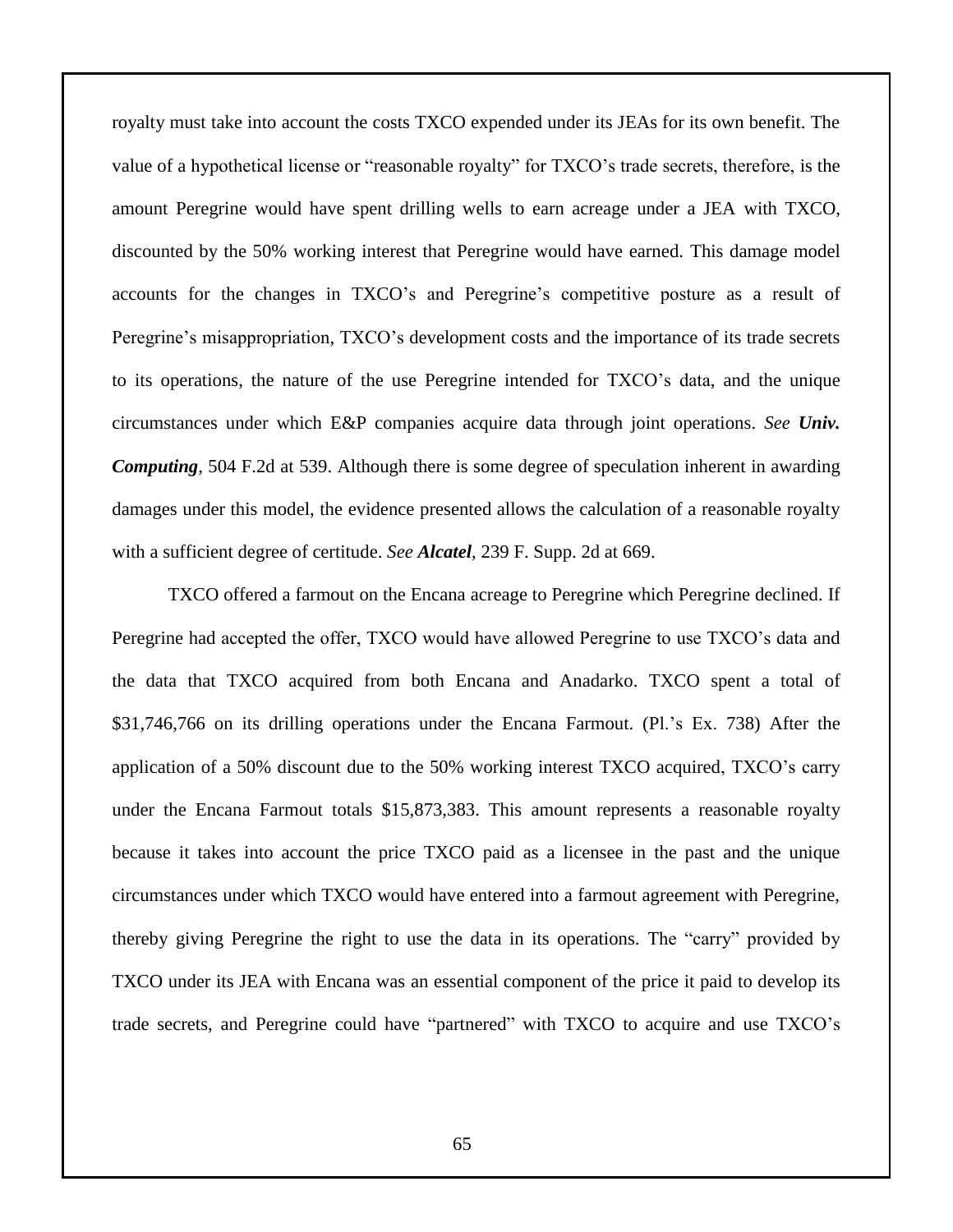cumulative subsurface, production, and operations data. *See Univ. Computing*, 504 F.2d at 539. Accordingly, a reasonable royalty for Peregrine's use of TXCO's trade secrets is \$15,873,383.

### **XIII.** *Tortious Interference with Prospective Business Relations***.**

To prevail on a claim for tortious interference with prospective business relations, a plaintiff must establish: (1) a reasonable probability the plaintiff would have entered a contractual relationship with a third party; (2) an intentional and malicious act that intervened with the formation of that relationship; (3) the defendants lacked privilege or justification to interfere; and (4) actual damage, loss, or harm resulted from the defendant's interference. *Allied Capital Corp. v. Cravens*, 67 S.W.3d 486, 491 (Tex. App.—Corpus Christi 2002, no pet.).

TXCO complains that Peregrine tortiously interfered with its prospective business relations by executing oil and gas leases on the BLS Acreage. The first element requires that there was a reasonable probability that the plaintiff would have entered into a contractual relationship, but "[i]t need not be absolutely certain that the prospective contract would have been made were it not for such interference. A reasonable assurance thereof in view of all the circumstances, is generally sufficient." *Verkin v. Melroy*, 699 F.2d 729, 732 (5th Cir. 1983) (quoting *Marin v. Phillips Petroleum Co.*, 455 S.W.2d 429, 435 (Tex. Civ. App.—Houston [14th Dist.] 1970, no writ)). In the present context this element means that TXCO was required to show a reasonable probability that, absent Peregrine's lease of the BLS Acreage, TXCO would have renewed its leases on the property.

In March 2009, the BLS Owners requested that TXCO execute releases of its leases covering Section A and Section C because there was no active drilling on those lands. (Pl.'s Ex. 5; Tr. 20–30, July 1, 2011 a.m.) TXCO thereafter filed public releases of its interests in Section A and Section C. In May 2009, most of TXCO's leases on Section B expired because TXCO was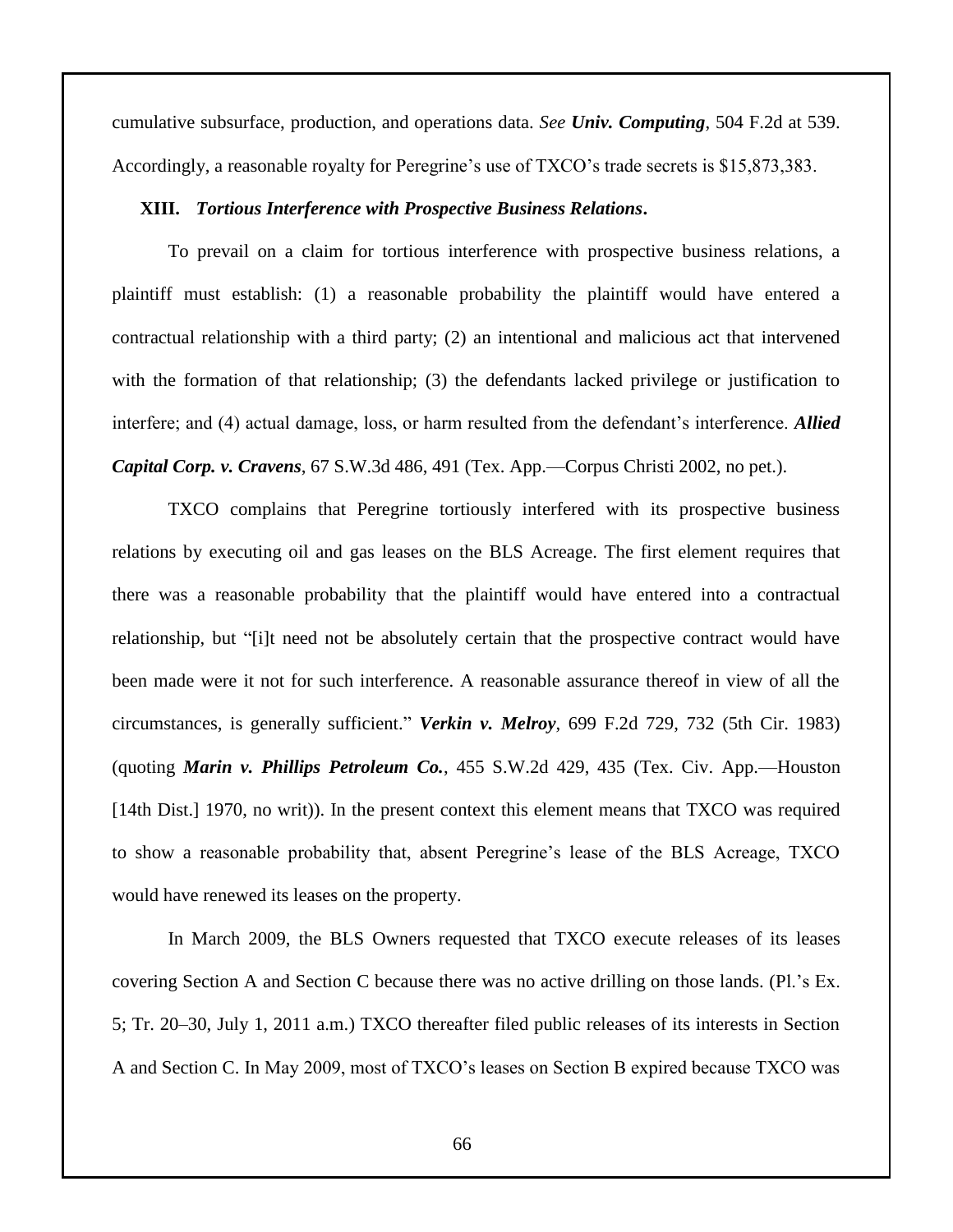unable to meet its drilling requirements; however, TXCO continued operations on its Section B wells that were held by production. Despite losing its Section A, Section B, and Section C leases, TXCO continued discussions with the BLS Owners after filing bankruptcy. Additionally, TXCO obtained DIP financing to facilitate its reacquisition of Section A, Section B, and Section C, and to drill wells necessary to keep its existing leases on Section B in force. (Tr. 43–44, July 1, 2011 a.m.) Under the DIP financing, a bonus payment of \$75 per acre was budgeted, but TXCO ultimately offered the BLS Owners \$100 per acre. (Pl.'s Ex. 347; Tr. 44, July 1, 2011 a.m.)

Marshall Lochausen, a TXCO landman, testified that losing the BLS Acreage affected TXCO's ability to develop the Cage Acreage because "[i]t limited the directions [TXCO] could go and the length of the laterals [TXCO] could drill." (Tr. 39, July 1, 2011 a.m.) Because of the unique subdivision of mineral ownership on the Cage Ranch, it was necessary for TXCO to have leases from *all* BLS Owners so that it could effectively produce hydrocarbons through horizontal drilling. (Tr. 27, 39, 81–84, July 1, 2011 a.m.) The representatives of the BLS Owners included Stuart Stedman and Stella Sumbera for the West-Stedman group, and Bill Lloyd, Karen Scoggins, and Ed Vaughn for the Briscoe-Lloyd group. (Tr. 17, July 1, 2011 a.m.)

On June 12, 2009, Lochausen sent a proposal for a new lease with the Briscoe-Lloyd group to Karen Scoggins and Ed Vaughn that provided for a bonus of \$100 per acre and 24% royalty on a two-year primary term. (Pl.'s Ex. 347) As of July 17, 2009, Scoggins, Lloyd and Vaughn had informed Lochausen that they had not gone over the proposal as a group and would get back in touch with TXCO when they were ready to discuss a new lease. (Pl.'s Ex. 183) Lochausen testified that Bill Lloyd was "really happy with what we were doing. . . . [He] was not falling over himself to sing our praises but there was no animosity at all. They would certainly take it under advisement." (Tr. 87–88, July 1, 2011 a.m.) Lochausen admitted that "they did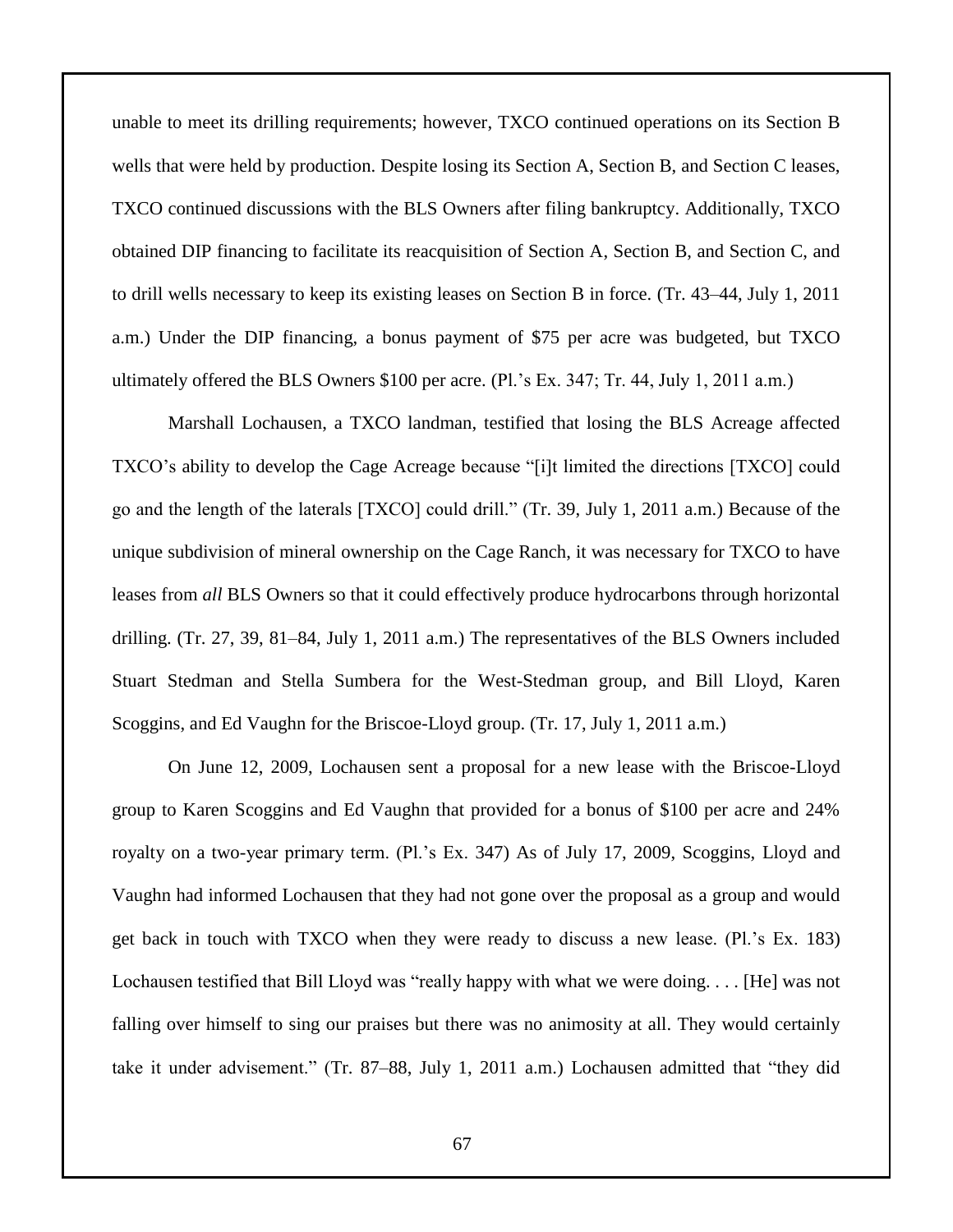question our financial ability. I mean, that was a fact of life, we were in bankruptcy." (*Id.* at 88) Lochausen thought there was a chance at obtaining a new lease on the BLS Acreage because "[n]o one had told me differently, so I had no reason to believe we still weren't negotiating." (*Id.* at 95) Lochausen testified that TXCO would have gone up to \$150 per acre. (*Id.* at 44)

On September 1, 2009, Lochausen emailed Scoggins to request an update on TXCO's offer. (Pl.'s Ex. 185) Scoggins replied that she did not have anything new to tell him, but she had forwarded his email to the rest of the Briscoe-Lloyd group to remind them of the proposal. (*Id.*) On September 23, 2009, Lochausen sent a letter to Scoggins stating that TXCO knew the BLS Owners had some other proposals under consideration and again asked for an update on TXCO's lease proposal. (Pl.'s Ex. 187) TXCO land manager Bob Lee emailed Ed Vaughn on October 5, 2009, to ask for an update on TXCO's proposal. (Pl.'s Ex. 196) Despite TXCO's repeated inquiries, Lochausen testified that negotiations with the BLS Owners stalled between July and September and that he "was getting a little stonewalled." (Tr. 6, July 1, 2011 p.m.) On October 12, 2009, Lochausen received a call from Scoggins informing him that they had leased the BLS Acreage to another party. (Pl.'s Ex. 19; Tr. 13, July 1, 2011 p.m.) In the course of TXCO's efforts to obtain a new lease on the BLS Acreage, the BLS Owners never made a counteroffer to TXCO or invited TXCO to top the offers received from Peregrine or Joint Resources.

Several of the BLS Owners would not have entered into another oil and gas lease with TXCO. Regarding his experience with TXCO, Stuart Stedman testified:

A. [I]t was – the TXCO discussions, almost battle, to get information and to figure out what was going on lasted a long time, and pretty early on in that process I decided there's no way I would ever lease to TXCO. I don't really care what the Lloyds or the Briscoes or whoever. I mean . . . they were incompetent, inconsiderate. You know, it's hard to tell. I can't really speculate was it incompetence? Was it just . . . inconsideration? Were they just too busy? Whatever. They just didn't pay attention to details and to me, just from business experience, if you can't do the little things right imagine the well production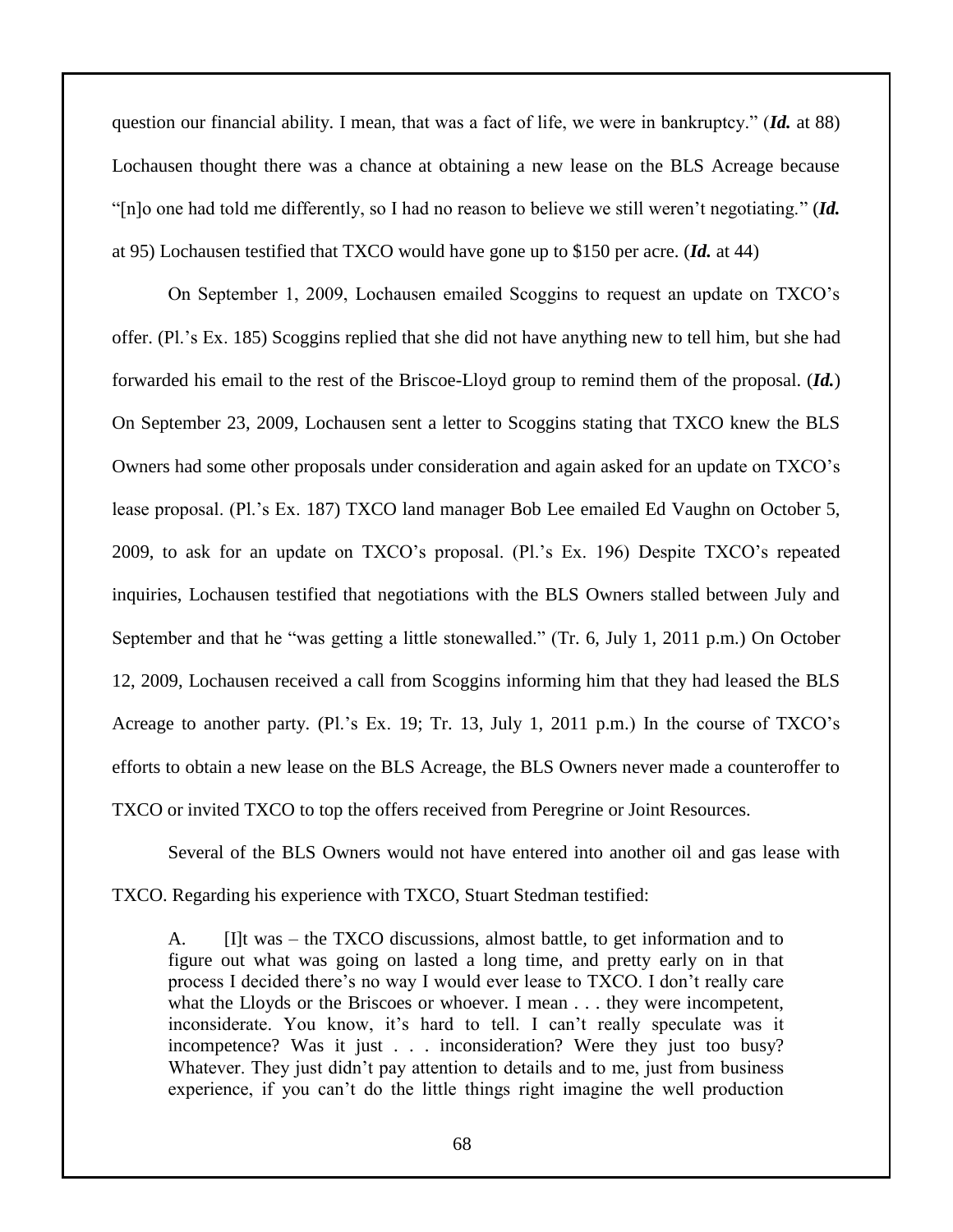results. So all the way around, not only just in our relationship with . . . potential lessees, but then also translating that to the ability to extract and maximize recovery of hydrocarbons, pretty early on in that process I made the decision that I would not lease to TXCO.

Q. Is it fair to  $-$  to paraphrase by saying that no matter what  $TXCO$ 's reasons for the shortcomings that you experienced, in your mind, TXCO wasn't an operator that you wanted to do business with in the future if you could help it?

A. That is correct.

. . . .

 $Q$ : Is it fair to say that if – if the Lloyd group had decided to lease to either TXCO, or TXCO backed by somebody, or a combination thereof, or Newfield with the expectation that they're going to take over TXCO's assets that you're certain that your group would not have thrown in with that lot?

A. Dead Certain.

(Tr. 107–08, 122–23, July 5, 2011 a.m.)

Similarly, Bill Lloyd testified that the Lloyd group mineral owners were reluctant to enter

into a new lease with TXCO because of the financial problems it was experiencing:

[W]e were very uncomfortable with the bankruptcy filing. We really were very dubious about being involved in a bankruptcy court and decisions. We were receiving lender liens . . . in the mail almost daily against TXCO. We were very concerned as to what was going to happen. If our leases were going to be involved in bankruptcy somehow. We weren't going to obtain the releases. Somehow they were going to be tied up. So we were extremely concerned . . . that this could affect us and so we wanted the releases done. The fact that they needed to muddle through their bankruptcy . . . was not something we were really excited to get involved in.

(*Id.* at 14–15)

Lloyd stated that the mineral owners were "leery" of entering a new leasing relationship

with TXCO based on their perception that the company was considering a sale of its assets

because the mineral owners would not know who was ultimately going to acquire the company:

Once the leases had terminated and we got the releases, people became aware of that. They approached us. And from a decision – from a business point of view,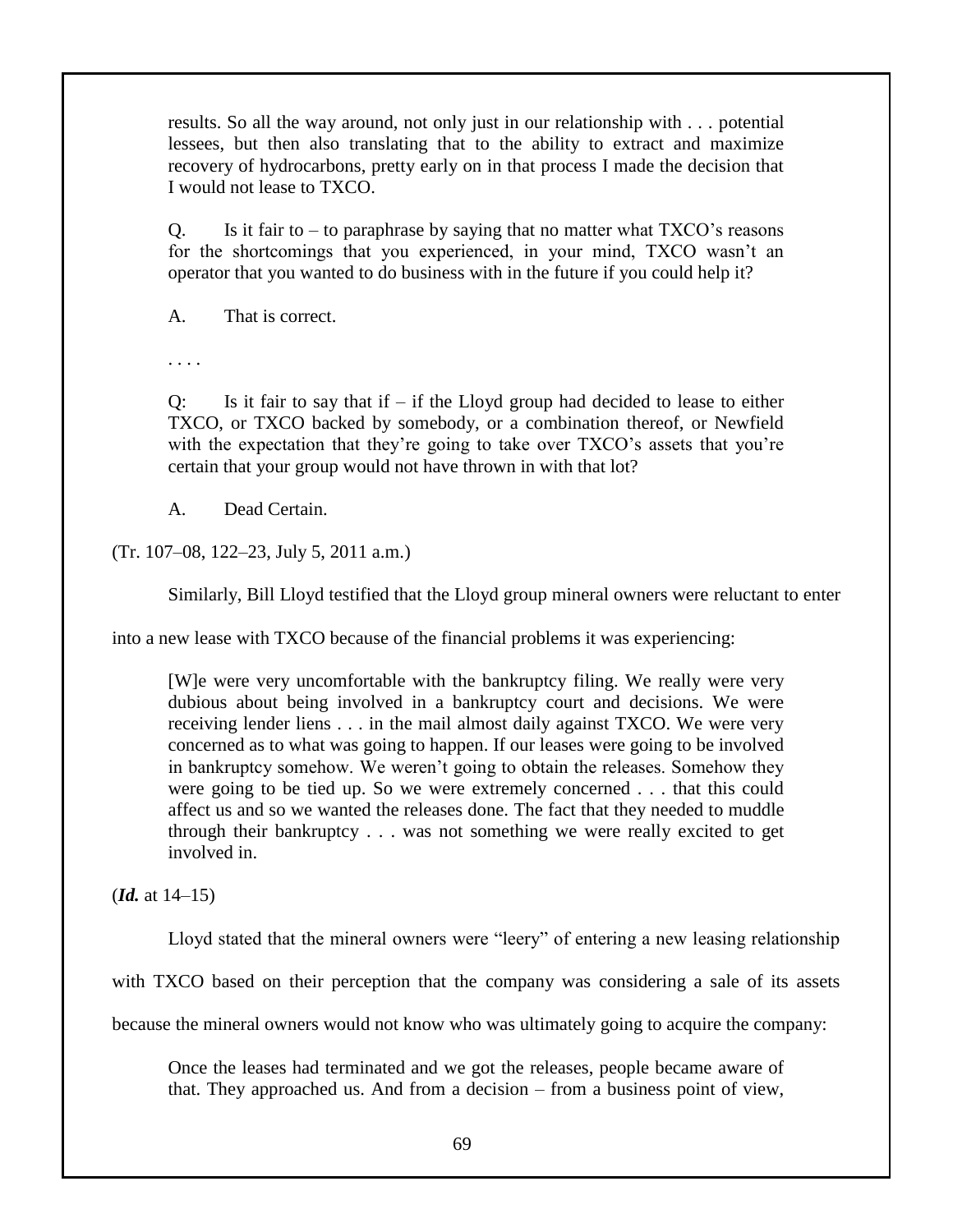you want to pick your dancing partner and  $I - I$  just think TXCO had a lot of factors up against them that we were concerned about moving forward.

(*Id.* at 32)

Additionally, Lloyd testified that TXCO's offer to reacquire the BLS Acreage "was inadequate. We had other parties that were offering substantially more money." (*Id.* at 26) The BLS Owners received offers from three companies: TXCO, Peregrine, and Joint Resources. (*Id.* at 27) While Joint Resources offered a higher bonus payment than Peregrine of \$450 per acre, the BLS Owners ultimately chose Peregrine because they were satisfied with its offer, and were impressed with the company and its plan for "extracting hydrocarbons from the area." (*Id.* at 93) According to Lloyd, TXCO was not even the "runner up" in lease negotiations. (*Id.*) Rather, Lloyd considered Joint Resources to be the second-best "dog in the hunt" after Peregrine. (*Id.*) Between TXCO's bankruptcy, the dramatic increase of leasing activity in the Maverick Basin, the BLS Owners' discontent with TXCO, and the lack of bilateral negotiations between TXCO and the BLS Owners, there was not a reasonable probability that TXCO would have renewed its leases on the BLS Acreage. On the contrary, these circumstances lead to the conclusion that TXCO's chance of acquiring a new lease was slight. TXCO has not satisfied its burden of proof on this element, and relief on its tortious interference claim is therefore denied.

### **XIV.** *Breach of Contract***.**

The contract at issue is the Confidentiality Agreement between TXCO and Peregrine, which TXCO claims was breached by Peregrine's use of the data that it was provided under the agreement. The CA stipulates that its terms shall be governed in accordance with the laws of the state of New York. (Pl.'s Ex. 1) The Texas Supreme Court has held that a contractual choice of law provision will be respected "if the particular issue is one which the parties could have resolved by an explicit provision in their agreement directed to that issue." *In re J.D. Edwards*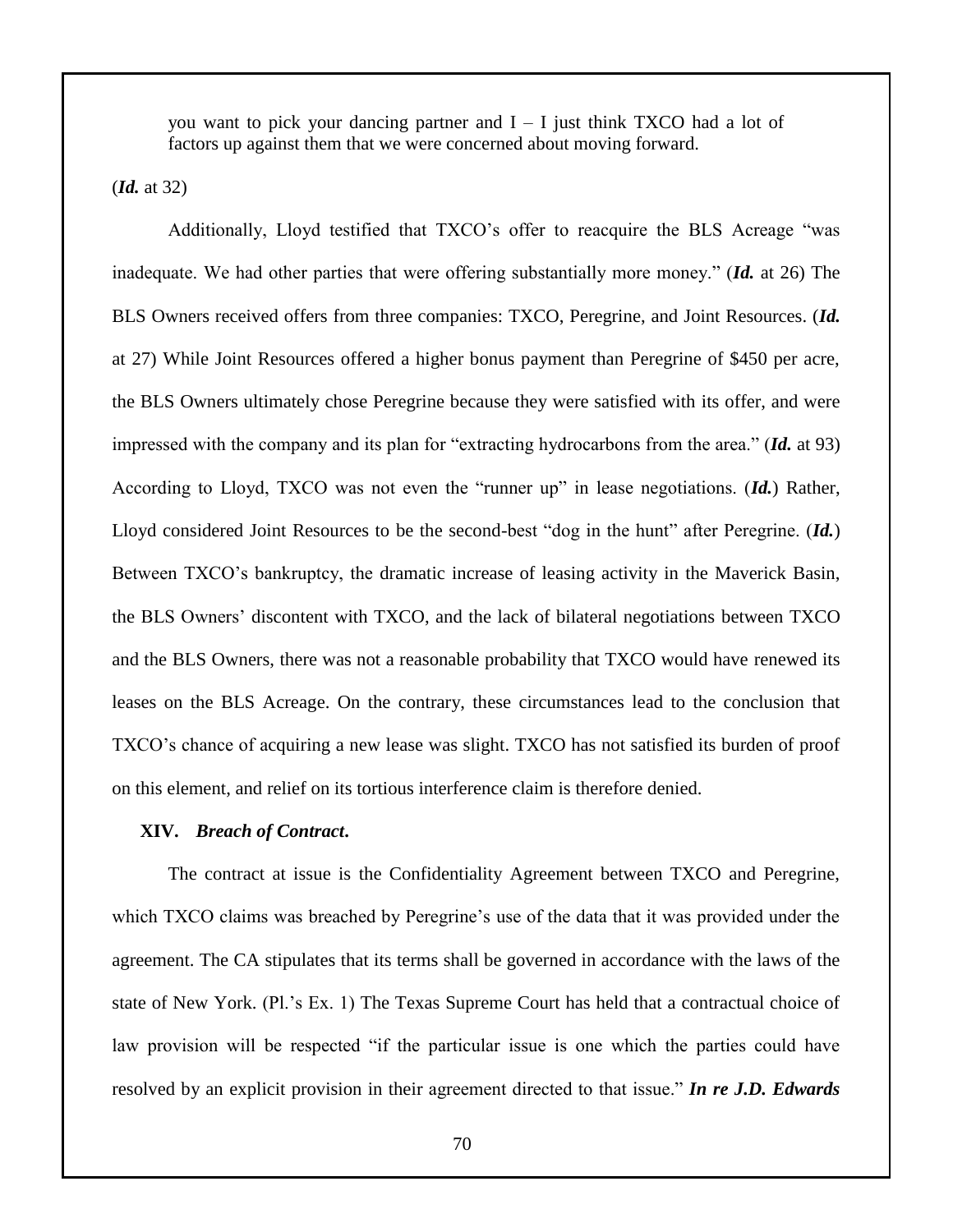*World Solutions Co.*, 87 S.W.3d 546, 549 (Tex. 2002) (orig. proceeding). Accordingly, New York law governs TXCO's breach of contract claim.

# **A.** *Elements***.**

Under New York law, the elements of a cause of action for breach of contract are: (1) the formation of a contract between the parties; (2) performance by the plaintiff; (3) the defendant's failure to perform; and (4) resulting damage. *E.g., Clearmont Prop., LLC v. Eisner*, 58 A.D.3d 1052, 1055 (N.Y. 3d Dept. 2009) (citation and internal quotation marks omitted). "[A] written agreement that is complete, clear, and unambiguous on its face must be enforced according to the plain meaning of its terms." *Greenfield v. Philles Records, Inc.*, 98 N.Y.2d 562, 569 (2002). Courts must review the entire contract and "[p]articular words should be considered, not as if isolated from the context, but in the light of the obligation as a whole and the intention of the parties as manifested thereby." *Riverside S. Planning Corp. v. CRP/Extell Riverside, L.P.*, 13 N.Y.3d 398, 404 (2009) (citation and internal quotation marks omitted).

The Confidentiality Agreement, dated February 26, 2009, is signed by corporate representatives from both Peregrine and TXCO. (Pl.'s Ex. 1) The CA defines Evaluation Material as "any information concerning [TXCO] (whether prepared by [TXCO], its advisors or otherwise) which is furnished to you by or on behalf of [TXCO]." (*Id.*) In exchange for receiving access to TXCO's information, Peregrine agreed that it would use Evaluation Material "solely for the purpose of evaluating a possible transaction" with TXCO. (*Id.*) The CA clarifies that:

The term "Evaluation Material" does not include information which (i) is already in your possession, provided that such information is not known by you to be subject to another confidentiality agreement with or other obligation of secrecy to [TXCO] or another party, or (ii) becomes generally available to the public other than as a result of a disclosure by you or your directors, officers, employees, agents or advisors, or (iii) becomes available to you on a non-confidential basis from a source other than [TXCO] or its advisors, provided that such source is not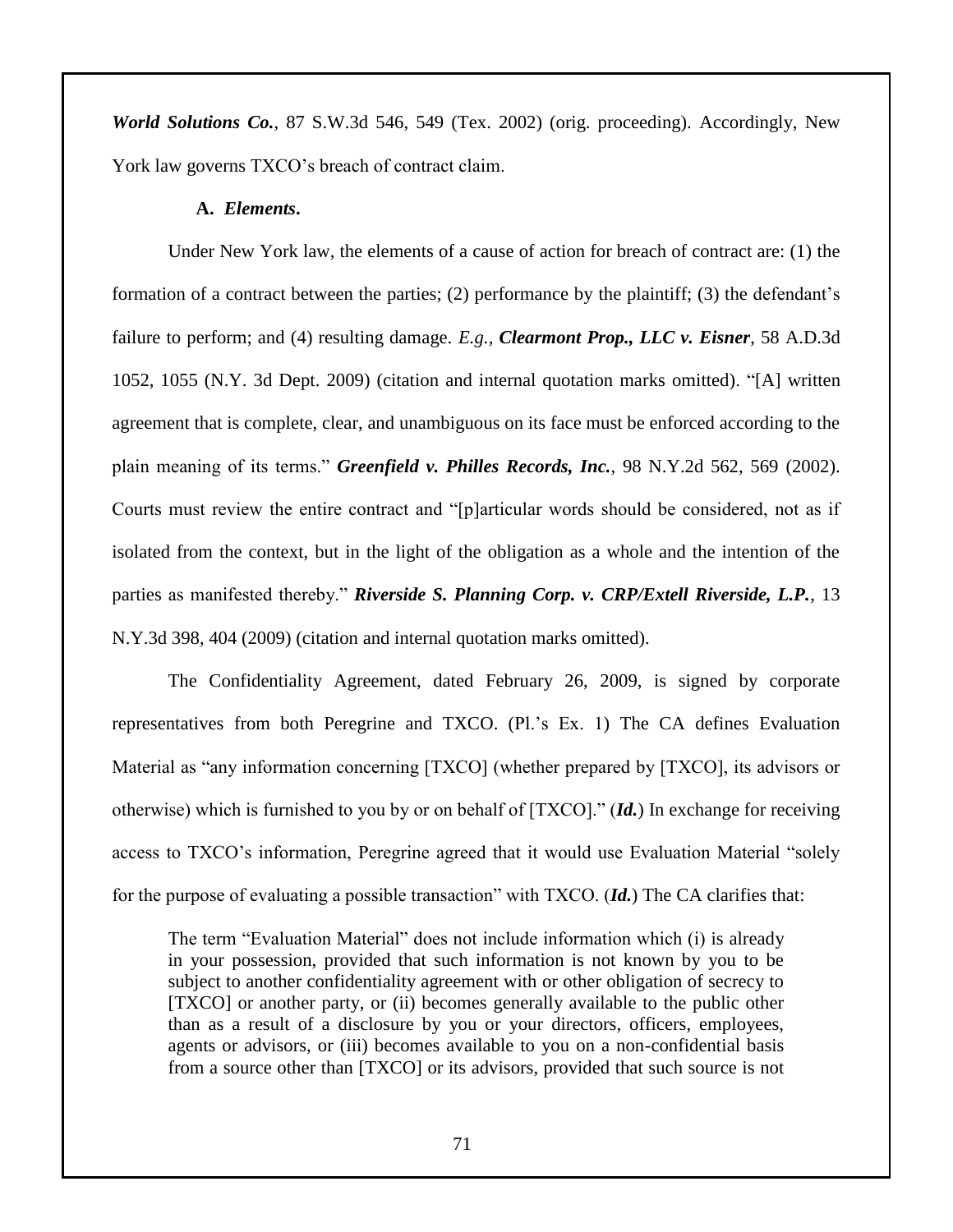known by you to be bound by a confidentiality agreement with or other obligation of secrecy to [TXCO] or another party.

(*Id.*)

Peregrine received subsurface, production, and operations data from TXCO at a Management Presentation during the First Meeting on March 5, 2009, during the Second Meeting on March 13, 2009, and thereafter in response to Peregrine's requests. This information clearly concerned TXCO's key business assets and was provided directly by TXCO through its employees to Peregrine. (Trs. 66, May 31, 2011 p.m., 5, June 26, 2011 a.m.) Peregrine acknowledged that, under the language of the contract, information concerning TXCO would include information on wells in which TXCO owned only a partial interest and all data obtained by TXCO through its JEA partners. (Tr. 50–51, July 11, 2011 p.m.)

Peregrine argued that the TXCO data it received falls under the exceptions to the definition of Evaluation Material because it was publicly available and the information Peregrine acquired through Jeff Bookout and Robert Patterson was received on a non-confidential basis. While some of the information Peregrine received was publicly available, it also received a substantial amount of non-public proprietary data. Further, as the Eagle Ford trend experienced rapid growth in 2009 and more information became publicly available, there was still a considerable amount of nonpublic information that Peregrine received. Additionally, Patterson and Bookout both owed duties of confidentiality to TXCO in accordance with industry custom, state laws requiring engineers to maintain the confidentiality of client information, and the employment agreement and separation agreement Bookout executed that included a continuing duty of loyalty. (Pl.'s Ex. 438; Trs. 119–21, 146, July 7, 2011 p.m., 17–20, June 14, 2011 p.m.) Moreover, Peregrine was aware the information received by Bookout and Patterson included TXCO's trade secrets. *See supra* Part XII.C. Peregrine clearly received an extensive amount of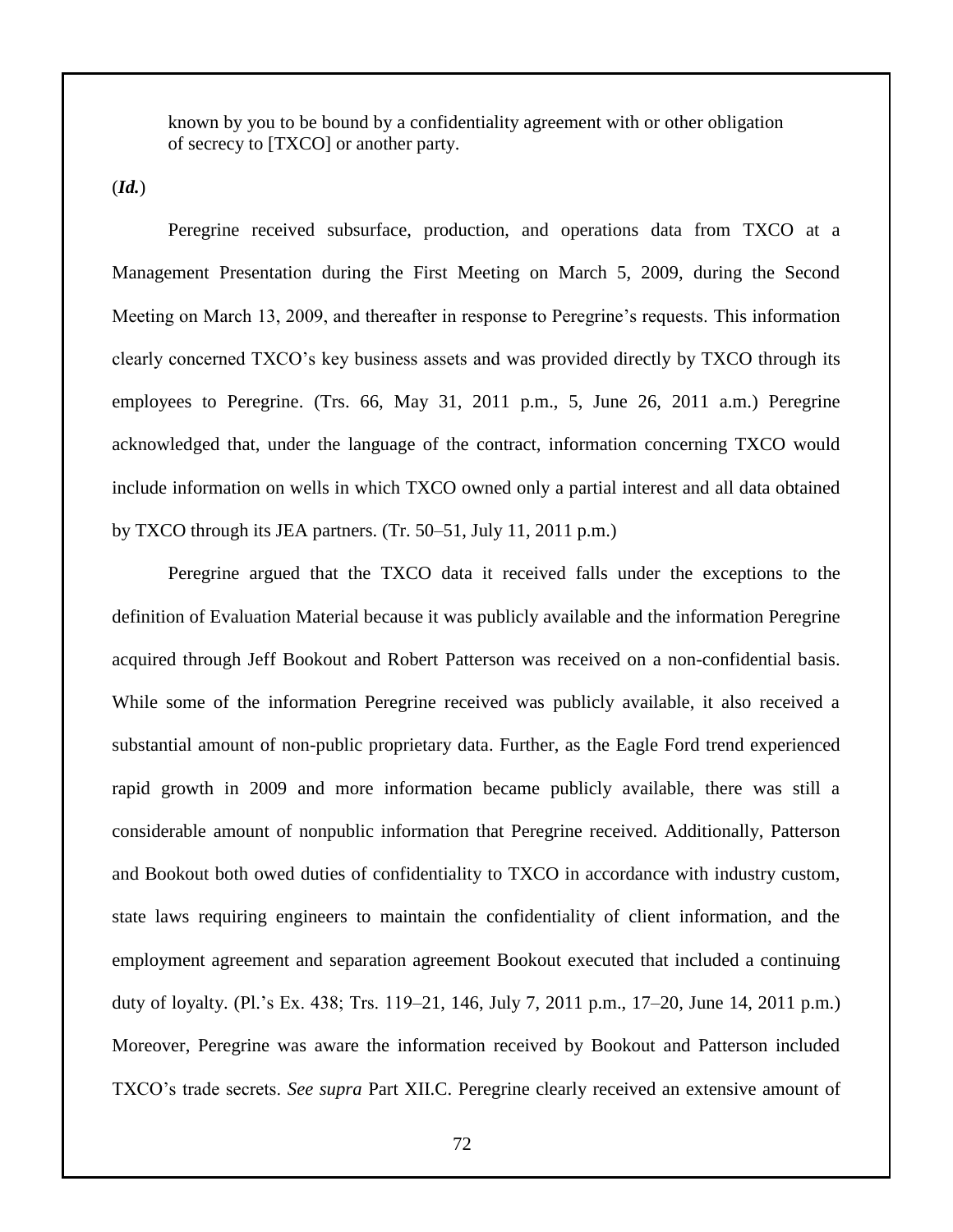TXCO data that was both nonpublic and subject to a duty of confidentiality, which constituted Evaluation Material. Peregrine was therefore prohibited from using the information for any purpose other than evaluating a transaction with TXCO.

Despite Peregrine's purported reliance on public information and the NuTech study, the evidence revealed that Peregrine used TXCO's confidential information in its leasing decisions. *See supra* Part XII.D. The terms of the CA clearly dictated that "the Evaluation Material will be used solely for the purpose of evaluating a possible transaction between [TXCO] and [Peregrine]." (Pl.'s Ex. 1) Although the CA did not prevent Peregrine from obtaining oil and gas leases in the Maverick Basin, its terms clearly prohibited Peregrine from using TXCO's information in the course of its operations. Peregrine used TXCO's information to lease the BLS Acreage and the Hamilton Ranch, outside of a transaction with TXCO and in violation of the terms of the CA. TXCO has satisfied the first three elements of its claim for breach of contract.

### **B.** *Damages***.**

Under New York law, "'one who violates his contract with another is liable for all the direct and proximate damages which result from the violation."" *Nat'l Mkt. Share, Inc. v. Sterling Nat'l Bank, Inc.*, 392 F.3d 520, 525 (2d Cir. 2004) (quoting *Wakeman v. Wheeler & Wilson Mfg. Co.*, 101 N.Y. 205, 209 (1886)). In *Sterling National Bank*, the Second Circuit held that "causation is an essential element of damages in a breach of contract action; and, as in tort, a plaintiff must prove that a defendant's breach *directly and proximately caused* his or her damages." *Id.* Under New York law, "causation in fact is established if the defendant's breach of duty was 'a 'substantial factor' in producing the damage.'" *Coastal Power Int'l, Ltd. v. Transcon. Capital Corp.*, 10 F. Supp. 2d 345, 366 (S.D.N.Y. 1998) (quoting *Krofft Ent'mt, Inc. v. CBS Songs*, 653 F. Supp. 1530, 1534 (S.D.N.Y. 1987)). Furthermore, damages "must be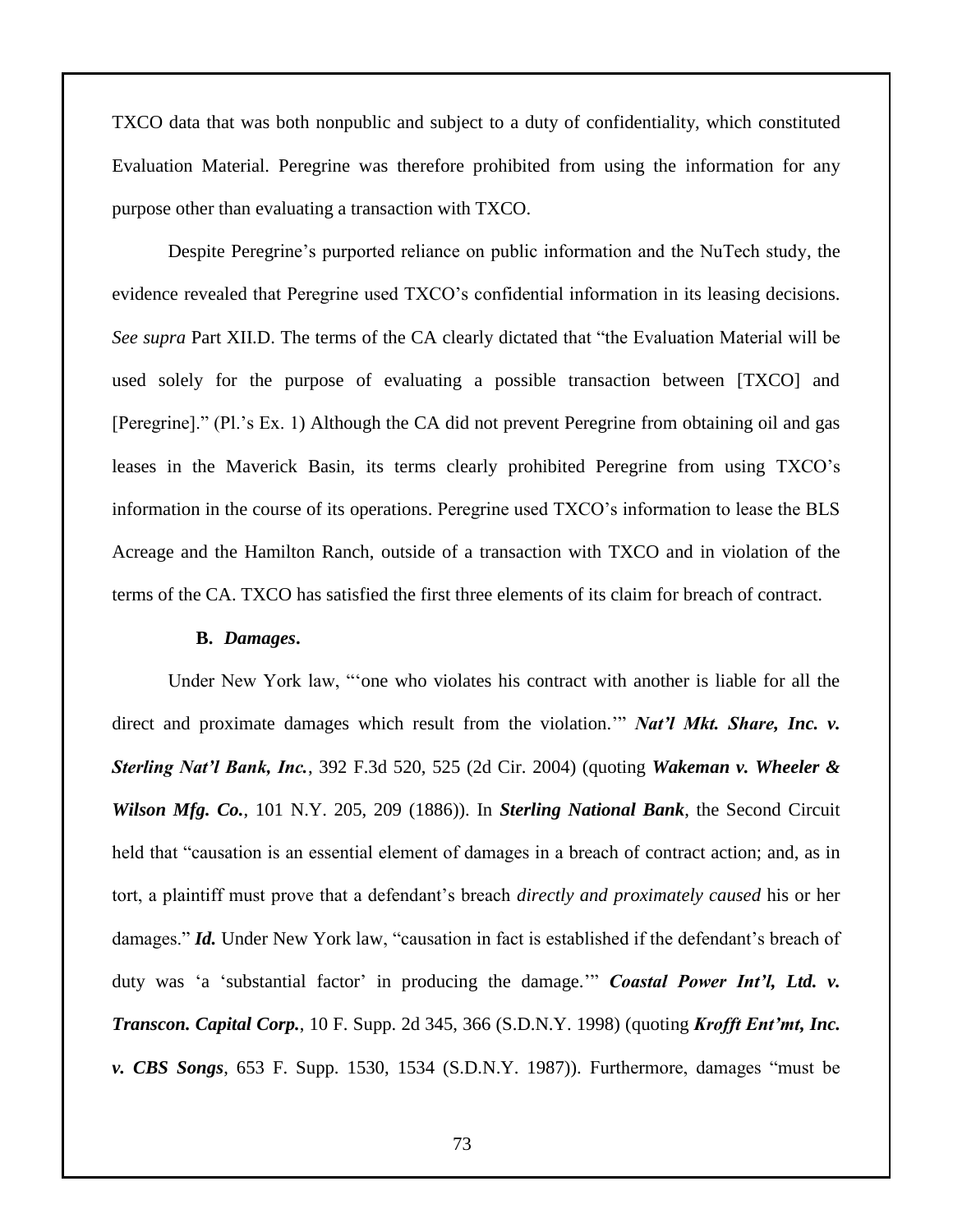shown to flow naturally and directly from the breach." *Liamuiga Tours v. Travel Impressions, Ltd.*, 617 F. Supp. 920, 929 (E.D.N.Y. 1985). Moreover, unlike Texas law governing the award of reasonable royalty damages in trade secret misappropriation claims,  $23$  New York law on damages for breach of contract requires a specific showing of injury. Damages which are "remote, indirect, speculative, or conjectural are not recoverable." *Liamuiga Tours*, 617 F. Supp. at 929.

TXCO failed to prove that it suffered damages that were directly and proximately caused by Peregrine's breach of the CA for the same reasons that TXCO may not recover lost profits for its misappropriation of trade secrets claim. *See supra* Part XII.E.1.a–b. TXCO would have lost its leases on the BLS Acreage and been unable to renew them regardless of Peregrine's breach of the CA. There was no proof that Peregrine's breach actually caused TXCO to suffer damages, and TXCO's damage models were speculative. *Id.* Accordingly, TXCO has not satisfied its burden of proof on causation or damages, and recovery on its breach of contract claim is denied.

## **XV.** *Texas Theft Liability Act***.**

# **A.** *Elements***.**

 $\overline{a}$ 

The Texas Theft Liability Act ("TTLA") provides a civil cause of action for damages against a party who commits theft by any method defined under the Texas Penal Code. *See* TEX. CIV. PRAC. & REM. CODE §§ 134.001–.005 (Vernon 2011). With respect to theft of trade secrets, a plaintiff may establish a claim by showing: (1) without the plaintiff's consent; (2) the defendant knowingly steals the plaintiff's trade secret, makes a copy of an article representing

<sup>&</sup>lt;sup>23</sup> Under Texas law, recovery for a misappropriation of trade secrets claim does not require proof of a specific injury. *Univ. Computing Co. v. Lykes-Youngstown Corp.*, 504 F.2d 518, 536 (5th Cir. 1974). Rather, TXCO's award of reasonable royalty damages for its trade secret misappropriation claim was determined by a permissible hypothetical construct that inherently requires a degree of speculation. *See supra* Part XII.E.2.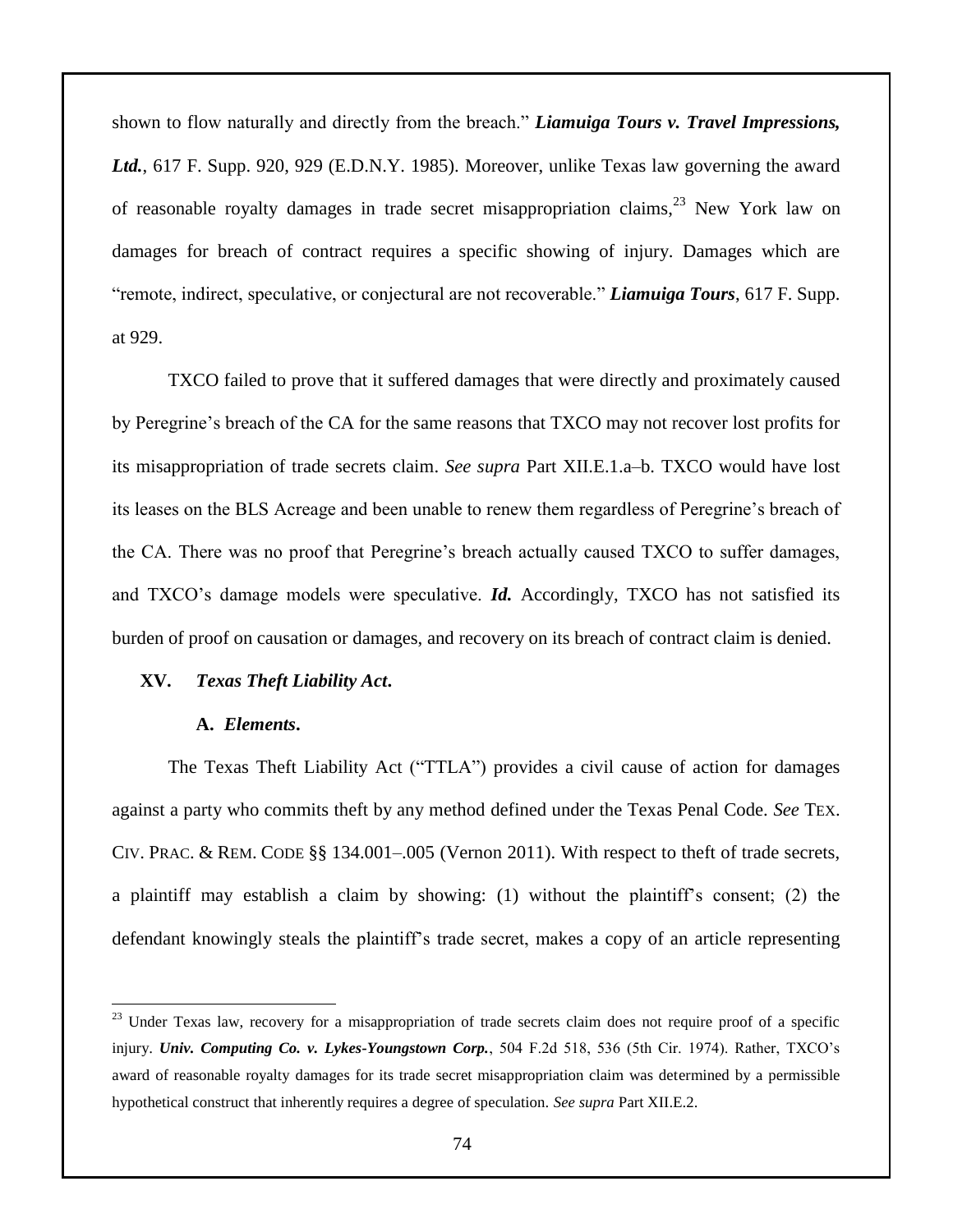the trade secret, or communicates or transmits a trade secret; and (3) the plaintiff sustains damages as a result of the theft. *See* TEX. PENAL CODE § 31.05 (Vernon 2011) (providing the first two elements); TEX. CIV. PRAC. & REM. CODE § 134.005(a) (providing the third element).

"Steal" is defined as "[acquiring] property or services by theft," and "theft" is defined as "unlawfully [appropriating] property with intent to deprive the owner of property." TEX. PENAL CODE §§ 31.01(7), 31.03(a). "Deprive" is defined as "to withhold property from the owner permanently or for so extended a period of time that a major portion of the value or enjoyment of the property is lost to the owner." *Id.* § 31.01(2)(A). The evidence TXCO presented at trial was insufficient to establish that Peregrine's acquisition of TXCO's trade secrets was done with the intent to deprive TXCO of the information because the evidence failed to show that Peregrine intended to withhold the information from TXCO. *See id.* "Withhold" is defined as "to refrain from granting, giving, or allowing." MERRIAM-WEBSTER'S COLLEGIATE DICTIONARY 1439 (11th ed. 2009). Although it is clear that Peregrine used TXCO's trade secrets for its own gain without TXCO's consent, thereby depriving TXCO of some value by using its data to gain a competitive advantage, Peregrine never withheld the information from TXCO. To the contrary, TXCO maintained the possession and use of its trade secrets at all times. Without Peregrine's exclusive possession or withholding of TXCO's trade secrets, it cannot be said that Peregrine intended to deprive TXCO of the data. *See Falcone v. State*, 682 S.W.2d 418, 420 (Tex. App.—Houston [1st Dist.] 1984, no writ). Accordingly, TXCO failed to show that Peregrine "stole" TXCO's trade secrets as contemplated by the TTLA.

TXCO could have also proved its TTLA claim by showing that Peregrine made a copy of an article representing a trade secret. *See* TEX. PENAL CODE § 31.05(b)(2). "Copy" is defined as "a facsimile, replica, photograph, or other reproduction of an article . . . ." *Id.* § 31.05(a)(2).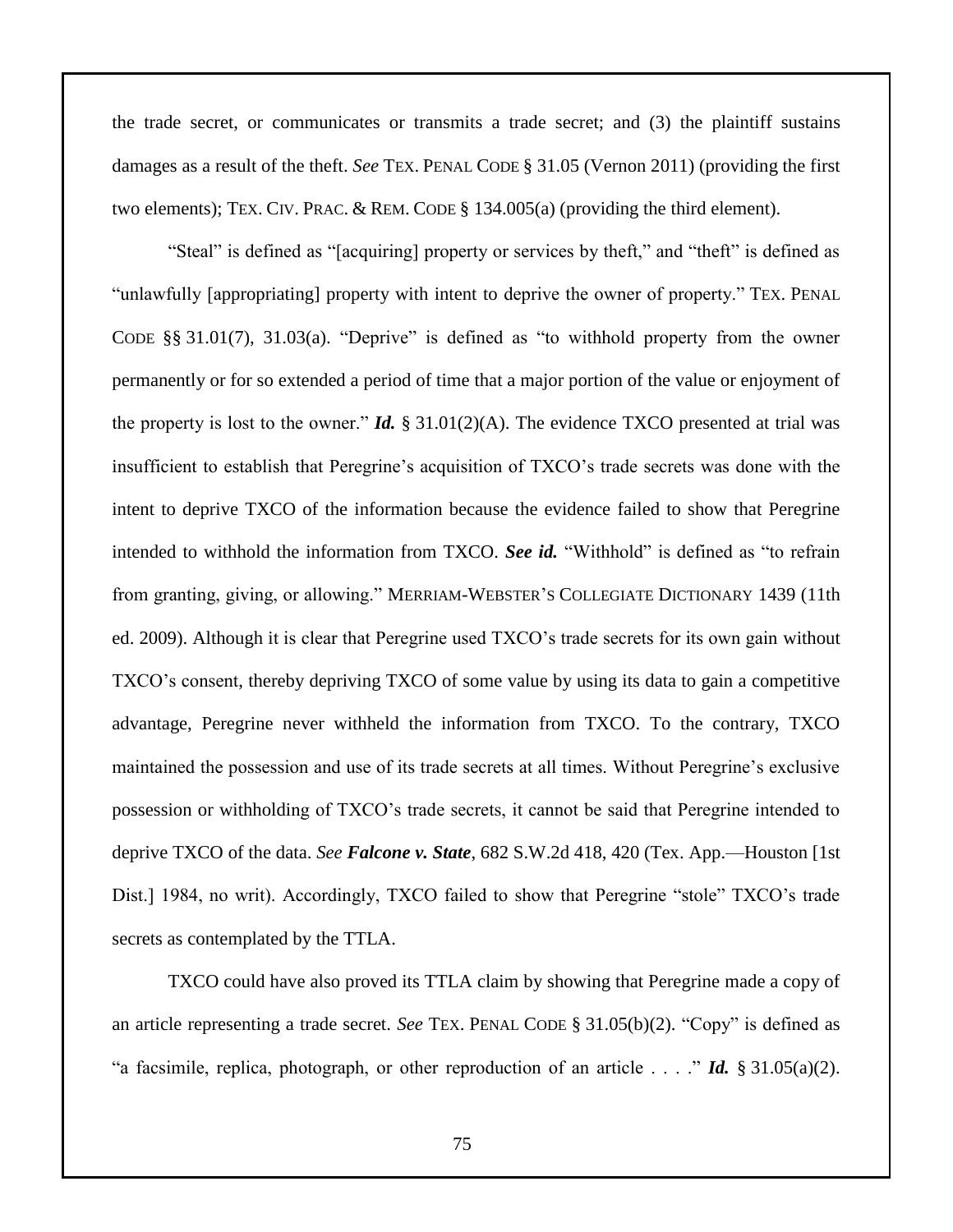"Article" means "any object, material, device, or substance or any copy thereof, including a writing, recording, drawing, sample, specimen, prototype, model, photograph, microorganism, blueprint, or map." *Id.*  $\S 31.05(a)(1)$ . The evidence showed that Peregrine made copies of articles representing TXCO's trade secrets because Peregrine reproduced writings containing TXCO's trade secrets in its internal documents on which it relied to lease the BLS Acreage. *See supra*  Part XII.D. For example, Peregrine used TXCO's daily production data to evaluate decline curves for the Briscoe Catarina 1-H, Briscoe Catarina West 1-H, and the San Pedro 1-H wells. (Pl.'s Ex. 402; Tr. 84–88, July 15, 2011 p.m.) These decline curves were then incorporated into Peregrine's "Hamilton Ranch Opportunity" internal presentation, which Peregrine used to justify taking a lease on the Hamilton Ranch. (Pl.'s Ex. 398.40–43) Evidence also showed that Peregrine used TXCO's AFE cost information, lease operating expense data, and other production and operations data to run its economic analyses. (Trs. 67, July 25, 2011 a.m., 90, July 25, 2011 p.m., 135–37, Aug. 10, 2011 p.m.) Peregrine also used TXCO's subsurface data and slides taken directly from TXCO's Management Presentations to justify its acquisition of the Hamilton Ranch lease. (Pl.'s Ex. 398) Furthermore, Peregrine used TXCO's Eagle Ford crosssection by taking the data and inserting it into a cross-section with three additional well logs obtained from NuTech in order to evaluate the Eagle Ford play across the Maverick Basin. (Pl.'s Exs. 382, 383) Peregrine did not have TXCO's consent to use its trade secrets in this manner. Accordingly, TXCO has satisfied the first two elements of its TTLA claim.

## **B.** *Damages***.**

Under the TTLA, a person who commits theft is civilly liable for the damages resulting from the theft. TEX. CIV. PRAC.  $\&$  REM. CODE  $\S$  134.003(a) (Vernon 2011). A person who has sustained damages resulting from theft may recover the amount of actual damages found by the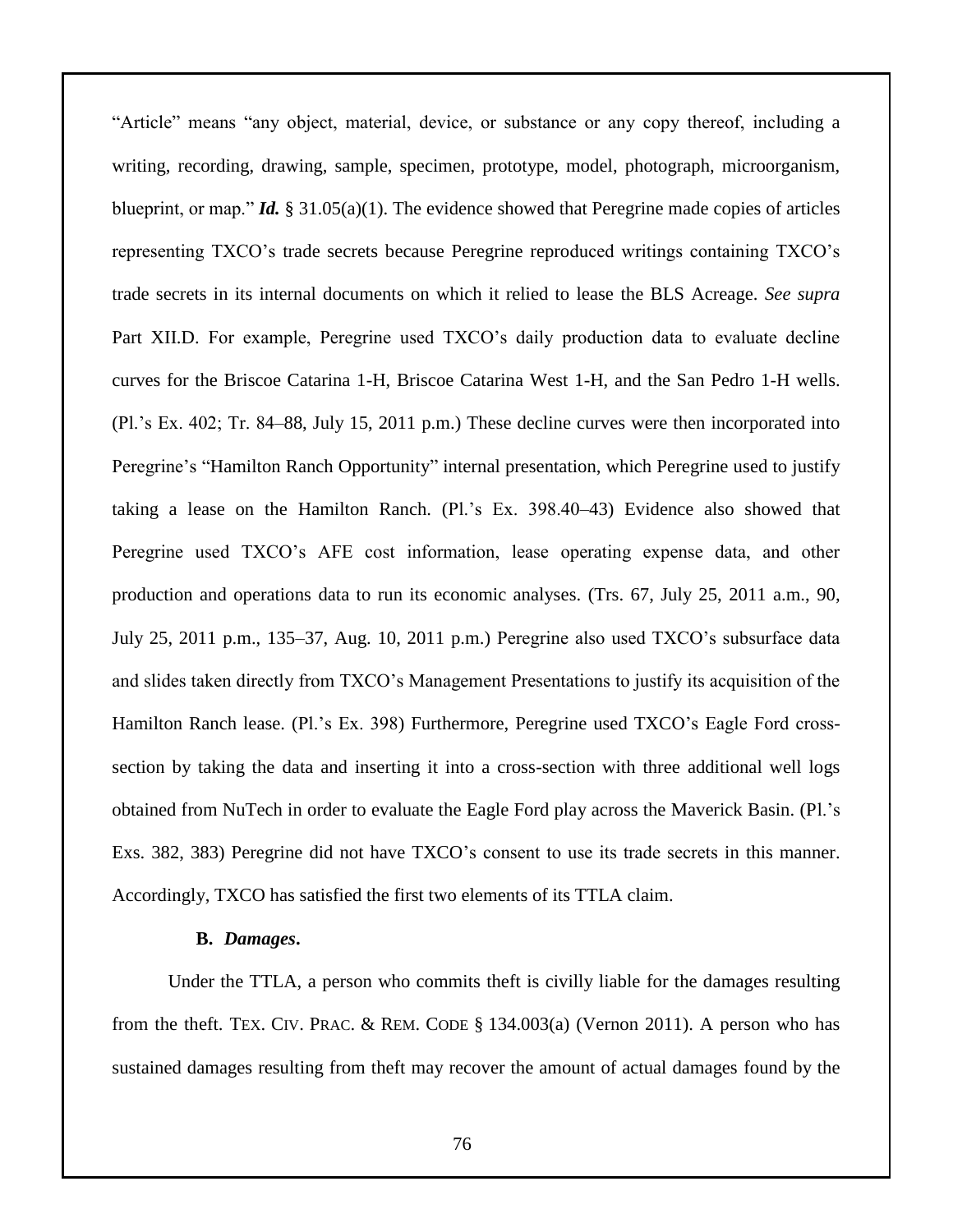trier of fact plus an additional amount not to exceed \$1,000. *Id.* § 134.005(a). The TTLA does not further define actual damages, but Texas courts have interpreted actual damages to mean those recoverable at common law. *Beaumont v. Basham*, 205 S.W.3d 608, 619 (Tex. App.— Waco 2006, pet. denied). Under the common law theory of conversion, damages are generally the market value of the property at the time of the conversion. *Soto v. Sea-Road Int'l, Inc.*, 942 S.W.2d 67, 74 (Tex. App.—Corpus Christi 1997, writ denied). Additionally, damages may include "other losses or expenses necessary to compensate the plaintiff for all the actual losses or injuries sustained, not merely the reasonable market value of the property, as a natural and proximate result of the defendant's wrong." *Id.* Proof of damages for reasonable market value, however, must be based on a definite standard and established with a reasonable degree of certainty. *A.B.F. Freight Sys., Inc. v. Austrian Imp. Serv., Inc.*, 798 S.W.2d 606, 615 (Tex. App.—Dallas 1990, writ denied). There can be no recovery when damages are speculative or conjectural. *Id.*

TXCO established that Peregrine made copies of its trade secrets, but TXCO is not entitled to damages under the TTLA because it failed to adequately prove the market value of its trade secrets. TXCO argued market value should be measured either by the increased value of the leases Peregrine acquired using TXCO data, or by the value of a farmout or other joint venture arrangement. In support of this position, TXCO presented evidence on the differences between the amounts paid by Peregrine to acquire its leases and the prices at which Peregrine offered to sell its leases to various parties. This measure does not provide a reliable standard for determining the market value of the copied data. First, any difference in value is speculative because there was no evidence Peregrine actually sold any of its leases. Additionally, the link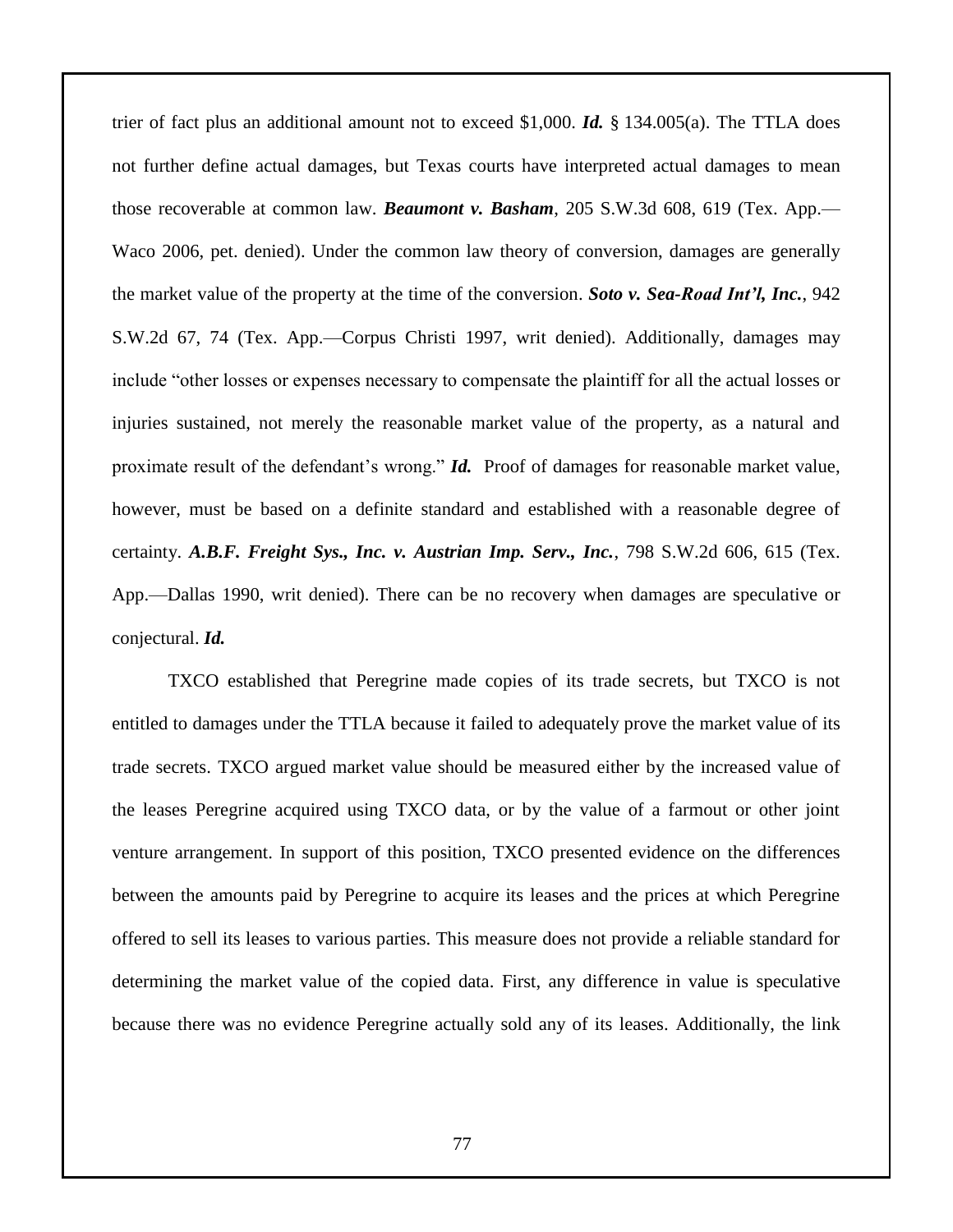between any increase in value of Peregrine's oil and gas leases and the market value of TXCO's trade secrets is too attenuated to derive market value with reasonable certainty.

Similarly, the value of a farmout or joint venture arrangement is not a reliable indicator of a *market price* for TXCO's trade secrets. <sup>24</sup> TXCO's evidence on the value of a farmout consisted of its total costs of operations under its JEAs with Anadarko and Encana. This evidence fails to prove market value because data sharing is only one component of the comprehensive scheme for mutual operations encompassed by a farmout. TXCO admitted that E&P companies do not sell or purchase data of the nature and scope Peregrine received. (Trs. 69, June 1, 2011 p.m., 85, 92–93, June 9, 2011 p.m.) While a farmout may include data sharing, a company's costs under such an agreement are primarily incurred in order to acquire a working interest in an acreage position. Without a reliable basis for a market valuation of TXCO's data, any award of damages for TXCO's TTLA claim would be speculative and conjectural. Because TXCO has failed to establish actual damages for the copying of its trade secrets with reasonable certainty, relief under the TTLA is denied.

## **C.** *Attorney's Fees***.**

 $\overline{a}$ 

The TTLA provides that "[e]ach person who prevails in a suit under this chapter shall be awarded court costs and reasonable and necessary attorney's fees. TEX. CIV. PRAC. & REM. CODE

<sup>&</sup>lt;sup>24</sup> While the two concepts overlap, a reasonable royalty does not constitute an express or implied finding of a market valuation of trade secrets. A reasonable royalty is a unique measure of damages because it is the value of a hypothetical license that does not require a specific showing of injury. The cost of a JEA was one of several factors used by the Court to determine a reasonable royalty, but fails to establish a market value for TXCO's trade secrets because JEAs encompass a comprehensive scheme for development, not a market price for data itself. To the contrary, an award of damages under the TTLA requires establishing market value with reasonable certainty. Because E&P companies do not trade data outside of a JEA, a reliable indicator of market value for TXCO's trade secrets does not exist. Nevertheless, the cost of a JEA is one of several factors that may be considered in awarding a reasonable royalty because that measure of damages permits the use of a flexible approach to arrive at an inherently hypothetical license. *See supra* Part XII.E.2.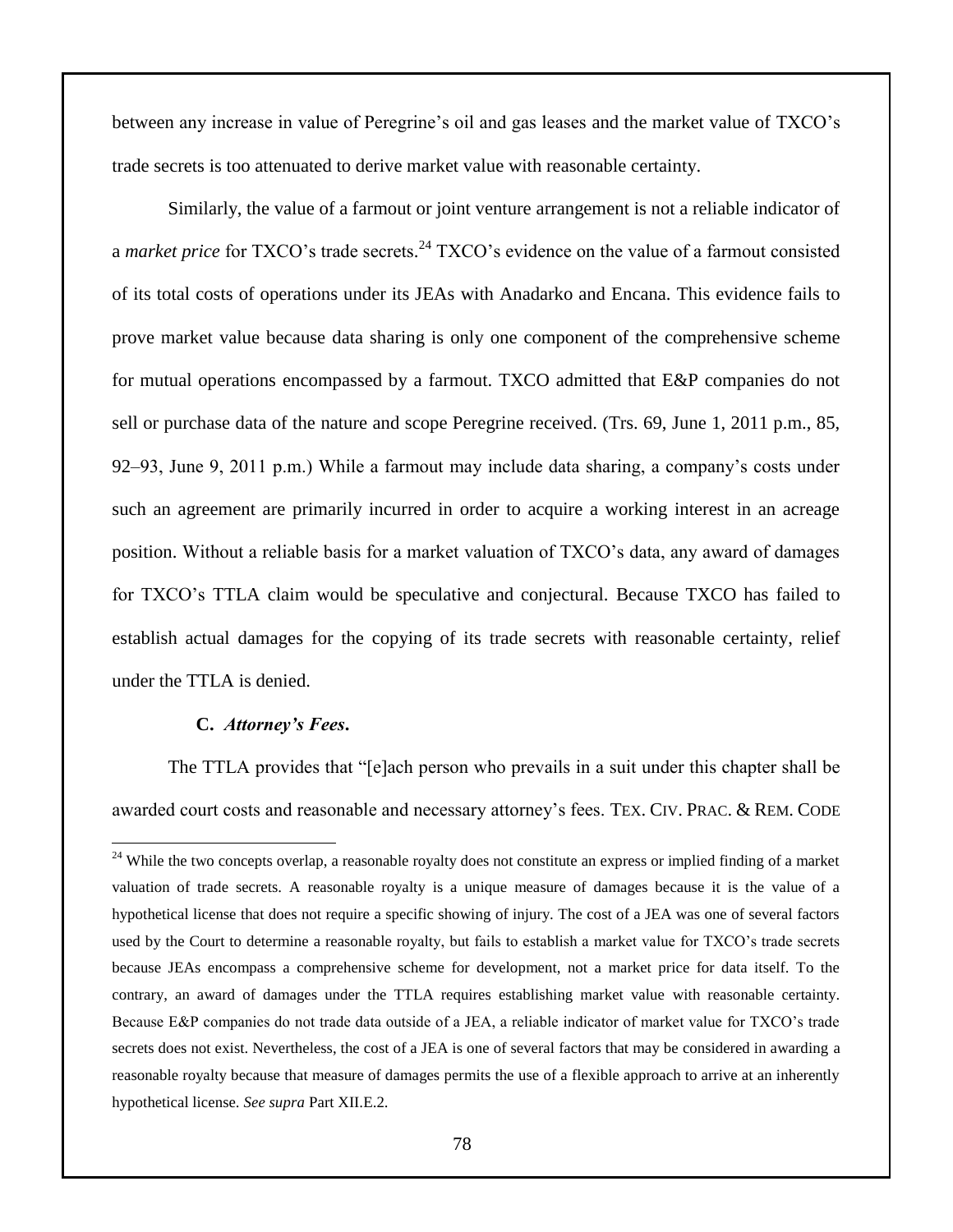§ 134.005(b) (Vernon 2011). In *Intercontinental Group Partnership v. KB Home Lone Star, L.P.*, 295 S.W.3d 650, 655–57 (Tex. 2009), the Texas Supreme Court held that a party who did not recover damages could not be a prevailing party in a breach of contract action. That reasoning was extended to the TTLA in *Glattly v. Air Starter Components, Inc.*, 332 S.W.3d 620, 641–42 (Tex. App.—Houston [1st Dist.] 2010, pet. denied). In this adversary proceeding, TXCO is not a prevailing party because it has not obtained relief against Peregrine on its TTLA claim. Similarly, Peregrine has not asserted any counterclaims or recovered damages and is not a prevailing party under the TTLA. Neither TXCO nor Peregrine are entitled to attorney's fees under the TTLA.

# **XVI.** *Unfair Competition by Misappropriation***.**

# **A.** *Elements***.**

The elements of a claim for unfair competition by misappropriation are: (1) the creation of plaintiff's product through extensive time, labor, skill and money; (2) the defendant's use of that product in competition with plaintiff, thereby gaining a special competitive advantage in that competition (*i.e.*, a "free ride") because defendant is burdened with little or none of the expense incurred by the plaintiff; and (3) commercial damage to plaintiff. *Dresser-Rand Co. v. Virtual Automation Inc.*, 361 F.3d 831, 839 (5th Cir. 2004) (citing *U.S. Sporting Prods., Inc. v. Johnny Stewart Game Calls, Inc.*, 865 S.W.2d 214, 218 (Tex. App.—Waco 1993, writ denied)). Texas courts have explained that "misappropriation law is 'specially designed to protect the labor—the so-called 'sweat equity'—that goes into creating a work.'" *Dresser-Rand Co.*, 361 F.3d at 839 (quoting *Alcatel USA, Inc. v. DGI Techs., Inc.*, 166 F.3d 772, 778 (5th Cir. 1999)).

The first element requires the expenditure of extensive time, labor, skill, and money to manufacture a product, which need not be tangible, but must provide some commercial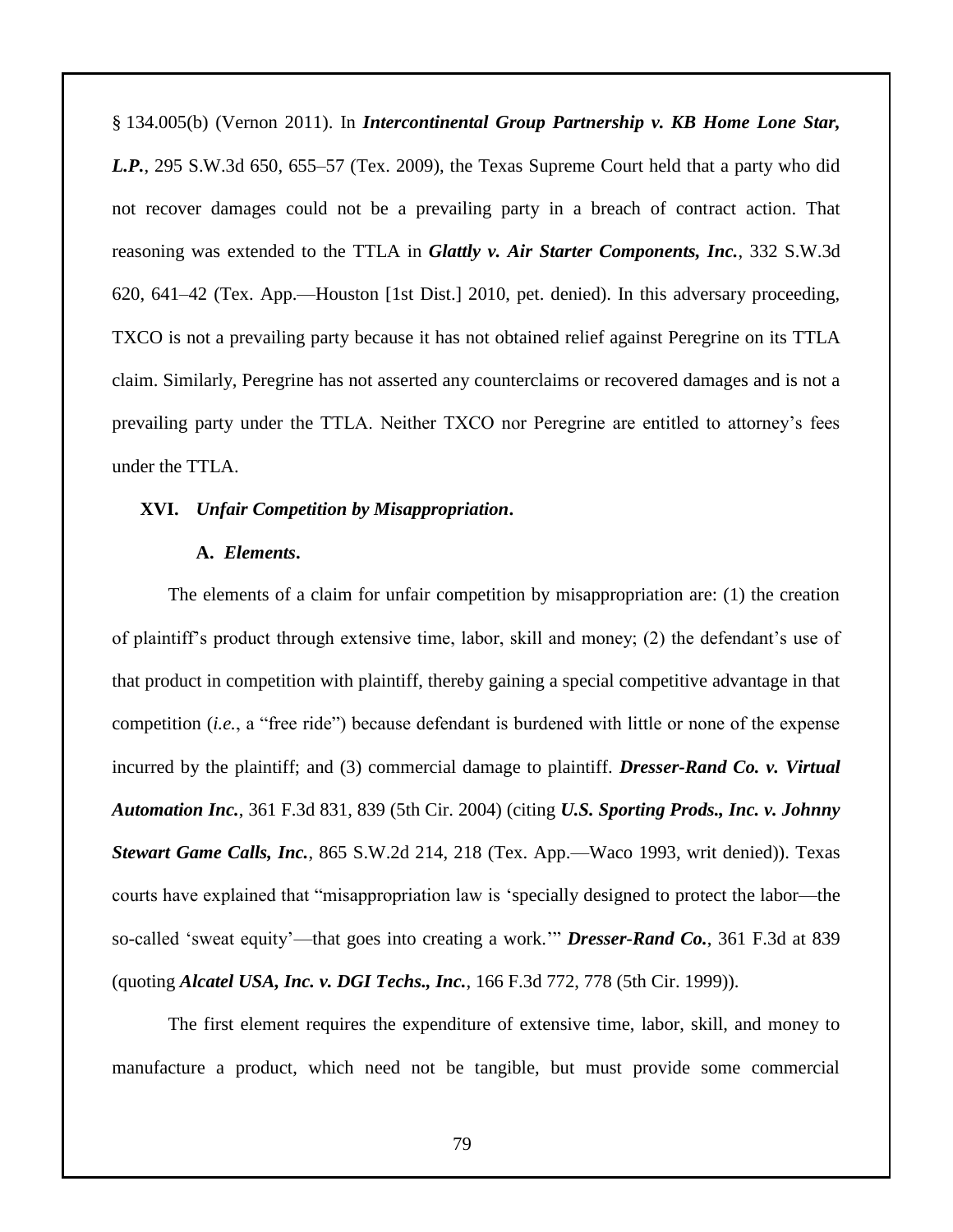advantage. *See U.S. Sporting Prods.*, 865 S.W.2d at 219 ("A complainant has a protectable property interest in the product of his labor, regardless of subject matter, so long as that matter confers on him a commercial advantage."). TXCO acquired its data over a number of years by conducting extensive drilling operations, which required TXCO to pay millions of dollars for the costs of drilling. TXCO clearly spent a great amount of resources, time, and money in order to compile information and climb a steep learning curve in the Maverick Basin. (Trs. 132, June 9, 2011 p.m., 111, June 1, 2011 a.m., 48, 107 June 2, 2011 p.m., 31, June 27, 2011 p.m.) Further, TXCO's collective trade secret information constituted a product under these circumstances. TXCO's compilation of subsurface, production, and operations data had more value than its isolated components, which gave it a considerable competitive advantage. (Trs. 132, June 10, 2011 p.m., 107, June 1, 2011 p.m.) A company in possession of the data could have used it as a tool to help determine the subsurface characteristics of the Maverick Basin, and to specifically determine where to lease and drill for hydrocarbons. In this sense, TXCO's trade secret data was a "product" that was created through extensive time, labor, and money.

To satisfy the second element, TXCO had to show that Peregrine used the misappropriated trade secrets in competition with TXCO, thereby gaining a competitive advantage because of the "free ride" obtained by Peregrine in acquiring the information. The Fifth Circuit has recently held that "use" of a trade secret includes "[a]ny exploitation of the trade secret that is likely to result in injury to the trade secret owner or enrichment to the defendant . . . ." *Bohnsack v. Varco, L.P.*, 668 F.3d 262, 279 (5th Cir. 2012) (citing *Gen. Universal Sys. v. HAL, Inc.*, 500 F.3d 444, 450 n.4 (5th Cir. 2007) (interpreting Texas law)). Peregrine admitted its use of TXCO's trade secret data in its decision-making process to acquire leases in the Maverick Basin, which was TXCO's principal area of operations. *See supra* Part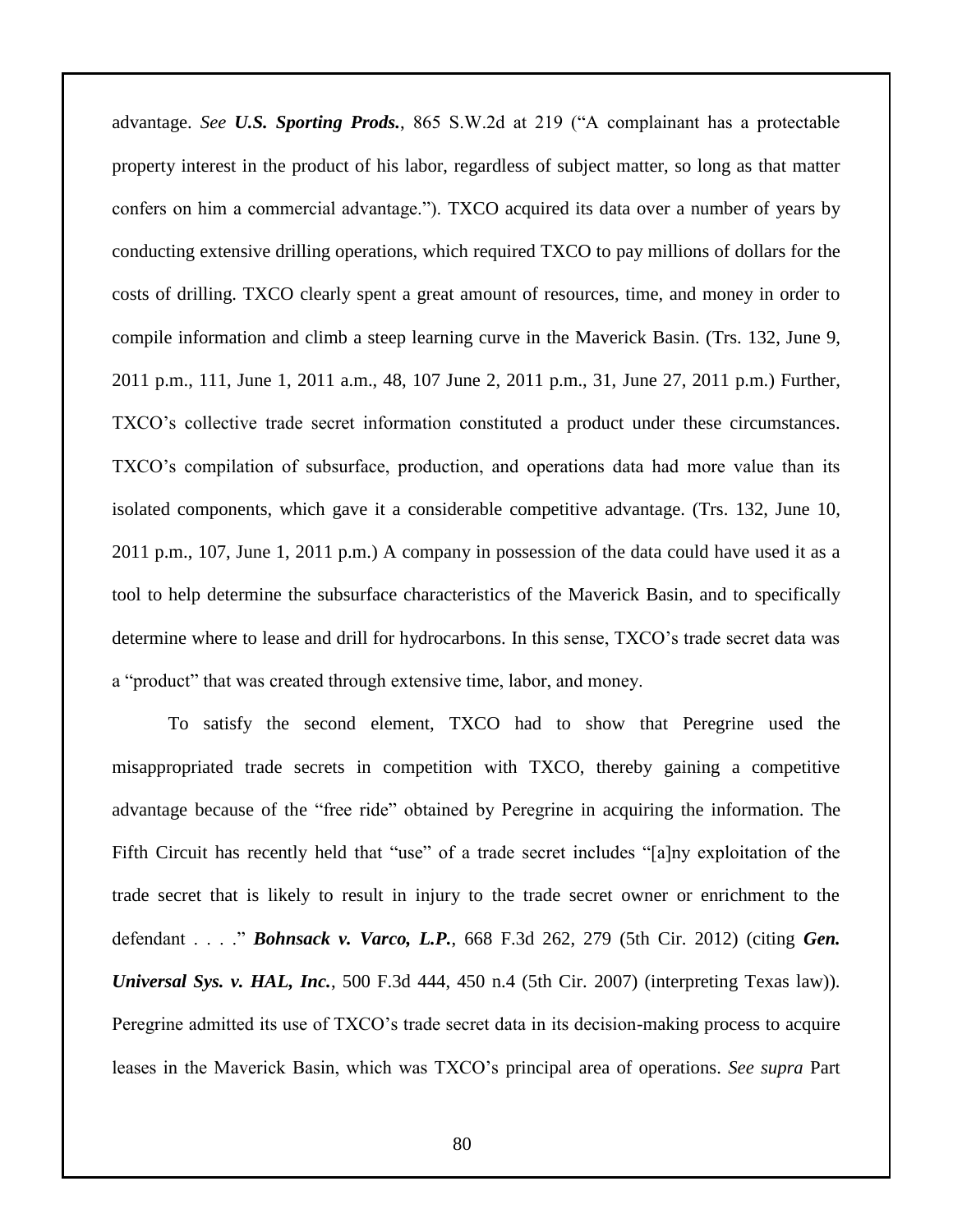XII.D. TXCO attempted to obtain new leases on the BLS Acreage, but ultimately lost out to Peregrine in its efforts to negotiate a lease. Several of the BLS Owners testified that they decided to lease to Peregrine because they were impressed with Peregrine's diligence and drilling plans for their property. *See supra* Part XIII. Regardless of whether TXCO would have ultimately been successful in acquiring new leases on the BLS Acreage, Peregrine's use of TXCO's trade secrets enabled it to negotiate from a position with the same collective knowledge acquired by TXCO.

In conjunction with Peregrine's superior financial position, the possession and use of TXCO's trade secrets gave Peregrine a clear advantage over TXCO that it would not have otherwise had due to Peregrine's inexperience in the Maverick Basin. Peregrine used TXCO's trade secrets in direct competition with TXCO to lease the BLS Acreage, but did not expend any time, effort, or money to develop the information. Peregrine did not pay TXCO for its use of the information, and could not have otherwise acquired the data except under a farmout or by conducting operations to acquire the information on its own. In this way, Peregrine exploited TXCO's trade secrets and was enriched at TXCO's expense. The second element of TXCO's unfair competition by misappropriation claim is satisfied.

#### **B.** *Damages***.**

The evidence presented at trial was insufficient to establish that TXCO suffered commercial damage that was proximately caused by Peregrine's use of TXCO's trade secrets in competition with TXCO. *See supra* Part XII.E.1.a–b. TXCO maintained the possession and use of its data at all times and failed to show that it would have been able to reacquire the BLS Acreage and economically produce hydrocarbons in the absence of Peregrine's conduct. Thus, Peregrine's use of TXCO's trade secrets did not cause a specific injury to TXCO. Furthermore,